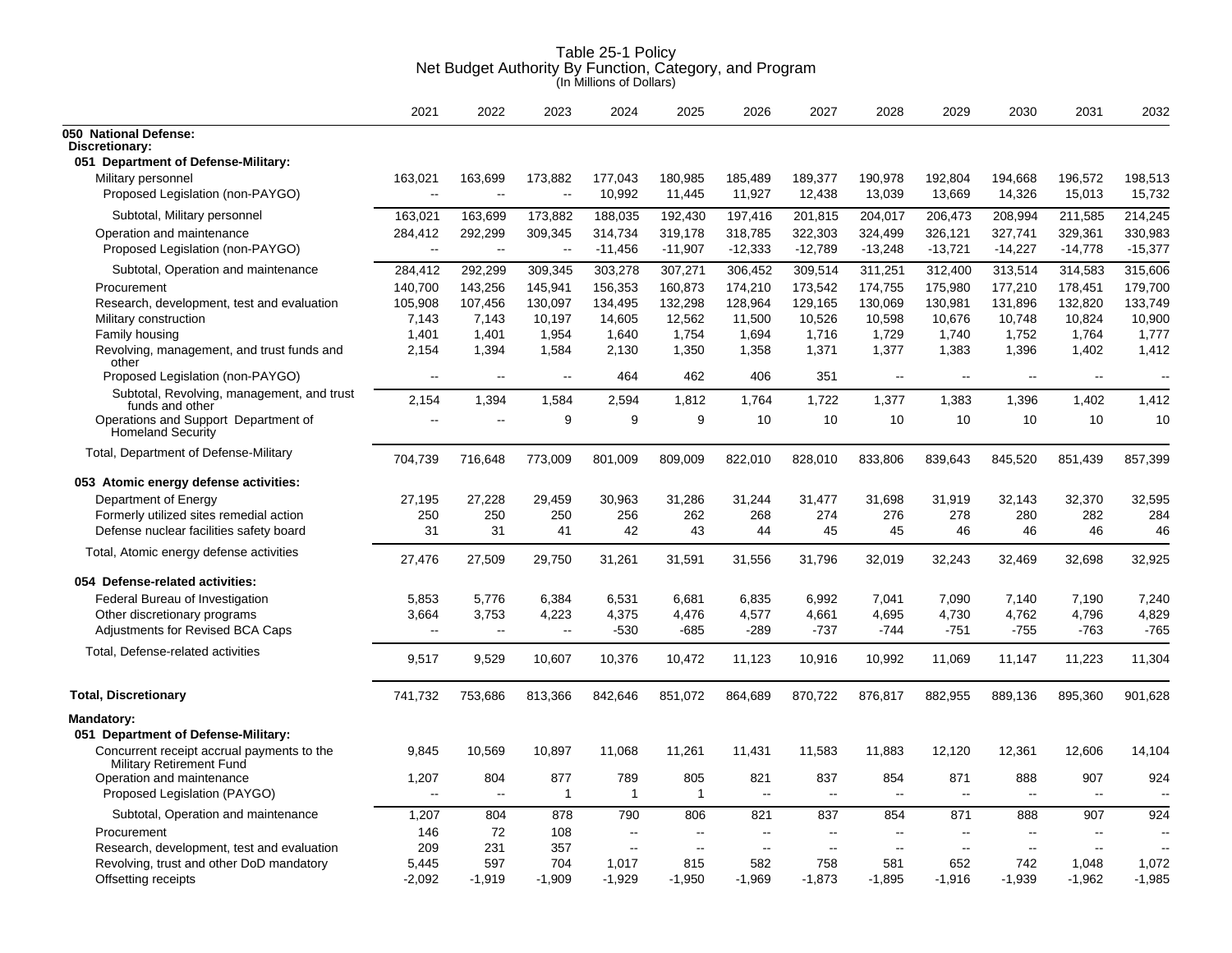|                                                                                                                                      | 2021                               | 2022                     | 2023                     | 2024                               | 2025                                                 | 2026                     | 2027                                       | 2028                           | 2029                                                 | 2030                            | 2031                                                 | 2032                       |
|--------------------------------------------------------------------------------------------------------------------------------------|------------------------------------|--------------------------|--------------------------|------------------------------------|------------------------------------------------------|--------------------------|--------------------------------------------|--------------------------------|------------------------------------------------------|---------------------------------|------------------------------------------------------|----------------------------|
| 050 National Defense:<br><b>Mandatory:</b>                                                                                           |                                    |                          |                          |                                    |                                                      |                          |                                            |                                |                                                      |                                 |                                                      |                            |
| 051 Department of Defense-Military:                                                                                                  |                                    |                          |                          |                                    |                                                      |                          |                                            |                                |                                                      |                                 |                                                      |                            |
| <b>Reductions for Joint Committee Enforcement</b><br>(Defense)                                                                       |                                    |                          |                          |                                    |                                                      |                          |                                            |                                |                                                      |                                 |                                                      |                            |
| Proposed Legislation (PAYGO)                                                                                                         | $\overline{a}$                     | $\overline{a}$           | $\overline{\phantom{a}}$ | $\overline{a}$                     | $\sim$                                               | $\overline{\phantom{a}}$ | $\overline{\phantom{a}}$                   | Ξ.                             | --                                                   | $-$                             | $\overline{\phantom{a}}$                             | $-1,292$                   |
| Subtotal, Reductions for Joint Committee<br>Enforcement (Defense)<br>Impact of Popup on Joint Committee Enforcement                  | $\mathbf{u}$<br>$-$                | $\overline{a}$           | --<br>$\sim$             | $\overline{a}$                     | $\mathbf{u}$<br>$\overline{\phantom{a}}$             | $\sim$<br>$\sim$         | $\sim$<br>$\overline{\phantom{a}}$         | $\mathbf{u}$<br>$\overline{a}$ | $\overline{\phantom{a}}$<br>--                       | ц.<br>$-$                       | $\mathbf{L}$<br>$\overline{\phantom{a}}$             | $-1,292$<br>$\overline{a}$ |
| Proposed Legislation (PAYGO)                                                                                                         | $\overline{a}$                     | $\overline{\phantom{a}}$ | $\sim$                   | $\sim$                             | $\sim$ $\sim$                                        | $\sim$                   | $\sim$                                     | $\overline{a}$                 | $\overline{\phantom{a}}$                             | $\sim$ $\sim$                   | $\overline{\phantom{a}}$                             | 1,171                      |
| Subtotal, Impact of Popup on Joint Committee<br>Enforcement                                                                          | $\overline{a}$                     | н.                       | $\overline{a}$           | 44                                 | $\overline{\phantom{a}}$                             | $\overline{\phantom{a}}$ | $\sim$ $\sim$                              | $\overline{\phantom{a}}$       | $\overline{\phantom{a}}$                             | --                              | $\sim$                                               | 1,171                      |
| Operation and Maintenance                                                                                                            | 4                                  |                          |                          |                                    |                                                      |                          |                                            |                                | --                                                   | $-$                             | $\overline{\phantom{a}}$                             |                            |
| Total, Department of Defense-Military                                                                                                | 14,764                             | 10,354                   | 11,035                   | 10,946                             | 10,932                                               | 10,865                   | 11,305                                     | 11,423                         | 11,727                                               | 12,052                          | 12,599                                               | 13,994                     |
| 053 Atomic energy defense activities:                                                                                                |                                    |                          |                          |                                    |                                                      |                          |                                            |                                |                                                      |                                 |                                                      |                            |
| <b>Energy Employees Occupational Illness</b><br>Compensation Program Act (EEOICPA)                                                   | 1,865                              | 1,932                    | 2,024                    | 2,097                              | 2,155                                                | 2,202                    | 2,220                                      | 2,228                          | 2,230                                                | 2,225                           | 2,208                                                | 2,200                      |
| Other                                                                                                                                | 50                                 | 50                       | 51                       | 51                                 | 51                                                   | 51                       | 51                                         | 51                             | 51                                                   | 51                              | 51                                                   | 55                         |
| Reductions for Joint Committee Enforcement<br>(Defense)<br>Proposed Legislation (PAYGO)                                              | $\sim$<br>$\overline{\phantom{a}}$ | $\overline{a}$<br>$-$    | $\mathbf{u}$             | $\sim$<br>$\overline{\phantom{a}}$ | $\overline{\phantom{a}}$<br>$\overline{\phantom{a}}$ | $\sim$<br>$\sim$         | $\overline{a}$<br>$\overline{\phantom{a}}$ | Ξ.<br>--                       | $\overline{\phantom{a}}$<br>$\overline{\phantom{a}}$ | $-$<br>$\overline{\phantom{a}}$ | $\overline{\phantom{a}}$<br>$\overline{\phantom{a}}$ | $\sim$<br>-56              |
| Subtotal, Reductions for Joint Committee<br>Enforcement (Defense)                                                                    | $\overline{a}$                     | $\overline{a}$           | $\overline{a}$           | $\overline{a}$                     | $\sim$                                               | $\sim$                   | $\sim$                                     | $\sim$ $\sim$                  | $\overline{\phantom{a}}$                             | $\overline{a}$                  | $\overline{a}$                                       | $-56$                      |
| Total, Atomic energy defense activities                                                                                              | 1,915                              | 1,982                    | 2,075                    | 2,148                              | 2,206                                                | 2,253                    | 2,271                                      | 2,279                          | 2,281                                                | 2,276                           | 2,259                                                | 2,199                      |
| 054 Defense-related activities:                                                                                                      |                                    |                          |                          |                                    |                                                      |                          |                                            |                                |                                                      |                                 |                                                      |                            |
| Radiation exposure compensation trust fund                                                                                           | 70                                 | 70                       | 20                       |                                    |                                                      |                          |                                            |                                |                                                      |                                 |                                                      |                            |
| Interfunds<br>Proposed Legislation (PAYGO)                                                                                           | Ξ.<br>$\overline{\phantom{a}}$     | $\sim$                   | $\sim$ $\sim$            | $\sim$                             | $\sim$ $\sim$                                        | $\sim$                   | $\overline{a}$                             | $\overline{a}$                 | $\overline{a}$                                       | $-$                             | $\overline{\phantom{a}}$                             | $\sim$                     |
| Subtotal, Interfunds                                                                                                                 | $\overline{a}$                     | $\sim$ $\sim$            | $\overline{a}$           | $\sim$ $\sim$                      | $\sim$                                               | $\sim$                   | $\sim$                                     | $\sim$                         | $\overline{\phantom{a}}$                             | $\sim$                          | $\overline{a}$                                       | $\sim$                     |
| Payment to CIA retirement fund and other                                                                                             | 1,164                              | 514                      | 514                      | 514                                | 514                                                  | 514                      | 514                                        | 514                            | 514                                                  | 514                             | 514                                                  | $\sim$                     |
| Total, Defense-related activities                                                                                                    | 1,234                              | 584                      | 534                      | 514                                | 514                                                  | 514                      | 514                                        | 514                            | 514                                                  | 514                             | 514                                                  | $\overline{\phantom{a}}$   |
| <b>Total, Mandatory</b>                                                                                                              | 17,913                             | 12,920                   | 13,644                   | 13,608                             | 13,652                                               | 13,632                   | 14,090                                     | 14,216                         | 14,522                                               | 14,842                          | 15,372                                               | 16,193                     |
| <b>Total, National Defense</b>                                                                                                       | 759,645                            | 766,606                  | 827,010                  | 856,254                            | 864,724                                              | 878,321                  | 884,812                                    | 891,033                        | 897,477                                              | 903,978                         | 910,732                                              | 917,821                    |
| 150 International Affairs:<br>Discretionary:<br>151 International development and humanitarian assistance:<br>Development assistance | 3,500                              | 3,500                    | 4,770                    | 4,880                              | 4,992                                                | 5,107                    | 5,224                                      | 5,344                          | 5,467                                                | 5,593                           | 5,722                                                | 5,853                      |
| Humanitarian assistance and refugee programs                                                                                         | 10,167                             | 12,658                   | 10,451                   | 10.691                             | 10,938                                               | 11.189                   | 11.447                                     | 11,710                         | 11,979                                               | 12,254                          | 12,536                                               | 12,824                     |

Other development assistance **2,337** 2,474 3,968 4,071 4,164 4,259 4,358 4,457 4,561 4,666 4,771 4,879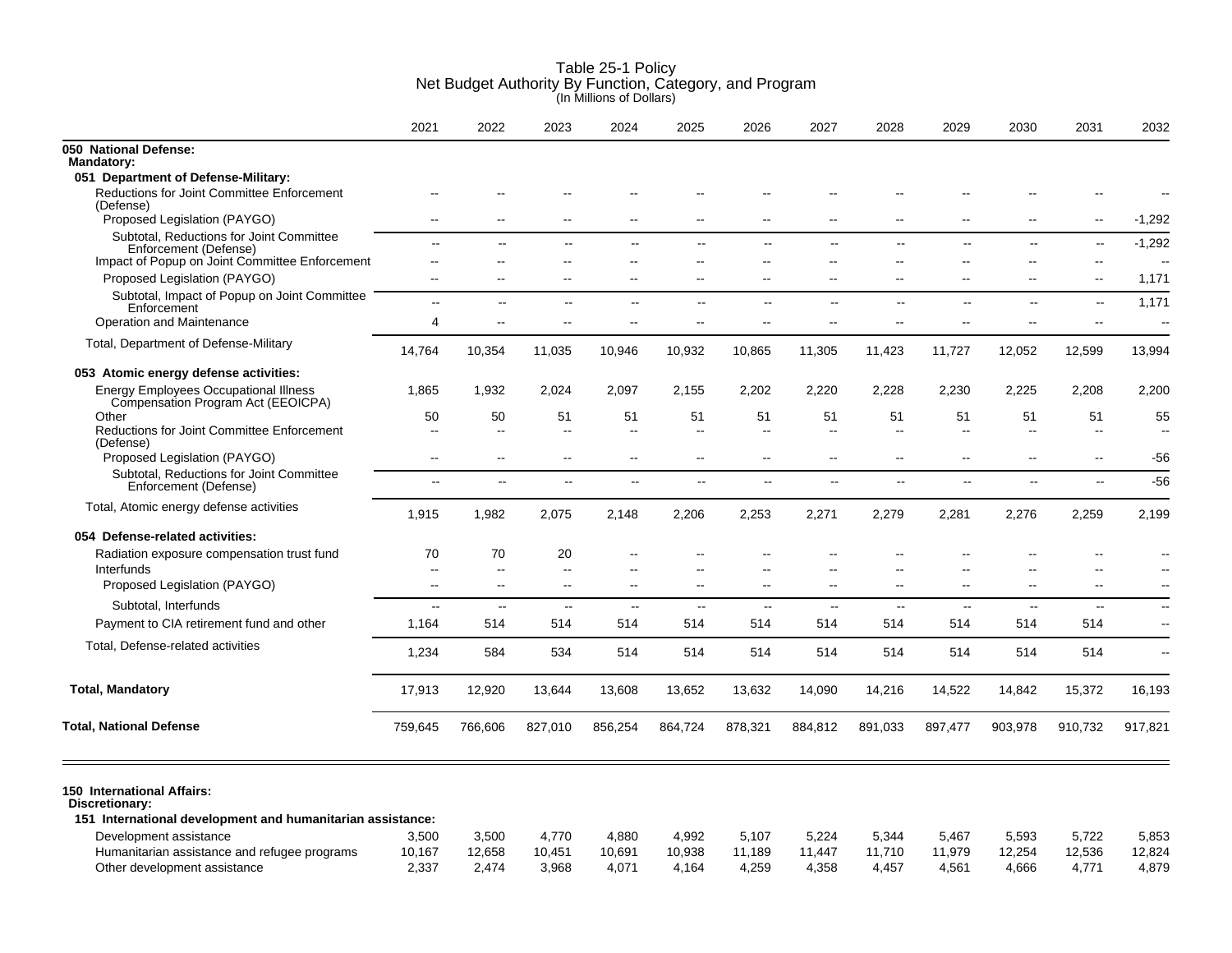|                                                                    | 2021         | 2022         | 2023   | 2024   | 2025   | 2026   | 2027   | 2028   | 2029   | 2030   | 2031   | 2032   |
|--------------------------------------------------------------------|--------------|--------------|--------|--------|--------|--------|--------|--------|--------|--------|--------|--------|
| 150 International Affairs:                                         |              |              |        |        |        |        |        |        |        |        |        |        |
| Discretionary:                                                     |              |              |        |        |        |        |        |        |        |        |        |        |
| 151 International development and humanitarian assistance:         |              |              |        |        |        |        |        |        |        |        |        |        |
| Millennium challenge corporation                                   | 912          | 912          | 930    | 952    | 972    | 995    | 1,018  | 1,042  | 1,067  | 1,090  | 1,116  | 1,142  |
| Global health                                                      | 13,198       | 9,196        | 10,576 | 10,819 | 11,068 | 11,322 | 11,583 | 11,849 | 12,121 | 12,401 | 12,686 | 12,977 |
| Multilateral development banks (MDBs)                              | 1,679        | 1,654        | 2,650  | 2,711  | 2,775  | 2,838  | 2,901  | 2,969  | 3,036  | 3,108  | 3,179  | 3,252  |
| Peace Corps                                                        | 381          | 381          | 416    | 441    | 451    | 461    | 472    | 483    | 494    | 505    | 517    | 530    |
| International narcotics control and law<br>enforcement             | 1,336        | 1,336        | 1.466  | 1,500  | 1,534  | 1,569  | 1.606  | 1,643  | 1,680  | 1,719  | 1,758  | 1,799  |
| <b>USAID</b> operations                                            | 1,712        | 1,712        | 2,113  | 2,162  | 2,211  | 2,262  | 2,315  | 2,368  | 2,422  | 2,478  | 2,535  | 2,593  |
| Development Finance Institution                                    | 130          | 228          | 605    | 619    | 633    | 648    | 662    | 678    | 693    | 710    | 726    | 742    |
| Total, International development and humanitarian<br>assistance    | 35,352       | 34,051       | 37,945 | 38,846 | 39,738 | 40,650 | 41,586 | 42,543 | 43,520 | 44,524 | 45,546 | 46,591 |
| 152 International security assistance:                             |              |              |        |        |        |        |        |        |        |        |        |        |
| Foreign military financing grants and loans                        | 6,151        | 6,151        | 6,057  | 6,197  | 6,338  | 6,485  | 6,634  | 6.786  | 6,942  | 7,101  | 7,265  | 7,432  |
| Economic support and development fund                              | 3.737        | 2.742        | 4,072  | 4,166  | 4,261  | 4,360  | 4,460  | 4,562  | 4,667  | 4,775  | 4,884  | 4,996  |
| Nonproliferation, antiterrorism, demining, and<br>related programs | 889          | 889          | 860    | 921    | 942    | 964    | 986    | 1,008  | 1,032  | 1,055  | 1,080  | 1,104  |
| Other security assistance                                          | 514          | 514          | 577    | 591    | 604    | 618    | 632    | 647    | 662    | 676    | 693    | 708    |
| Total, International security assistance                           | 11,291       | 10,296       | 11,566 | 11,875 | 12,145 | 12,427 | 12,712 | 13,003 | 13,303 | 13,607 | 13,922 | 14,240 |
| 153 Conduct of foreign affairs:                                    |              |              |        |        |        |        |        |        |        |        |        |        |
| <b>State Department operations</b>                                 | 8,910        | 9.464        | 10,108 | 10,342 | 10,578 | 10,821 | 11,071 | 11,325 | 11,586 | 11,853 | 12,124 | 12,404 |
| Embassy security, construction, and maintenance                    | 1,950        | 1,950        | 1,958  | 2,003  | 2,049  | 2,096  | 2,144  | 2,194  | 2,244  | 2,296  | 2,348  | 2,403  |
| Assessed contributions to international<br>organizations           | 1,506        | 1,506        | 1,658  | 1,696  | 1,735  | 1,775  | 1,816  | 1,858  | 1,900  | 1,944  | 1,989  | 2,035  |
| Assessed contributions for international<br>peacekeeping           | 1,456        | 1,456        | 2,327  | 2,381  | 2,435  | 2,491  | 2,549  | 2,607  | 2,667  | 2,729  | 2,791  | 2,855  |
| Other conduct of foreign affairs                                   | 981          | 994          | 373    | 379    | 383    | 392    | 398    | 406    | 414    | 420    | 426    | 434    |
| Total, Conduct of foreign affairs                                  | 14,803       | 15,370       | 16,424 | 16,801 | 17,180 | 17,575 | 17,978 | 18,390 | 18,811 | 19,242 | 19,678 | 20,131 |
| 154 Foreign information and exchange activities:                   |              |              |        |        |        |        |        |        |        |        |        |        |
| Educational and cultural exchanges                                 | 740          | 740          | 741    | 758    | 775    | 794    | 813    | 831    | 848    | 868    | 889    | 909    |
| International broadcasting                                         | 803          | 803          | 840    | 859    | 879    | 900    | 920    | 941    | 962    | 985    | 1,008  | 1,029  |
| Other information and exchange activities                          | 347          | 345          | 346    | 353    | 362    | 369    | 380    | 387    | 397    | 405    | 415    | 425    |
| Total, Foreign information and exchange activities                 | 1,890        | 1,888        | 1,927  | 1,970  | 2,016  | 2,063  | 2,113  | 2,159  | 2,207  | 2,258  | 2,312  | 2,363  |
| 155 International financial programs:                              |              |              |        |        |        |        |        |        |        |        |        |        |
| Export-Import Bank                                                 | 55           | $-221$       | $-202$ | $-206$ | $-213$ | $-217$ | $-222$ | $-225$ | $-231$ | $-238$ | $-242$ | $-247$ |
| International Monetary Fund                                        | $\mathbf{u}$ | $\mathbf{u}$ | 20     | 20     | 21     | 21     | 22     | 22     | 23     | 23     | 24     | 25     |
| Total, International financial programs                            | 55           | $-221$       | $-182$ | $-186$ | $-192$ | $-196$ | $-200$ | $-203$ | $-208$ | $-215$ | $-218$ | -222   |
| <b>Total, Discretionary</b>                                        | 63,391       | 61,384       | 67,680 | 69,306 | 70,887 | 72,519 | 74,189 | 75,892 | 77,633 | 79,416 | 81,240 | 83,103 |

**Mandatory:**

**151 International development and humanitarian assistance:**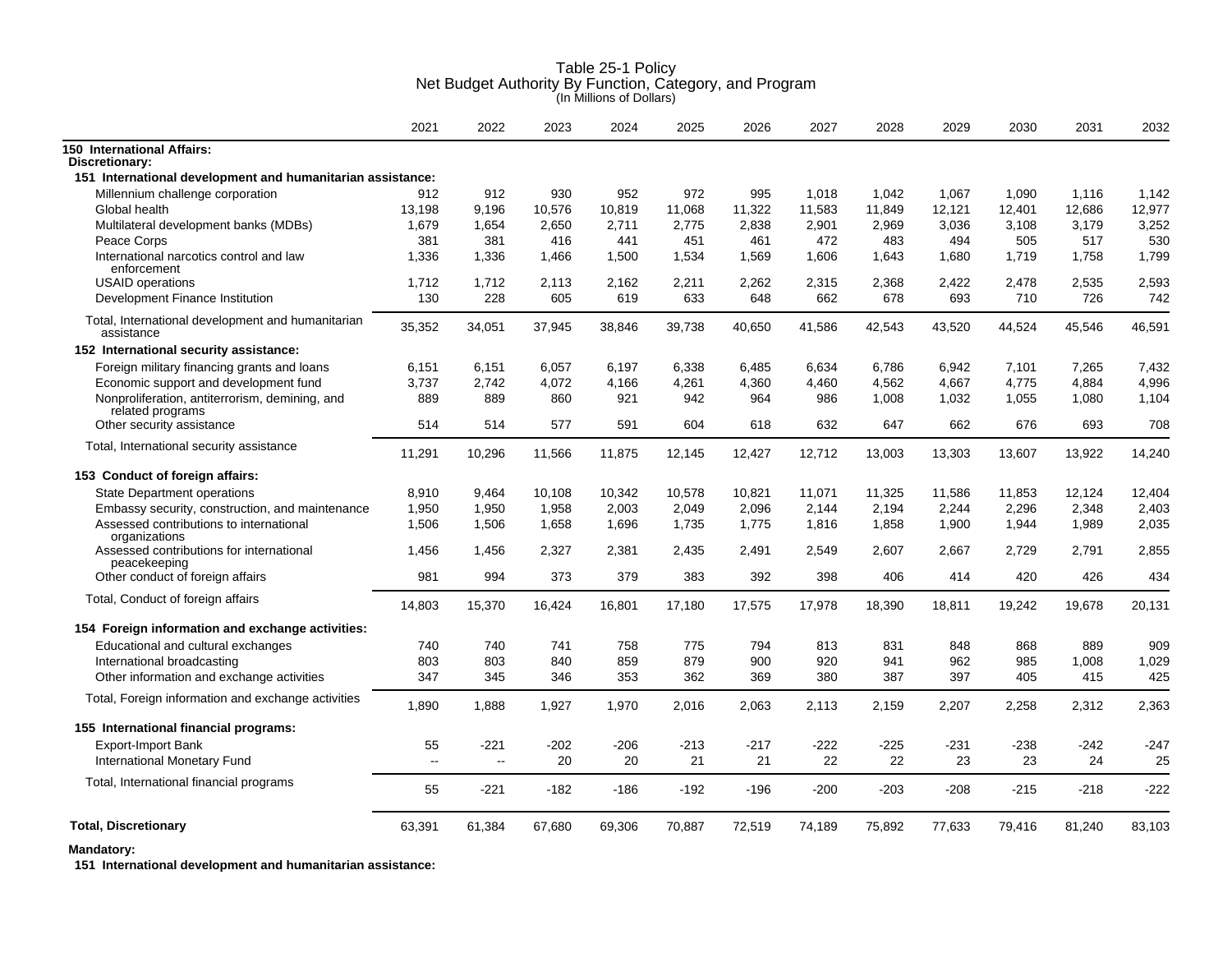|                                                                                                          | 2021           | 2022           | 2023                     | 2024                     | 2025                     | 2026                     | 2027                     | 2028            | 2029                     | 2030            | 2031                     | 2032                     |
|----------------------------------------------------------------------------------------------------------|----------------|----------------|--------------------------|--------------------------|--------------------------|--------------------------|--------------------------|-----------------|--------------------------|-----------------|--------------------------|--------------------------|
| <b>150 International Affairs:</b><br><b>Mandatory:</b>                                                   |                |                |                          |                          |                          |                          |                          |                 |                          |                 |                          |                          |
| 151 International development and humanitarian assistance:                                               |                |                |                          |                          |                          |                          |                          |                 |                          |                 |                          |                          |
| Credit liquidating accounts                                                                              | $-321$         | $-267$         | $-261$                   | $-156$                   | -146                     | -98                      | -91                      | -84             | -72                      | -69             | -68                      | -65                      |
| <b>Ukraine Loan Guarantees</b>                                                                           | $-651$         | $-267$         | $\ddotsc$                | $\overline{\phantom{a}}$ | $\ddotsc$                | Ξ.                       | $\overline{\phantom{a}}$ | $\ddotsc$       | $\mathbb{L}^2$           | $\sim$ $\sim$   | $\sim$                   |                          |
| Receipts and other                                                                                       | 1,806          | $-534$         | $-113$                   | $-115$                   | $-115$                   | $-115$                   | $-115$                   | $-115$          | $-115$                   | $-115$          | $-115$                   | $-115$                   |
| Proposed Legislation (PAYGO)                                                                             | $\sim$         | $\sim$         | 6,500                    | $\mathbb{L}^2$           | $\ddotsc$                | $\sim$ $\sim$            | $\sim$                   | $\sim$          | $\overline{\phantom{a}}$ | $\sim$          | $\sim$                   | $\overline{\phantom{a}}$ |
| Subtotal, Receipts and other                                                                             | 1,806          | $-534$         | 6,387                    | $-115$                   | $-115$                   | $-115$                   | $-115$                   | $-115$          | $-115$                   | $-115$          | $-115$                   | $-115$                   |
| Total, International development and humanitarian<br>assistance                                          | 834            | $-1,068$       | 6,126                    | $-271$                   | $-261$                   | $-213$                   | $-206$                   | $-199$          | $-187$                   | $-184$          | $-183$                   | $-180$                   |
| 152 International security assistance:                                                                   |                |                |                          |                          |                          |                          |                          |                 |                          |                 |                          |                          |
| Foreign military loan subsidy reestimates                                                                | $-607$         | -184           | $\overline{a}$           | $\overline{a}$           | Ξ.                       | $\overline{a}$           | $\overline{a}$           |                 |                          |                 |                          |                          |
| Foreign military loan liquidating account                                                                | -68            | $-18$          | -18                      | $-25$                    | $-20$                    | $-20$                    | $-10$                    | --              | --                       | $\sim$          | $\overline{\phantom{a}}$ | $\sim$                   |
| Economic suport and development fund                                                                     | 8,675          | $\sim$ $\sim$  | $\mathbf{u}$             | $\sim$ $\sim$            | ц.                       | $\sim$ $\sim$            | $\overline{a}$           | $\overline{a}$  | $\sim$                   | $\sim$          | $\overline{a}$           | $\sim$                   |
| Total, International security assistance                                                                 | 8,000          | $-202$         | $-18$                    | $-25$                    | $-20$                    | $-20$                    | $-10$                    | $\overline{a}$  | --                       | $-$             | $\overline{\phantom{a}}$ | $\sim$                   |
| 153 Conduct of foreign affairs:                                                                          |                |                |                          |                          |                          |                          |                          |                 |                          |                 |                          |                          |
| Trust funds and other                                                                                    | 244            | 43             | 43                       | 43                       | 43                       | 43                       | 43                       | 43              | 44                       | 46              | 46                       | 49                       |
| Total, Conduct of foreign affairs                                                                        | 244            | 43             | 43                       | 43                       | 43                       | 43                       | 43                       | 43              | 44                       | 46              | 46                       | 49                       |
| 154 Foreign information and exchange activities:                                                         |                |                |                          |                          |                          |                          |                          |                 |                          |                 |                          |                          |
| Mandatory programs                                                                                       | 3              | $\mathbf{1}$   | $\mathbf{1}$             | $\overline{a}$           | $\overline{\phantom{a}}$ | $\overline{\phantom{a}}$ | $\overline{\phantom{a}}$ | $\overline{a}$  |                          | $\overline{a}$  | $\overline{a}$           |                          |
| Total, Foreign information and exchange activities                                                       | 3              | $\overline{1}$ | $\mathbf{1}$             | $\overline{a}$           |                          | $-$                      | --                       | --              |                          |                 | --                       | $\overline{\phantom{a}}$ |
| 155 International financial programs:                                                                    |                |                |                          |                          |                          |                          |                          |                 |                          |                 |                          |                          |
| Foreign military sales trust fund (net)                                                                  | 4,107          | 1,226          | 2,807                    | 18,488                   | 19,492                   | 24,929                   | 28,758                   | 29,408          | 30,024                   | 30,668          | 30,585                   | 31,317                   |
| Credit liquidating account (Ex-Im)                                                                       | $\sim$         | $-1$           | $-7$                     | $-1$                     | $-1$                     | $-1$                     | $-1$                     | $-1$            | $-1$                     | $-1$            | $-1$                     | $-1$                     |
| Export-Import Bank - subsidy reestimates                                                                 | 659            | 73             | $\overline{\phantom{a}}$ | ÷.                       | --                       | $\overline{\phantom{a}}$ | $\overline{\phantom{a}}$ | --              | $\overline{\phantom{a}}$ | $\sim$          | $\overline{\phantom{a}}$ |                          |
| Total, International financial programs                                                                  |                |                |                          |                          |                          |                          |                          |                 |                          |                 |                          |                          |
|                                                                                                          | 4,766          | 1,298          | 2,800                    | 18,487                   | 19,491                   | 24,928                   | 28,757                   | 29,407          | 30,023                   | 30,667          | 30,584                   | 31,316                   |
| <b>Total, Mandatory</b>                                                                                  | 13,847         | 72             | 8,952                    | 18,234                   | 19,253                   | 24,738                   | 28,584                   | 29,251          | 29,880                   | 30,529          | 30,447                   | 31,185                   |
| <b>Total, International Affairs</b>                                                                      | 77,238         | 61,456         | 76,632                   | 87,540                   | 90,140                   | 97,257                   | 102,773                  | 105,143         | 107,513                  | 109,945         | 111.687                  | 114,288                  |
| 250 General Science, Space, and Technology:<br>Discretionary:<br>251 General science and basic research: |                |                |                          |                          |                          |                          |                          |                 |                          |                 |                          |                          |
| National Science Foundation programs<br>Department of Energy science programs                            | 8,411<br>7,163 | 8,376<br>7,026 | 10,401<br>7,799          | 10,641<br>7,977          | 10,885<br>8,162          | 11,135<br>8,350          | 11,391<br>8,542          | 11,655<br>8,738 | 11,921<br>8,939          | 12,196<br>9,145 | 12,476<br>9,355          | 12,762<br>9,570          |
| Total, General science and basic research                                                                | 15,574         | 15,402         | 18,200                   | 18.618                   | 19.047                   | 19.485                   | 19.933                   | 20.393          | 20,860                   | 21,341          | 21,831                   | 22.332                   |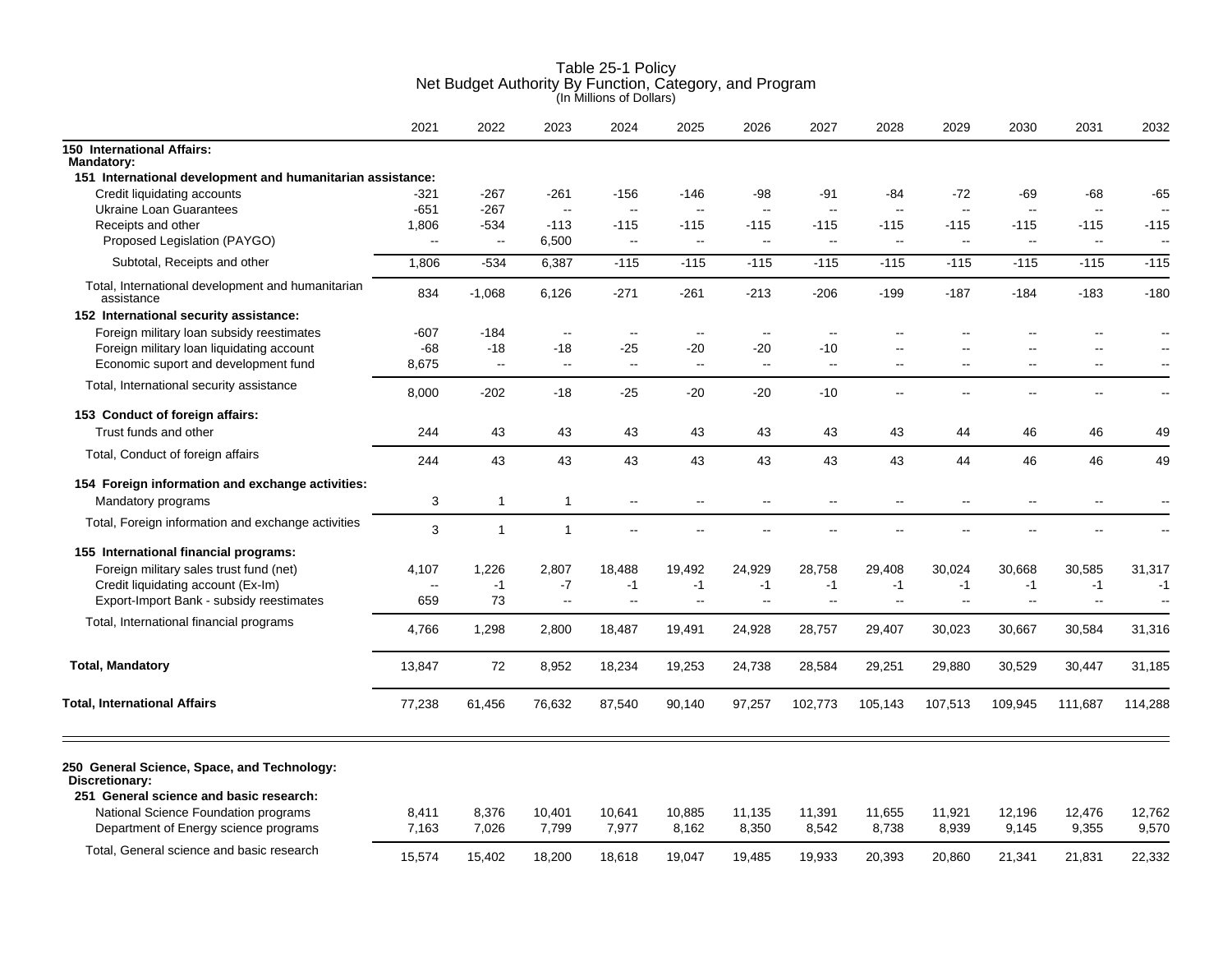|                                                                                             | 2021     | 2022        | 2023         | 2024         | 2025         | 2026                     | 2027         | 2028         | 2029                     | 2030         | 2031                     | 2032         |
|---------------------------------------------------------------------------------------------|----------|-------------|--------------|--------------|--------------|--------------------------|--------------|--------------|--------------------------|--------------|--------------------------|--------------|
| 250 General Science, Space, and Technology:                                                 |          |             |              |              |              |                          |              |              |                          |              |                          |              |
| Discretionary:<br>252 Space flight, research, and supporting activities:                    |          |             |              |              |              |                          |              |              |                          |              |                          |              |
| Science, exploration, and NASA supporting                                                   | 18,285   | 18,604      | 20,537       | 21,010       | 21,493       | 21,988                   | 22,493       | 23,010       | 23,538                   | 24,081       | 24,635                   | 25,201       |
| activities                                                                                  |          |             |              |              |              |                          |              |              |                          |              |                          |              |
| Space operations                                                                            | 3,987    | 3,988       | 4,266        | 4,364        | 4,464        | 4,567                    | 4,672        | 4,780        | 4,890                    | 5,002        | 5,117                    | 5,235        |
| NASA Inspector General, education, and other                                                | 171      | 171         | 198          | 202          | 207          | 212                      | 218          | 222          | 226                      | 232          | 238                      | 243          |
| Total, Space flight, research, and supporting<br>activities                                 | 22,443   | 22,763      | 25,001       | 25,576       | 26,164       | 26,767                   | 27,383       | 28,012       | 28,654                   | 29,315       | 29,990                   | 30,679       |
| <b>Total, Discretionary</b>                                                                 | 38,017   | 38,165      | 43,201       | 44,194       | 45,211       | 46,252                   | 47,316       | 48,405       | 49,514                   | 50,656       | 51,821                   | 53,011       |
| <b>Mandatory:</b>                                                                           |          |             |              |              |              |                          |              |              |                          |              |                          |              |
| 251 General science and basic research:                                                     |          |             |              |              |              |                          |              |              |                          |              |                          |              |
| National Science Foundation and other                                                       | 753      | 162         | 159          | 159          | 159          | 159                      | 159          | 159          | 159                      | 159          | 159                      | 168          |
| Total, General science and basic research                                                   |          |             |              |              |              |                          |              |              |                          |              |                          |              |
|                                                                                             | 753      | 162         | 159          | 159          | 159          | 159                      | 159          | 159          | 159                      | 159          | 159                      | 168          |
| <b>Total, Mandatory</b>                                                                     | 753      | 162         | 159          | 159          | 159          | 159                      | 159          | 159          | 159                      | 159          | 159                      | 168          |
| Total, General Science, Space, and Technology                                               | 38,770   | 38,327      | 43,360       | 44,353       | 45,370       | 46,411                   | 47,475       | 48,564       | 49,673                   | 50,815       | 51,980                   | 53,179       |
| 270 Energy:<br>Discretionary:                                                               |          |             |              |              |              |                          |              |              |                          |              |                          |              |
| 271 Energy supply:                                                                          |          |             |              |              |              |                          |              |              |                          |              |                          |              |
| Fossil energy R&D                                                                           | 732      | 2.587       | 2,335        | 2,358        | 2,382        | 2,271                    | 976          | 999          | 1.022                    | 1,045        | 1,069                    | 1,094        |
| Naval petroleum reserves operations                                                         | 13       | 14          | 13           | 13           | 14           | 14                       | 14           | 15           | 15                       | 15           | 16                       | 16           |
| Uranium enrichment decontamination                                                          | 841      | 841         | 405          | $\sim$       | $\sim$       | $\overline{\phantom{a}}$ | $\sim$       | $\sim$       | $\overline{\phantom{a}}$ | $\sim$       | $\overline{\phantom{a}}$ | $\sim$       |
| Nuclear waste program                                                                       | 28       | 28          | 10           | 10           | 10           | 11                       | 11           | 11           | 11                       | 12           | 12                       | 12           |
| Federal power marketing                                                                     | 78       | 577         | 101          | 112          | 117          | 119                      | 121          | 124          | 126                      | 129          | 131                      | 134          |
| Title 17 Innovative Technology Loan Guarantee                                               | $-408$   | $-31$       | 161          | 172          | 176          | 181                      | 183          | 188          | 193                      | 197          | 201                      | 206          |
| Program<br>Electricity delivery and energy reliability                                      | 207      | 1,870       | 1,905        | 1,912        | 1,919        | 1,926                    | 325          | 333          | 340                      | 348          | 356                      | 364          |
| Energy efficiency and renewable energy                                                      | 1,169    | 2,410       | 2,818        | 3,266        | 3,317        | 3,372                    | 2,454        | 2,512        | 2,569                    | 2,629        | 2,689                    | 2,751        |
| Nuclear energy R&D                                                                          | 1,358    | 2,557       | 2,717        | 2,752        | 2,788        | 2,824                    | 1,663        | 1,701        | 1,740                    | 1,780        | 1,821                    | 1,863        |
| Non-defense environmental management and                                                    | 799      | 5,976       | 8,641        | 6,468        | 6,565        | 5,137                    | 2,188        | 2,240        | 2,293                    | 2,347        | 2,400                    | 2,453        |
| other                                                                                       |          |             |              |              |              |                          |              |              |                          |              |                          |              |
| Total, Energy supply                                                                        | 4,817    | 16,829      | 19,106       | 17,063       | 17,288       | 15,855                   | 7,935        | 8,123        | 8,309                    | 8,502        | 8,695                    | 8,893        |
| 272 Energy conservation:                                                                    |          |             |              |              |              |                          |              |              |                          |              |                          |              |
| Advanced Technology Vehicles Manufacturing<br>Loan Program                                  | $-1,903$ | 5           | 10           | 10           | 10           | 11                       | 11           | 11           | 11                       | 12           | 12                       | 12           |
| Energy efficiency and renewable energy<br>Non-defense environmental management and<br>other | 1,613    | 8,651<br>99 | 3,421<br>812 | 2,789<br>879 | 2,831<br>895 | 2,873<br>762             | 1,946<br>780 | 1,991<br>797 | 2,037<br>816             | 2,084<br>835 | 2,132<br>854             | 2,181<br>874 |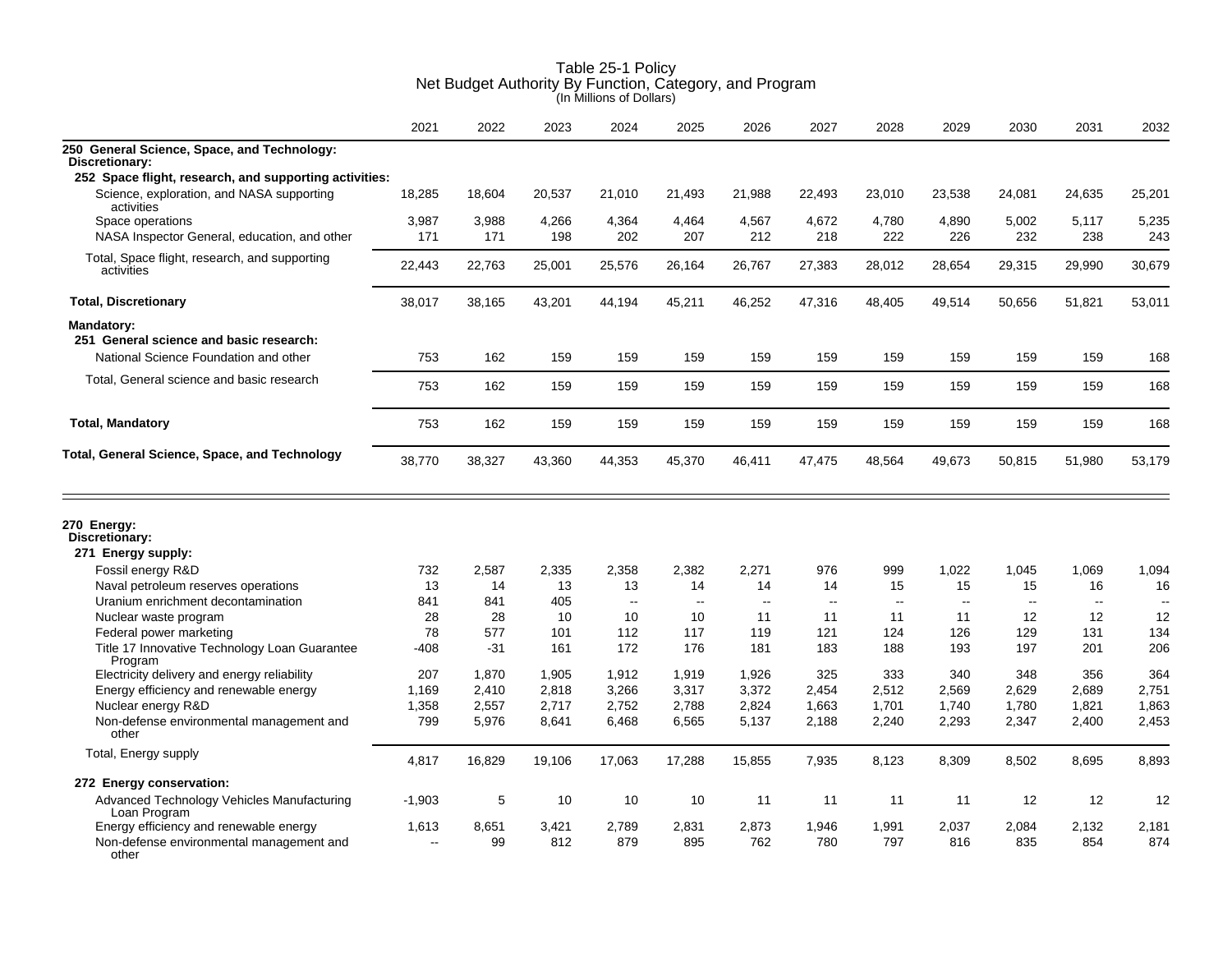|                                                                          | 2021         | 2022                     | 2023                     | 2024                     | 2025                     | 2026                 | 2027                     | 2028                     | 2029                     | 2030          | 2031                     | 2032                         |
|--------------------------------------------------------------------------|--------------|--------------------------|--------------------------|--------------------------|--------------------------|----------------------|--------------------------|--------------------------|--------------------------|---------------|--------------------------|------------------------------|
| $270$ Energy:<br>Discretionary:                                          |              |                          |                          |                          |                          |                      |                          |                          |                          |               |                          |                              |
| Total, Energy conservation                                               | $-290$       | 8,755                    | 4,243                    | 3,678                    | 3,736                    | 3,646                | 2,737                    | 2,799                    | 2,864                    | 2,931         | 2,998                    | 3,067                        |
| 274 Emergency energy preparedness:                                       |              |                          |                          |                          |                          |                      |                          |                          |                          |               |                          |                              |
| Energy preparedness                                                      | 196          | 239                      | 229                      | 234                      | 239                      | 245                  | 251                      | 257                      | 262                      | 268           | 275                      | 282                          |
| Total, Emergency energy preparedness                                     | 196          | 239                      | 229                      | 234                      | 239                      | 245                  | 251                      | 257                      | 262                      | 268           | 275                      | 282                          |
| 276 Energy information, policy, and regulation:                          |              |                          |                          |                          |                          |                      |                          |                          |                          |               |                          |                              |
| Department of Energy departmental<br>management, OIG, EIA administration | 375          | 363                      | 682                      | 695                      | 713                      | 727                  | 734                      | 750                      | 769                      | 786           | 803                      | 822                          |
| <b>Nuclear Regulatory Commission (NRC)</b>                               | 128          | 123                      | 137                      | 140                      | 144                      | 147                  | 151                      | 152                      | 158                      | 160           | 165                      | 168                          |
| Federal Energy Regulatory Commission fees and<br>recoveries, and other   | $-31$        | $-9$                     | -9                       | -9                       | $-9$                     | $-10$                | $-10$                    | $-10$                    | $-10$                    | $-11$         | $-11$                    | $-11$                        |
| Total, Energy information, policy, and regulation                        | 472          | 477                      | 810                      | 826                      | 848                      | 864                  | 875                      | 892                      | 917                      | 935           | 957                      | 979                          |
| <b>Total, Discretionary</b>                                              | 5,195        | 26,300                   | 24,388                   | 21,801                   | 22,111                   | 20,610               | 11,798                   | 12,071                   | 12,352                   | 12,636        | 12,925                   | 13,221                       |
| <b>Mandatory:</b><br>271 Energy supply:                                  |              |                          |                          |                          |                          |                      |                          |                          |                          |               |                          |                              |
| Federal power marketing                                                  | -860         | $-162$                   | $\overline{\phantom{a}}$ | 1,504                    | $-669$                   | -461                 | $-961$                   | $-304$                   | $-147$                   | $-189$        | $-161$                   | $-265$                       |
| Tennessee Valley Authority                                               | 947          | 1,802                    | 1,456                    | 59                       | 266                      | 220                  | $-64$                    | 121                      | 305                      | 899           | 1,052                    | 1,165                        |
| United States Enrichment Corporation                                     | -4           | $-21$                    | $-1$                     | $\ddotsc$                | $\sim$                   | $\ddot{\phantom{a}}$ | $\sim$                   | $\sim$                   | $\sim$                   | $\sim$ $\sim$ | $\mathbf{u}$             |                              |
| Nuclear waste fund fee receipts                                          | $\mathbf{u}$ | $-371$                   | -371                     | -381                     | $-375$                   | -353                 | -331                     | -326                     | $-321$                   | -321          | $-317$                   | $-317$                       |
| Title 17 Innovative Technology Loan Guarantee<br>Program                 | 296          | 22                       | $\sim$                   | $\overline{a}$           | $\overline{a}$           | $\sim$ $\sim$        | $\overline{\phantom{a}}$ | $\overline{\phantom{a}}$ | $\overline{a}$           | $\sim$ $\sim$ | $\overline{\phantom{a}}$ | $\sim$                       |
| Rural electric and telephone liquidating accounts                        | 72           | 115                      | 15                       | 7                        | 9                        | 9                    | 9                        | 9                        | 8                        | 8             | 8                        | 7                            |
| Rural electric and telephone loan subsidy<br>reestimates                 | 1,082        | $-537$                   | $\sim$                   | $\overline{\phantom{a}}$ | $\overline{\phantom{a}}$ | Ξ.                   | $\overline{\phantom{a}}$ | $\overline{\phantom{a}}$ | --                       | $\sim$        | $\mathbf{u}$             | $\qquad \qquad \blacksquare$ |
| Other                                                                    | 57           | 2,541                    | 40                       | 40                       | 39                       | 39                   | 38                       | 38                       | 37                       | 37            | 36                       | 37                           |
| Proposed Legislation (PAYGO)                                             | $\sim$       | $\overline{\phantom{a}}$ | 100                      | 100                      | 100                      | 100                  | 100                      | $\sim$                   | $\overline{\phantom{a}}$ | $\sim$        | $\sim$                   | $\overline{\phantom{a}}$     |
| Subtotal, Other                                                          | 57           | 2,541                    | 140                      | 140                      | 139                      | 139                  | 138                      | 38                       | 37                       | 37            | 36                       | 37                           |
| Total, Energy supply                                                     | 1,590        | 3,389                    | 1,239                    | 1,329                    | $-630$                   | $-446$               | $-1,209$                 | $-462$                   | $-118$                   | 434           | 618                      | 627                          |
| 272 Energy conservation:                                                 |              |                          |                          |                          |                          |                      |                          |                          |                          |               |                          |                              |
| Advanced Technology Vehicles Ioan reestimate                             | 14           | $-11$                    | $\mathbf{u}$             | $\overline{a}$           | $\overline{\phantom{a}}$ | $\sim$ $\sim$        | $\sim$                   | $\overline{\phantom{a}}$ | $\overline{\phantom{a}}$ | $\sim$        | $\sim$                   | $\sim$                       |
| Other                                                                    | 43           | 35                       | 35                       | 34                       | 34                       | 34                   | 33                       | 33                       | 33                       | 32            | 32                       | 33                           |
| Proposed Legislation (PAYGO)                                             | $\sim$       | $\sim$                   | 100                      | 100                      | 100                      | 100                  | 100                      | $\sim$                   | $\sim$                   | $\sim$        | $\sim$                   | $\overline{\phantom{a}}$     |
| Subtotal, Other                                                          | 43           | 35                       | 135                      | 134                      | 134                      | 134                  | 133                      | 33                       | 33                       | 32            | 32                       | 33                           |
| Total, Energy conservation                                               | 57           | 24                       | 135                      | 134                      | 134                      | 134                  | 133                      | 33                       | 33                       | 32            | 32                       | 33                           |
| 274 Emergency energy preparedness:                                       |              |                          |                          |                          |                          |                      |                          |                          |                          |               |                          |                              |
| Purchase and sale of strategic petroleum reserve<br>oil                  | $-644$       | $-2,930$                 | $-2,049$                 | $-2,759$                 | $-2,759$                 | $-3,035$             | $-3,035$                 | $-2,120$                 | $-1,726$                 | $-1,726$      | $-1,726$                 | $-1,726$                     |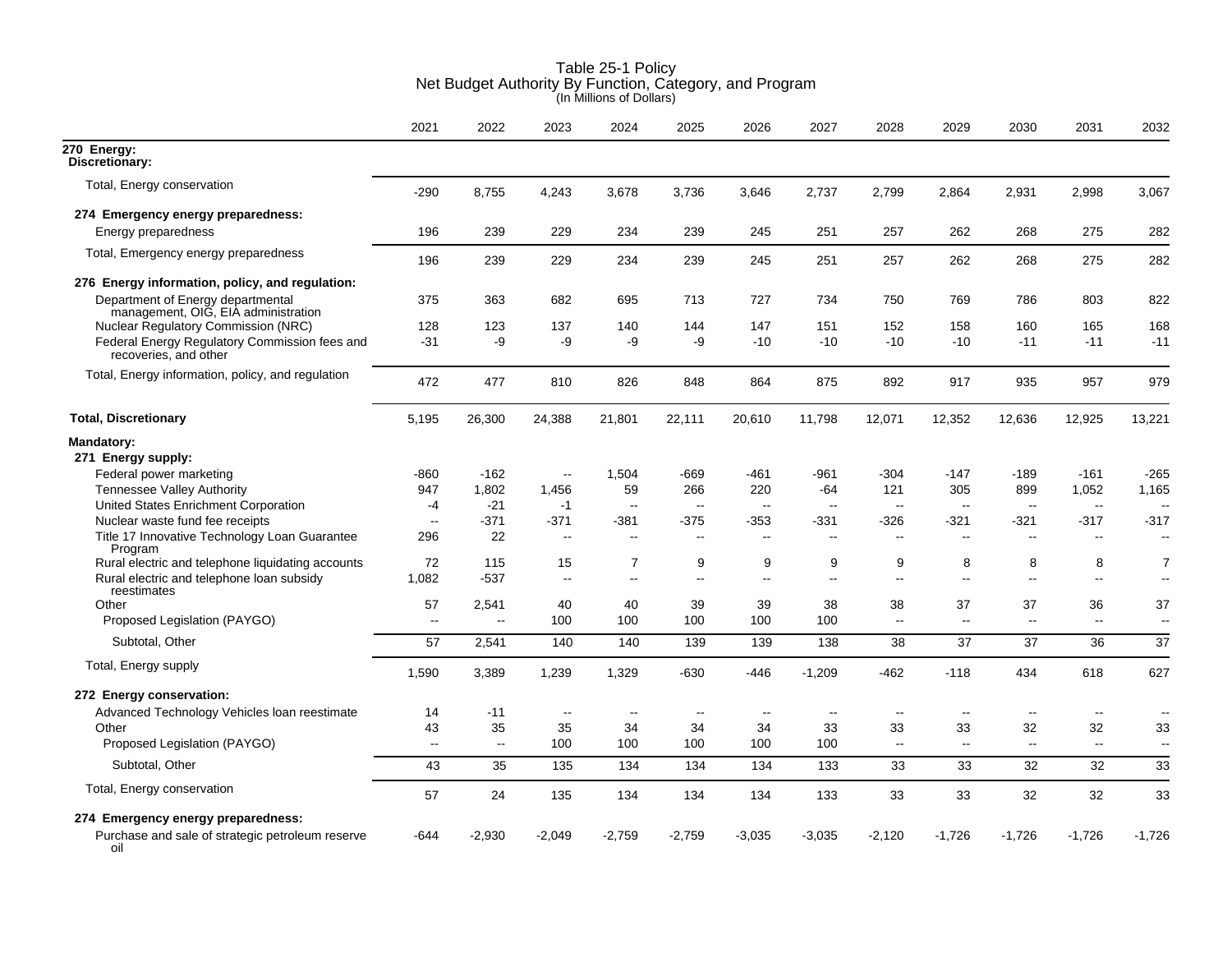|                                                                                                                                | 2021   | 2022     | 2023     | 2024     | 2025     | 2026     | 2027     | 2028     | 2029     | 2030     | 2031     | 2032     |
|--------------------------------------------------------------------------------------------------------------------------------|--------|----------|----------|----------|----------|----------|----------|----------|----------|----------|----------|----------|
| 270 Energy:<br><b>Mandatory:</b>                                                                                               |        |          |          |          |          |          |          |          |          |          |          |          |
| Total, Emergency energy preparedness                                                                                           | $-644$ | $-2,930$ | $-2,049$ | $-2,759$ | $-2,759$ | $-3,035$ | $-3,035$ | $-2,120$ | $-1,726$ | $-1,726$ | $-1,726$ | $-1,726$ |
| 276 Energy information, policy, and regulation:<br>Electric Reliability Organization and National<br>Oilheat Research Alliance | 90     | 99       | 99       | 98       | 98       | 98       | 98       | 102      | 92       | 92       | 92       | 100      |
| Total, Energy information, policy, and regulation                                                                              | 90     | 99       | 99       | 98       | 98       | 98       | 98       | 102      | 92       | 92       | 92       | 100      |
| <b>Total, Mandatory</b>                                                                                                        | 1,093  | 582      | $-576$   | $-1.198$ | $-3,157$ | $-3,249$ | $-4,013$ | $-2.447$ | $-1,719$ | $-1.168$ | $-984$   | -966     |
| <b>Total, Energy</b>                                                                                                           | 6,288  | 26,882   | 23,812   | 20,603   | 18,954   | 17,361   | 7,785    | 9,624    | 10,633   | 11,468   | 11,941   | 12,255   |
| 300 Natural Resources and Environment:<br>Discretionary:                                                                       |        |          |          |          |          |          |          |          |          |          |          |          |
| 301 Water resources:                                                                                                           |        |          |          |          |          |          |          |          |          |          |          |          |
| Corps of Engineers - Civil Works                                                                                               | 7,544  | 28,224   | 7,431    | 7,547    | 6,646    | 6,798    | 6,953    | 7,116    | 7,278    | 7,447    | 7,619    | 7,792    |
| <b>Bureau of Reclamation</b>                                                                                                   | 1,620  | 3,505    | 3,028    | 3,057    | 3,070    | 3,123    | 1,485    | 1,511    | 1,566    | 1,591    | 1,616    | 1,678    |
| Watershed, flood prevention, and other                                                                                         | 320    | 1,573    | 270      | 275      | 283      | 289      | 295      | 303      | 309      | 317      | 324      | 331      |
| Water infrastructure finance                                                                                                   | 65     | 66       | 80       | 82       | 83       | 86       | 88       | 90       | 92       | 93       | 96       | 98       |
| Total, Water resources                                                                                                         | 9,549  | 33,368   | 10,809   | 10,961   | 10,082   | 10,296   | 8,821    | 9,020    | 9,245    | 9,448    | 9,655    | 9,899    |
| 302 Conservation and land management:                                                                                          |        |          |          |          |          |          |          |          |          |          |          |          |
| <b>Forest Service</b>                                                                                                          | 7,436  | 10.443   | 9.892    | 10.047   | 10,206   | 10.368   | 9.593    | 9.763    | 9,937    | 10.113   | 10,295   | 10,482   |
| Management of public lands (BLM)                                                                                               | 1,298  | 1,330    | 1,557    | 1,593    | 1,632    | 1,669    | 1,707    | 1,749    | 1,789    | 1,830    | 1,874    | 1,917    |
| Conservation operations                                                                                                        | 844    | 844      | 1,041    | 1,064    | 1,090    | 1,114    | 1,140    | 1,167    | 1,193    | 1,220    | 1,249    | 1,277    |
| Farm security and rural investment, discretionary<br>change in mandatory program                                               | 12     | -48      | -60      | -60      | $-60$    | $-60$    | $-60$    | $-60$    | -60      | $-60$    | -60      | $-60$    |
| <b>Fish and Wildlife Service</b>                                                                                               | 1,494  | 1,643    | 1,972    | 2,013    | 2,059    | 2,103    | 2,058    | 2,107    | 2,156    | 2,203    | 2,255    | 2,306    |
| Other conservation and land management<br>programs                                                                             | 2,161  | 18,529   | 3,044    | 3,097    | 3,160    | 3,220    | 3,013    | 3,079    | 3,135    | 3,202    | 3,271    | 3,338    |
| Total, Conservation and land management                                                                                        | 13,245 | 32,741   | 17,446   | 17,754   | 18,087   | 18,414   | 17,451   | 17,805   | 18,150   | 18,508   | 18,884   | 19,260   |
| 303 Recreational resources:                                                                                                    |        |          |          |          |          |          |          |          |          |          |          |          |
| Operation of recreational resources                                                                                            | 3,119  | 3,350    | 3,617    | 3,627    | 3,711    | 3,798    | 3,886    | 3,976    | 4,069    | 4,163    | 4,259    | 4,358    |
| Other recreational resources activities                                                                                        | 17     | 17       | 28       | 30       | 30       | 33       | 34       | 34       | 36       | 36       | 38       | 38       |
| Total, Recreational resources                                                                                                  | 3,136  | 3,367    | 3,645    | 3,657    | 3,741    | 3,831    | 3,920    | 4,010    | 4,105    | 4,199    | 4,297    | 4,396    |
| 304 Pollution control and abatement:                                                                                           |        |          |          |          |          |          |          |          |          |          |          |          |
| Regulatory, enforcement, and research programs                                                                                 | 3,638  | 4,072    | 5,282    | 5,394    | 5,508    | 5,625    | 5,308    | 5,430    | 5,557    | 5,683    | 5,815    | 5,950    |
| State and tribal assistance grants                                                                                             | 4,286  | 14,385   | 16,501   | 17,032   | 17,565   | 17,704   | 6,274    | 6,419    | 6,570    | 6,716    | 6,874    | 7,031    |
| Hazardous substance superfund                                                                                                  | 1,206  | 4,706    | 1,542    | 2,754    | 2,852    | 2,948    | 3,046    | 3,145    | 3,252    | 3,361    | 3,481    | 3,598    |
| Other control and abatement activities                                                                                         | 188    | 189      | 194      | 197      | 202      | 206      | 213      | 217      | 223      | 227      | 232      | 238      |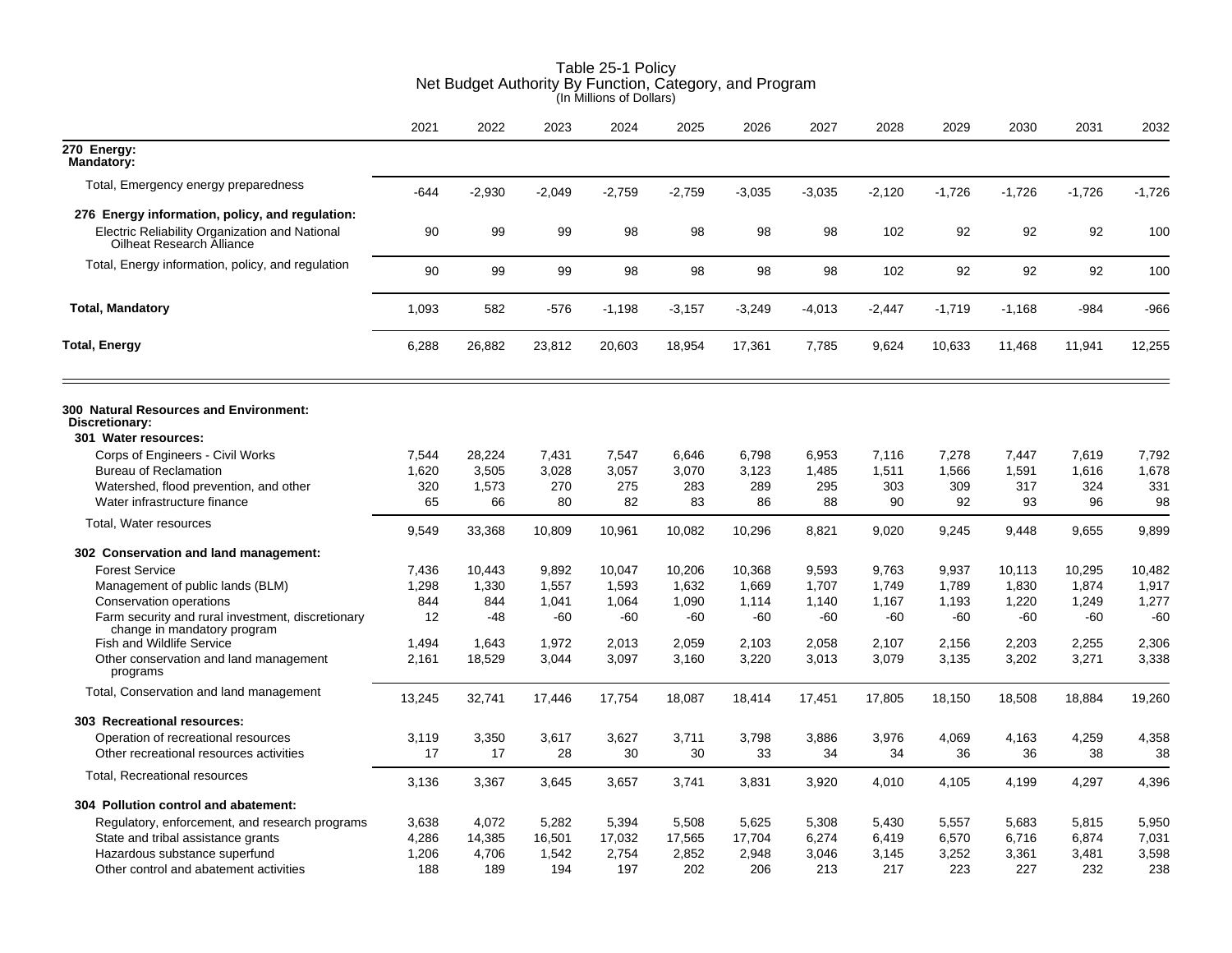|                                                                              | 2021     | 2022     | 2023     | 2024     | 2025     | 2026     | 2027     | 2028     | 2029     | 2030     | 2031     | 2032     |
|------------------------------------------------------------------------------|----------|----------|----------|----------|----------|----------|----------|----------|----------|----------|----------|----------|
| 300 Natural Resources and Environment:<br>Discretionary:                     |          |          |          |          |          |          |          |          |          |          |          |          |
| 304 Pollution control and abatement:                                         |          |          |          |          |          |          |          |          |          |          |          |          |
| Offsetting receipts                                                          | -49      | $-27$    | -26      | -26      | $-27$    | -27      | $-29$    | -29      | -30      | $-30$    | $-31$    | $-32$    |
| Total, Pollution control and abatement                                       | 9,269    | 23,325   | 23,493   | 25,351   | 26,100   | 26,456   | 14,812   | 15,182   | 15,572   | 15,957   | 16,371   | 16,785   |
| 306 Other natural resources:                                                 |          |          |          |          |          |          |          |          |          |          |          |          |
| National Oceanic and Atmospheric Administration                              | 5,684    | 6,600    | 7,783    | 7,949    | 8,119    | 8,285    | 7,921    | 8,104    | 8,291    | 8,481    | 8,675    | 8,876    |
| <b>United States Geological Survey</b>                                       | 1,316    | 1.581    | 1.780    | 1,819    | 1,861    | 1.896    | 1.874    | 1.917    | 1,960    | 2,007    | 2,052    | 2,100    |
| Department-wide programs, Interior                                           | 457      | 895      | 763      | 777      | 792      | 804      | 678      | 693      | 708      | 725      | 741      | 758      |
| Other                                                                        | 3        | 3        | 4        | 4        | 4        | 4        | 4        | 4        | 5        | 5        | 5        | 5        |
| Total, Other natural resources                                               | 7.460    | 9,079    | 10,330   | 10,549   | 10,776   | 10,989   | 10,477   | 10,718   | 10,964   | 11,218   | 11,473   | 11,739   |
| <b>Total, Discretionary</b>                                                  | 42,659   | 101,880  | 65,723   | 68,272   | 68,786   | 69,986   | 55,481   | 56,735   | 58,036   | 59,330   | 60,680   | 62,079   |
| <b>Mandatory:</b>                                                            |          |          |          |          |          |          |          |          |          |          |          |          |
| 301 Water resources:                                                         |          |          |          |          |          |          |          |          |          |          |          |          |
| Offsetting receipts and other mandatory water                                | -97      | 126      | 88       | 82       | 84       | 85       | 87       | 88       | 92       | $-25$    | -23      | -4       |
| resource programs<br>Proposed Legislation (PAYGO)                            | $\sim$   | $\sim$   | 34       | 34       | 34       | 34       | 34       | 34       | 34       | 34       | 34       | 34       |
| Subtotal, Offsetting receipts and other<br>mandatory water resource programs | $-97$    | 126      | 122      | 116      | 118      | 119      | 121      | 122      | 126      | 9        | 11       | 30       |
| Total, Water resources                                                       | $-97$    | 126      | 122      | 116      | 118      | 119      | 121      | 122      | 126      | 9        | 11       | 30       |
| 302 Conservation and land management:                                        |          |          |          |          |          |          |          |          |          |          |          |          |
| <b>Fish and Wildlife Service</b>                                             | 112      | 106      | 114      | 115      | 115      | 115      | 115      | 115      | 115      | 115      | 115      | 122      |
| Conservation programs                                                        | 9,220    | 10,477   | 8,860    | 8,762    | 9,009    | 7,387    | 7,452    | 7,650    | 7,873    | 8,024    | 8,045    | 8,509    |
| Offsetting receipts                                                          | $-5,293$ | $-7,303$ | $-6,934$ | $-6,542$ | $-6,985$ | $-7,282$ | $-7,513$ | $-7,646$ | $-7,721$ | $-7,797$ | $-7,873$ | $-8,004$ |
| Total, Conservation and land management                                      | 4,039    | 3,280    | 2,040    | 2,335    | 2,139    | 220      | 54       | 119      | 267      | 342      | 287      | 627      |
| 303 Recreational resources:                                                  |          |          |          |          |          |          |          |          |          |          |          |          |
| Operation of recreational resources                                          | 2,587    | 2,965    | 2,789    | 2,831    | 2,864    | 2,898    | 2,925    | 2,960    | 2,979    | 3,015    | 3,048    | 3,221    |
| Offsetting receipts                                                          | -676     | -685     | $-701$   | $-716$   | $-731$   | $-735$   | $-740$   | $-745$   | $-736$   | $-739$   | $-741$   | $-745$   |
| Special recreation user fees                                                 | $-67$    | $-51$    | $-52$    | $-51$    | $-51$    | $-51$    | $-51$    | $-51$    | $-51$    | $-51$    | $-51$    | $-52$    |
| Total, Recreational resources                                                | 1,844    | 2,229    | 2.036    | 2.064    | 2,082    | 2,112    | 2.134    | 2.164    | 2,192    | 2,225    | 2,256    | 2,424    |
| 304 Pollution control and abatement:                                         |          |          |          |          |          |          |          |          |          |          |          |          |
| Superfund resources and other mandatory                                      | 81       | 61       | 71       | 130      | 130      | 130      | 130      | 130      | 130      | 130      | 130      | 143      |
| Total, Pollution control and abatement                                       | 81       | 61       | 71       | 130      | 130      | 130      | 130      | 130      | 130      | 130      | 130      | 143      |
| 306 Other natural resources:                                                 |          |          |          |          |          |          |          |          |          |          |          |          |
| Fees and other mandatory programs                                            | 70       | 73       | 76       | 76       | 76       | 76       | 78       | 78       | 78       | 78       | 78       | 79       |
| Total, Other natural resources                                               | 70       | 73       | 76       | 76       | 76       | 76       | 78       | 78       | 78       | 78       | 78       | 79       |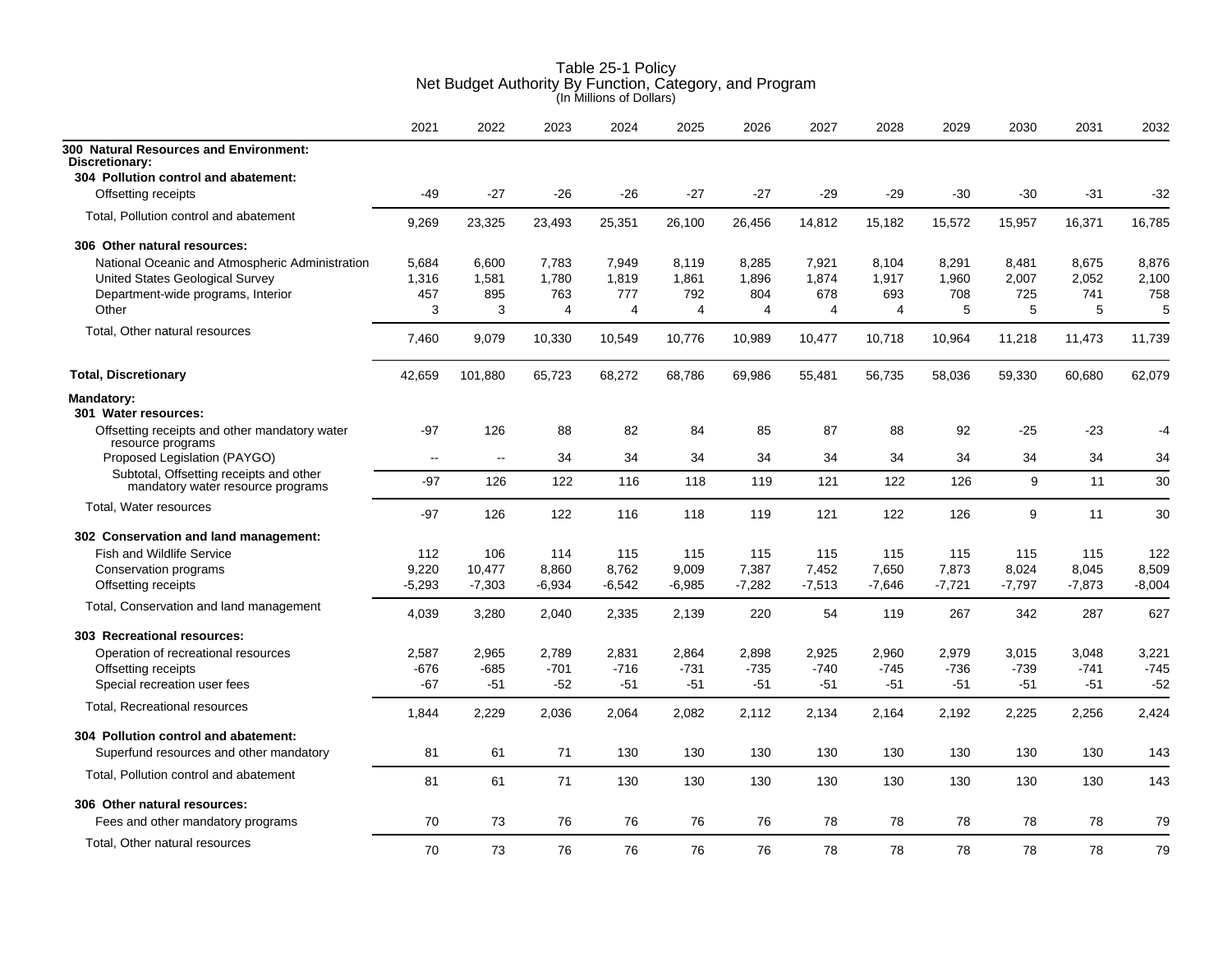|                                                                      | (In Millions of Dollars) |                |                                                      |               |                          |                     |               |                                          |                                          |               |                                |                          |  |
|----------------------------------------------------------------------|--------------------------|----------------|------------------------------------------------------|---------------|--------------------------|---------------------|---------------|------------------------------------------|------------------------------------------|---------------|--------------------------------|--------------------------|--|
|                                                                      | 2021                     | 2022           | 2023                                                 | 2024          | 2025                     | 2026                | 2027          | 2028                                     | 2029                                     | 2030          | 2031                           | 2032                     |  |
| 300 Natural Resources and Environment:                               |                          |                |                                                      |               |                          |                     |               |                                          |                                          |               |                                |                          |  |
| <b>Total, Mandatory</b>                                              | 5,937                    | 5,769          | 4,345                                                | 4,721         | 4,545                    | 2,657               | 2,517         | 2,613                                    | 2,793                                    | 2,784         | 2,762                          | 3,303                    |  |
| <b>Total, Natural Resources and Environment</b>                      | 48,596                   | 107,649        | 70,068                                               | 72,993        | 73,331                   | 72,643              | 57,998        | 59,348                                   | 60,829                                   | 62,114        | 63,442                         | 65,382                   |  |
| 350 Agriculture:<br>Discretionary:<br>351 Farm income stabilization: |                          |                |                                                      |               |                          |                     |               |                                          |                                          |               |                                |                          |  |
| Agriculture credit loan program                                      | 270                      | 270            | 172                                                  | 273           | 280                      | 287                 | 292           | 298                                      | 307                                      | 313           | 320                            | 327                      |  |
| Administrative expenses and other                                    | 1,455                    | 1,509          | 1,642                                                | 1,678         | 1,714                    | 1,752               | 1,793         | 1,833                                    | 1,873                                    | 1,915         | 1,957                          | 2,002                    |  |
|                                                                      |                          |                |                                                      |               |                          |                     |               |                                          |                                          |               |                                |                          |  |
| Total, Farm income stabilization                                     | 1,725                    | 1,779          | 1,814                                                | 1,951         | 1,994                    | 2,039               | 2,085         | 2,131                                    | 2,180                                    | 2,228         | 2,277                          | 2,329                    |  |
| 352 Agricultural research and services:                              |                          |                |                                                      |               |                          |                     |               |                                          |                                          |               |                                |                          |  |
| Research and education programs                                      | 2,549                    | 2,553          | 3,738                                                | 3,820         | 3,906                    | 3,997               | 4,087         | 4,183                                    | 4,280                                    | 4,378         | 4,479                          | 4,581                    |  |
| Integrated research, education, and extension<br>programs            | 39                       | 39             | $\overline{a}$                                       |               |                          |                     |               | $\overline{\phantom{a}}$                 |                                          |               |                                |                          |  |
| <b>Extension programs</b>                                            | 546                      | 546            | $\mathbf{u}$                                         | $\sim$        | $\overline{\phantom{a}}$ | $\sim$              | $\sim$        | $\sim$                                   | $\sim$                                   | $\sim$ $\sim$ | $\overline{\phantom{a}}$       | $\overline{\phantom{a}}$ |  |
| Marketing programs                                                   | 213                      | 216            | 234                                                  | 239           | 245                      | 250                 | 256           | 262                                      | 267                                      | 274           | 280                            | 287                      |  |
| Animal and plant inspection programs                                 | 1,579<br>269             | 1,079<br>269   | 1,152<br>317                                         | 1,178<br>323  | 1,205<br>331             | 1,233<br>338        | 1,261<br>347  | 1,290<br>354                             | 1,320<br>364                             | 1,351<br>370  | 1,382<br>379                   | 1,414<br>388             |  |
| Research and statistical analysis<br>Foreign agricultural service    | 221                      | 223            | 241                                                  | 247           | 252                      | 257                 | 263           | 269                                      | 275                                      | 281           | 288                            | 294                      |  |
| Other programs and unallocated overhead                              | 520                      | 10,515         | 666                                                  | 681           | 696                      | 713                 | 726           | 741                                      | 757                                      | 775           | 794                            | 812                      |  |
|                                                                      |                          |                |                                                      |               |                          |                     |               |                                          |                                          |               |                                |                          |  |
| Total, Agricultural research and services                            | 5,936                    | 15,440         | 6,348                                                | 6,488         | 6,635                    | 6,788               | 6,940         | 7,099                                    | 7,263                                    | 7,429         | 7,602                          | 7,776                    |  |
| <b>Total, Discretionary</b>                                          | 7,661                    | 17,219         | 8,162                                                | 8,439         | 8,629                    | 8,827               | 9,025         | 9,230                                    | 9,443                                    | 9,657         | 9,879                          | 10,105                   |  |
| Mandatory:                                                           |                          |                |                                                      |               |                          |                     |               |                                          |                                          |               |                                |                          |  |
| 351 Farm income stabilization:                                       |                          |                |                                                      |               |                          |                     |               |                                          |                                          |               |                                |                          |  |
| <b>Commodity Credit Corporation</b>                                  | 4,177                    | 6,036          | 4,291                                                | 5,105         | 2,850                    | 2,481               | 2,602         | 2,764                                    | 3,253                                    | 4,022         | 4,011                          | 4,158                    |  |
| Crop insurance                                                       | 7,703                    | 12,265         | 13,227                                               | 12,708        | 12,476                   | 12,405              | 12,371        | 12,509                                   | 12,648                                   | 12,715        | 12,820                         | 12,930                   |  |
| <b>Tobacco Trust Fund</b>                                            | 2<br>$-228$              | $\sim$<br>-468 | $\overline{\phantom{a}}$<br>$\overline{\phantom{a}}$ | -1<br>Ξ.      | 1<br>$\overline{a}$      | $\mathbf{1}$<br>$-$ | 1<br>$\sim$   | $\mathbf{1}$<br>$\overline{\phantom{a}}$ | $\mathbf{1}$<br>$\overline{\phantom{a}}$ | $\mathbf{1}$  | $\mathbf{1}$<br>$\overline{a}$ | -1                       |  |
| Credit insurance and PL480 credit subsidy<br>reestimates             |                          |                |                                                      |               |                          |                     |               |                                          |                                          |               |                                |                          |  |
| Credit liquidating accounts (ACIF) and other                         | 2,226                    | 4,588          | 17                                                   | 22            | 24                       | 26                  | 28            | 29                                       | 31                                       | 31            | 32                             | 40                       |  |
| Credit liquidating accounts and other                                | 60                       | $\sim$ $\sim$  | $\sim$                                               | $\sim$ $\sim$ | $\sim$                   | $\sim$ $\sim$       | $\sim$ $\sim$ | $\sim$                                   | $\sim$                                   | $\sim$        |                                | $\overline{a}$           |  |
| Total, Farm income stabilization                                     | 13,940                   | 22,421         | 17,535                                               | 17,836        | 15,351                   | 14,913              | 15,002        | 15,303                                   | 15,933                                   | 16,769        | 16,864                         | 17,129                   |  |
| 352 Agricultural research and services:                              |                          |                |                                                      |               |                          |                     |               |                                          |                                          |               |                                |                          |  |
| Agricultural research and services                                   | 24                       | 24             | 24                                                   | $\sim$        | $\overline{\phantom{a}}$ | $\sim$              | $\sim$        | $\sim$                                   | $\sim$                                   | $\sim$ $\sim$ | $\sim$                         |                          |  |
| Miscellaneous mandatory programs                                     | 19,538                   | 1,298          | 1,038                                                | 870           | 886                      | 891                 | 896           | 901                                      | 907                                      | 913           | 920                            | 1,008                    |  |
| Offsetting receipts                                                  | $-268$                   | $-240$         | $-245$                                               | $-201$        | $-201$                   | -201                | $-201$        | $-201$                                   | $-201$                                   | $-201$        | $-201$                         | $-215$                   |  |
| Total, Agricultural research and services                            | 19,294                   | 1,082          | 817                                                  | 669           | 685                      | 690                 | 695           | 700                                      | 706                                      | 712           | 719                            | 793                      |  |

# Table 25-1 Policy Net Budget Authority By Function, Category, and Program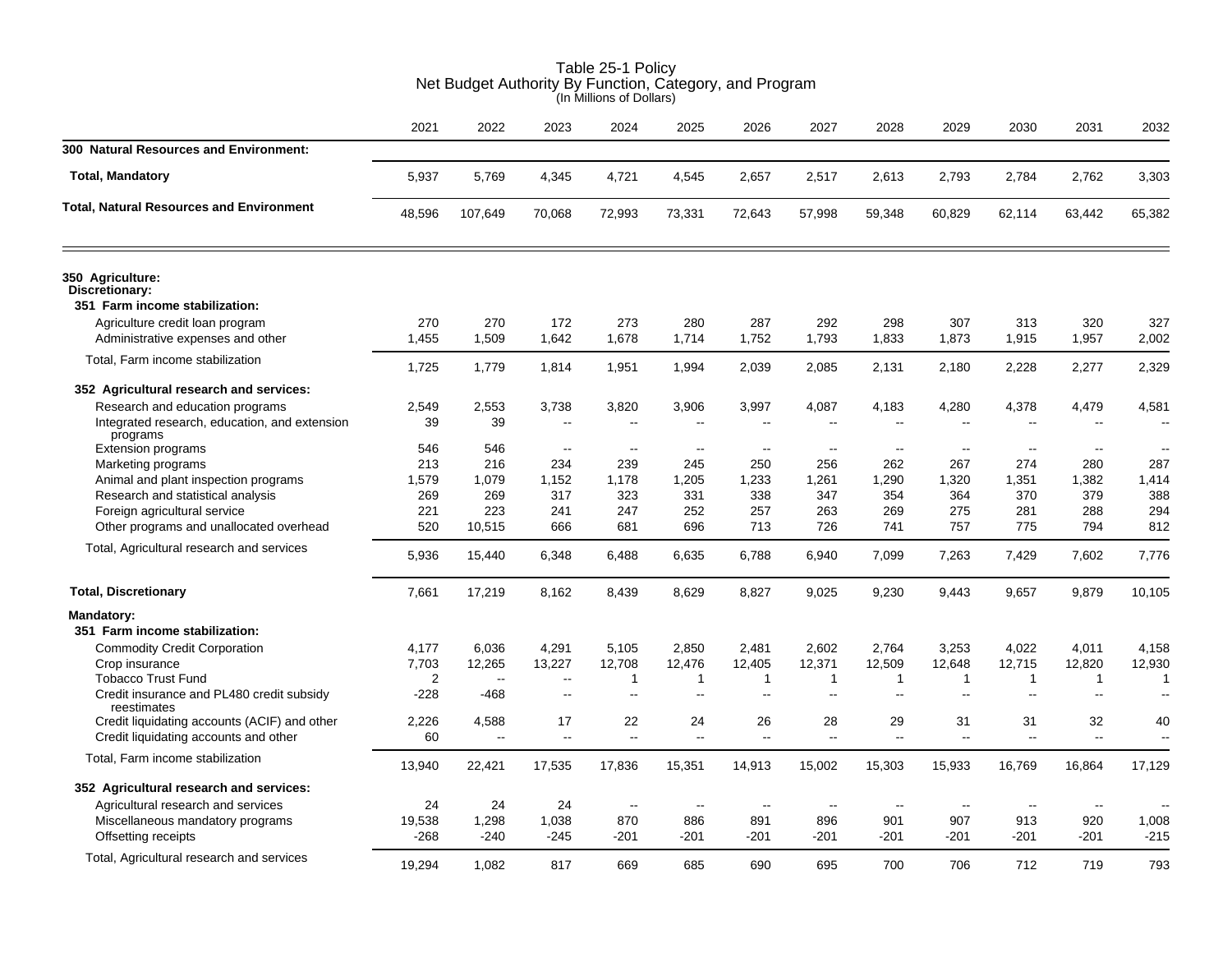|                                                                                                                                                                    |                                             | uuyu.                                           | 1.4411011.                            | (In Millions of Dollars)              | $1$ anothon, batogory, and $1$          |                                       |                                       |                                       |                                       |                                       |                                         |                                         |
|--------------------------------------------------------------------------------------------------------------------------------------------------------------------|---------------------------------------------|-------------------------------------------------|---------------------------------------|---------------------------------------|-----------------------------------------|---------------------------------------|---------------------------------------|---------------------------------------|---------------------------------------|---------------------------------------|-----------------------------------------|-----------------------------------------|
|                                                                                                                                                                    | 2021                                        | 2022                                            | 2023                                  | 2024                                  | 2025                                    | 2026                                  | 2027                                  | 2028                                  | 2029                                  | 2030                                  | 2031                                    | 2032                                    |
| 350 Agriculture:                                                                                                                                                   |                                             |                                                 |                                       |                                       |                                         |                                       |                                       |                                       |                                       |                                       |                                         |                                         |
| <b>Total, Mandatory</b>                                                                                                                                            | 33,234                                      | 23,503                                          | 18,352                                | 18,505                                | 16,036                                  | 15,603                                | 15,697                                | 16,003                                | 16,639                                | 17,481                                | 17,583                                  | 17,922                                  |
| <b>Total, Agriculture</b>                                                                                                                                          | 40,895                                      | 40,722                                          | 26,514                                | 26,944                                | 24,665                                  | 24,430                                | 24,722                                | 25,233                                | 26,082                                | 27,138                                | 27,462                                  | 28,027                                  |
| 370 Commerce and Housing Credit:<br>Discretionary:<br>371 Mortgage credit:                                                                                         |                                             |                                                 |                                       |                                       |                                         |                                       |                                       |                                       |                                       |                                       |                                         |                                         |
| Federal Housing Administration (FHA) loan                                                                                                                          | $-12,812$                                   | $-10,030$                                       | $-8,594$                              | $-8,792$                              | $-8,994$                                | $-9,201$                              | $-9,413$                              | $-9,629$                              | $-9,850$                              | $-10,076$                             | $-10,308$                               | $-10,546$                               |
| programs<br>Government National Mortgage Association<br>(GNMA)                                                                                                     | $-3,128$                                    | $-2,884$                                        | $-2,289$                              | $-2,342$                              | $-2,395$                                | $-2,451$                              | $-2,507$                              | $-2,565$                              | $-2,624$                              | $-2,685$                              | $-2,746$                                | $-2,809$                                |
| Rural housing insurance fund<br>Other mortgage credit                                                                                                              | 320<br>2                                    | 321<br>$\overline{2}$                           | 450<br>$\ddotsc$                      | 459<br>6                              | 471<br>6                                | 480<br>6                              | 493<br>$\overline{7}$                 | 504<br>$\overline{7}$                 | 516<br>$\overline{7}$                 | 528<br>$\overline{7}$                 | 540<br>$\overline{7}$                   | 553<br>7                                |
| Total, Mortgage credit                                                                                                                                             | $-15,618$                                   | $-12,591$                                       | $-10,433$                             | $-10,669$                             | $-10,912$                               | $-11,166$                             | $-11,420$                             | $-11,683$                             | $-11,951$                             | $-12,226$                             | $-12,507$                               | $-12,795$                               |
| 372 Postal service:                                                                                                                                                |                                             |                                                 |                                       |                                       |                                         |                                       |                                       |                                       |                                       |                                       |                                         |                                         |
| Payments to the Postal Service fund (on-budget)<br>Postal Service fund (off-budget)                                                                                | 55<br>267                                   | 55<br>267                                       | 50<br>291                             | 51<br>297                             | 52<br>305                               | 54<br>311                             | 55<br>319                             | 56<br>326                             | 57<br>334                             | 59<br>341                             | 60<br>349                               | 61<br>358                               |
| <b>Total, Postal service</b>                                                                                                                                       | 322                                         | 322                                             | 341                                   | 348                                   | 357                                     | 365                                   | 374                                   | 382                                   | 391                                   | 400                                   | 409                                     | 419                                     |
| 373 Deposit insurance:                                                                                                                                             |                                             |                                                 |                                       |                                       |                                         |                                       |                                       |                                       |                                       |                                       |                                         |                                         |
| National Credit Union Administration<br>FDIC Office of the Inspector General                                                                                       | 2<br>42                                     | 2<br>Ξ.                                         | 4<br>$\ddotsc$                        | 4<br>$\mathbf{1}$                     | 4<br>$\overline{2}$                     | 4<br>3                                | 4<br>5                                | 4<br>6                                | 5<br>$\overline{7}$                   | 5<br>8                                | 5<br>10                                 | 5<br>11                                 |
| Total, Deposit insurance                                                                                                                                           | 44                                          | 2                                               | $\overline{4}$                        | 5                                     | 6                                       | $\overline{7}$                        | 9                                     | 10                                    | 12                                    | 13                                    | 15                                      | 16                                      |
| 376 Other advancement of commerce:                                                                                                                                 |                                             |                                                 |                                       |                                       |                                         |                                       |                                       |                                       |                                       |                                       |                                         |                                         |
| Small and minority business assistance<br>Science and technology<br>Economic and demographic statistics<br>Regulatory agencies<br>Proposed Legislation (non-PAYGO) | 2,777<br>1,083<br>1,213<br>750<br>$\ddotsc$ | 1,303<br>47,092<br>1,214<br>14,605<br>$\ddotsc$ | 989<br>2,086<br>1,646<br>489<br>$-38$ | 1,012<br>2,121<br>1,706<br>500<br>-43 | 1,035<br>2,159<br>1,795<br>512<br>$-49$ | 1,058<br>2,195<br>2,013<br>523<br>-49 | 1,082<br>1,682<br>2,191<br>536<br>-49 | 1,108<br>1,722<br>2,511<br>548<br>-49 | 1,132<br>1,762<br>4,738<br>561<br>-49 | 1,162<br>1,803<br>8,342<br>573<br>-49 | 1,186<br>1,844<br>2,521<br>587<br>$-49$ | 1,214<br>1,884<br>1,987<br>600<br>$-49$ |
| Subtotal, Regulatory agencies                                                                                                                                      | 750                                         | 14,605                                          | 451                                   | 457                                   | 463                                     | 474                                   | 487                                   | 499                                   | 512                                   | 524                                   | 538                                     | 551                                     |
| International Trade Administration<br>Other discretionary                                                                                                          | 530<br>619                                  | 530<br>276                                      | 631<br>159                            | 646<br>171                            | 660<br>183                              | 676<br>168                            | 692<br>178                            | 708<br>194                            | 723<br>203                            | 741<br>217                            | 758<br>230                              | 774<br>242                              |
| Total, Other advancement of commerce                                                                                                                               | 6,972                                       | 65,020                                          | 5,962                                 | 6,113                                 | 6,295                                   | 6,584                                 | 6,312                                 | 6,742                                 | 9,070                                 | 12,789                                | 7,077                                   | 6,652                                   |
| <b>Total, Discretionary</b>                                                                                                                                        | $-8,280$                                    | 52,753                                          | $-4,126$                              | $-4,203$                              | $-4,254$                                | $-4,210$                              | $-4,725$                              | $-4,549$                              | $-2,478$                              | 976                                   | $-5,006$                                | $-5,708$                                |
| <b>Mandatory:</b><br>371 Mortgage credit:<br>Federal Housing Administration (FHA) loan<br>programs                                                                 | 11,536                                      | 6,382                                           | 7,995                                 | 8,179                                 | 8,367                                   | 8,559                                 | 8,755                                 | 8,956                                 | 9,161                                 | 9,371                                 | 9,586                                   | 9,806                                   |

# Table 25-1 Policy Net Budget Authority By Function, Category, and Program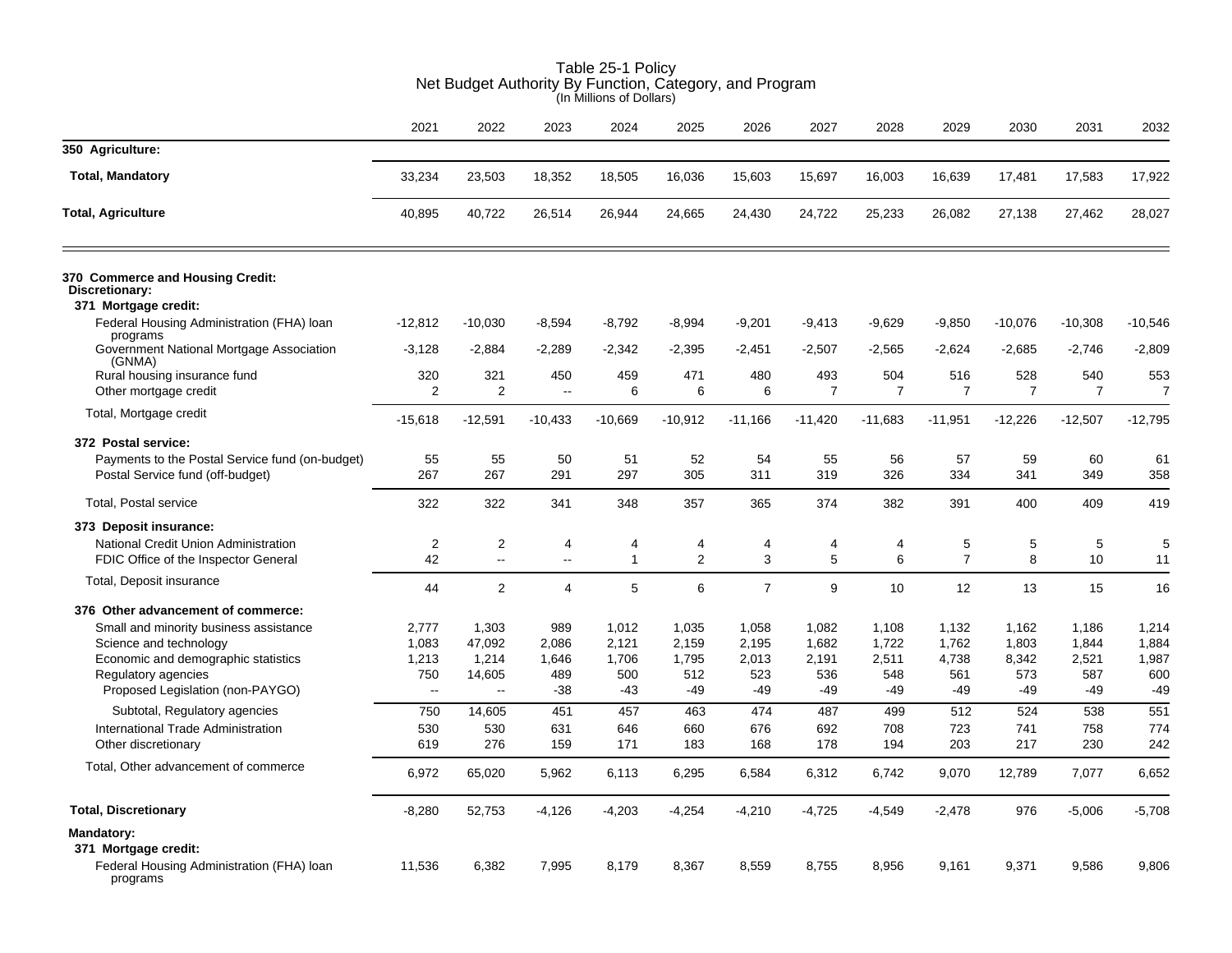|                                                                                      | 2021           | 2022           | 2023                     | 2024                     | 2025                     | 2026           | 2027                     | 2028                     | 2029                     | 2030                     | 2031                     | 2032                     |
|--------------------------------------------------------------------------------------|----------------|----------------|--------------------------|--------------------------|--------------------------|----------------|--------------------------|--------------------------|--------------------------|--------------------------|--------------------------|--------------------------|
| 370 Commerce and Housing Credit:<br><b>Mandatory:</b><br>371 Mortgage credit:        |                |                |                          |                          |                          |                |                          |                          |                          |                          |                          |                          |
|                                                                                      |                |                |                          |                          |                          |                |                          |                          |                          |                          |                          |                          |
| Government National Mortgage Association                                             | 2,893          | 2,699          | 2,090                    | 2,138                    | 2,187                    | 2,238          | 2,289                    | 2,342                    | 2,396                    | 2,451                    | 2,507                    | 2,565                    |
| GSE purchase programs                                                                | $-5.102$       | $-5,745$       | $-5,905$                 | $-6.169$                 | $-6,351$                 | $-6.484$       | $-6,597$                 | $-6,693$                 | -6,781                   | $-6.863$                 | -6,942                   | $-7,020$                 |
| Other HUD mortgage credit                                                            | $-7$           | $-186$         | $-93$                    | -78                      | $-65$                    | $-54$          | $-44$                    | $-38$                    | $-32$                    | $-26$                    | $-22$                    | $-18$                    |
| Other mortgage credit activities                                                     | -693           | $-2,048$       | 52                       | 79                       | 103                      | 128            | 154                      | 179                      | 202                      | 225                      | 247                      | 271                      |
| Total, Mortgage credit                                                               | 8,627          | 1,102          | 4,139                    | 4,149                    | 4,241                    | 4,387          | 4,557                    | 4,746                    | 4,946                    | 5,158                    | 5,376                    | 5,604                    |
| 372 Postal service:                                                                  |                |                |                          |                          |                          |                |                          |                          |                          |                          |                          |                          |
| Postal Service (off-budget)                                                          | 9,730          | --             |                          | $\overline{\phantom{m}}$ | $\sim$                   | --             |                          | $\overline{\phantom{a}}$ |                          |                          |                          |                          |
| Proposed Legislation (PAYGO)                                                         |                | $\sim$         | 500                      | 500                      | 500                      | 500            | 500                      | 500                      | 500                      | 500                      | 500                      | 500                      |
| Subtotal, Postal Service (off-budget)                                                | 9,730          | $\sim$         | 500                      | 500                      | 500                      | 500            | 500                      | 500                      | 500                      | 500                      | 500                      | 500                      |
| <b>Total, Postal service</b>                                                         | 9,730          | $\mathbf{L}$   | 500                      | 500                      | 500                      | 500            | 500                      | 500                      | 500                      | 500                      | 500                      | 500                      |
| 373 Deposit insurance:                                                               |                |                |                          |                          |                          |                |                          |                          |                          |                          |                          |                          |
|                                                                                      |                |                |                          |                          |                          |                |                          |                          |                          |                          |                          |                          |
| Federal Deposit Insurance Fund                                                       | $-42$          | $\sim$ $\sim$  | $\overline{\phantom{a}}$ | $\overline{\phantom{a}}$ | $\overline{\phantom{a}}$ | $\sim$ $\sim$  | $-1$                     | $\mathbf{1}$             | $\mathbf{1}$             | $-$                      |                          |                          |
| Orderly Liquidation Fund                                                             | $\sim$         | 1,792          | 4,341                    | 7,052                    | 9,920                    | 12,933         | 16,091                   | 17,569                   | 18,402                   | 19,219                   | 20,043                   | 22,157                   |
| Total, Deposit insurance                                                             | $-42$          | 1,792          | 4,341                    | 7,052                    | 9,920                    | 12,933         | 16,090                   | 17,570                   | 18,403                   | 19,219                   | 20,043                   | 22,157                   |
| 376 Other advancement of commerce:                                                   |                |                |                          |                          |                          |                |                          |                          |                          |                          |                          |                          |
| Universal service fund                                                               | 9,190          | 8,038          | 8,179                    | 9,343                    | 9,736                    | 9,750          | 9,865                    | 9,910                    | 9,932                    | 9,965                    | 10,000                   | 10,036                   |
| <b>Telecommunications Relay Service</b>                                              | 1,562          | 1,468          | 1,483                    | 1,498                    | 1,513                    | 1,528          | 1,543                    | 1,559                    | 1,574                    | 1,590                    | 1,606                    | 1,622                    |
| Terrorism Insurance Program                                                          | 3              | 30             | 79                       | 125                      | 156                      | 176            | 189                      | 173                      | 126                      | 82                       | 61                       | 49                       |
| Payments to copyright owners                                                         | 6              | $\overline{7}$ | $\overline{7}$           | 8                        | 8                        | 9              | 9                        | 10                       | 10                       | 10                       | 10                       | 11                       |
| Regulatory fees                                                                      | $-29$          | $-23$          | $-23$                    | $-23$                    | -23                      | -23            | -23                      | $-23$                    | $-23$                    | $-23$                    | $-23$                    | $-23$                    |
| Small and Minority Business Assistance                                               | 231,695        | $-22,232$      | $\sim$                   | $\sim$                   | $\sim$                   | $\mathbf{L}$   | $\overline{\phantom{a}}$ | $\overline{a}$           | $\overline{\phantom{a}}$ | $\overline{\phantom{a}}$ | $\overline{\phantom{a}}$ | $\sim$                   |
| Proposed Legislation (PAYGO)                                                         | $\sim$         | $\sim$         | $\sim$                   | $\sim$ $\sim$            | $\sim$ $\sim$            | $\sim$ $\sim$  | $\sim$                   | $\sim$                   | $\sim$                   | $\sim$                   | $\overline{a}$           | $\overline{\phantom{a}}$ |
| Subtotal, Small and Minority Business<br>Assistance                                  | 231,695        | $-22,232$      | $\overline{a}$           | $\mathbf{u}$             | $\mathbf{u}$             | $\mathbf{u}$   | $\mathbf{u}$             | $\mathbf{u}$             | $\overline{a}$           | $\mathbf{L}$             | $\mathbf{u}$             | $\sim$ $\sim$            |
| SBA business loan program and subsidy<br>reestimate                                  | $-7,280$       | $-7,175$       | $\sim$                   | --                       |                          |                |                          |                          |                          |                          | $\overline{a}$           | $\sim$ $\sim$            |
| Troubled Asset Relief Program equity purchases,<br>direct loans, and loan guarantees | 1              | 8              | $\overline{\phantom{a}}$ |                          |                          |                |                          |                          |                          |                          | --                       |                          |
| Troubled Asset Relief Program administrative<br>expenses                             | 41             | 38             | 34                       | 17                       | $\overline{\phantom{a}}$ | $\overline{a}$ | $\overline{a}$           | $\overline{\phantom{a}}$ |                          | $-$                      | ۵.                       | $\overline{\phantom{a}}$ |
| Small Business Lending Fund Program Account                                          | $\overline{2}$ | $\overline{2}$ | 2                        | $\overline{2}$           | 2                        | 2              | $\overline{2}$           | $\overline{2}$           | 2                        | 2                        | $\overline{\mathbf{c}}$  | $\overline{2}$           |
| National Wireless Initiative                                                         | 1,585          | $-36$          | -3                       | -3                       | $-3$                     | -3             | $-3$                     | $-3$                     | $-3$                     | -3                       | $-3$                     | $\overline{\phantom{a}}$ |
| <b>State Small Business Credit Initiative</b>                                        | 10,000         | $\sim$         | $\mathbf{H}$             | $\sim$                   | $\sim$ $\sim$            | $\mathbf{u}$   | $\sim$                   | $\overline{\phantom{a}}$ | $\overline{a}$           | $\overline{\phantom{a}}$ | -−                       | $\overline{\phantom{a}}$ |
| Refundable portion of certain corporate tax credits                                  | 9,160          | 1,294          | 10                       | $\sim$ $\sim$            | $\sim$ $\sim$            | $\sim$ $\sim$  | $\sim$                   | $\sim$                   | $\sim$                   | $\overline{a}$           | $\sim$                   | $\sim$                   |
| <b>Bureau of Consumer Financial Protection</b>                                       | 656            | 662            | 729                      | 748                      | 766                      | 783            | 801                      | 819                      | 839                      | 858                      | 878                      | 949                      |
| Other                                                                                | 13,736         | 1,403          | 1,410                    | 1,481                    | 1,464                    | 1,473          | 1,484                    | 1,399                    | 1,395                    | 1,413                    | 1,437                    | 1,534                    |
| <b>Economic Stabilization Program</b>                                                | -491,920       | $-5,778$       | $\overline{\phantom{a}}$ | $\sim$                   | $\mathbf{u}$             | $\sim$ $\sim$  | $\sim$ $\sim$            | $\overline{\phantom{a}}$ | $\overline{a}$           | $-$                      | $\overline{\phantom{a}}$ | $\overline{\phantom{a}}$ |
| Total, Other advancement of commerce                                                 | $-221,592$     | $-22,294$      | 11,907                   | 13,196                   | 13,619                   | 13,695         | 13,867                   | 13,846                   | 13,852                   | 13,894                   | 13,968                   | 14.180                   |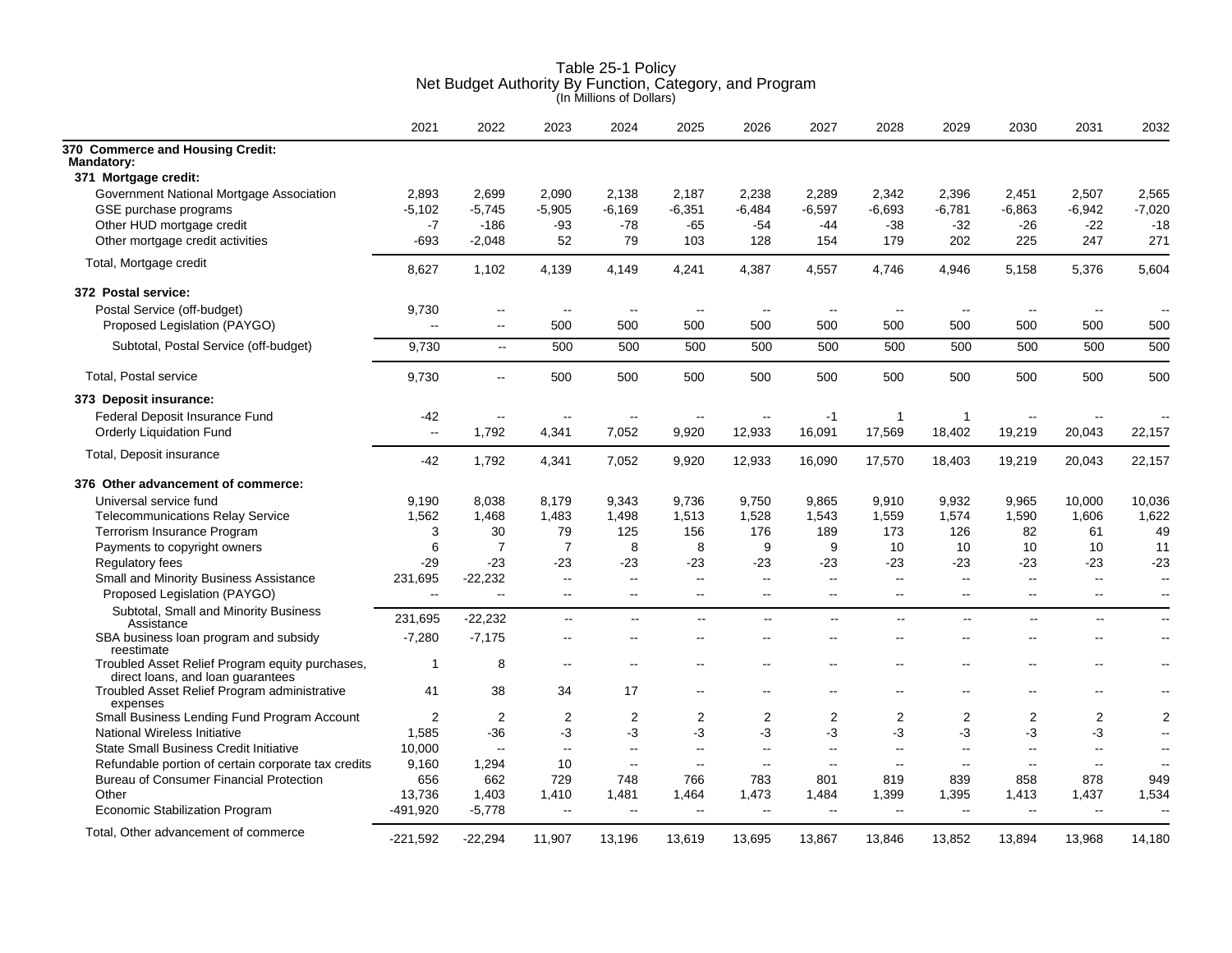|                                                                                                                                                                   |                                                      |                                                    |                                                   | (in Millions of Dollars)                          |                                                   |                                                   |                                                 |                                                      |                                                      |                                                       |                                                      |                                            |
|-------------------------------------------------------------------------------------------------------------------------------------------------------------------|------------------------------------------------------|----------------------------------------------------|---------------------------------------------------|---------------------------------------------------|---------------------------------------------------|---------------------------------------------------|-------------------------------------------------|------------------------------------------------------|------------------------------------------------------|-------------------------------------------------------|------------------------------------------------------|--------------------------------------------|
|                                                                                                                                                                   | 2021                                                 | 2022                                               | 2023                                              | 2024                                              | 2025                                              | 2026                                              | 2027                                            | 2028                                                 | 2029                                                 | 2030                                                  | 2031                                                 | 2032                                       |
| 370 Commerce and Housing Credit:                                                                                                                                  |                                                      |                                                    |                                                   |                                                   |                                                   |                                                   |                                                 |                                                      |                                                      |                                                       |                                                      |                                            |
| <b>Total, Mandatory</b>                                                                                                                                           | $-203,277$                                           | $-19,400$                                          | 20,887                                            | 24,897                                            | 28,280                                            | 31,515                                            | 35,014                                          | 36,662                                               | 37,701                                               | 38,771                                                | 39.887                                               | 42,441                                     |
| <b>Total, Commerce and Housing Credit</b>                                                                                                                         | $-211,557$                                           | 33,353                                             | 16,761                                            | 20,694                                            | 24,026                                            | 27,305                                            | 30,289                                          | 32,113                                               | 35,223                                               | 39,747                                                | 34,881                                               | 36,733                                     |
| 400 Transportation:<br>Discretionary:<br>401 Ground transportation:                                                                                               |                                                      |                                                    |                                                   |                                                   |                                                   |                                                   |                                                 |                                                      |                                                      |                                                       |                                                      |                                            |
| Highways<br>Highway safety<br>Mass transit<br>Railroads<br>Other<br>National Infrastructure Investments                                                           | 11,997<br>211<br>16,807<br>3,846<br>231<br>1.000     | 14,053<br>668<br>6,457<br>16,081<br>1,387<br>3,475 | 9,453<br>730<br>6,888<br>17,890<br>1,520<br>3,975 | 9,453<br>736<br>6,963<br>17,998<br>1,528<br>4,010 | 9,453<br>743<br>7,038<br>18,108<br>1,535<br>4,045 | 9,453<br>749<br>7,117<br>18,221<br>1,543<br>4,081 | $\sim$<br>299<br>3,546<br>5,139<br>354<br>1,643 | 306<br>3,628<br>5,256<br>361<br>1,681                | 313<br>3,711<br>5,376<br>369<br>1,719                | 320<br>3,797<br>5,500<br>378<br>1,759                 | 327<br>3,885<br>5,627<br>386<br>1.799                | 335<br>3,973<br>5,755<br>395<br>1,841      |
| Total, Ground transportation                                                                                                                                      | 34,092                                               | 42,121                                             | 40,456                                            | 40,688                                            | 40,922                                            | 41,164                                            | 10,981                                          | 11,232                                               | 11,488                                               | 11,754                                                | 12,024                                               | 12,299                                     |
| 402 Air transportation:<br>Airports and airways (FAA)<br>Air transportation security<br>Proposed Legislation (non-PAYGO)<br>Subtotal, Air transportation security | 16,615<br>6,891<br>$\overline{\phantom{a}}$<br>6,891 | 19,713<br>5,443<br>$\ddotsc$<br>5,443              | 20,208<br>7,053<br>$-1,520$<br>5,533              | 20,557<br>7,216<br>$-1,560$<br>5,656              | 20,917<br>7,382<br>$-1,600$<br>5,782              | 21,282<br>7,551<br>$-1,640$<br>5,911              | 16,660<br>7,723<br>$-1,680$<br>6,043            | 17,042<br>7,902<br>$\overline{\phantom{a}}$<br>7,902 | 17,434<br>8,084<br>$\overline{\phantom{a}}$<br>8,084 | 17,836<br>8,271<br>$\mathbb{L}^{\mathbb{L}}$<br>8,271 | 18,246<br>8,460<br>$\overline{\phantom{a}}$<br>8,460 | 18,664<br>8,655<br>$\overline{a}$<br>8,655 |
| Aeronautical research and technology<br>Payments to air carriers and other                                                                                        | 829<br>192                                           | 829<br>648                                         | 972<br>719                                        | 994<br>727                                        | 1,017<br>736                                      | 1,041<br>745                                      | 1,065<br>404                                    | 1,089<br>413                                         | 1,114<br>423                                         | 1,140<br>433                                          | 1,166<br>443                                         | 1,193<br>453                               |
| Total, Air transportation                                                                                                                                         | 24,527                                               | 26,633                                             | 27,432                                            | 27,934                                            | 28,452                                            | 28,979                                            | 24,172                                          | 26,446                                               | 27,055                                               | 27,680                                                | 28,315                                               | 28,965                                     |
| 403 Water transportation:<br><b>Water Transportation</b><br>Marine safety and transportation<br>Ocean shipping                                                    | 713<br>10,367<br>251                                 | 1,413<br>10,836<br>276                             | 1,008<br>10,937<br>283                            | 1,015<br>11,196<br>301                            | 1,023<br>11,461<br>309                            | 1,029<br>11,735<br>315                            | 337<br>12,016<br>323                            | 345<br>12,303<br>330                                 | 353<br>12,596<br>338                                 | 361<br>12,897<br>346                                  | 370<br>13,206<br>354                                 | 378<br>13,524<br>362                       |
| Total, Water transportation                                                                                                                                       | 11,331                                               | 12,525                                             | 12,228                                            | 12,512                                            | 12,793                                            | 13,079                                            | 12,676                                          | 12,978                                               | 13,287                                               | 13,604                                                | 13,930                                               | 14,264                                     |
| 407 Other transportation:<br>Transportation departmental administration and<br>other                                                                              | 527                                                  | 858                                                | 1,041                                             | 1,056                                             | 1,073                                             | 1,088                                             | 779                                             | 798                                                  | 815                                                  | 832                                                   | 854                                                  | 876                                        |
| Total, Other transportation                                                                                                                                       | 527                                                  | 858                                                | 1,041                                             | 1,056                                             | 1,073                                             | 1,088                                             | 779                                             | 798                                                  | 815                                                  | 832                                                   | 854                                                  | 876                                        |
| <b>Total, Discretionary</b>                                                                                                                                       | 70,477                                               | 82,137                                             | 81,157                                            | 82,190                                            | 83,240                                            | 84,310                                            | 48,608                                          | 51,454                                               | 52,645                                               | 53,870                                                | 55,123                                               | 56,404                                     |
| <b>Mandatory:</b><br>401 Ground transportation:<br>Mass transit<br>Highways                                                                                       | 41,459<br>46,497                                     | 14,655<br>56,954                                   | 14,934<br>58,165                                  | 15,290<br>59,496                                  | 15,579<br>60,714                                  | 15,942<br>62,057                                  | 15,942<br>62,057                                | 15,942<br>62,057                                     | 15,942<br>62,057                                     | 15,942<br>62,057                                      | 15,942<br>62,057                                     | 14,642<br>62,099                           |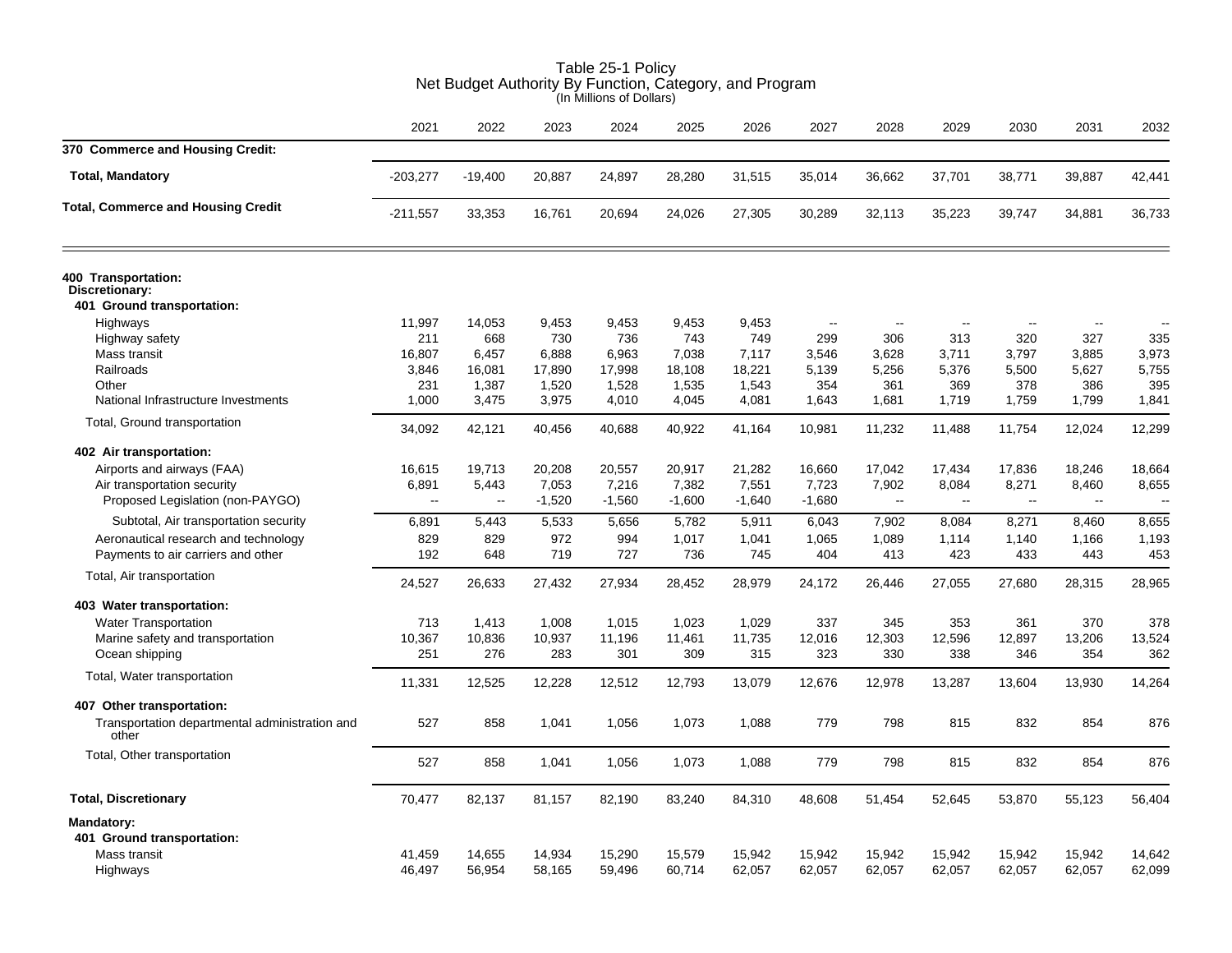|                                                                                         | 2021                     | 2022                     | 2023              | 2024              | 2025              | 2026                      | 2027              | 2028                     | 2029                     | 2030                            | 2031                     | 2032         |
|-----------------------------------------------------------------------------------------|--------------------------|--------------------------|-------------------|-------------------|-------------------|---------------------------|-------------------|--------------------------|--------------------------|---------------------------------|--------------------------|--------------|
| 400 Transportation:<br>Mandatory:                                                       |                          |                          |                   |                   |                   |                           |                   |                          |                          |                                 |                          |              |
| 401 Ground transportation:                                                              |                          |                          |                   |                   |                   |                           |                   |                          |                          |                                 |                          |              |
| Highway safety                                                                          | 1,555                    | 1,989                    | 1,904             | 1,935             | 1,966             | 1,995                     | 1,995             | 1,995                    | 1,995                    | 1,995                           | 1,995                    | 1,997        |
| Offsetting receipts, credit subsidy reestimates,<br>and other                           | 3,366                    | $-1,143$                 | 18                | 18                | 18                | 18                        | 18                | 18                       | 18                       | 18                              | 18                       | 18           |
| Total, Ground transportation                                                            | 92,877                   | 72,455                   | 75,021            | 76,739            | 78,277            | 80,012                    | 80,012            | 80,012                   | 80,012                   | 80,012                          | 80,012                   | 78,756       |
| 402 Air transportation:                                                                 |                          |                          |                   |                   |                   |                           |                   |                          |                          |                                 |                          |              |
| Airports and airways (FAA)                                                              | 11,359                   | 3,350                    | 3,350             | 3,350             | 3,350             | 3,350                     | 3,350             | 3,350                    | 3,350                    | 3,350                           | 3,350                    | 3,350        |
| Payments to air carriers and other                                                      | 33,844                   | $-3,272$                 | -60               | -59               | $-705$            | $-639$                    | $-463$            | $-474$                   | $-479$                   | $-6,712$                        | $-6,397$                 | 140          |
| Air transportation security<br>Proposed Legislation (PAYGO)                             | $-1,427$<br>$\mathbf{u}$ | $-1,480$<br>$\sim$       | $-1,520$<br>1,520 | $-1,560$<br>1,560 | $-1,600$<br>1,600 | $-1,640$<br>1,640         | $-1,680$<br>1,680 | $\sim$<br>$\mathbf{u}$   | $\overline{a}$<br>$\sim$ | $\overline{\phantom{a}}$<br>$-$ | $\overline{a}$<br>$\sim$ | 14<br>$\sim$ |
| Subtotal, Air transportation security                                                   | $-1,427$                 | $-1,480$                 | $\ddotsc$         | $\ddotsc$         | Ш,                | $\mathbb{Z}^{\mathbb{Z}}$ | $\sim$ $\sim$     | $\overline{\phantom{a}}$ | $\overline{\phantom{a}}$ | $\sim$                          | $\mathbf{u}$             | 14           |
| Total, Air transportation                                                               | 43,776                   | $-1,402$                 | 3,290             | 3,291             | 2,645             | 2,711                     | 2,887             | 2,876                    | 2,871                    | $-3,362$                        | $-3,047$                 | 3,504        |
| 403 Water transportation:                                                               |                          |                          |                   |                   |                   |                           |                   |                          |                          |                                 |                          |              |
| Coast Guard retired pay                                                                 | 1,870                    | 1,870                    | 2,044             | 2,129             | 2,215             | 2,305                     | 2,400             | 2,501                    | 2,609                    | 2,690                           | 2,767                    | 2,740        |
| Other water transportation programs                                                     | 126                      | 41                       | 85                | 75                | 76                | 76                        | 76                | 77                       | 77                       | 79                              | 79                       | 84           |
| Total, Water transportation                                                             | 1,996                    | 1,911                    | 2,129             | 2,204             | 2,291             | 2,381                     | 2,476             | 2,578                    | 2,686                    | 2,769                           | 2,846                    | 2,824        |
| 407 Other transportation:                                                               |                          |                          |                   |                   |                   |                           |                   |                          |                          |                                 |                          |              |
| Other mandatory transportation programs                                                 | --                       | -3                       | $-3$              | $-3$              | $-3$              | $-22$                     | $-22$             | $-22$                    | $-22$                    | $-22$                           | $-22$                    | $-20$        |
| Total, Other transportation                                                             | $\overline{a}$           | $-3$                     | $-3$              | $-3$              | $-3$              | $-22$                     | $-22$             | -22                      | $-22$                    | $-22$                           | $-22$                    | $-20$        |
| <b>Total, Mandatory</b>                                                                 | 138,649                  | 72,961                   | 80,437            | 82,231            | 83,210            | 85,082                    | 85,353            | 85,444                   | 85,547                   | 79,397                          | 79,789                   | 85,064       |
| <b>Total, Transportation</b>                                                            | 209,126                  | 155,098                  | 161,594           | 164,421           | 166,450           | 169,392                   | 133,961           | 136,898                  | 138,192                  | 133,267                         | 134,912                  | 141,468      |
| 450 Community and Regional Development:<br>Discretionary:<br>451 Community development: |                          |                          |                   |                   |                   |                           |                   |                          |                          |                                 |                          |              |
| Community development fund                                                              | 3,475                    | 8,469                    | 3,770             | 3,857             | 3,945             | 4,036                     | 4,129             | 4,224                    | 4,321                    | 4,420                           | 4,522                    | 4,626        |
| Other community development programs                                                    | 1,535                    | 1,546                    | 1.846             | 1,888             | 1,931             | 1,976                     | 2,022             | 2,068                    | 2,115                    | 2,165                           | 2,215                    | 2,266        |
| Total, Community development                                                            | 5,010                    | 10,015                   | 5,616             | 5,745             | 5,876             | 6,012                     | 6,151             | 6,292                    | 6,436                    | 6,585                           | 6,737                    | 6,892        |
| 452 Area and regional development:                                                      |                          |                          |                   |                   |                   |                           |                   |                          |                          |                                 |                          |              |
| Rural development                                                                       | 1,612                    | 3,622                    | 2,050             | 2,092             | 2,143             | 2,192                     | 2,241             | 2,294                    | 2,347                    | 2,408                           | 2,459                    | 2,511        |
| Economic Development Administration                                                     | 337                      | 337                      | 493               | 515               | 526               | 539                       | 551               | 563                      | 576                      | 590                             | 603                      | 617          |
| Indian programs                                                                         | 2,078                    | 2,323                    | 2,955             | 3,019             | 3,086             | 3,154                     | 3,129             | 3,201                    | 3,271                    | 3,344                           | 3,420                    | 3,496        |
| Proposed Legislation (non-PAYGO)                                                        | $\overline{\phantom{a}}$ | $\overline{\phantom{a}}$ | -464              | $-473$            | -483              | -492                      | $-503$            | $-513$                   | $-523$                   | $-533$                          | $-543$                   | $-555$       |
| Subtotal, Indian programs                                                               | 2,078                    | 2,323                    | 2,491             | 2,546             | 2,603             | 2,662                     | 2,626             | 2,688                    | 2,748                    | 2,811                           | 2,877                    | 2,941        |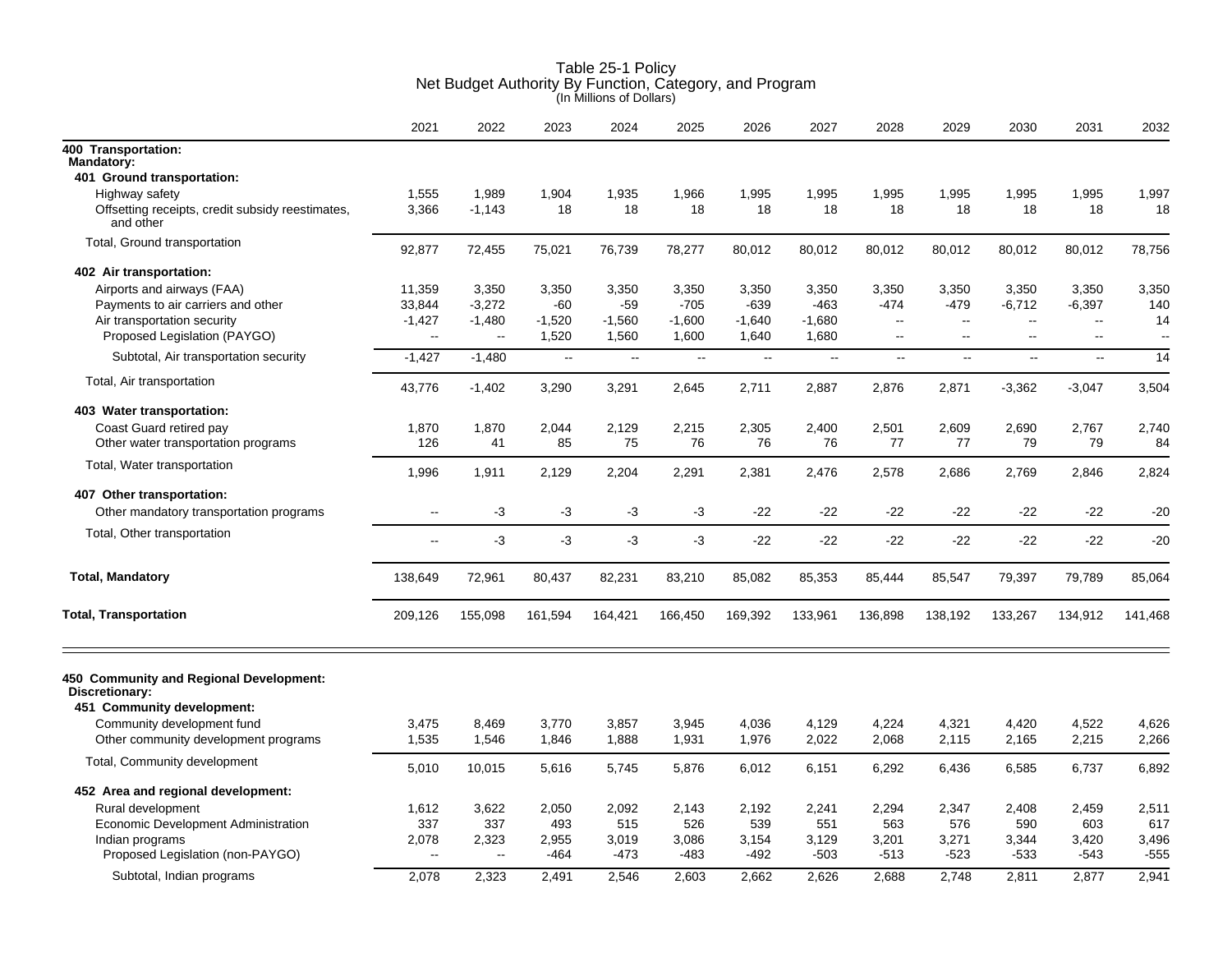|                                                      | 2021         | 2022      | 2023                                          | 2024   | 2025   | 2026                     | 2027                     | 2028                     | 2029                     | 2030                     | 2031                        | 2032                 |
|------------------------------------------------------|--------------|-----------|-----------------------------------------------|--------|--------|--------------------------|--------------------------|--------------------------|--------------------------|--------------------------|-----------------------------|----------------------|
| 450 Community and Regional Development:              |              |           |                                               |        |        |                          |                          |                          |                          |                          |                             |                      |
| Discretionary:<br>452 Area and regional development: |              |           |                                               |        |        |                          |                          |                          |                          |                          |                             |                      |
| Regional authorities and commissions                 | 258          | 841       | 530                                           | 537    | 545    | 553                      | 360                      | 369                      | 377                      | 388                      | 396                         | 405                  |
|                                                      |              |           |                                               |        |        |                          |                          |                          |                          |                          |                             |                      |
| Total, Area and regional development                 | 4,285        | 7,123     | 5,564                                         | 5,690  | 5,817  | 5,946                    | 5,778                    | 5,914                    | 6,048                    | 6,197                    | 6,335                       | 6,474                |
| 453 Disaster relief and insurance:                   |              |           |                                               |        |        |                          |                          |                          |                          |                          |                             |                      |
| Disaster relief                                      | 19,109       | 17,275    | 19,939                                        | 11,085 | 11,085 | 11,085                   | 10,886                   | 10,886                   | 10,886                   | 10,886                   | 10,886                      | 10,886               |
| Small Business Administration disaster loans         | 168          | $-1,511$  | 177                                           | 178    | 179    | 179                      | 180                      | 181                      | 182                      | 183                      | 184                         | 185                  |
| National flood insurance fund                        | Ξ.           | 698       | 698                                           | 698    | 698    | 698                      | $\overline{\phantom{a}}$ | $\sim$                   | $\overline{\phantom{a}}$ | $\sim$                   | $\overline{\phantom{a}}$    |                      |
| Other disaster assistance programs                   | 4.401        | 5,579     | 5,333                                         | 5,338  | 5,259  | 5,271                    | 5,293                    | 5,413                    | 5,540                    | 5,664                    | 5,798                       | 5,931                |
| Total, Disaster relief and insurance                 | 23,678       | 22,041    | 26,147                                        | 17,299 | 17,221 | 17,233                   | 16,359                   | 16,480                   | 16,608                   | 16,733                   | 16,868                      | 17,002               |
| <b>Total, Discretionary</b>                          | 32,973       | 39,179    | 37,327                                        | 28,734 | 28,914 | 29,191                   | 28,288                   | 28,686                   | 29,092                   | 29,515                   | 29,940                      | 30,368               |
| Mandatory:                                           |              |           |                                               |        |        |                          |                          |                          |                          |                          |                             |                      |
| 451 Community development:                           |              |           |                                               |        |        |                          |                          |                          |                          |                          |                             |                      |
| Other mandatory programs                             | 12,174       | 29        | 57                                            | 48     | 49     | 47                       | 47                       | 47                       | 47                       | 47                       | 46                          | 60                   |
| Total, Community development                         |              |           |                                               |        |        |                          |                          |                          |                          |                          |                             |                      |
|                                                      | 12,174       | 29        | 57                                            | 48     | 49     | 47                       | 47                       | 47                       | 47                       | 47                       | 46                          | 60                   |
| 452 Area and regional development:                   |              |           |                                               |        |        |                          |                          |                          |                          |                          |                             |                      |
| Indian programs                                      | 1,351        | 2,959     | 462                                           | 479    | 487    | 496                      | 505                      | 514                      | 525                      | 535                      | 549                         | 559                  |
| Proposed Legislation (non-PAYGO)                     | --           | $\ddotsc$ | 464                                           | 473    | 483    | 492                      | 503                      | 513                      | 523                      | 533                      | 543                         | 555                  |
| Subtotal, Indian programs                            | 1,351        | 2,959     | 926                                           | 952    | 970    | 988                      | 1,008                    | 1,027                    | 1,048                    | 1,068                    | 1,092                       | 1,114                |
| <b>Gulf Coast Restoration Trust Fund</b>             | 317          | 308       | 309                                           | 309    | 309    | 309                      | 309                      | 309                      | 310                      | 311                      | 311                         | 329                  |
| Rural development programs and other                 | 642          | 687       | 29                                            | 17     | 17     | 17                       | 17                       | 17                       | 17                       | 17                       | 17                          | 19                   |
| Rural development programs                           | 3,003        | 3         | 3                                             | 3      | 3      | 3                        | 3                        | 3                        | 3                        | 3                        | 3                           | 3                    |
| Credit liquidating accounts                          | $-41$        | $-39$     | $-39$                                         | $-26$  | $-22$  | $-18$                    | $-15$                    | $-12$                    | $-10$                    | $-1$                     | $-1$                        | $-1$                 |
| Offsetting receipts                                  | $-1,595$     | $-620$    | $-369$                                        | $-377$ | $-386$ | $-397$                   | $-406$                   | $-418$                   | $-429$                   | $-441$                   | $-452$                      | $-463$               |
| Total, Area and regional development                 | 3,677        | 3,298     | 859                                           | 878    | 891    | 902                      | 916                      | 926                      | 939                      | 957                      | 970                         | 1,001                |
| 453 Disaster relief and insurance:                   |              |           |                                               |        |        |                          |                          |                          |                          |                          |                             |                      |
| National flood insurance fund                        | 39           | 41        | 54                                            | 82     | 93     | 65                       | 37                       | 677                      | 813                      | 699                      | 578                         | 543                  |
| Proposed Legislation (PAYGO)                         | $\mathbf{u}$ | $\ddotsc$ | 45                                            | 326    | 375    | 428                      | 480                      | 456                      | 551                      | 594                      | 634                         | 671                  |
| Subtotal, National flood insurance fund              | 39           | 41        | 99                                            | 408    | 468    | 493                      | 517                      | 1,133                    | 1,364                    | 1,293                    | 1,212                       | 1,214                |
| SBA disaster loan subsidy reestimates                | $-18,444$    | $-3,781$  | $\overline{a}$                                | Щ,     | Щ,     | $\overline{\phantom{a}}$ | $\overline{\phantom{a}}$ | $\overline{\phantom{a}}$ | $\overline{\phantom{a}}$ | $\overline{\phantom{a}}$ | $\overline{\phantom{a}}$    | $\sim$               |
| DHS disaster assistance, credit reestimates          | 5            | 16        | $\overline{a}$                                | $-$    | $-$    | $\overline{\phantom{a}}$ | $\sim$                   | $\sim$                   | $\sim$                   | $\sim$ $\sim$            | $\sim$                      | $\sim$               |
| Credit liquidating accounts and other                | 50,000       | $-1$      | $-1$                                          | 1      | 2      | $\overline{2}$           | $\overline{2}$           | 2                        | $\overline{2}$           | 2                        | $\mathbf 1$                 | $\sim$               |
| Other mandatory programs                             | 400          | ц.        | $\mathord{\hspace{1pt}\text{--}\hspace{1pt}}$ | --     | --     | $\overline{\phantom{a}}$ | Ξ.                       | $\overline{\phantom{a}}$ | $\overline{\phantom{a}}$ | $\overline{\phantom{a}}$ | $\mathcal{L}_{\mathcal{F}}$ | $\ddot{\phantom{1}}$ |
| Total, Disaster relief and insurance                 |              |           |                                               |        |        |                          |                          |                          |                          |                          |                             |                      |
|                                                      | 32,000       | $-3,725$  | 98                                            | 409    | 470    | 495                      | 519                      | 1,135                    | 1,366                    | 1,295                    | 1,213                       | 1,214                |
| <b>Total, Mandatory</b>                              | 47,851       | $-398$    | 1,014                                         | 1,335  | 1,410  | 1,444                    | 1,482                    | 2,108                    | 2,352                    | 2,299                    | 2,229                       | 2,275                |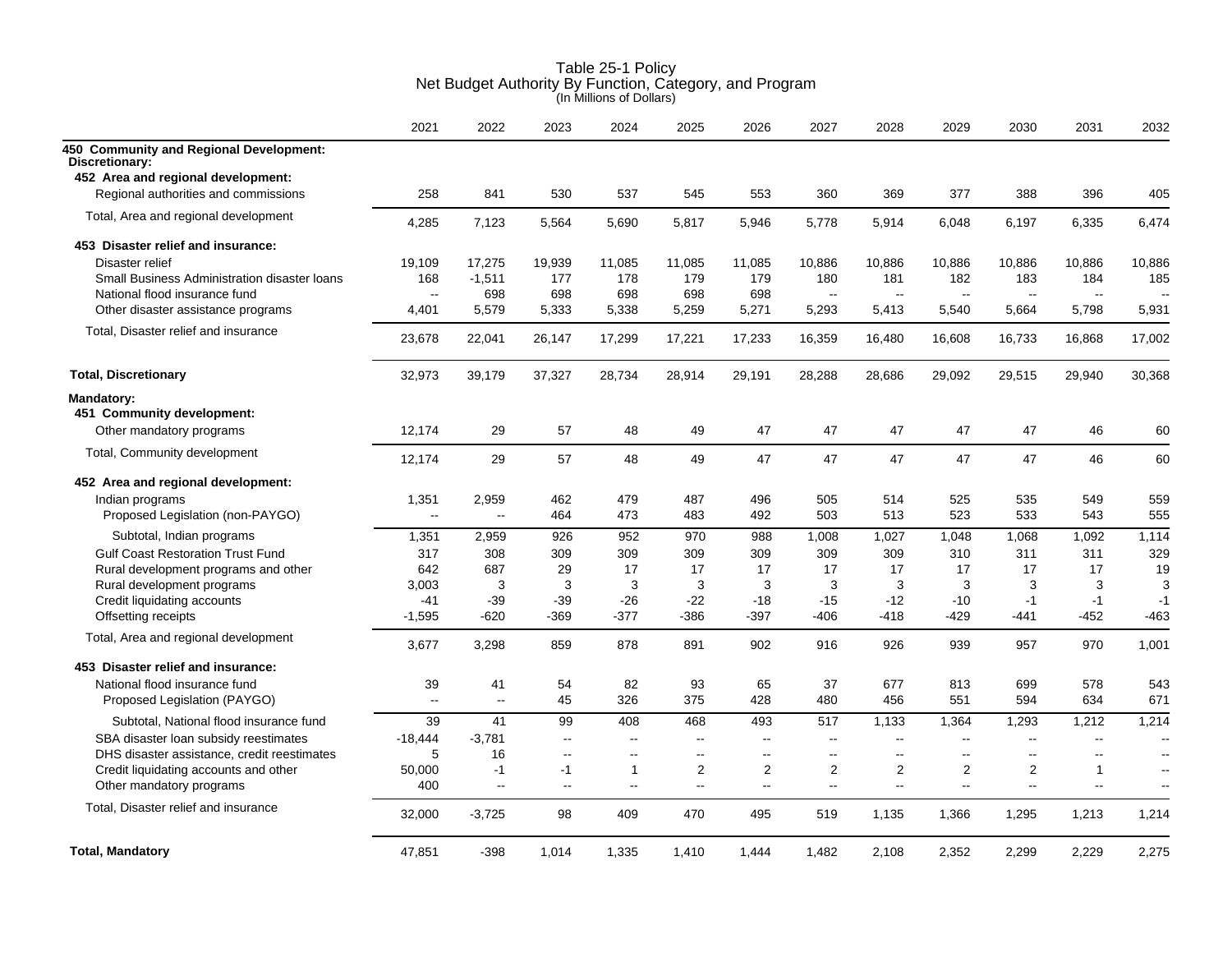|                                                                             | Net Budget Authority By Function, Category, and Program<br>(In Millions of Dollars) |           |        |        |        |        |        |        |        |        |        |        |  |  |
|-----------------------------------------------------------------------------|-------------------------------------------------------------------------------------|-----------|--------|--------|--------|--------|--------|--------|--------|--------|--------|--------|--|--|
|                                                                             | 2021                                                                                | 2022      | 2023   | 2024   | 2025   | 2026   | 2027   | 2028   | 2029   | 2030   | 2031   | 2032   |  |  |
| <b>Total, Community and Regional Development</b>                            | 80,824                                                                              | 38,781    | 38,341 | 30.069 | 30,324 | 30,635 | 29,770 | 30,794 | 31,444 | 31,814 | 32,169 | 32,643 |  |  |
| 500 Education, Training, Employment, and Social Services:<br>Discretionary: |                                                                                     |           |        |        |        |        |        |        |        |        |        |        |  |  |
| 501 Elementary, secondary, and vocational education:                        |                                                                                     |           |        |        |        |        |        |        |        |        |        |        |  |  |
| Education for the disadvantaged                                             | 17,227                                                                              | 17,227    | 21,280 | 21,520 | 21,766 | 22,017 | 22,274 | 22,537 | 22,806 | 23,081 | 23,363 | 23,650 |  |  |
| Impact aid                                                                  | 1,501                                                                               | 1,501     | 1,541  | 1,577  | 1,613  | 1,650  | 1,688  | 1,727  | 1,766  | 1,807  | 1,848  | 1,891  |  |  |
| School improvement                                                          | 5,497                                                                               | 5,497     | 5,579  | 5,668  | 5,760  | 5,854  | 5,950  | 6,048  | 6,149  | 6,251  | 6,357  | 6,464  |  |  |
| Proposed Legislation (non-PAYGO)                                            | $\mathbf{L}$                                                                        | $\ddotsc$ | 1,000  | 1,023  | 1,047  | 1,071  | 1,095  | 1,120  | 1,146  | 1,173  | 1,200  | 1,227  |  |  |
| Subtotal, School improvement                                                | 5,497                                                                               | 5,497     | 6,579  | 6,691  | 6,807  | 6,925  | 7,045  | 7,168  | 7,295  | 7,424  | 7,557  | 7,691  |  |  |
| English language acquisition                                                | 797                                                                                 | 797       | 1,075  | 1,100  | 1,125  | 1,151  | 1,177  | 1,204  | 1,232  | 1,260  | 1,289  | 1,319  |  |  |
| Special education                                                           | 14,070                                                                              | 14,070    | 18,130 | 18,333 | 18,541 | 18,755 | 18,973 | 19,196 | 19,424 | 19,656 | 19,895 | 20,139 |  |  |
| Vocational and adult education                                              | 2,030                                                                               | 2,031     | 2,309  | 2,344  | 2,380  | 2,416  | 2,454  | 2,492  | 2,531  | 2,571  | 2,612  | 2,654  |  |  |
| Indian education                                                            | 1,547                                                                               | 1,154     | 1,342  | 1,373  | 1,407  | 1,438  | 1,469  | 1,503  | 1,539  | 1,573  | 1,611  | 1.648  |  |  |
| Innovation and improvement                                                  | 1,114                                                                               | 1,114     | 1,472  | 1,506  | 1,540  | 1,576  | 1,612  | 1,649  | 1,687  | 1,726  | 1,766  | 1,806  |  |  |
| Proposed Legislation (non-PAYGO)                                            | $\sim$                                                                              | $\ddotsc$ | 100    | 102    | 105    | 107    | 110    | 112    | 115    | 117    | 120    | 123    |  |  |
| Subtotal, Innovation and improvement                                        | 1,114                                                                               | 1,114     | 1,572  | 1,608  | 1,645  | 1,683  | 1,722  | 1,761  | 1,802  | 1,843  | 1,886  | 1,929  |  |  |
| Other                                                                       | 81,722                                                                              | $-102$    | 730    | 747    | 764    | 782    | 800    | 817    | 836    | 856    | 875    | 895    |  |  |
| Total, Elementary, secondary, and vocational<br>education                   | 125,505                                                                             | 43,289    | 54,558 | 55,293 | 56,048 | 56,817 | 57,602 | 58,405 | 59,231 | 60,071 | 60,936 | 61,816 |  |  |
| 502 Higher education:                                                       |                                                                                     |           |        |        |        |        |        |        |        |        |        |        |  |  |
| Student financial assistance                                                | 24,045                                                                              | 24,017    | 26,345 | 26,951 | 27,570 | 28,205 | 28,854 | 29,517 | 30,197 | 30,891 | 31,601 | 32,328 |  |  |
| Higher education                                                            | 2,542                                                                               | 2,542     | 3,793  | 3,880  | 3,969  | 4,061  | 4,154  | 4,250  | 4,347  | 4,447  | 4,550  | 4,654  |  |  |
| Student aid administration                                                  | 1,884                                                                               | 1,853     | 2,654  | 2,715  | 2,777  | 2,842  | 2,907  | 2,974  | 3,042  | 3,112  | 3,184  | 3,256  |  |  |
| Other higher education programs                                             | 619                                                                                 | 627       | 594    | 606    | 622    | 635    | 651    | 663    | 680    | 696    | 712    | 729    |  |  |
| Total, Higher education                                                     | 29,090                                                                              | 29,039    | 33,386 | 34,152 | 34,938 | 35,743 | 36,566 | 37,404 | 38,266 | 39,146 | 40,047 | 40,967 |  |  |
| 503 Research and general education aids:                                    |                                                                                     |           |        |        |        |        |        |        |        |        |        |        |  |  |
| Library of Congress                                                         | 584                                                                                 | 584       | 646    | 661    | 676    | 691    | 708    | 724    | 741    | 757    | 775    | 792    |  |  |
| Corporation for Public broadcasting                                         | 465                                                                                 | 485       | 535    | 536    | 628    | 629    | 631    | 632    | 634    | 635    | 637    | 639    |  |  |
| Smithsonian Institution and related agencies                                | 1,263                                                                               | 1,263     | 1,445  | 1,477  | 1,513  | 1,547  | 1,583  | 1,619  | 1,656  | 1,694  | 1,735  | 1,774  |  |  |
| Institute of Education Sciences                                             | 670                                                                                 | 642       | 663    | 678    | 694    | 709    | 725    | 743    | 760    | 777    | 795    | 813    |  |  |
| Other                                                                       | 1,104                                                                               | 1,089     | 1,300  | 1,329  | 1,360  | 1,392  | 1,423  | 1,457  | 1,491  | 1,524  | 1,560  | 1,595  |  |  |
| Total, Research and general education aids                                  | 4,086                                                                               | 4,063     | 4,589  | 4,681  | 4,871  | 4,968  | 5,070  | 5,175  | 5,282  | 5,387  | 5,502  | 5,613  |  |  |
| 504 Training and employment:                                                |                                                                                     |           |        |        |        |        |        |        |        |        |        |        |  |  |
| Training and employment services                                            | 3,660                                                                               | 3,430     | 4,411  | 4,470  | 4,534  | 4,597  | 4,663  | 4,729  | 4,795  | 4,866  | 4,937  | 5,010  |  |  |
| Older Americans employment                                                  | 404                                                                                 | 405       | 405    | 414    | 424    | 434    | 444    | 454    | 464    | 475    | 486    | 497    |  |  |
| State employment services and national activities                           | 1,181                                                                               | 1,201     | 1,311  | 1,343  | 1,372  | 1,404  | 1,436  | 1,469  | 1,502  | 1,538  | 1,573  | 1,609  |  |  |
| Other employment and training                                               | 1,861                                                                               | 1,858     | 1,933  | 1,978  | 2,023  | 2,069  | 2,118  | 2,165  | 2,214  | 2,266  | 2,320  | 2,372  |  |  |
| Total, Training and employment                                              | 7.106                                                                               | 6,894     | 8.060  | 8.205  | 8.353  | 8.504  | 8.661  | 8.817  | 8,975  | 9,145  | 9.316  | 9,488  |  |  |

Table 25-1 Policy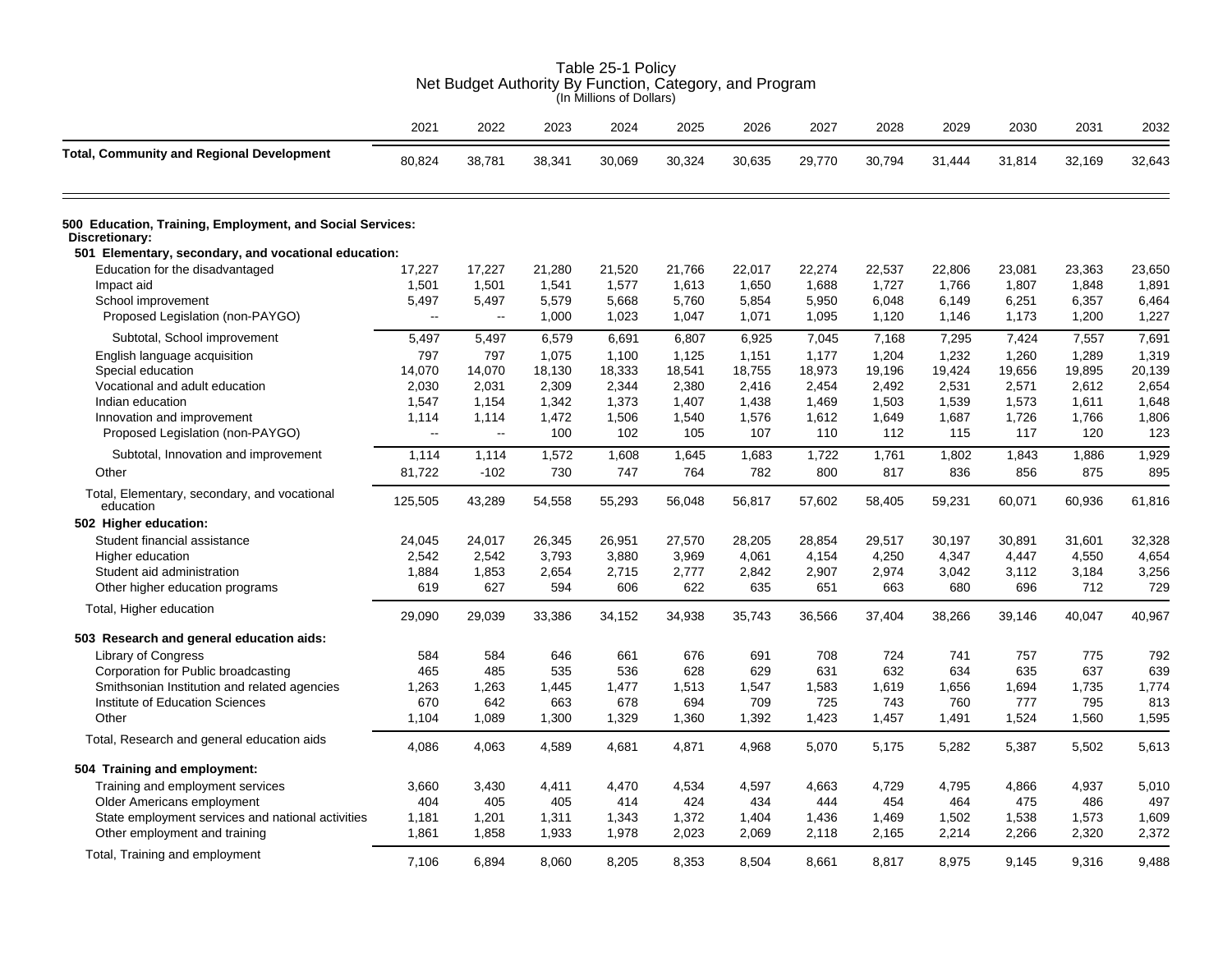|                                                                             | 2021                     | 2022           | 2023         | 2024           | 2025                     | 2026                     | 2027                     | 2028                     | 2029           | 2030    | 2031           | 2032                     |
|-----------------------------------------------------------------------------|--------------------------|----------------|--------------|----------------|--------------------------|--------------------------|--------------------------|--------------------------|----------------|---------|----------------|--------------------------|
| 500 Education, Training, Employment, and Social Services:<br>Discretionary: |                          |                |              |                |                          |                          |                          |                          |                |         |                |                          |
| 505 Other labor services:                                                   |                          |                |              |                |                          |                          |                          |                          |                |         |                |                          |
| Labor law, statistics, and other administration                             | 1.948                    | 1,951          | 2,461        | 2.515          | 2,577                    | 2,636                    | 2,693                    | 2,756                    | 2.820          | 2,888   | 2.955          | 3,019                    |
| Total, Other labor services                                                 | 1,948                    | 1,951          | 2,461        | 2,515          | 2,577                    | 2,636                    | 2,693                    | 2,756                    | 2,820          | 2,888   | 2,955          | 3,019                    |
| 506 Social services:                                                        |                          |                |              |                |                          |                          |                          |                          |                |         |                |                          |
| Rehabilitation services - Department of Education                           | 139                      | 139            | 176          | 180            | 184                      | 188                      | 193                      | 197                      | 202            | 206     | 211            | 216                      |
| Corporation for National and Community Service                              | 1,121                    | 1.120          | 1,340        | 1,370          | 1,402                    | 1,435                    | 1,468                    | 1,501                    | 1,535          | 1,571   | 1,608          | 1,644                    |
| Children and families services programs                                     | 13,929                   | 13,049         | 15,312       | 15,665         | 16,025                   | 16,393                   | 16,770                   | 17,155                   | 17,550         | 17,954  | 18,367         | 18,789                   |
| Aging services program                                                      | 2,473                    | 2,234          | 2,930        | 2,997          | 3,066                    | 3,137                    | 3,209                    | 3,283                    | 3,358          | 3,436   | 3,515          | 3,595                    |
| Other                                                                       | 87                       | 88             | 110          | 112            | 115                      | 117                      | 120                      | 123                      | 126            | 129     | 132            | 135                      |
| <b>Total, Social services</b>                                               | 17,749                   | 16,630         | 19,868       | 20,324         | 20,792                   | 21,270                   | 21,760                   | 22,259                   | 22,771         | 23,296  | 23,833         | 24,379                   |
| <b>Total, Discretionary</b>                                                 | 185,484                  | 101,866        | 122,922      | 125,170        | 127,579                  | 129,938                  | 132,352                  | 134,816                  | 137,345        | 139,933 | 142,589        | 145,282                  |
| <b>Mandatory:</b>                                                           |                          |                |              |                |                          |                          |                          |                          |                |         |                |                          |
| 501 Elementary, secondary, and vocational education:                        |                          |                |              |                |                          |                          |                          |                          |                |         |                |                          |
| Payments to issuers of education construction<br>bonds and other            | 850                      | 602            | 598          | 594            | 590                      | 586                      | 584                      | 580                      | 575            | 572     | 567            | 596                      |
| Other                                                                       | 170,030                  | -1             | 1            | $\overline{1}$ | $\mathbf{1}$             | $\mathbf{1}$             | -1                       | -1                       | $\mathbf{1}$   | 1       | $\overline{1}$ | $\overline{1}$           |
| Education for the disadvantaged                                             | $\overline{a}$           | $\mathbf{u}$   | $\mathbf{u}$ | $\mathbf{u}$   | $\sim$                   | $\sim$                   |                          | L.                       | $\sim$         | $\sim$  | $\sim$         | $\sim$                   |
| Proposed Legislation (PAYGO)                                                | --                       | $\overline{a}$ | 16,000       | 16,368         | 16,745                   | 17,130                   | 17,523                   | 17,927                   | 18,338         | 18,761  | 19,192         | 19,634                   |
| Subtotal, Education for the disadvantaged                                   | $\overline{\phantom{a}}$ | $\ddotsc$      | 16,000       | 16,368         | 16,745                   | 17,130                   | 17,523                   | 17,927                   | 18,338         | 18,761  | 19,192         | 19,634                   |
| Total, Elementary, secondary, and vocational<br>education                   | 170.880                  | 603            | 16,599       | 16,963         | 17,336                   | 17,717                   | 18,108                   | 18,508                   | 18,914         | 19,334  | 19,760         | 20,231                   |
| 502 Higher education:                                                       |                          |                |              |                |                          |                          |                          |                          |                |         |                |                          |
| Student financial assistance                                                | 6,527                    | 6,267          | 6,415        | 6,784          | 6,866                    | 6,954                    | 7,049                    | 7,349                    | 7,444          | 7,547   | 7,662          | 6,579                    |
| Proposed Legislation (PAYGO)                                                | $\overline{\phantom{a}}$ | $\sim$         | 6,575        | 10,886         | 15,098                   | 19,464                   | 24,000                   | 29,919                   | 35,067         | 35,716  | 36,396         | 37,030                   |
| Subtotal, Student financial assistance                                      | 6,527                    | 6,267          | 12,990       | 17,670         | 21,964                   | 26,418                   | 31,049                   | 37,268                   | 42,511         | 43,263  | 44,058         | 43,609                   |
| Federal family education loan program                                       | 9,304                    | 11,955         | $\sim$       | $\sim$         | $\overline{\phantom{a}}$ | $\overline{\phantom{a}}$ | $\overline{\phantom{a}}$ | $\overline{\phantom{a}}$ | $\sim$         | $\sim$  | $\sim$         | $\sim$                   |
| Federal direct loan program                                                 | 124,924                  | 20,995         | 12,615       | 18,207         | 19,888                   | 20,506                   | 22,348                   | 22,968                   | 23,482         | 23,395  | 23,868         | 23,647                   |
| American Opportunity Tax Credit                                             | 3,967                    | 3,250          | 3,105        | 3,065          | 3,051                    | 3,030                    | 3,000                    | 2,963                    | 2,918          | 2,867   | 2,812          | 2,747                    |
| Proposed Legislation (PAYGO)                                                | $\overline{\phantom{a}}$ | $\sim$         | 3            | 5              | 5                        | $\overline{4}$           | 4                        | 4                        | 4              | 4       | $\overline{4}$ | 4                        |
| Subtotal, American Opportunity Tax Credit                                   | 3,967                    | 3,250          | 3,108        | 3,070          | 3,056                    | 3,034                    | 3,004                    | 2,967                    | 2,922          | 2,871   | 2,816          | 2,751                    |
| Credit liquidating account (Family education loan                           | --                       | $-143$         | $-213$       | $-194$         | $-177$                   | $-162$                   | $-148$                   | $-135$                   | $-123$         | $-112$  | $-103$         | $-94$                    |
| program)                                                                    |                          |                |              |                |                          |                          |                          |                          |                |         |                |                          |
| Other higher education programs                                             | 1,499                    | $-426$         | $-369$       | $-164$         | 6                        | 126                      | 178                      | 201                      | 214            | 221     | 228            | 253                      |
| Total, Higher education                                                     | 146,221                  | 41,898         | 28,131       | 38,589         | 44,737                   | 49,922                   | 56,431                   | 63,269                   | 69,006         | 69,638  | 70,867         | 70,166                   |
| 503 Research and general education aids:                                    |                          |                |              |                |                          |                          |                          |                          |                |         |                |                          |
| Mandatory programs                                                          | 774                      | -9             | $-7$         | -9             | $-10$                    | $-12$                    | $-14$                    | $-17$                    | $-18$          | $-20$   | -21            | $-23$                    |
| Proposed Legislation (PAYGO)                                                | --                       | $-$            | 16           | $\overline{a}$ | $\sim$                   | $\sim$                   |                          | $\overline{a}$           | $\overline{a}$ |         | $\sim$         | $\overline{\phantom{a}}$ |
| Subtotal, Mandatory programs                                                | 774                      | -9             | 9            | -9             | $-10$                    | $-12$                    | $-14$                    | $-17$                    | $-18$          | $-20$   | $-21$          | $-23$                    |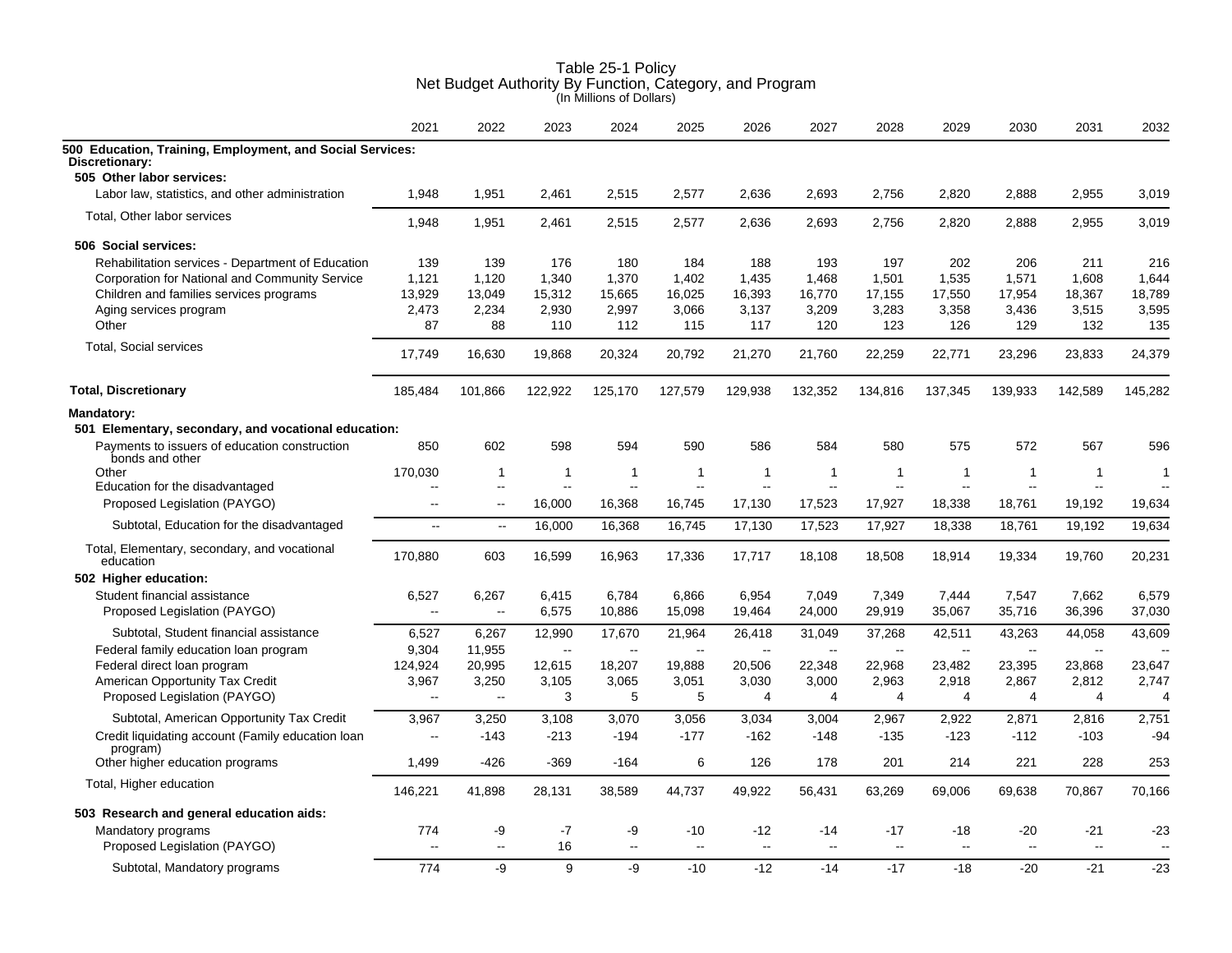|                                                                                 | 2021                           | 2022                               | 2023                                       | 2024         | 2025                | 2026                     | 2027                          | 2028                     | 2029                     | 2030                     | 2031                     | 2032                     |
|---------------------------------------------------------------------------------|--------------------------------|------------------------------------|--------------------------------------------|--------------|---------------------|--------------------------|-------------------------------|--------------------------|--------------------------|--------------------------|--------------------------|--------------------------|
| 500 Education, Training, Employment, and Social Services:<br>Mandatory:         |                                |                                    |                                            |              |                     |                          |                               |                          |                          |                          |                          |                          |
| Total, Research and general education aids                                      | 774                            | -9                                 | 9                                          | -9           | $-10$               | $-12$                    | $-14$                         | $-17$                    | $-18$                    | -20                      | $-21$                    | $-23$                    |
| 504 Training and employment:                                                    |                                |                                    |                                            |              |                     |                          |                               |                          |                          |                          |                          |                          |
| Trade adjustment assistance, training                                           | 379                            | 224                                | 238                                        | 242          | 245                 | 246                      | 247                           | 247                      | 247                      | 247                      | 247                      | 272                      |
| H-1B fee financed activities                                                    | $-1,319$                       | 218                                | 219                                        | 219          | 219                 | 219                      | 219                           | 219                      | 219                      | 219                      | 219                      | 231                      |
| Total, Training and employment                                                  | $-940$                         | 442                                | 457                                        | 461          | 464                 | 465                      | 466                           | 466                      | 466                      | 466                      | 466                      | 503                      |
| 505 Other labor services:                                                       |                                |                                    |                                            |              |                     |                          |                               |                          |                          |                          |                          |                          |
| Foreign Labor Certification processing fees                                     | --                             | $\overline{\phantom{a}}$           | $\overline{\phantom{a}}$                   | $-$          | $-$                 | $-$                      | $\overline{a}$                | $\overline{\phantom{a}}$ |                          | $-$                      | $\overline{\phantom{a}}$ | $\overline{\phantom{a}}$ |
| Proposed Legislation (PAYGO)                                                    | $\overline{\phantom{a}}$       | ц,                                 | ۵.                                         | --           | ۵.                  | $\overline{a}$           | $\overline{a}$                | --                       |                          | $\overline{a}$           | $\overline{a}$           |                          |
| Subtotal, Foreign Labor Certification<br>processing fees                        | $\sim$ $\sim$                  | $\mathbf{u}$                       | $\mathbf{u}$                               | $\mathbf{u}$ | $\mathbf{u}$        | $\overline{\phantom{a}}$ | $\mathbf{u}$                  | $\overline{\phantom{a}}$ | $\overline{\phantom{a}}$ | $\overline{\phantom{a}}$ | $\overline{\phantom{a}}$ | $\sim$                   |
| H-1B enforcement                                                                | 40                             | 48                                 | 50                                         | 51           | 51                  | 51                       | 51                            | 51                       | 51                       | 51                       | 51                       | 54                       |
| Labor law, statistics, and other administration<br>Proposed Legislation (PAYGO) | 92<br>$\overline{\phantom{a}}$ | $\overline{\phantom{a}}$<br>$\sim$ | $\overline{\phantom{a}}$<br>$\overline{a}$ | --<br>1      | $\overline{a}$<br>3 | $\sim$<br>3              | $\overline{\phantom{a}}$<br>4 | $\mathbf{u}$<br>4        | $\mathbf{u}$<br>4        | $\mathbf{L}$<br>5        | $\sim$<br>5              | $\sim$<br>5              |
| Subtotal, Labor law, statistics, and other<br>administration                    | 92                             | $\overline{\phantom{a}}$           | $\sim$                                     | $\mathbf{1}$ | 3                   | 3                        | $\overline{4}$                | $\overline{4}$           | 4                        | 5                        | 5                        | 5                        |
| Total, Other labor services                                                     | 132                            | 48                                 | 50                                         | 52           | 54                  | 54                       | 55                            | 55                       | 55                       | 56                       | 56                       | 59                       |
| 506 Social services:                                                            |                                |                                    |                                            |              |                     |                          |                               |                          |                          |                          |                          |                          |
| Social services block grant                                                     | 1,621                          | 1,603                              | 1,603                                      | 1,603        | 1,603               | 1,603                    | 1,603                         | 1,603                    | 1,603                    | 1,603                    | 1,603                    | 1,700                    |
| Rehabilitation services - Department of Education                               | 3,466                          | 3,507                              | 3,725                                      | 3,825        | 3,913               | 4,003                    | 4,095                         | 4,190                    | 4,286                    | 4,384                    | 4,485                    | 4,866                    |
| Supporting Healthy Families and Adolescent                                      | 560                            | 467                                | 467                                        | 325          | 325                 | 325                      | 325                           | 325                      | 325                      | 325                      | 325                      | 345                      |
| Development<br>Proposed Legislation (PAYGO)                                     | $\overline{a}$                 | $\sim$ $\sim$                      | 300                                        | 300          | 300                 | 300                      | 300                           | 300                      | 300                      | 300                      | 300                      | 300                      |
| Subtotal, Supporting Healthy Families and                                       | 560                            | 467                                | 767                                        | 625          | 625                 | 625                      | 625                           | 625                      | 625                      | 625                      | 625                      | 645                      |
| Adolescent Development<br>Other social services                                 | 5,069                          | $\overline{\phantom{a}}$           | 28                                         | $\mathbf{1}$ | 1                   | $\mathbf{1}$             | 1                             | 1                        | 1                        | $\mathbf 1$              | -1                       | $\mathbf{1}$             |
|                                                                                 |                                |                                    |                                            |              |                     |                          |                               |                          |                          |                          |                          |                          |
| Total, Social services                                                          | 10,716                         | 5,577                              | 6,123                                      | 6,054        | 6,142               | 6,232                    | 6,324                         | 6,419                    | 6,515                    | 6,613                    | 6,714                    | 7,212                    |
| <b>Total, Mandatory</b>                                                         | 327,783                        | 48,559                             | 51,369                                     | 62,110       | 68,723              | 74,378                   | 81,370                        | 88,700                   | 94,938                   | 96,087                   | 97,842                   | 98,148                   |
| Total, Education, Training, Employment, and Social<br><b>Services</b>           | 513,267                        | 150,425                            | 174,291                                    | 187,280      | 196,302             | 204,316                  | 213,722                       | 223,516                  | 232,283                  | 236,020                  | 240,431                  | 243,430                  |
| 550 Health:<br>Discretionary:<br>551 Health care services:                      |                                |                                    |                                            |              |                     |                          |                               |                          |                          |                          |                          |                          |
| Department management and other                                                 | 444                            | 456                                | 413                                        | 937          | 959                 | 984                      | 1,004                         | 1,026                    | 1,052                    | 1,078                    | 1,104                    | 1,130                    |
| Substance Abuse and Mental Health Services<br>Administration                    | 10,102                         | 5,960                              | 10,137                                     | 10,370       | 10,609              | 10,853                   | 11,102                        | 11,358                   | 11,619                   | 11,886                   | 12,159                   | 12,439                   |
| Indian Health Service                                                           | 7,540                          | 7,257                              | 9,817                                      | 10,026       | 10,241              | 10,461                   | 9,990                         | 10,220                   | 10,454                   | 10,694                   | 10,940                   | 11,191                   |
| Proposed Legislation (non-PAYGO)                                                | $-$                            | $\overline{a}$                     | -9,121                                     | $-9,330$     | $-9,545$            | $-9.765$                 | $-9,990$                      | $-10,220$                | $-10,454$                | $-10,694$                | $-10,940$                | $-11,191$                |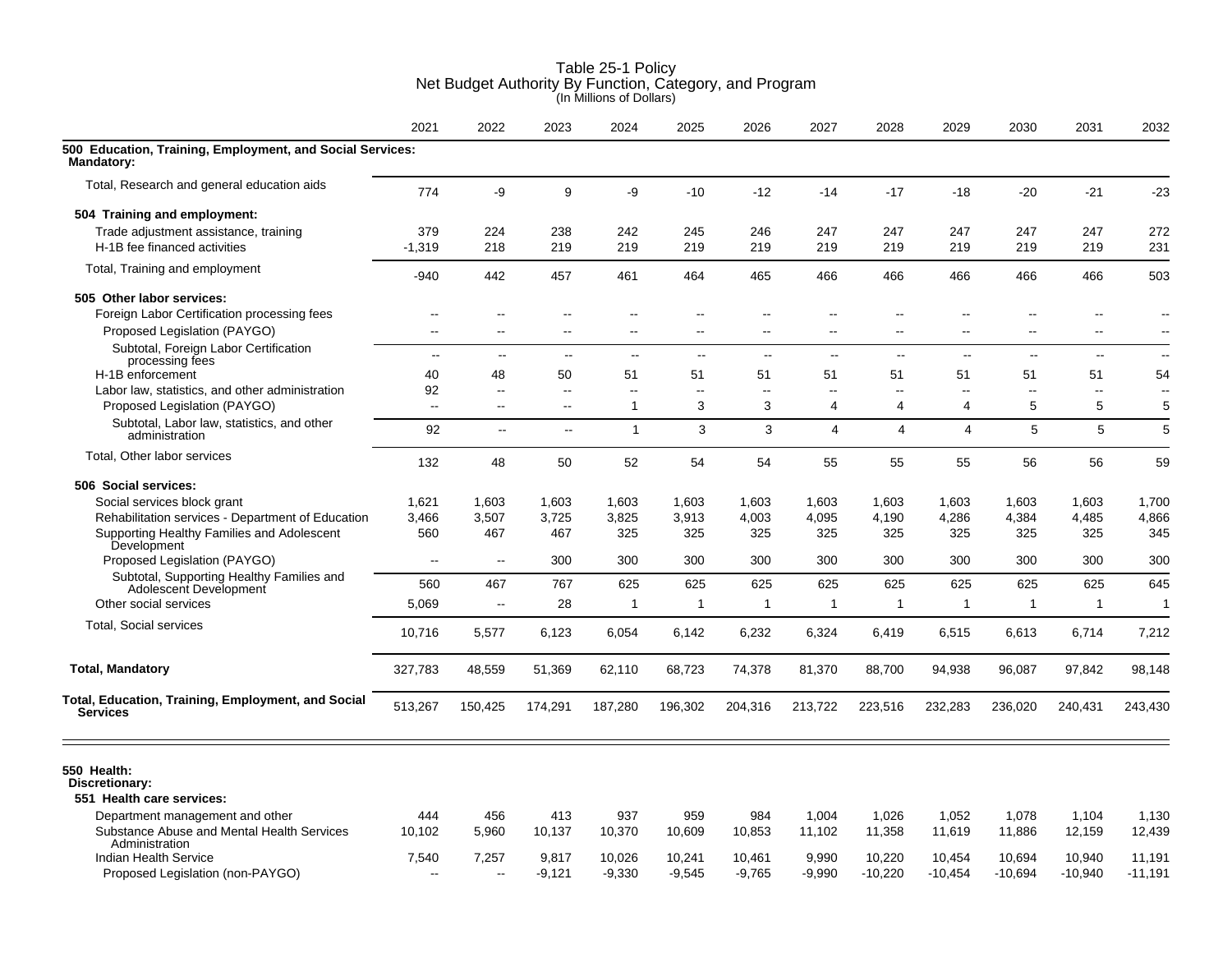|                                                                                   | 2021                     | 2022      | 2023                     | 2024    | 2025    | 2026    | 2027                     | 2028                     | 2029         | 2030                     | 2031                     | 2032           |
|-----------------------------------------------------------------------------------|--------------------------|-----------|--------------------------|---------|---------|---------|--------------------------|--------------------------|--------------|--------------------------|--------------------------|----------------|
| 550 Health:                                                                       |                          |           |                          |         |         |         |                          |                          |              |                          |                          |                |
| Discretionary:                                                                    |                          |           |                          |         |         |         |                          |                          |              |                          |                          |                |
| 551 Health care services:                                                         |                          |           |                          |         |         |         |                          |                          |              |                          |                          |                |
| Subtotal, Indian Health Service                                                   | 7,540                    | 7,257     | 696                      | 696     | 696     | 696     | $\sim$                   | $\overline{\phantom{a}}$ | $\sim$       | $\mathbf{L}$             | $\mathbf{L}$             | $\overline{a}$ |
| <b>Health Resources and Services Administration</b>                               | 6,123                    | 6,141     | 7,159                    | 7,324   | 7,492   | 7,664   | 7,839                    | 8,021                    | 8,205        | 8,394                    | 8,587                    | 8,783          |
| Centers for Disease Control and Prevention                                        | 15,138                   | 7,506     | 9,276                    | 9,490   | 9,708   | 9,930   | 10,159                   | 10,393                   | 10,632       | 10,876                   | 11,127                   | 11,383         |
| Public Health and Social Services Emergency<br>Fund                               | 49,544                   | 2,847     | 3,815                    | 3,903   | 3,993   | 4,083   | 4,178                    | 4,274                    | 4,374        | 4,471                    | 4,576                    | 4,681          |
| Prevention and Public Health Fund, discretionary<br>change in mandatory program   | $\overline{a}$           | -896      | $\overline{a}$           |         |         |         |                          |                          |              |                          |                          |                |
| Children's Health Insurance Fund, Discretionary<br>change in mandatory program    | $\overline{\phantom{a}}$ | $-6,000$  | $-12,315$                | --      |         |         |                          |                          |              |                          |                          |                |
| Child Enrollment Contingency Fund, Discretionary<br>change in mandatory program   | $\overline{\phantom{a}}$ | $-14,000$ | $-19.860$                |         |         |         |                          |                          |              |                          |                          |                |
| Total, Health care services                                                       | 88,891                   | 9,271     | $-679$                   | 32,720  | 33,457  | 34,210  | 34,282                   | 35,072                   | 35,882       | 36,705                   | 37,553                   | 38,416         |
| 552 Health research and training:                                                 |                          |           |                          |         |         |         |                          |                          |              |                          |                          |                |
| National Institutes of Health                                                     | 41,469                   | 41,397    | 48,621                   | 49,058  | 50,187  | 51,340  | 52,522                   | 53,730                   | 54,965       | 56,230                   | 57,523                   | 58,846         |
| Clinical training                                                                 | 1,100                    | 1,104     | 1,409                    | 1,441   | 1,475   | 1,508   | 1,543                    | 1,579                    | 1,615        | 1,652                    | 1,690                    | 1,729          |
| Other health research and training                                                | 681                      | 683       | 721                      | 738     | 754     | 772     | 790                      | 808                      | 826          | 846                      | 865                      | 884            |
| NIH Innovation, CURES Act                                                         | 109                      | 109       | 419                      | 407     | 127     | 226     | $\overline{\phantom{a}}$ | $\sim$                   | $\mathbf{u}$ | $\sim$                   | $\overline{\phantom{a}}$ | $\mathbf{u}$   |
| Total, Health research and training                                               | 43,359                   | 43,293    | 51,170                   | 51,644  | 52,543  | 53,846  | 54,855                   | 56,117                   | 57,406       | 58,728                   | 60,078                   | 61,459         |
| 554 Consumer and occupational health and safety:                                  |                          |           |                          |         |         |         |                          |                          |              |                          |                          |                |
| Food safety and inspection                                                        | 1,091                    | 1,092     | 1,226                    | 1,254   | 1,283   | 1,312   | 1,343                    | 1,374                    | 1,406        | 1,437                    | 1,471                    | 1,504          |
| Occupational and mine safety and health                                           | 1,001                    | 1,002     | 1,157                    | 1,183   | 1,212   | 1,238   | 1,267                    | 1,296                    | 1,326        | 1,357                    | 1,388                    | 1,419          |
| Food and Drug Administration                                                      | 3,123                    | 3,263     | 3,721                    | 3,805   | 3,896   | 3,930   | 4,020                    | 4,113                    | 4,207        | 4,304                    | 4,405                    | 4,506          |
| <b>Consumer Product Safety Commission</b>                                         | 135                      | 135       | 196                      | 201     | 205     | 210     | 215                      | 220                      | 225          | 230                      | 235                      | 241            |
| FDA Innovation, Cures Act                                                         | 70                       | $\ddotsc$ | $\overline{\phantom{a}}$ | --      | Ξ.      | $\sim$  | $\sim$                   | $\sim$                   | $\sim$       | $\overline{\phantom{a}}$ | $\sim$                   | $\overline{a}$ |
| Total, Consumer and occupational health and<br>safety                             | 5,420                    | 5,492     | 6,300                    | 6,443   | 6,596   | 6,690   | 6,845                    | 7,003                    | 7,164        | 7,328                    | 7,499                    | 7,670          |
| <b>Total, Discretionary</b>                                                       | 137,670                  | 58,056    | 56,791                   | 90,807  | 92,596  | 94,746  | 95,982                   | 98,192                   | 100,452      | 102,761                  | 105,130                  | 107,545        |
| Mandatory:                                                                        |                          |           |                          |         |         |         |                          |                          |              |                          |                          |                |
| 551 Health care services:                                                         |                          |           |                          |         |         |         |                          |                          |              |                          |                          |                |
| <b>Grants to States for Medicaid</b>                                              | 519,484                  | 558,655   | 533,079                  | 568,257 | 597,971 | 629,657 | 663,920                  | 707,155                  | 753,477      | 800,612                  | 848,506                  | 900,351        |
| Proposed Legislation (non-PAYGO)                                                  | $\overline{\phantom{a}}$ | $-$       | $-18$                    | $-71$   | $-124$  | -169    | $-199$                   | -220                     | -289         | -340                     | -368                     | $-395$         |
| Proposed Legislation (PAYGO)                                                      | $\overline{a}$           | $\ddotsc$ | 134                      | 1,593   | 3,639   | 4,825   | 5,220                    | 3,435                    | 2,760        | 2,932                    | 3,013                    | 3,195          |
| Subtotal, Grants to States for Medicaid                                           | 519,484                  | 558,655   | 533,195                  | 569,779 | 601,486 | 634,313 | 668,941                  | 710,370                  | 755,948      | 803,204                  | 851,151                  | 903,151        |
| Children's Health Insurance Program (CHIP)                                        | 21,800                   | 25,900    | 29,900                   | 18,560  | 19,609  | 20,785  | 22,030                   | 15,300                   | 15,300       | 15,300                   | 15,300                   | 15,300         |
| Health coverage tax credit                                                        | 23                       | 20        | $\overline{a}$           |         |         |         |                          |                          |              |                          |                          |                |
| Refundable premium assistance tax credit and<br>cost sharing reductions           | 68,721                   | 62,672    | 45,713                   | 42,361  | 43,521  | 44,706  | 46,000                   | 49,443                   | 52,953       | 55,307                   | 57,720                   | 60,305         |
| Proposed Legislation (PAYGO)                                                      | $\sim$                   | $-$       | 522                      | 759     | 804     | 649     | 609                      | 632                      | 671          | 697                      | 725                      | 762            |
| Subtotal, Refundable premium assistance tax<br>credit and cost sharing reductions | 68,721                   | 62,672    | 46,235                   | 43,120  | 44,325  | 45,355  | 46,609                   | 50,075                   | 53,624       | 56,004                   | 58,445                   | 61,067         |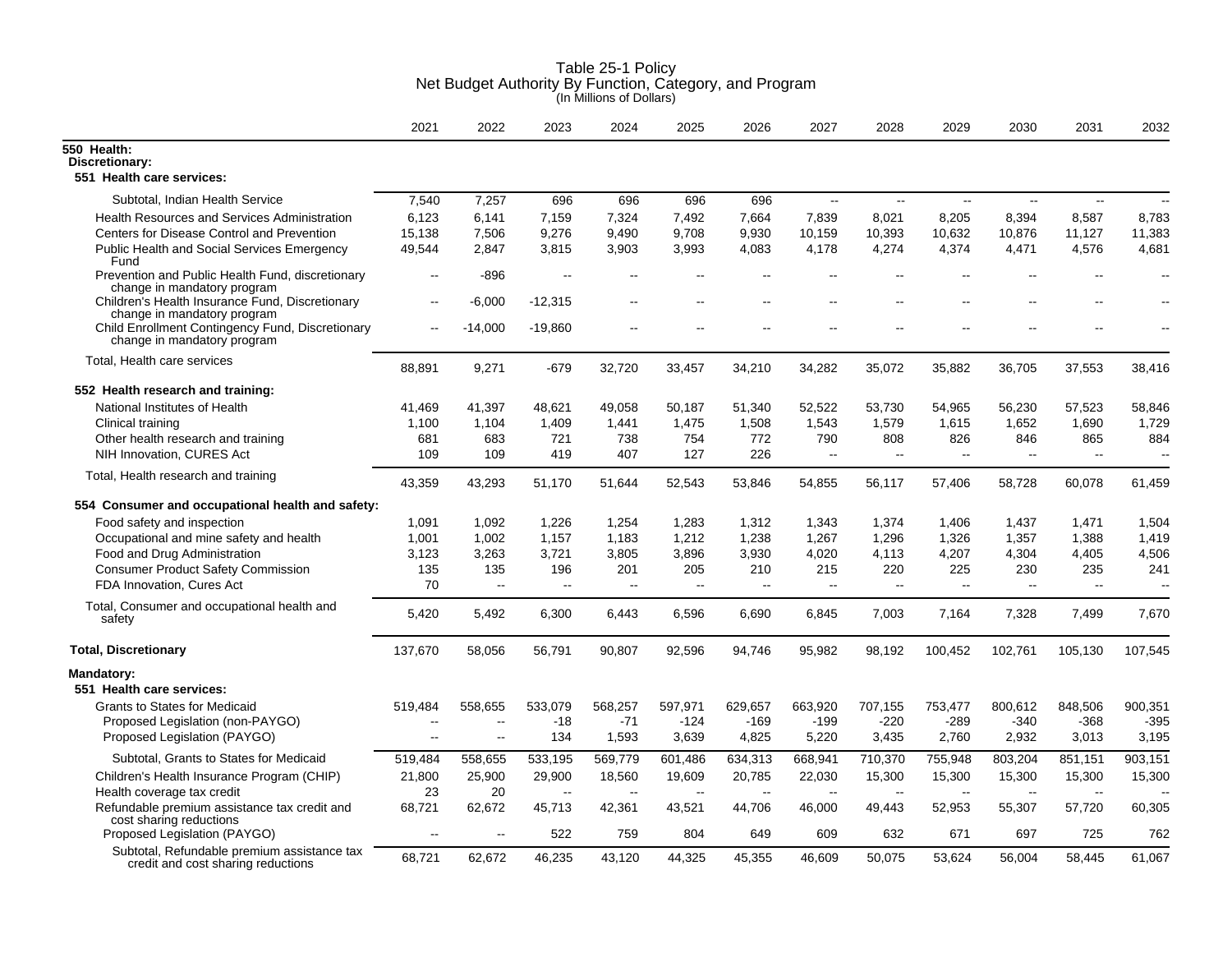|                                                                                                 | 2021                            | 2022          | 2023          | 2024                  | 2025                  | 2026                 | 2027                     | 2028                                                 | 2029                                                 | 2030                     | 2031                        | 2032                                                 |
|-------------------------------------------------------------------------------------------------|---------------------------------|---------------|---------------|-----------------------|-----------------------|----------------------|--------------------------|------------------------------------------------------|------------------------------------------------------|--------------------------|-----------------------------|------------------------------------------------------|
| 550 Health:<br><b>Mandatory:</b>                                                                |                                 |               |               |                       |                       |                      |                          |                                                      |                                                      |                          |                             |                                                      |
| 551 Health care services:                                                                       |                                 |               |               |                       |                       |                      |                          |                                                      |                                                      |                          |                             |                                                      |
| Reduced cost sharing for individuals enrolling in<br>qualified health plans                     | $\overline{\phantom{a}}$        | 9.763         | 7.402         | 7,179                 | 7,474                 | 7,774                | 8.117                    | 8.683                                                | 9,765                                                | 10,584                   | 11,145                      | 12,431                                               |
| Proposed Legislation (PAYGO)                                                                    | $\overline{a}$                  | $\sim$        | 9             | 57                    | 94                    | 94                   | 94                       | 94                                                   | 123                                                  | 132                      | 132                         | 141                                                  |
| Subtotal, Reduced cost sharing for individuals<br>enrolling in qualified health plans           | $\overline{a}$                  | 9,763         | 7,411         | 7,236                 | 7,568                 | 7,868                | 8,211                    | 8,777                                                | 9,888                                                | 10,716                   | 11,277                      | 12,572                                               |
| Reinsurance and risk adjustment program<br>payments                                             | 6,843                           | 6,344         | 6,318         | 6,041                 | 6,228                 | 6,564                | 6,878                    | 7,124                                                | 7,519                                                | 7,731                    | 7,891                       | 8,466                                                |
| Federal employees' and retired employees' health<br>benefits                                    | 17,569                          | 18,441        | 18,890        | 20,025                | 21,190                | 22,398               | 23,674                   | 25,021                                               | 26,427                                               | 25,526                   | 22,992                      | 24,444                                               |
| Proposed Legislation (PAYGO)                                                                    | $\sim$                          | $\sim$        | 102           | 155                   | 164                   | 173                  | 183                      | 193                                                  | 204                                                  | 199                      | 177                         | 187                                                  |
| Subtotal, Federal employees' and retired<br>employees' health benefits                          | 17,569                          | 18,441        | 18,992        | 20,180                | 21,354                | 22,571               | 23,857                   | 25,214                                               | 26,631                                               | 25,725                   | 23,169                      | 24,631                                               |
| DoD Medicare-eligible retiree health care fund                                                  | 11,055                          | 11,400        | 12,605        | 13,204                | 13,930                | 14.619               | 15,421                   | 16,244                                               | 17,092                                               | 17,960                   | 18,837                      | 19,732                                               |
| Proposed Legislation (PAYGO)                                                                    | $\mathbf{u}$                    | $\mathbf{L}$  | $\ddotsc$     | 12,314                | 12,804                | 13,269               | 13,766                   | 14,266                                               | 14,782                                               | 15,334                   | 15,937                      | 16,590                                               |
| Subtotal, DoD Medicare-eligible retiree health<br>care fund                                     | 11,055                          | 11,400        | 12,605        | 25,518                | 26,734                | 27,888               | 29,187                   | 30,510                                               | 31,874                                               | 33,294                   | 34,774                      | 36,322                                               |
| UMWA Funds (coal miner retiree health)                                                          | 430                             | 358           | 429           | 419                   | 409                   | 398                  | 389                      | 381                                                  | 368                                                  | 358                      | 346                         | 334                                                  |
| State grants and demonstrations                                                                 | 526                             | 512           | 515           | 138                   | 95                    | 98                   | 100                      | 103                                                  | 105                                                  | 108                      | 109                         | 119                                                  |
| Proposed Legislation (PAYGO)                                                                    | $\mathbf{L}$                    | $\mathbf{L}$  | 545           | 500                   | 500                   | 500                  | 500                      | $\sim$                                               | $\ddotsc$                                            | $\mathbf{L}$             | $\mathbf{u}$                | $\sim$                                               |
| Subtotal, State grants and demonstrations                                                       | 526                             | 512           | 1.060         | 638                   | 595                   | 598                  | 600                      | 103                                                  | 105                                                  | 108                      | 109                         | 119                                                  |
| <b>Child Enrollment Contingency Fund</b>                                                        | 1,980                           | 19,200        | 16,009        | 3,301                 | 3,703                 | 3,935                | 3,157                    | 3,165                                                | 3,147                                                | 3,137                    | 3,137                       | 3,137                                                |
| Maternal, infant, and early childhood home visiting<br>programs<br>Proposed Legislation (PAYGO) | 527<br>$\overline{\phantom{a}}$ | 377<br>$\sim$ | $\sim$<br>467 | $\overline{a}$<br>534 | $\overline{a}$<br>601 | $\sim$ $\sim$<br>668 | $\overline{a}$<br>735    | $\overline{\phantom{a}}$<br>$\overline{\phantom{a}}$ | $\overline{\phantom{a}}$<br>$\overline{\phantom{a}}$ | $-$<br>--                | $\sim$<br>$\mathbf{u}$      | $\overline{\phantom{a}}$<br>$\overline{\phantom{a}}$ |
| Subtotal, Maternal, infant, and early childhood                                                 |                                 |               |               |                       |                       |                      |                          |                                                      |                                                      |                          |                             |                                                      |
| home visiting programs                                                                          | 527                             | 377           | 467           | 534                   | 601                   | 668                  | 735                      | $\overline{a}$                                       | $\overline{a}$                                       | $\overline{\phantom{a}}$ | $\mathbf{u}$                | $\sim$                                               |
| <b>Health Resources and Services Administration</b>                                             | 13,103                          | 4,454         | 4,459         | 267                   | 267                   | 272                  | 278                      | 283                                                  | 289                                                  | 294                      | 300                         | 306                                                  |
| Other mandatory health services activities                                                      | 104,226                         | 2,367         | 2,390         | 2,595                 | 2,644                 | 3,159                | 3,191                    | 3,413                                                | 3,447                                                | 3,483                    | 3,468                       | 3.636                                                |
| Proposed Legislation (non-PAYGO)                                                                | $\overline{\phantom{a}}$        | $\sim$        | 9,121         | 9,330                 | 9,545                 | 9,765                | 9,990                    | 10,220                                               | 10,454                                               | 10,694                   | 10,940                      | 11,191                                               |
| Proposed Legislation (PAYGO)                                                                    | $\overline{\phantom{a}}$        | $\sim$        | 78,682        | 6,369                 | 10,198                | 14,237               | 18,503                   | 23,011                                               | 24,766                                               | 26,632                   | 28,612                      | 30,718                                               |
| Subtotal, Other mandatory health services<br>activities                                         | 104,226                         | 2,367         | 90,193        | 18,294                | 22,387                | 27,161               | 31,684                   | 36.644                                               | 38,667                                               | 40,809                   | 43,020                      | 45,545                                               |
| Total, Health care services                                                                     | 766,287                         | 720,463       | 767,273       | 713,887               | 755,266               | 798,376              | 842,556                  | 887,946                                              | 943,360                                              |                          | 996,680 1,048,919 1,110,950 |                                                      |
| 552 Health research and training:                                                               |                                 |               |               |                       |                       |                      |                          |                                                      |                                                      |                          |                             |                                                      |
| Patient-Centered Outcomes Research Trust Fund                                                   | 575                             | 658           | 697           | $\overline{a}$        | $\overline{a}$        |                      |                          | --                                                   |                                                      |                          |                             |                                                      |
| <b>Health Resources and Services Administration</b>                                             | 880                             | 120           | 120           | $\overline{a}$        | $\overline{a}$        | $-$                  | $\overline{\phantom{a}}$ | $\overline{\phantom{a}}$                             | $\overline{a}$                                       | $-$                      | 1                           | $\sim$                                               |
| Centers for Disease Control and Prevention                                                      | 2                               | -1            | -1            | $\overline{1}$        | $\mathbf{1}$          | $\mathbf{1}$         | $\mathbf{1}$             | $\mathbf{1}$                                         | $\mathbf{1}$                                         | 1                        | $\mathbf{1}$                | $\mathbf{1}$                                         |
| Diabetes research and other                                                                     | 78                              | 70            | 49            | $-71$                 | $-71$                 | $-71$                | $-71$                    | $-71$                                                | -84                                                  | $-71$                    | $-71$                       | $-71$                                                |
| Proposed Legislation (PAYGO)                                                                    | $\sim$                          | $\sim$ $\sim$ | 12,050        | $\sim$                | $\sim$                | $\sim$               | $\sim$                   | $\sim$                                               | $\sim$                                               | $\sim$                   | $\overline{a}$              | $\sim$                                               |
| Subtotal, Diabetes research and other                                                           | 78                              | 70            | 12,099        | $-71$                 | $-71$                 | $-71$                | $-71$                    | $-71$                                                | $-84$                                                | $-71$                    | $-71$                       | $-71$                                                |
| Total, Health research and training                                                             | 1,535                           | 849           | 12,917        | $-70$                 | $-70$                 | $-70$                | $-70$                    | $-70$                                                | -83                                                  | $-70$                    | $-69$                       | $-70$                                                |
| 554 Consumer and occupational health and safety:                                                |                                 |               |               |                       |                       |                      |                          |                                                      |                                                      |                          |                             |                                                      |
| Other                                                                                           | 763                             | $-1$          | $-1$          | $-1$                  | $-1$                  | $-1$                 | $-1$                     | $-1$                                                 | $-1$                                                 | $-1$                     | -1                          | -1                                                   |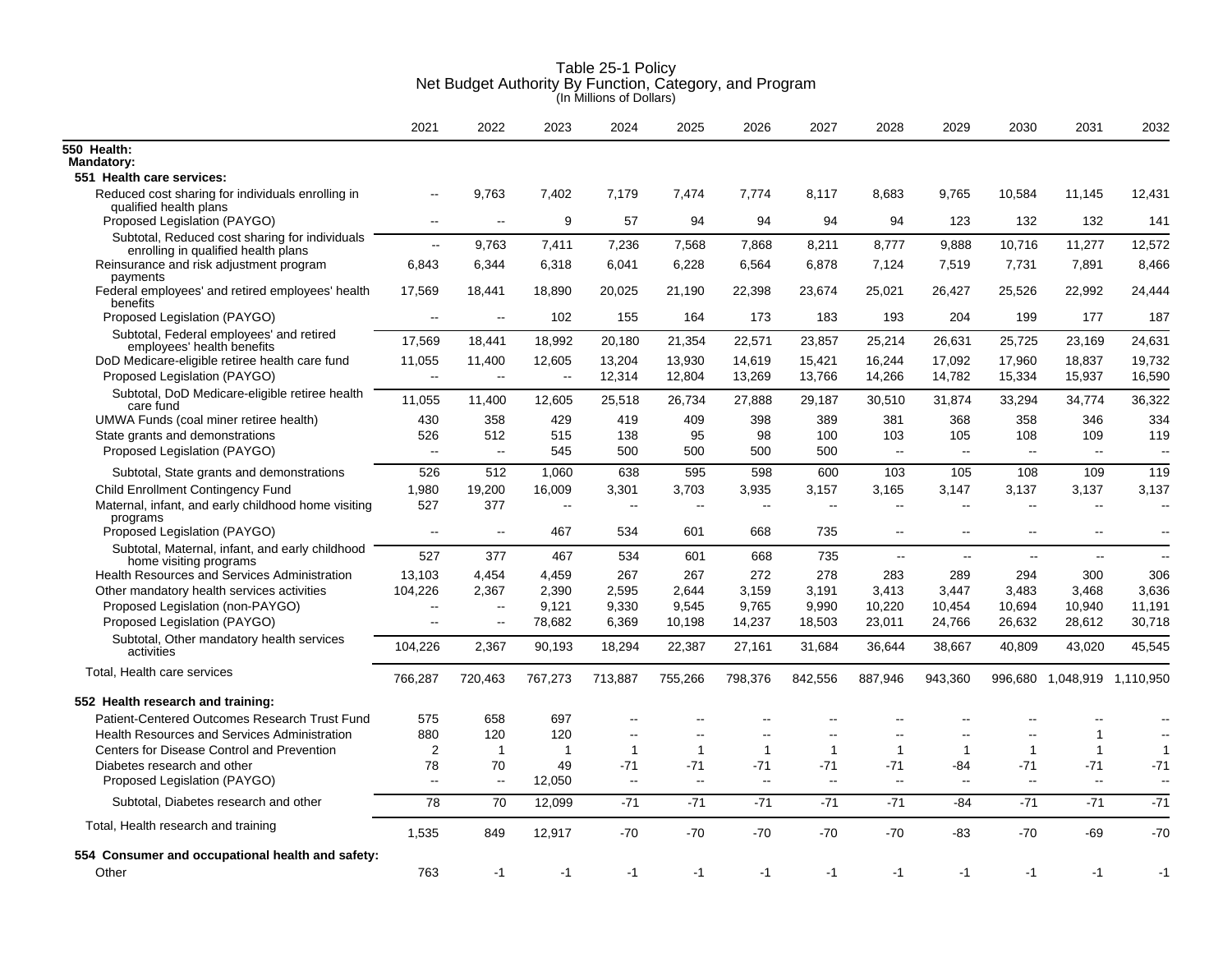|                                                                               | 2021                     | 2022                   | 2023                     | 2024                     | 2025                     | 2026              | 2027                     | 2028              | 2029                     | 2030                     | 2031                                            | 2032              |
|-------------------------------------------------------------------------------|--------------------------|------------------------|--------------------------|--------------------------|--------------------------|-------------------|--------------------------|-------------------|--------------------------|--------------------------|-------------------------------------------------|-------------------|
| 550 Health:<br>Mandatory:<br>554 Consumer and occupational health and safety: |                          |                        |                          |                          |                          |                   |                          |                   |                          |                          |                                                 |                   |
| Proposed Legislation (PAYGO)                                                  | $\sim$                   | $\sim$ $\sim$          | 1,630                    | $\overline{\phantom{a}}$ |                          |                   |                          |                   |                          |                          |                                                 |                   |
| Subtotal, Other                                                               | 763                      | $-1$                   | 1,629                    | $-1$                     | $-1$                     | $-1$              | $-1$                     | $-1$              | $-1$                     | $-1$                     | $-1$                                            | $-1$              |
| Total, Consumer and occupational health and<br>safety                         | 763                      | $-1$                   | 1,629                    | $-1$                     | $-1$                     | $-1$              | $-1$                     | $-1$              | $-1$                     | $-1$                     | $-1$                                            | $-1$              |
| <b>Total, Mandatory</b>                                                       | 768,585                  | 721,311                | 781,819                  | 713,816                  | 755,195                  | 798,305           | 842,485                  | 887,875           | 943,276                  |                          | 996,609 1,048,849 1,110,879                     |                   |
| <b>Total, Health</b>                                                          | 906,255                  | 779,367                | 838,610                  | 804,623                  | 847,791                  | 893,051           | 938,467                  |                   |                          |                          | 986,067 1,043,728 1,099,370 1,153,979 1,218,424 |                   |
| 570 Medicare:<br>Discretionary:<br>571 Medicare:                              |                          |                        |                          |                          |                          |                   |                          |                   |                          |                          |                                                 |                   |
| Hospital insurance (HI) administrative expenses                               | 2,802                    | 2,802                  | 3,056                    | 3,126                    | 3,198                    | 3,271             | 3,348                    | 3,424             | 3,502                    | 3,583                    | 3,666                                           | 3,749             |
| Supplementary medical insurance (SMI)                                         | 3,265                    | 3,301                  | 4,173                    | 4,269                    | 4,367                    | 4,467             | 4,571                    | 4,675             | 4,783                    | 4,893                    | 5,006                                           | 5,120             |
| administrative expenses<br>Medicare prescription drug (SMI) administrative    | 881                      | 878                    | 596                      | 610                      | 623                      | 638               | 653                      | 668               | 684                      | 699                      | 715                                             | 731               |
| expenses<br>Health care fraud and abuse control                               | 807                      | 807                    | 899                      | 919                      | 941                      | 963               | 985                      | 1,007             | 1,030                    | 1,054                    | 1,078                                           | 1,103             |
| Total, Medicare                                                               | 7,755                    | 7,788                  | 8,724                    | 8,924                    | 9,129                    | 9,339             | 9,557                    | 9,774             | 9,999                    | 10,229                   | 10,465                                          | 10,703            |
| <b>Total, Discretionary</b>                                                   | 7,755                    | 7,788                  | 8,724                    | 8,924                    | 9,129                    | 9,339             | 9,557                    | 9,774             | 9,999                    | 10,229                   | 10,465                                          | 10,703            |
| <b>Mandatory:</b><br>571 Medicare:                                            |                          |                        |                          |                          |                          |                   |                          |                   |                          |                          |                                                 |                   |
| Hospital insurance (HI)                                                       | 331,944                  | 344,392                | 400,764                  | 411,434                  | 456,462                  | 488,376           | 522,285                  | 580,232           | 571,605                  | 630,275                  | 660,047                                         | 721,373           |
| Supplementary medical insurance (SMI)                                         | 398,921                  | 454,830                | 502,474                  | 519,330                  | 588,987                  | 642,537           | 698,568                  | 792,680           | 785,015                  | 884,621                  | 941,194                                         | 1,046,610         |
| Medicare prescription drug (SMI)                                              | 98,759                   | 108,259                | 113,534                  | 104,327                  | 122,759                  | 147,495           | 163,123                  | 185,881           | 174,471                  | 198,201                  | 209,254                                         | 228,015           |
| HI premiums and collections                                                   | $-4,513$                 | $-5,209$               | $-5,420$                 | $-5,721$                 | $-6,103$                 | $-6,514$          | $-6,950$                 | $-7,421$          | $-7,917$                 | $-8,398$                 | $-8,915$                                        | $-9,666$          |
| SMI premiums and collections                                                  | $-112,881$               | $-131,021$             | $-146,666$               | $-154,941$               | $-167,713$               | $-184,203$        | $-202,927$               | $-223,232$        | $-244,209$               | $-265,302$               | $-288,426$                                      | $-318,798$        |
| Prescription drug premiums and collections                                    | $-17,463$                | $-18,453$              | $-19,881$                | $-23,430$                | $-24,894$                | $-19,726$         | $-18,637$                | $-19,773$         | $-21,041$                | $-22,410$                | $-23,871$                                       | $-25,371$         |
| Health care fraud and abuse control<br>Proposed Legislation (non-PAYGO)       | 1,415<br>$\mathbf{u}$    | 1,392<br>$\sim$ $\sim$ | 2,322<br>$-1,141$        | 2,423<br>$-1,334$        | 2,527<br>$-1,528$        | 2,635<br>$-1,735$ | 2,712<br>$-1,944$        | 2,791<br>$-2,137$ | 2,876<br>$-2,349$        | 2,956<br>$-2,587$        | 3,059<br>$-2,851$                               | 3,227<br>$-3,109$ |
| Subtotal, Health care fraud and abuse control                                 | 1,415                    | 1,392                  | 1,181                    | 1,089                    | 999                      | 900               | 768                      | 654               | 527                      | 369                      | 208                                             | 118               |
| Medicare interfunds and other                                                 | 41,840                   | 56,583                 | 76,971                   | $\sim$                   | $\overline{\phantom{a}}$ | $\sim$            | $\sim$                   | $\sim$            | $\overline{\phantom{a}}$ | $\overline{\phantom{a}}$ | $\overline{\phantom{a}}$                        |                   |
| Proposed Legislation (PAYGO)                                                  | $\sim$                   | $\sim$                 | 70                       | 670                      | 1,040                    | 1,180             | 1,220                    | 1,240             | 1,260                    | 1,280                    | 1,290                                           | 1,290             |
| Subtotal, Medicare interfunds and other                                       | 41,840                   | 56,583                 | 77,041                   | 670                      | 1,040                    | 1,180             | 1,220                    | 1,240             | 1,260                    | 1,280                    | 1,290                                           | 1,290             |
| Allowance for Joint Committee enforcement                                     | $\overline{\phantom{a}}$ | $-$                    |                          | $\overline{a}$           | --                       | $\overline{a}$    | $\sim$                   | $\overline{a}$    | $\sim$                   | $-$                      | Ξ.                                              |                   |
| Proposed Legislation (PAYGO)                                                  | $\overline{\phantom{a}}$ | $\sim$                 | $\overline{\phantom{a}}$ | $\overline{\phantom{a}}$ | $\overline{\phantom{a}}$ | $\overline{a}$    | $\overline{\phantom{a}}$ | $\mathbf{H}$      | $\overline{\phantom{a}}$ | 1,730                    | 22,450                                          | $-31,730$         |
| Subtotal, Allowance for Joint Committee<br>enforcement                        | $\sim$                   | $\sim$                 | $\sim$                   | $\mathbf{u}$             | $\sim$                   | $\sim$            | --                       | $\overline{a}$    | $\mathbf{u}$             | 1,730                    | 22,450                                          | $-31,730$         |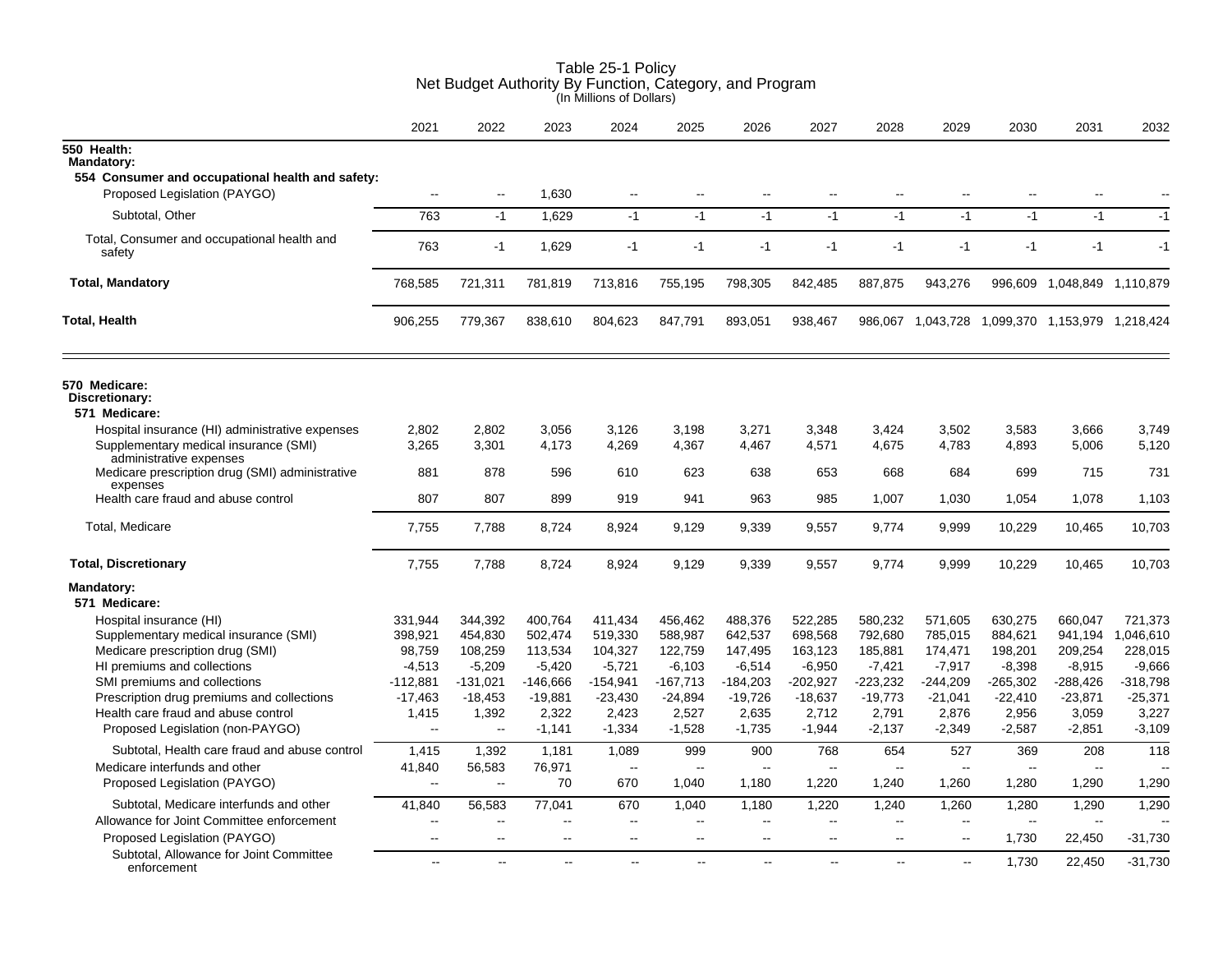|                                                                                                                 | Net Budget Authority By Function, Category, and Program<br>(In Millions of Dollars) |            |         |         |            |        |        |        |            |                                                                               |        |            |  |
|-----------------------------------------------------------------------------------------------------------------|-------------------------------------------------------------------------------------|------------|---------|---------|------------|--------|--------|--------|------------|-------------------------------------------------------------------------------|--------|------------|--|
|                                                                                                                 | 2021                                                                                | 2022       | 2023    | 2024    | 2025       | 2026   | 2027   | 2028   | 2029       | 2030                                                                          | 2031   | 2032       |  |
| 570 Medicare:<br><b>Mandatory:</b>                                                                              |                                                                                     |            |         |         |            |        |        |        |            |                                                                               |        |            |  |
| Total, Medicare                                                                                                 | 738,022                                                                             | 810,773    | 923,027 | 852,758 |            |        |        |        |            | 971,537 1,070,045 1,157,450 1,310,261 1,259,711 1,420,366 1,513,231 1,611,841 |        |            |  |
| <b>Total, Mandatory</b>                                                                                         | 738,022                                                                             | 810,773    | 923,027 | 852,758 |            |        |        |        |            | 971,537 1,070,045 1,157,450 1,310,261 1,259,711 1,420,366 1,513,231 1,611,841 |        |            |  |
| <b>Total, Medicare</b>                                                                                          | 745,777                                                                             | 818,561    | 931,751 | 861,682 |            |        |        |        |            | 980,666 1,079,384 1,167,007 1,320,035 1,269,710 1,430,595 1,523,696 1,622,544 |        |            |  |
| 600 Income Security:<br>Discretionary:<br>601 General retirement and disability insurance (excluding social se: |                                                                                     |            |         |         |            |        |        |        |            |                                                                               |        |            |  |
| Railroad retirement                                                                                             | 102                                                                                 |            | 133     | 136     |            | 143    | 146    | 149    |            |                                                                               | 159    |            |  |
| Employee Benefits Security Administration and<br>other                                                          | 183                                                                                 | 128<br>183 | 236     | 241     | 138<br>247 | 253    | 258    | 264    | 151<br>270 | 155<br>276                                                                    | 283    | 163<br>289 |  |
| Total, General retirement and disability insurance<br>(excluding social se                                      | 285                                                                                 | 311        | 369     | 377     | 385        | 396    | 404    | 413    | 421        | 431                                                                           | 442    | 452        |  |
| 602 Federal employee retirement and disability:                                                                 |                                                                                     |            |         |         |            |        |        |        |            |                                                                               |        |            |  |
| Civilian retirement and disability program<br>administrative expenses                                           | 130                                                                                 | 130        | 144     | 147     | 150        | 153    | 157    | 162    | 165        | 168                                                                           | 172    | 177        |  |
| Total, Federal employee retirement and disability                                                               | 130                                                                                 | 130        | 144     | 147     | 150        | 153    | 157    | 162    | 165        | 168                                                                           | 172    | 177        |  |
| 603 Unemployment compensation:                                                                                  |                                                                                     |            |         |         |            |        |        |        |            |                                                                               |        |            |  |
| Unemployment insurance program administrative<br>expenses                                                       | 4,110                                                                               | 2,656      | 3,379   | 3,625   | 3,799      | 3,948  | 4,052  | 4,145  | 4,239      | 4,337                                                                         | 4,436  | 4,538      |  |
| Total, Unemployment compensation                                                                                | 4,110                                                                               | 2,656      | 3,379   | 3,625   | 3,799      | 3,948  | 4,052  | 4,145  | 4,239      | 4,337                                                                         | 4,436  | 4,538      |  |
| 604 Housing assistance:                                                                                         |                                                                                     |            |         |         |            |        |        |        |            |                                                                               |        |            |  |
| Other HUD programs                                                                                              | 11,749                                                                              | 11,777     | 13,664  | 13,979  | 14,299     | 14,629 | 14,965 | 15,308 | 15,663     | 16,023                                                                        | 16,391 | 16,766     |  |
| <b>Tenant-Based Rental Assistance</b>                                                                           | 25,840                                                                              | 25,832     | 32,178  | 32,826  | 33,489     | 34,167 | 34,861 | 35,571 | 36,297     | 37,040                                                                        | 37,800 | 38,577     |  |
| <b>Project-Based Rental Assistance</b>                                                                          | 13,521                                                                              | 13,513     | 15,057  | 15,394  | 15,739     | 16,092 | 16,453 | 16,822 | 17,200     | 17,586                                                                        | 17,981 | 18,386     |  |
| <b>HOME</b> Investment Partnerships Program                                                                     | 1,350                                                                               | 1,350      | 1,950   | 1,995   | 2,041      | 2,088  | 2,136  | 2,185  | 2,235      | 2,286                                                                         | 2,339  | 2,393      |  |
| Homeless assistance                                                                                             | 3,000                                                                               | 3,000      | 3,576   | 3,658   | 3,742      | 3,828  | 3,917  | 4,007  | 4,099      | 4,193                                                                         | 4,289  | 4,388      |  |
| Rural housing assistance                                                                                        | 1,559                                                                               | 1,559      | 1,717   | 1,757   | 1,796      | 1,838  | 1,881  | 1,925  | 1,969      | 2,014                                                                         | 2,060  | 2,107      |  |
| Total, Housing assistance                                                                                       | 57,019                                                                              | 57,031     | 68,142  | 69,609  | 71,106     | 72,642 | 74,213 | 75,818 | 77,463     | 79,142                                                                        | 80,860 | 82,617     |  |
| 605 Food and nutrition assistance:                                                                              |                                                                                     |            |         |         |            |        |        |        |            |                                                                               |        |            |  |
| Special supplemental nutrition program for<br>women, infants, and children (WIC)                                | 4,750                                                                               | 4,750      | 5,750   | 6,137   | 6,279      | 6,423  | 6,571  | 6,722  | 6,877      | 7,036                                                                         | 7,196  | 7,362      |  |
| Other nutrition programs                                                                                        | 1,228                                                                               | 798        | 975     | 984     | 1,007      | 1,030  | 1,054  | 1,078  | 1,104      | 1,127                                                                         | 1,155  | 1,180      |  |
| Total, Food and nutrition assistance                                                                            | 5,978                                                                               | 5,548      | 6,725   | 7,121   | 7,286      | 7,453  | 7,625  | 7,800  | 7,981      | 8,163                                                                         | 8,351  | 8,542      |  |
| 609 Other income security:                                                                                      |                                                                                     |            |         |         |            |        |        |        |            |                                                                               |        |            |  |
| Refugee and Entrant Assistance                                                                                  | 4,133                                                                               | 8,954      | 6,328   | 6.474   | 6,622      | 6,775  | 6,931  | 7,090  | 7,253      | 7,420                                                                         | 7,591  | 7,765      |  |

# Table 25-1 Policy Net Budget Authority By Function, Category, and Program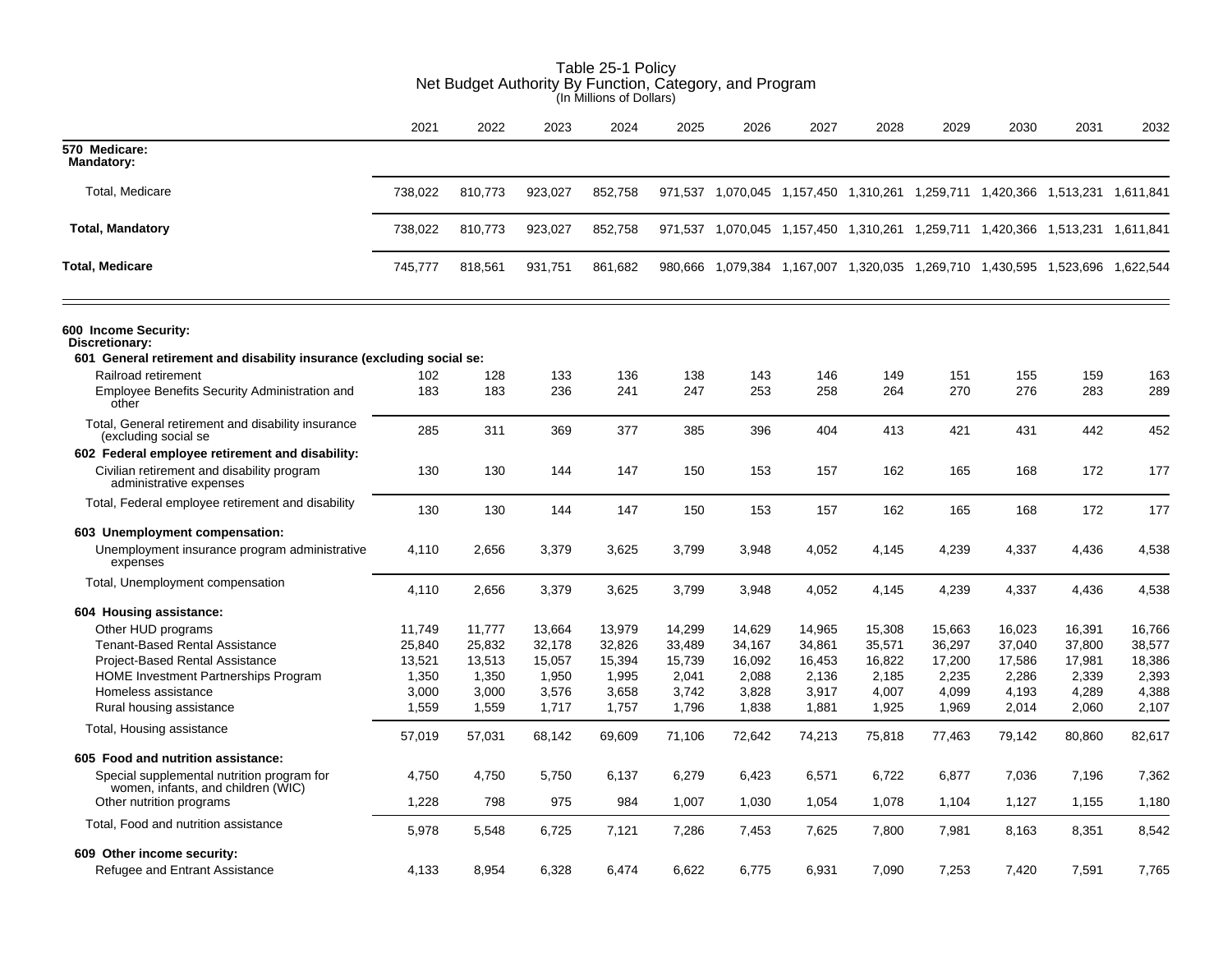|                                                                             | 2021                      | 2022             | 2023                     | 2024                     | 2025                     | 2026              | 2027                     | 2028             | 2029             | 2030                     | 2031                     | 2032             |
|-----------------------------------------------------------------------------|---------------------------|------------------|--------------------------|--------------------------|--------------------------|-------------------|--------------------------|------------------|------------------|--------------------------|--------------------------|------------------|
| 600 Income Security:<br>Discretionary:                                      |                           |                  |                          |                          |                          |                   |                          |                  |                  |                          |                          |                  |
| 609 Other income security:                                                  |                           |                  |                          |                          |                          |                   |                          |                  |                  |                          |                          |                  |
| Low income home energy assistance                                           | 3.712                     | 3.850            | 4.075                    | 4.166                    | 4,260                    | 4.356             | 4.354                    | 4.454            | 4.556            | 4.661                    | 4.768                    | 4.878            |
| Child care and development block grant                                      | 15,878                    | 5,911            | 7,562                    | 7,736                    | 7,914                    | 8,096             | 8,282                    | 8.473            | 8,667            | 8,867                    | 9.071                    | 9,279            |
| Supplemental security income (SSI)<br>administrative expenses               | 4,373                     | 4,470            | 5.073                    | 5,225                    | 5,126                    | 5,265             | 5,510                    | 5,646            | 5,778            | 5,920                    | 6,069                    | 6,198            |
| Office of the Inspector General Social Security<br>Administration           | 30                        | 30               | 33                       | 34                       | 35                       | 35                | 36                       | 37               | 38               | 39                       | 40                       | 40               |
| Total, Other income security                                                | 28,126                    | 23,215           | 23,071                   | 23,635                   | 23,957                   | 24,527            | 25,113                   | 25,700           | 26,292           | 26,907                   | 27,539                   | 28,160           |
| <b>Total, Discretionary</b>                                                 | 95,648                    | 88,891           | 101,830                  | 104,514                  | 106,683                  | 109,119           | 111,564                  | 114,038          | 116,561          | 119,148                  | 121,800                  | 124,486          |
| Mandatory:                                                                  |                           |                  |                          |                          |                          |                   |                          |                  |                  |                          |                          |                  |
| 601 General retirement and disability insurance (excluding social se:       |                           |                  |                          |                          |                          |                   |                          |                  |                  |                          |                          |                  |
| Railroad retirement                                                         | 8.392                     | 8,279            | 8.461                    | 8.348                    | 8.479                    | 8,533             | 8.663                    | 8.777            | 8.877            | 8.996                    | 9,135                    | 9.224            |
| Other                                                                       | 10                        | --               | $\overline{\phantom{a}}$ | $\overline{\phantom{a}}$ | $\overline{\phantom{a}}$ | $\sim$            | $\overline{\phantom{a}}$ | $\sim$           | $\sim$           | $\overline{\phantom{a}}$ | $\overline{\phantom{a}}$ |                  |
| Proposed Legislation (PAYGO)                                                | $\sim$                    | $\sim$           | 2                        | 4                        | 22                       | 22                | 30                       | 31               | 32               | 32                       | 33                       | 33               |
| Subtotal, Other                                                             | 10                        | $\mathbb{L}$     | 2                        | $\overline{4}$           | 22                       | 22                | 30                       | 31               | 32               | 32                       | 33                       | 33               |
| Black Lung Benefits Act and Longshore Act                                   | 252                       | 299              | 311                      | 603                      | 657                      | 691               | 727                      | 758              | 785              | 814                      | 848                      | 874              |
| Pension Benefit Guaranty Corporation (PBGC)<br>Proposed Legislation (PAYGO) | $\overline{4}$<br>$\sim$  | 55,025<br>ä.     | 23,435<br>Ξ.             | 8.596<br>$\sim$          | 6,691<br>3,377           | 1.921<br>$-3,302$ | 968<br>2                 | 15<br>2          | 14<br>2          | 14<br>2                  | $\mathbf{u}$<br>2        | 8<br>2           |
| Subtotal, Pension Benefit Guaranty<br>Corporation (PBGC)                    | 4                         | 55,025           | 23,435                   | 8,596                    | 10,068                   | $-1,381$          | 970                      | 17               | 16               | 16                       | 2                        | 10               |
| District of Columbia pension funds                                          | 547                       | 557              | 550                      | 606                      | 617                      | 647               | 628                      | 495              | 482              | 468                      | 452                      | 437              |
| Special workers' compensation program                                       | 87                        | 97               | 97                       | 94                       | 96                       | 96                | 95                       | 96               | 95               | 95                       | 95                       | 95               |
| United Mine Workers of America Pension Benefits                             | 322                       | 381              | 381                      | 463                      | 505                      | 528               | 528                      | 525              | 520              | 515                      | 509                      | 499              |
| Total, General retirement and disability insurance<br>(excluding social se  | 9,614                     | 64,638           | 33,237                   | 18,714                   | 20,444                   | 9,136             | 11,641                   | 10,699           | 10,807           | 10,936                   | 11,074                   | 11,172           |
| 602 Federal employee retirement and disability:                             |                           |                  |                          |                          |                          |                   |                          |                  |                  |                          |                          |                  |
| Federal civilian employee retirement and disability                         | 94,392                    | 99,196           | 104,599                  | 108,434                  | 112,014                  | 115,702           | 119,459                  | 123,320          | 127,268          | 131,280                  | 135,448                  | 139,674          |
| Military retirement                                                         | 63,137                    | 66,322           | 71,809                   | 74,238                   | 76,255                   | 78,295            | 80,341                   | 82,377           | 84,427           | 86,519                   | 88,647                   | 90,803           |
| Federal employees workers' compensation<br>(FECA)                           | 237                       | 243              | 249                      | 254                      | 260                      | 265               | 271                      | 277              | 283              | 290                      | 296                      | 303              |
| Federal employees life insurance fund                                       | 37                        | 36               | 36                       | 38                       | 39                       | 40                | 41                       | 42               | 43               | 44                       | 45                       | 46               |
| Total, Federal employee retirement and disability                           | 157,803                   | 165,797          | 176,693                  | 182,964                  | 188,568                  | 194,302           | 200,112                  | 206,016          | 212,021          | 218,133                  | 224,436                  | 230,826          |
| 603 Unemployment compensation:                                              |                           |                  |                          |                          |                          |                   |                          |                  |                  |                          |                          |                  |
| Unemployment insurance (UI) programs<br>Proposed Legislation (non-PAYGO)    | 444,191<br>$\overline{a}$ | 60,363<br>$-290$ | 35,920<br>-474           | 27,956<br>$-708$         | 31,978<br>$-763$         | 30,330<br>$-745$  | 34,171<br>$-776$         | 37,134<br>$-792$ | 41,182<br>$-808$ | 45,445<br>-824           | 45,375<br>-839           | 47,418<br>$-857$ |
| Subtotal, Unemployment insurance (UI)                                       | 444,191                   | 60,073           | 35,446                   | 27,248                   | 31,215                   | 29,585            | 33,395                   | 36,342           | 40,374           | 44,621                   | 44,536                   | 46,561           |
| programs<br>Trade adjustment assistance, cash assistance                    | 227                       | 285              | 228                      | 160                      | 108                      | 104               | 113                      | 125              | 132              | 141                      | 154                      | 165              |
| Total, Unemployment compensation                                            |                           |                  |                          |                          |                          |                   |                          |                  |                  |                          |                          | 46,726           |
|                                                                             | 444,418                   | 60,358           | 35,674                   | 27,408                   | 31,323                   | 29,689            | 33,508                   | 36,467           | 40,506           | 44,762                   | 44,690                   |                  |

**604 Housing assistance:**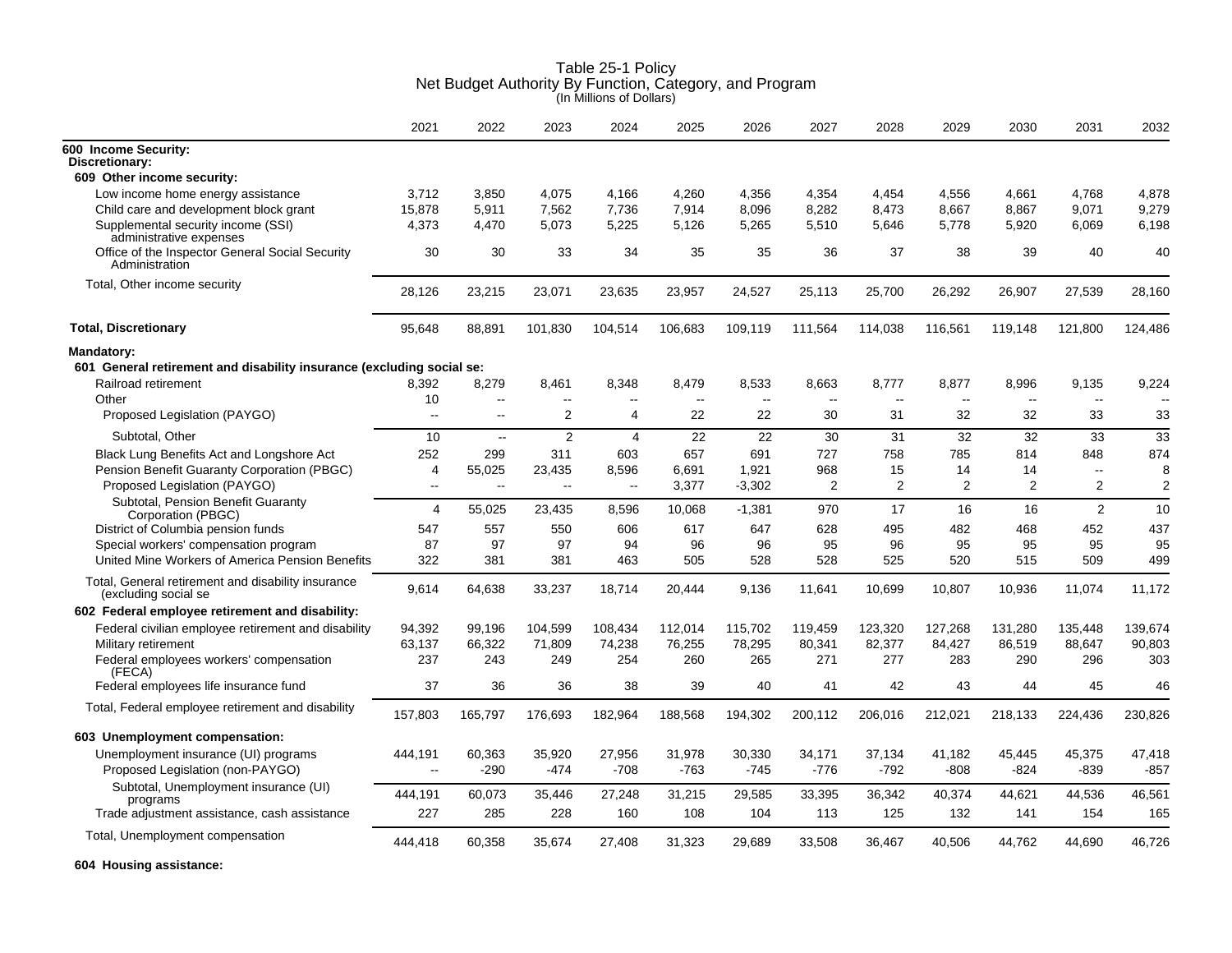|                                                                               | 2021                                | 2022                              | 2023                              | 2024                                                 | 2025                              | 2026                  | 2027                     | 2028                     | 2029                              | 2030            | 2031                              | 2032                     |
|-------------------------------------------------------------------------------|-------------------------------------|-----------------------------------|-----------------------------------|------------------------------------------------------|-----------------------------------|-----------------------|--------------------------|--------------------------|-----------------------------------|-----------------|-----------------------------------|--------------------------|
| 600 Income Security:<br><b>Mandatory:</b>                                     |                                     |                                   |                                   |                                                      |                                   |                       |                          |                          |                                   |                 |                                   |                          |
| 604 Housing assistance:                                                       |                                     |                                   |                                   |                                                      |                                   |                       |                          |                          |                                   |                 |                                   |                          |
| Affordable housing program<br><b>Housing Trust Fund</b>                       | 224<br>$-22$                        | 211<br>$-1$                       | 211<br>20                         | 211<br>$\boldsymbol{2}$                              | 211<br>3                          | 211<br>$\overline{a}$ | 211                      | 211<br>$-$               | 211<br>$\sim$ $\sim$              | 211<br>$-1$     | 211<br>$\sim$                     | 224<br>18                |
| Other mandatory housing assistance                                            | 67,280                              | $-11$                             | $\sim$ $\sim$                     | Щ.                                                   | $\overline{\phantom{a}}$          | $\sim$                | $\sim$                   | $\overline{a}$           | $\sim$                            | $\sim$          | $\sim$                            | $\sim$                   |
| Proposed Legislation (PAYGO)                                                  | $\sim$                              | $\sim$                            | 12,000                            | 7,000                                                | 7,000                             | 7,000                 | 7,000                    | $\overline{\phantom{a}}$ | $\sim$                            | $\sim$          | $\sim$                            | $\sim$                   |
| Subtotal, Other mandatory housing assistance                                  | 67,280                              | $-11$                             | 12,000                            | 7,000                                                | 7,000                             | 7,000                 | 7,000                    | $\overline{\phantom{a}}$ | $\overline{a}$                    | Щ,              | $\mathbf{u}$                      | $\overline{\phantom{a}}$ |
| Total, Housing assistance                                                     | 67,482                              | 199                               | 12,231                            | 7,213                                                | 7,214                             | 7,211                 | 7,211                    | 211                      | 211                               | 210             | 211                               | 242                      |
| 605 Food and nutrition assistance:                                            |                                     |                                   |                                   |                                                      |                                   |                       |                          |                          |                                   |                 |                                   |                          |
| Supplemental Nutrition Assistance Program<br>(formerly Food Stamps)           | 177,063                             | 169,245                           | 111,162                           | 113,351                                              | 111,836                           | 109,878               | 111,726                  | 115,397                  | 119,416                           | 122,829         | 126,145                           | 129,361                  |
| Proposed Legislation (PAYGO)                                                  |                                     |                                   | 63                                | 61                                                   | 60                                | 62                    | 61                       | 52                       | 24                                | 21              | 22                                | 22                       |
| Subtotal, Supplemental Nutrition Assistance<br>Program (formerly Food Stamps) | 177,063                             | 169,245                           | 111,225                           | 113,412                                              | 111,896                           | 109,940               | 111,787                  | 115,449                  | 119,440                           | 122,850         | 126,167                           | 129,383                  |
| <b>Child Nutrition Programs</b>                                               | 28,040                              | 26,956                            | 28,700                            | 30,153                                               | 31,150                            | 32,206                | 33,349                   | 34,534                   | 35,758                            | 36,854          | 38,096                            | 39,289                   |
| Funds for strengthening markets, income, and<br>supply (Sec. 32)              | 2,076                               | 1,227                             | 1,308                             | 1,279                                                | 1,308                             | 1,337                 | 1,366                    | 1,396                    | 1,427                             | 1,459           | 1,457                             | 1,552                    |
| Other mandatory programs                                                      | 510                                 | $\overline{\phantom{a}}$          | $\overline{\phantom{a}}$          | $\sim$                                               | $\overline{\phantom{a}}$          | $\overline{a}$        |                          | $\overline{\phantom{a}}$ |                                   |                 |                                   |                          |
| Total, Food and nutrition assistance                                          | 207,689                             | 197,428                           | 141,233                           | 144,844                                              | 144,354                           | 143,483               | 146,502                  | 151,379                  | 156,625                           | 161,163         | 165,720                           | 170,224                  |
| 609 Other income security:                                                    |                                     |                                   |                                   |                                                      |                                   |                       |                          |                          |                                   |                 |                                   |                          |
| Supplemental security income (SSI)                                            | 55,686                              | 58,928                            | 59,374                            | 58,044                                               | 65,293                            | 67,947                | 70,642                   | 78,655                   | 70,486                            | 78,197          | 80,579                            | 82,968                   |
| Proposed Legislation (non-PAYGO)                                              | $\overline{\phantom{a}}$            | $\overline{a}$                    | $-19$                             | $-1,335$                                             | $-2,343$                          | $-2,807$              | $-3,272$                 | $-4,020$                 | $-3,824$                          | $-4,490$        | $-4,788$                          | $-5,036$                 |
| Proposed Legislation (PAYGO)                                                  | $\sim$                              | $\sim$                            | 16                                | 19                                                   | 18                                | 17                    | 13                       | 10                       | 5                                 | 3               | 2                                 | $\mathbf 1$              |
| Subtotal, Supplemental security income (SSI)                                  | 55,686                              | 58,928                            | 59,371                            | 56,728                                               | 62,968                            | 65,157                | 67,383                   | 74,645                   | 66,667                            | 73,710          | 75,793                            | 77,933                   |
| Child support and family support programs<br>Refugee and Entrant Assistance   | 43,439<br>$\overline{\phantom{a}}$  | 4,194<br>$\overline{a}$           | 4,182<br>$\overline{\phantom{a}}$ | 4,210<br>$\sim$                                      | 4,257<br>$\overline{\phantom{a}}$ | 4,309<br>$\sim$       | 4,367<br>$\sim$          | 4,427<br>$\sim$          | 4,490<br>$\overline{\phantom{a}}$ | 4,556<br>$\sim$ | 4,625<br>$\overline{\phantom{a}}$ | 4,694<br>$\mathbf{u}$    |
| Proposed Legislation (PAYGO)                                                  | $\overline{\phantom{a}}$            | $\overline{\phantom{a}}$          | 1,813                             | 1,982                                                | 2,158                             | 794                   | 1,126                    | 1,149                    | 1,172                             | 1,195           | 1,219                             | 1,243                    |
| Subtotal, Refugee and Entrant Assistance                                      | $\overline{\phantom{a}}$            | $\mathbb{Z}^{\mathbb{Z}}$         | 1,813                             | 1,982                                                | 2,158                             | 794                   | 1,126                    | 1,149                    | 1,172                             | 1,195           | 1,219                             | 1,243                    |
| Federal share of child support collections                                    | $-887$                              | -699                              | $-575$                            | $-564$                                               | $-553$                            | $-542$                | $-531$                   | $-520$                   | $-510$                            | $-499$          | $-490$                            | $-480$                   |
| Temporary assistance for needy families (TANF)<br>and related programs        | 18,346                              | 17,346                            | 17,346                            | 17,346                                               | 17,346                            | 17,346                | 17,346                   | 17,346                   | 17,346                            | 17,346          | 17,346                            | 17,347                   |
| <b>Child Care Entitlement to States</b>                                       | 3,550                               | 3,550                             | 3,550                             | 3,550                                                | 3,550                             | 3,550                 | 3,550                    | 3,550                    | 3,550                             | 3,550           | 3,550                             | 3,550                    |
| Low Income Home Energy Assistance                                             | 4,500                               | $\sim$                            | $\overline{a}$                    | $\sim$                                               | $\overline{\phantom{a}}$          | $\sim$                | $\sim$                   | $\sim$                   | $\overline{\phantom{a}}$          | $\sim$          | $\overline{\phantom{a}}$          |                          |
| Foster care and adoption assistance                                           | 10,415                              | 10,538                            | 10,808                            | 11,601                                               | 12,597                            | 13,224                | 13,966                   | 15,192                   | 16,679                            | 18,328          | 19,883                            | 21,586                   |
| Proposed Legislation (PAYGO)                                                  | $\mathbf{u}$                        | 161                               | 444                               | 494                                                  | 563                               | 643                   | 598                      | 677                      | 769                               | 869             | 949                               | 1,022                    |
| Subtotal, Foster care and adoption assistance                                 | 10,415                              | 10,699                            | 11,252                            | 12,095                                               | 13,160                            | 13,867                | 14,564                   | 15,869                   | 17,448                            | 19,197          | 20,832                            | 22,608                   |
| Earned income tax credit (EITC)                                               | 60,757                              | 68,453                            | 57,070                            | 62,037                                               | 63,844                            | 64,688                | 64,526                   | 65,479                   | 66,063                            | 66,729          | 67,790                            | 68,955                   |
| Proposed Legislation (PAYGO)                                                  | $\overline{a}$                      | $\overline{a}$                    | 65                                | 89                                                   | 85                                | 88                    | 95                       | 97                       | 115                               | 116             | 120                               | 124                      |
| Subtotal, Earned income tax credit (EITC)                                     | 60,757                              | 68,453                            | 57,135                            | 62,126                                               | 63,929                            | 64,776                | 64,621                   | 65,576                   | 66,178                            | 66,845          | 67,910                            | 69,079                   |
| U.S. Coronavirus Payments<br>Adoption tax credit                              | 569,508<br>$\overline{\phantom{a}}$ | 6,604<br>$\overline{\phantom{a}}$ | 24<br>$\overline{a}$              | $\overline{\phantom{a}}$<br>$\overline{\phantom{a}}$ | $-$<br>$-$                        | --<br>$\overline{a}$  | $\overline{\phantom{a}}$ | --<br>$\sim$             | ٠.<br>$\overline{a}$              | $\overline{a}$  |                                   | $\overline{\phantom{a}}$ |
| Proposed Legislation (PAYGO)                                                  |                                     | --                                | --                                | 1,995                                                | 1,202                             | 973                   | 996                      | 967                      | 974                               | 989             | 1,001                             | 1,008                    |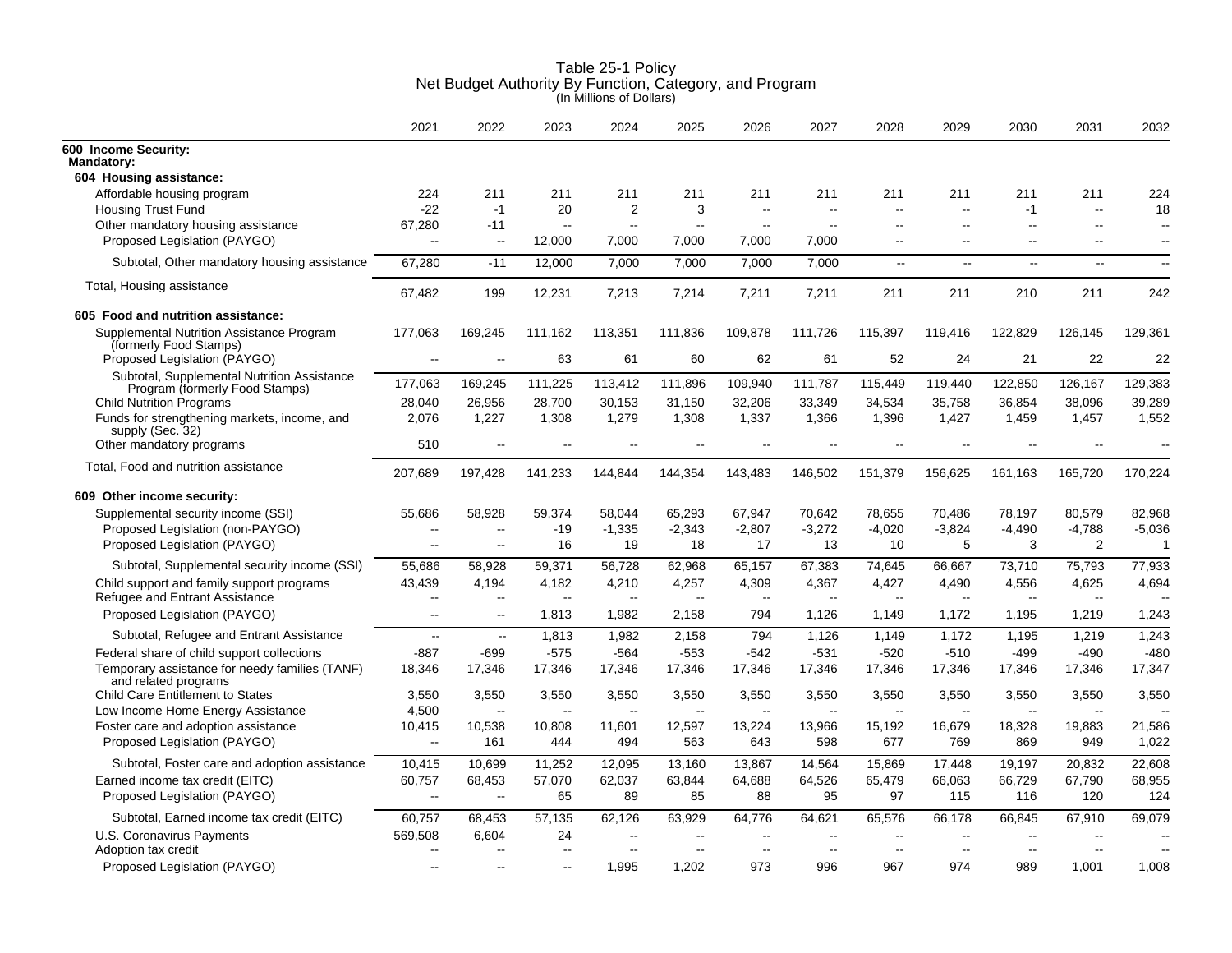|                                                                                                                                 | 2021                               | 2022                 | 2023                             | 2024                                                 | 2025                               | 2026            | 2027                             | 2028                                       | 2029                                       | 2030                 | 2031                                                                                                                    | 2032                                     |
|---------------------------------------------------------------------------------------------------------------------------------|------------------------------------|----------------------|----------------------------------|------------------------------------------------------|------------------------------------|-----------------|----------------------------------|--------------------------------------------|--------------------------------------------|----------------------|-------------------------------------------------------------------------------------------------------------------------|------------------------------------------|
| 600 Income Security:<br><b>Mandatory:</b><br>609 Other income security:                                                         |                                    |                      |                                  |                                                      |                                    |                 |                                  |                                            |                                            |                      |                                                                                                                         |                                          |
| Subtotal, Adoption tax credit                                                                                                   | $\overline{\phantom{a}}$           | $\sim$               | $\sim$                           | 1,995                                                | 1,202                              | 973             | 996                              | 967                                        | 974                                        | 989                  | 1,001                                                                                                                   | 1,008                                    |
| Children's research and technical assistance<br>SSI recoveries and receipts<br>Payments for disaster employee retention credits | 35<br>$-2,327$<br>$\sim$           | 35<br>$-2,875$<br>51 | 35<br>$-2,970$<br>$\overline{a}$ | 35<br>$-3,035$                                       | 33<br>$-3,137$<br>$\sim$           | 33<br>$-3,248$  | 33<br>$-3,363$<br>$\overline{a}$ | 33<br>$-3,485$<br>$\overline{\phantom{a}}$ | 33<br>$-3,582$<br>$\overline{\phantom{a}}$ | 33<br>$-3,693$       | 33<br>$-3,798$                                                                                                          | 36<br>$-3,903$                           |
| Refundable portion of child tax credit<br>Proposed Legislation (PAYGO)                                                          | 78,959<br>$\overline{\phantom{a}}$ | 98,501<br>$\sim$     | 29,064<br>48                     | 28,308<br>62                                         | 28,545<br>60                       | 27,743<br>36    | 17,331<br>31                     | 17,058<br>30                               | 16,907<br>34                               | 16,737<br>33         | 16,583<br>32                                                                                                            | 16,331<br>33                             |
| Subtotal, Refundable portion of child tax credit                                                                                | 78,959                             | 98,501               | 29,112                           | 28,370                                               | 28,605                             | 27,779          | 17,362                           | 17,088                                     | 16,941                                     | 16,770               | 16,615                                                                                                                  | 16,364                                   |
| U.S. Coronavirus Refundable Credits<br>Child and Dependent Care Tax Credit                                                      | 10,143<br>$\sim$                   | 9,000<br>7,630       | 20<br>50                         | $\overline{\phantom{a}}$<br>$\overline{\phantom{a}}$ | $\overline{\phantom{a}}$<br>$\sim$ | ц.<br>ä.        | --<br>Ξ.                         | $\overline{\phantom{a}}$<br>$\overline{a}$ | --<br>$\overline{a}$                       | $\sim$ $\sim$<br>$-$ | $\sim$                                                                                                                  | $\mathbf{u}$<br>$\overline{\phantom{a}}$ |
| Total, Other income security                                                                                                    | 852,124                            | 281,417              | 180,345                          | 184,838                                              | 193,518                            | 194,794         | 187,454                          | 196,645                                    | 190,707                                    | 199,999              | 204,636                                                                                                                 | 209,479                                  |
| <b>Total, Mandatory</b>                                                                                                         | 1,739,130                          | 769,837              | 579,413                          | 565,981                                              | 585,421                            | 578,615         | 586,428                          | 601,417                                    | 610,877                                    | 635,203              | 650,767                                                                                                                 | 668,669                                  |
| <b>Total, Income Security</b>                                                                                                   | 1,834,778                          | 858,728              | 681,243                          | 670,495                                              | 692,104                            | 687,734         | 697,992                          | 715,455                                    | 727,438                                    | 754,351              | 772,567                                                                                                                 | 793,155                                  |
| 650 Social Security:<br>Discretionary:<br>651 Social security:                                                                  |                                    |                      |                                  |                                                      |                                    |                 |                                  |                                            |                                            |                      |                                                                                                                         |                                          |
| Other discretionary (on-budget)                                                                                                 | 38                                 |                      |                                  |                                                      |                                    |                 |                                  |                                            |                                            |                      |                                                                                                                         |                                          |
| Old-age and survivors insurance (OASI)<br>administrative expenses (off-budget)                                                  | 3,339                              | 3,178                | 3,592                            | 3,675                                                | 3,759                              | 3,845           | 3,933                            | 4,025                                      | 4,117                                      | 4,211                | 4,308                                                                                                                   | 4,408                                    |
| Disability insurance (DI) administrative expenses<br>(off-budget)                                                               | 2,522                              | 2,555                | 2,919                            | 2,987                                                | 3,049                              | 3,183           | 3,171                            | 3,245                                      | 3,337                                      | 3,450                | 3,509                                                                                                                   | 3,591                                    |
| <b>Total, Social security</b>                                                                                                   | 5,899                              | 5,733                | 6,511                            | 6,662                                                | 6,808                              | 7,028           | 7,104                            | 7,270                                      | 7,454                                      | 7,661                | 7,817                                                                                                                   | 7,999                                    |
| <b>Total, Discretionary</b>                                                                                                     | 5,899                              | 5,733                | 6,511                            | 6.662                                                | 6,808                              | 7,028           | 7.104                            | 7,270                                      | 7,454                                      | 7,661                | 7,817                                                                                                                   | 7.999                                    |
| Mandatory:<br>651 Social security:                                                                                              |                                    |                      |                                  |                                                      |                                    |                 |                                  |                                            |                                            |                      |                                                                                                                         |                                          |
| Old-age and survivors insurance<br>(OASI)(off-budget)                                                                           | 991,540                            | 1,081,528            | 1,172,595                        | 1,249,790                                            | 1,326,300                          | 1,406,359       |                                  | 1,489,361 1,578,633 1,670,575 1,765,193    |                                            |                      | 1,861,907                                                                                                               | 1,960,107                                |
| Disability insurance (DI)(off-budget)<br>Proposed Legislation (non-PAYGO)                                                       | 139,892<br>$\sim$                  | 140,829<br>$\sim$    | 148,511<br>$-53$                 | 155,542<br>-217                                      | 162,947<br>$-393$                  | 171,943<br>-596 | 181,852<br>$-824$                | 189,469<br>$-1,037$                        | 195,587<br>$-1,262$                        | 201,194<br>$-1,502$  | 207,933<br>$-1,758$                                                                                                     | 215,612<br>$-2,010$                      |
| Subtotal, Disability insurance (DI)(off-budget)                                                                                 | 139,892                            | 140,829              | 148,458                          | 155,325                                              | 162,554                            | 171,347         | 181,028                          | 188,432                                    | 194,325                                    | 199,692              | 206,175                                                                                                                 | 213,602                                  |
| Intragovernmental transactions (Unified-budget)                                                                                 | 8                                  | $\overline{2}$       | 3                                | 3                                                    | 3                                  | 3               | 3                                | 3                                          | 3                                          | 3                    | 3                                                                                                                       | 3                                        |
| <b>Total, Social security</b>                                                                                                   |                                    | 1,131,440 1,222,359  |                                  |                                                      |                                    |                 |                                  |                                            |                                            |                      | 1,321,056 1,405,118 1,488,857 1,577,709 1,670,392 1,767,068 1,864,903 1,964,888 2,068,085 2,173,712                     |                                          |
| <b>Total, Mandatory</b>                                                                                                         |                                    |                      |                                  |                                                      |                                    |                 |                                  |                                            |                                            |                      | 1,131,440 1,222,359 1,321,056 1,405,118 1,488,857 1,577,709 1,670,392 1,767,068 1,864,903 1,964,888 2,068,085 2,173,712 |                                          |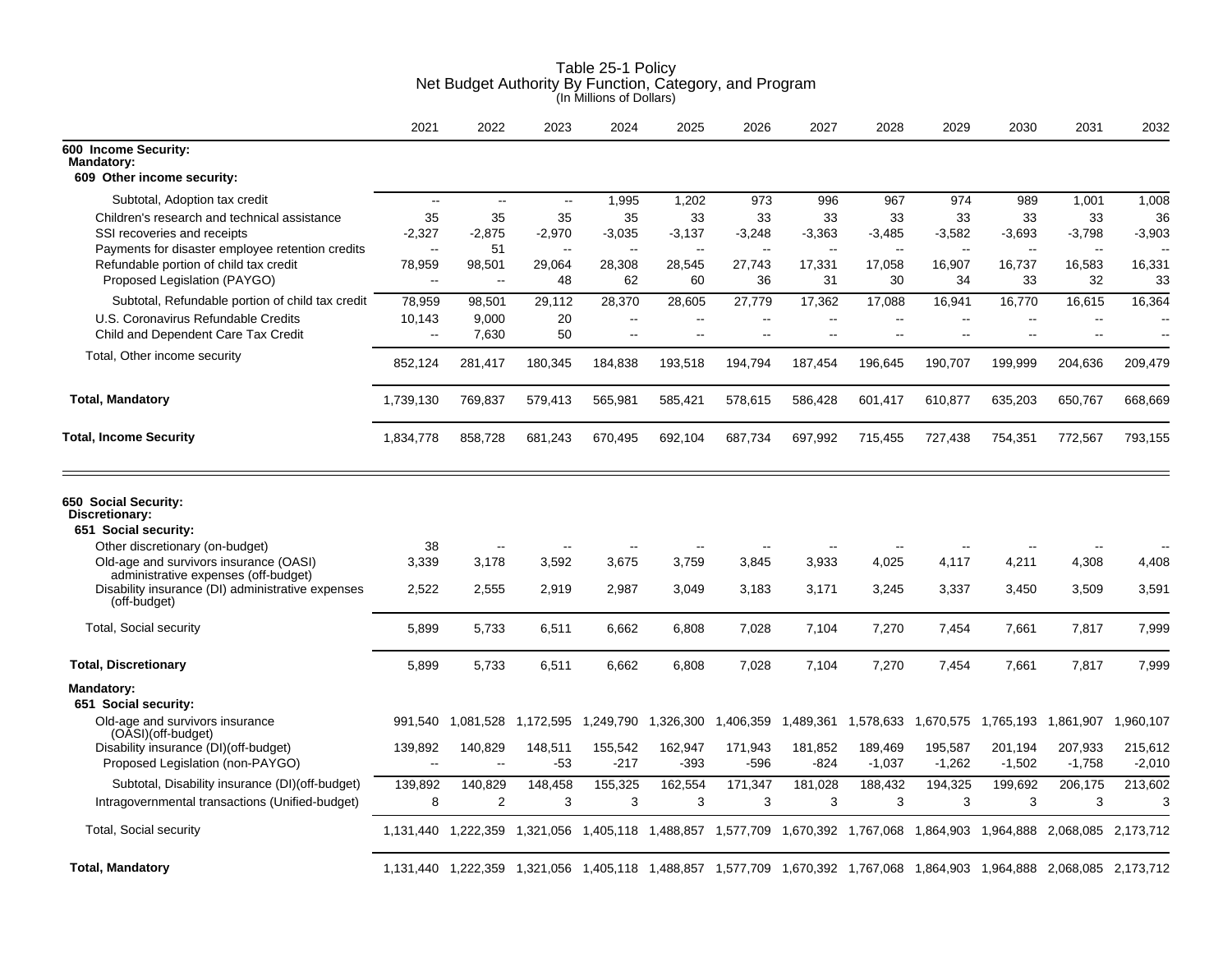| Table 25-1 Policy<br>Net Budget Authority By Function, Category, and Program<br>(In Millions of Dollars)                                                                           |                                                       |                                                       |                                                                                                                         |                                                        |                                                        |                                                        |                                                           |                                                           |                                                           |                                                           |                                                           |                                                           |
|------------------------------------------------------------------------------------------------------------------------------------------------------------------------------------|-------------------------------------------------------|-------------------------------------------------------|-------------------------------------------------------------------------------------------------------------------------|--------------------------------------------------------|--------------------------------------------------------|--------------------------------------------------------|-----------------------------------------------------------|-----------------------------------------------------------|-----------------------------------------------------------|-----------------------------------------------------------|-----------------------------------------------------------|-----------------------------------------------------------|
|                                                                                                                                                                                    | 2021                                                  | 2022                                                  | 2023                                                                                                                    | 2024                                                   | 2025                                                   | 2026                                                   | 2027                                                      | 2028                                                      | 2029                                                      | 2030                                                      | 2031                                                      | 2032                                                      |
| <b>Total, Social Security</b>                                                                                                                                                      |                                                       |                                                       | 1,137,339 1,228,092 1,327,567 1,411,780 1,495,665 1,584,737 1,677,496 1,774,338 1,872,357 1,972,549 2,075,902 2,181,711 |                                                        |                                                        |                                                        |                                                           |                                                           |                                                           |                                                           |                                                           |                                                           |
| 700 Veterans Benefits and Services:<br>Discretionary:                                                                                                                              |                                                       |                                                       |                                                                                                                         |                                                        |                                                        |                                                        |                                                           |                                                           |                                                           |                                                           |                                                           |                                                           |
| 701 Income security for veterans:                                                                                                                                                  |                                                       |                                                       |                                                                                                                         |                                                        |                                                        |                                                        |                                                           |                                                           |                                                           |                                                           |                                                           |                                                           |
| Armed Forces Retirement Home                                                                                                                                                       | 75                                                    | 75                                                    | 152                                                                                                                     | 235                                                    | 241                                                    | 246                                                    | 252                                                       | 258                                                       | 265                                                       | 272                                                       | 278                                                       | 284                                                       |
| Total, Income security for veterans                                                                                                                                                | 75                                                    | 75                                                    | 152                                                                                                                     | 235                                                    | 241                                                    | 246                                                    | 252                                                       | 258                                                       | 265                                                       | 272                                                       | 278                                                       | 284                                                       |
| 702 Veterans education, training, and rehabilitation:                                                                                                                              |                                                       |                                                       |                                                                                                                         |                                                        |                                                        |                                                        |                                                           |                                                           |                                                           |                                                           |                                                           |                                                           |
| Grants for veterans' employment                                                                                                                                                    | 58                                                    | 58                                                    | 63                                                                                                                      | 64                                                     | 66                                                     | 67                                                     | 69                                                        | 71                                                        | 72                                                        | 74                                                        | 76                                                        | 77                                                        |
| Total, Veterans education, training, and<br>rehabilitation                                                                                                                         | 58                                                    | 58                                                    | 63                                                                                                                      | 64                                                     | 66                                                     | 67                                                     | 69                                                        | 71                                                        | 72                                                        | 74                                                        | 76                                                        | 77                                                        |
| 703 Hospital and medical care for veterans:                                                                                                                                        |                                                       |                                                       |                                                                                                                         |                                                        |                                                        |                                                        |                                                           |                                                           |                                                           |                                                           |                                                           |                                                           |
| Medical care collections, receipts<br>Medical care and hospital services<br><b>Medical facilities</b><br>Medical and prosthetic research<br>Medical community care<br>Construction | $-3,146$<br>69,008<br>7,015<br>795<br>19,148<br>1,760 | $-3,922$<br>73,367<br>7,326<br>795<br>22,198<br>1,760 | $-3,910$<br>86,314<br>9,097<br>916<br>29,197<br>2,224                                                                   | $-3,967$<br>92,991<br>10,531<br>937<br>38,208<br>2,274 | $-4,059$<br>96,093<br>10,571<br>959<br>38,328<br>2,328 | $-4,152$<br>99,264<br>10,611<br>981<br>38,451<br>2,381 | $-4,246$<br>102,507<br>10,654<br>1,003<br>38,575<br>2,435 | $-4,343$<br>105,829<br>10,696<br>1,026<br>38,704<br>2,491 | $-4,445$<br>109,224<br>10,739<br>1,050<br>38,836<br>2,550 | $-4,547$<br>112,698<br>10,783<br>1,074<br>38,969<br>2,608 | $-4,651$<br>116,250<br>10,830<br>1,099<br>39,107<br>2,668 | $-4,757$<br>119,883<br>10,877<br>1,124<br>39,248<br>2,729 |
| Total, Hospital and medical care for veterans                                                                                                                                      | 94,580                                                | 101,524                                               | 123,838                                                                                                                 | 140,974                                                | 144,220                                                | 147,536                                                | 150,928                                                   | 154,403                                                   | 157,954                                                   | 161,585                                                   | 165,303                                                   | 169,104                                                   |
| 704 Veterans housing:<br>Housing loan program account                                                                                                                              | 206                                                   | 206                                                   | 284                                                                                                                     | 290                                                    | 297                                                    | 304                                                    | 311                                                       | 318                                                       | 325                                                       | 332                                                       | 340                                                       | 348                                                       |
| Total, Veterans housing                                                                                                                                                            | 206                                                   | 206                                                   | 284                                                                                                                     | 290                                                    | 297                                                    | 304                                                    | 311                                                       | 318                                                       | 325                                                       | 332                                                       | 340                                                       | 348                                                       |
| 705 Other veterans benefits and services:<br>National Cemetery Administration<br>Departmental administration<br>Other                                                              | 409<br>9,192<br>203                                   | 397<br>9,002<br>205                                   | 480<br>10,635<br>290                                                                                                    | 491<br>10,881<br>296                                   | 502<br>11,129<br>303                                   | 514<br>11,386<br>310                                   | 526<br>11,647<br>317                                      | 538<br>11,916<br>325                                      | 550<br>12,190<br>333                                      | 563<br>12,470<br>340                                      | 576<br>12,757<br>348                                      | 589<br>13,051<br>356                                      |
| Total, Other veterans benefits and services                                                                                                                                        | 9,804                                                 | 9,604                                                 | 11,405                                                                                                                  | 11,668                                                 | 11,934                                                 | 12,210                                                 | 12,490                                                    | 12,779                                                    | 13,073                                                    | 13,373                                                    | 13,681                                                    | 13,996                                                    |
| <b>Total, Discretionary</b>                                                                                                                                                        | 104,723                                               | 111,467                                               | 135,742                                                                                                                 | 153,231                                                | 156,758                                                | 160,363                                                | 164,050                                                   | 167,829                                                   | 171,689                                                   | 175,636                                                   | 179,678                                                   | 183,809                                                   |
| <b>Mandatory:</b><br>701 Income security for veterans:                                                                                                                             |                                                       |                                                       |                                                                                                                         |                                                        |                                                        |                                                        |                                                           |                                                           |                                                           |                                                           |                                                           |                                                           |
| Disability compensation and pensions<br>Special benefits for certain World War II veterans                                                                                         | 124,357<br>1                                          | 130,228<br>$\sim$ $\sim$                              | 152,017<br>$\sim$                                                                                                       | 146,778<br>$\sim$                                      | 171,453<br>$\sim$                                      | 184,344<br>$\overline{\phantom{a}}$                    | 197,589<br>$\overline{a}$                                 | 211,124<br>$\overline{\phantom{a}}$                       | 224,931<br>$\overline{a}$                                 | 238,944                                                   | 253,256                                                   | 267,850                                                   |
| National service life insurance trust fund<br>All other insurance programs                                                                                                         | 451<br>131                                            | 387<br>137                                            | 299<br>110                                                                                                              | 212<br>120                                             | 152<br>136                                             | 103<br>141                                             | 66<br>144                                                 | 40<br>145                                                 | 17<br>147                                                 | $\overline{7}$<br>149                                     | $\overline{4}$<br>149                                     | 2<br>146                                                  |
| National life insurance receipts                                                                                                                                                   | $-24$                                                 | $-32$                                                 | $-23$                                                                                                                   | $-17$                                                  | $-14$                                                  | $-11$                                                  | -8                                                        | -6                                                        | $-5$                                                      | $-3$                                                      | $-2$                                                      | $-2$                                                      |
| Armed Forces Retirement Home                                                                                                                                                       | $-18$                                                 | $-21$                                                 | $-23$                                                                                                                   | -23                                                    | $-23$                                                  | $-23$                                                  | -25                                                       | $-25$                                                     | $-25$                                                     | $-25$                                                     | $-26$                                                     | $-26$                                                     |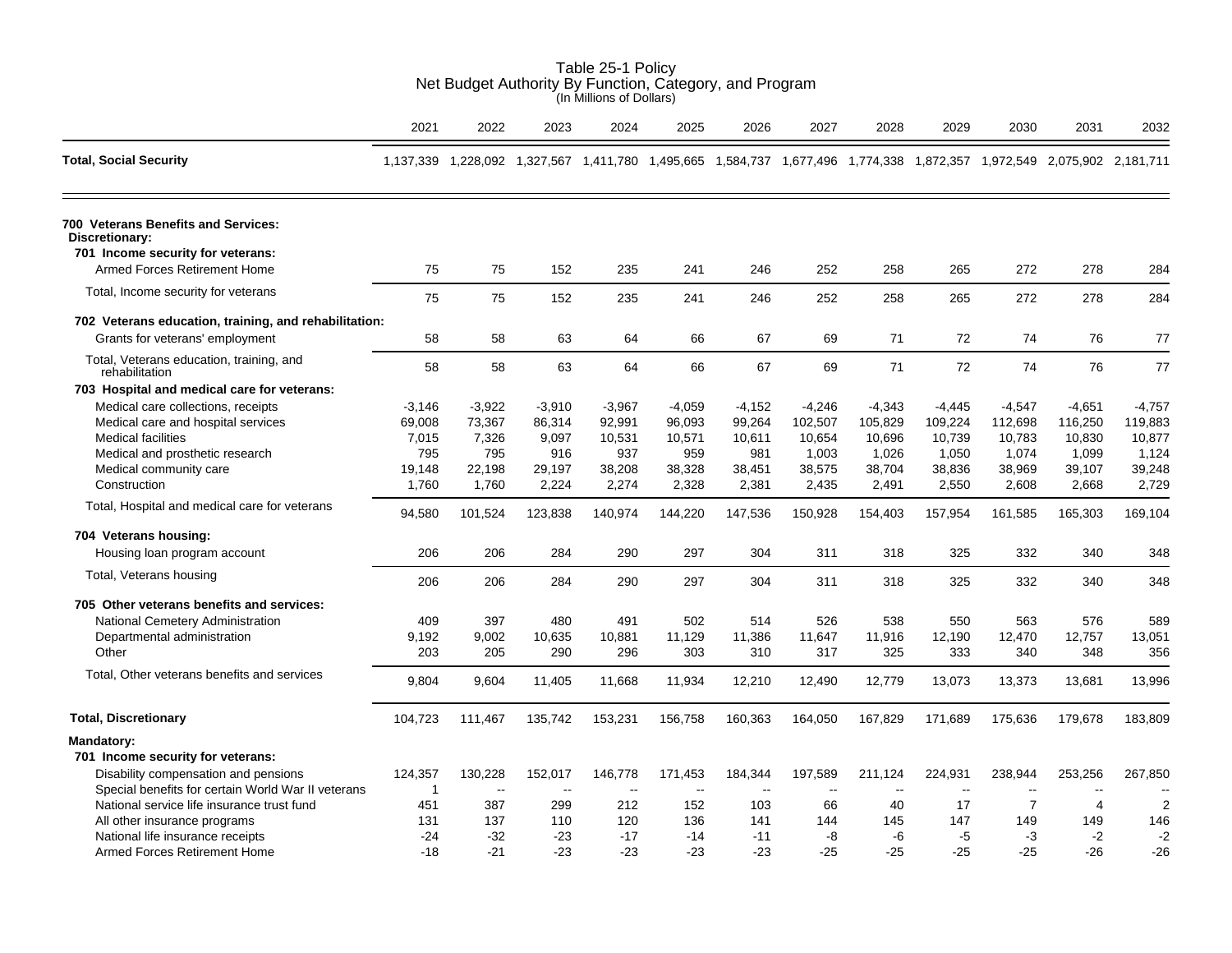|                                                                                                        | 2021           | 2022                     | 2023                     | 2024                     | 2025                     | 2026                     | 2027                     | 2028                     | 2029                     | 2030                   | 2031                     | 2032                    |
|--------------------------------------------------------------------------------------------------------|----------------|--------------------------|--------------------------|--------------------------|--------------------------|--------------------------|--------------------------|--------------------------|--------------------------|------------------------|--------------------------|-------------------------|
| 700 Veterans Benefits and Services:<br><b>Mandatory:</b>                                               |                |                          |                          |                          |                          |                          |                          |                          |                          |                        |                          |                         |
| Total, Income security for veterans                                                                    | 124,898        | 130,699                  | 152,380                  | 147,070                  | 171,704                  | 184,554                  | 197,766                  | 211,278                  | 225,065                  | 239,072                | 253,381                  | 267,970                 |
| 702 Veterans education, training, and rehabilitation:                                                  |                |                          |                          |                          |                          |                          |                          |                          |                          |                        |                          |                         |
| Readjustment benefits<br>Proposed Legislation (PAYGO)                                                  | 12,965         | 14,947<br>$\sim$         | 8,907<br>2               | 8,453<br>$\overline{2}$  | 13,826<br>2              | 14,417<br>$\overline{2}$ | 14,849<br>2              | 15,719<br>1              | 16,373<br>$\mathbf{1}$   | 17,143<br>$\mathbf{1}$ | 17,746<br>$\mathbf{1}$   | 18,457<br>1             |
| Subtotal, Readjustment benefits                                                                        | 12,965         | 14,947                   | 8,909                    | 8,455                    | 13,828                   | 14,419                   | 14,851                   | 15,720                   | 16,374                   | 17,144                 | 17,747                   | 18,458                  |
| All-volunteer force educational assistance trust<br>fund and other                                     | -47            | $-67$                    | 77                       | 86                       | 70                       | 63                       | 54                       | 56                       | 57                       | 60                     | 62                       | 64                      |
| Total, Veterans education, training, and<br>rehabilitation                                             | 12,918         | 14,880                   | 8,986                    | 8,541                    | 13,898                   | 14,482                   | 14,905                   | 15,776                   | 16,431                   | 17,204                 | 17,809                   | 18,522                  |
| 703 Hospital and medical care for veterans:                                                            |                |                          |                          |                          |                          |                          |                          |                          |                          |                        |                          |                         |
| Medical care services and program<br>administration, medical community care, and<br>medical facilities | 15,812         |                          |                          |                          |                          |                          |                          |                          |                          |                        |                          |                         |
| Construction                                                                                           | 500            | $\sim$ $\sim$            | $\sim$                   | $\sim$                   | $\overline{\phantom{a}}$ | $\overline{a}$           | $\overline{\phantom{a}}$ | $\overline{\phantom{a}}$ | $\overline{\phantom{a}}$ | $-$                    | $\overline{\phantom{a}}$ |                         |
| Total, Hospital and medical care for veterans                                                          | 16,312         | $\overline{\phantom{a}}$ | $\overline{a}$           | $\overline{\phantom{a}}$ | $\sim$                   | $\overline{a}$           | $\overline{a}$           | $\overline{a}$           | $\overline{\phantom{a}}$ | $-$                    | $\overline{a}$           | Ξ.                      |
| 704 Veterans housing:                                                                                  |                |                          |                          |                          |                          |                          |                          |                          |                          |                        |                          |                         |
| Housing program loan subsidies<br>Housing program loan liquidating account                             | $-3,472$<br>-5 | 1,289<br>$-4$            | 200<br>$\sim$            | 351<br>$\sim$ $\sim$     | 436<br>$\sim$            | 539<br>$\sim$            | 622<br>$\sim$            | 666<br>$-$               | 700<br>$\overline{a}$    | 738<br>$\sim$          | 1,463<br>$\overline{a}$  | 1,705<br>$\overline{a}$ |
| Total, Veterans housing                                                                                | $-3,477$       | 1,285                    | 200                      | 351                      | 436                      | 539                      | 622                      | 666                      | 700                      | 738                    | 1,463                    | 1,705                   |
| 705 Other veterans benefits and services:                                                              |                |                          |                          |                          |                          |                          |                          |                          |                          |                        |                          |                         |
| Departmental administration                                                                            | 382            | $\overline{\phantom{a}}$ | $\overline{\phantom{a}}$ | $\overline{\phantom{a}}$ | $\overline{\phantom{a}}$ | $\sim$                   | ц.                       |                          | --                       | $\sim$                 | $\overline{\phantom{a}}$ |                         |
| National homes, Battle Monument contributions<br>and other                                             | 147            | $\overline{7}$           | 5                        | -28                      | $-27$                    | $-26$                    | $-25$                    | $-24$                    | $-23$                    | $-22$                  | $-21$                    | $-21$                   |
| Total, Other veterans benefits and services                                                            | 529            | $\overline{7}$           | 5                        | $-28$                    | $-27$                    | $-26$                    | $-25$                    | $-24$                    | $-23$                    | $-22$                  | $-21$                    | $-21$                   |
| <b>Total, Mandatory</b>                                                                                | 151,180        | 146,871                  | 161,571                  | 155,934                  | 186,011                  | 199,549                  | 213,268                  | 227,696                  | 242,173                  | 256,992                | 272,632                  | 288,176                 |
| <b>Total, Veterans Benefits and Services</b>                                                           | 255,903        | 258,338                  | 297,313                  | 309,165                  | 342,769                  | 359,912                  | 377,318                  | 395,525                  | 413,862                  | 432,628                | 452,310                  | 471,985                 |
| 750 Administration of Justice:<br>Discretionary:                                                       |                |                          |                          |                          |                          |                          |                          |                          |                          |                        |                          |                         |
| 751 Federal law enforcement activities:                                                                |                |                          |                          |                          |                          |                          |                          |                          |                          |                        |                          |                         |
| Other law enforcement activities                                                                       | 1,621          | 1,509                    | 2,645                    | 2,807                    | 2,872                    | 2,940                    | 3,007                    | 3,075                    | 3,147                    | 3,219                  | 3,296                    | 3,369                   |
| Criminal investigations (DEA, FBI, DHS, FinCEN,<br>ICDE)                                               | 7,514          | 7,445                    | 7,493                    | 7,665                    | 7,843                    | 8,021                    | 8,206                    | 8,395                    | 8,586                    | 8,786                  | 8,986                    | 9,194                   |
| Alcohol, tobacco, firearms, and explosives<br>investigations (ATF)                                     | 1,484          | 1,484                    | 1,733                    | 1,773                    | 1,814                    | 1,855                    | 1,898                    | 1,942                    | 1,986                    | 2,032                  | 2,079                    | 2,127                   |
| Immigration processing activities<br><b>Equal Employment Opportunity Commission</b>                    | 26,809<br>404  | 28,702<br>404            | 29,317<br>465            | 29,908<br>476            | 30,595<br>487            | 31,299<br>498            | 32,017<br>509            | 32,754<br>521            | 33,509<br>533            | 34,281<br>545          | 35,072<br>558            | 35,877<br>571           |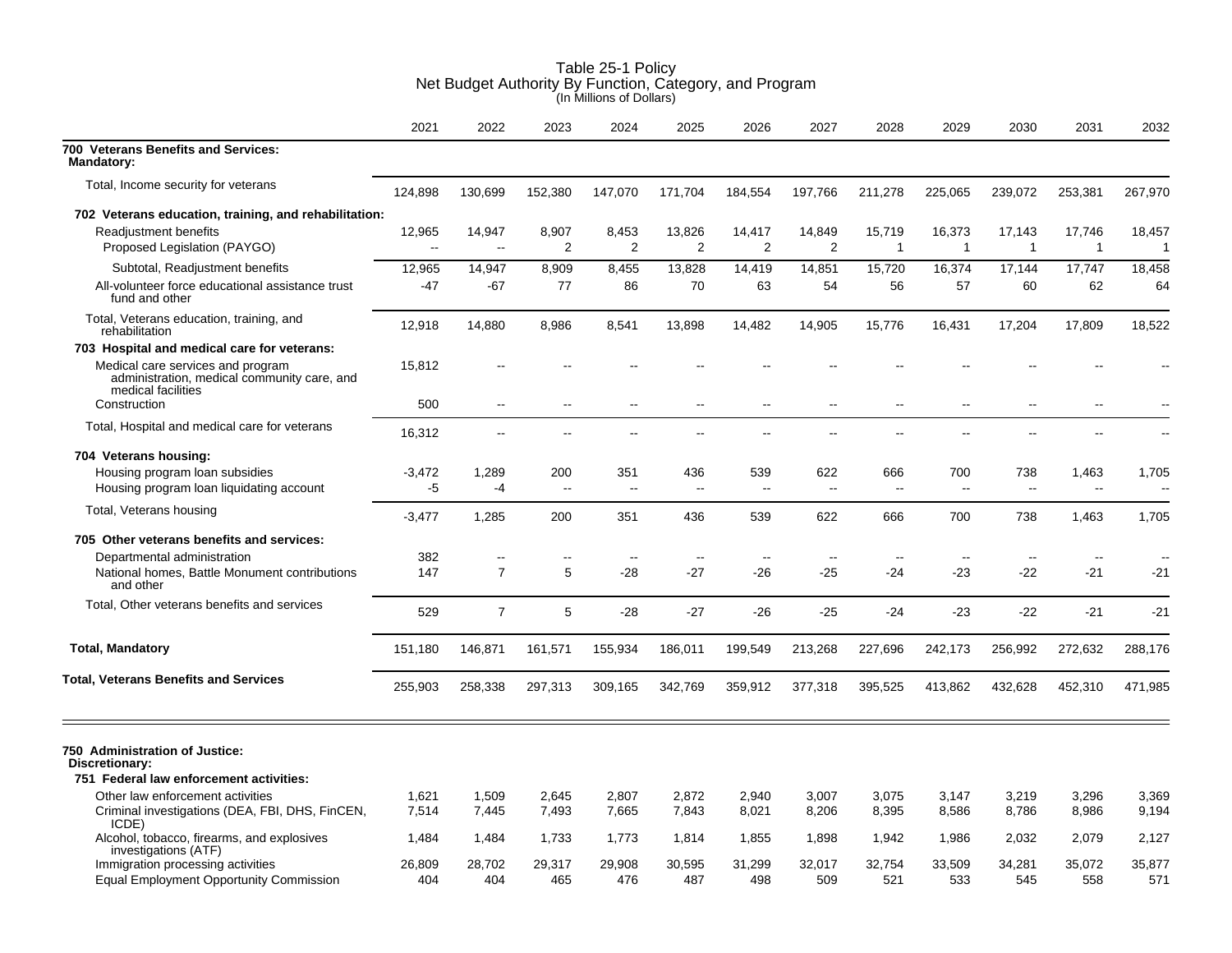|                                                                        | 2021                     | 2022          | 2023     | 2024     | 2025                     | 2026     | 2027     | 2028     | 2029         | 2030           | 2031     | 2032     |
|------------------------------------------------------------------------|--------------------------|---------------|----------|----------|--------------------------|----------|----------|----------|--------------|----------------|----------|----------|
| 750 Administration of Justice:<br>Discretionary:                       |                          |               |          |          |                          |          |          |          |              |                |          |          |
| 751 Federal law enforcement activities:                                |                          |               |          |          |                          |          |          |          |              |                |          |          |
| Treasury forfeiture fund, discretionary change in<br>mandatory program | $\overline{a}$           | $-75$         | $-$      | $-$      |                          |          |          |          |              |                |          |          |
| Tax law, criminal investigations (IRS)                                 | 699                      | 650           | 785      | 804      | 823                      | 841      | 861      | 881      | 901          | 922            | 943      | 966      |
| <b>United States Secret Service</b>                                    | 2,448                    | 2,438         | 2,704    | 2,767    | 2,830                    | 2,895    | 2,961    | 3,029    | 3,100        | 3,170          | 3,244    | 3,318    |
| Total, Federal law enforcement activities                              | 40,979                   | 42,557        | 45,142   | 46,200   | 47,264                   | 48,349   | 49,459   | 50,597   | 51,762       | 52,955         | 54,178   | 55,422   |
| 752 Federal litigative and judicial activities:                        |                          |               |          |          |                          |          |          |          |              |                |          |          |
| Civil and criminal prosecution and representation                      | 7,243                    | 7,241         | 8,079    | 8,368    | 8,559                    | 8,757    | 8,958    | 9.164    | 9,374        | 9,591          | 9,811    | 10,037   |
| Representation of indigents in civil cases                             | 465                      | 505           | 700      | 716      | 733                      | 749      | 767      | 784      | 802          | 821            | 840      | 859      |
| Federal judicial and other litigative activities                       | 7,652                    | 7,792         | 8,680    | 8,864    | 9,100                    | 9,329    | 9,688    | 9,914    | 10,145       | 10,384         | 10,624   | 10,872   |
| Total, Federal litigative and judicial activities                      | 15,360                   | 15,538        | 17,459   | 17,948   | 18,392                   | 18,835   | 19,413   | 19,862   | 20,321       | 20,796         | 21,275   | 21,768   |
| 753 Federal correctional activities:                                   |                          |               |          |          |                          |          |          |          |              |                |          |          |
| Federal prison system and detention trustee<br>program                 | 8,138                    | 7,838         | 7,294    | 8,368    | 8,560                    | 8,757    | 8,958    | 9,165    | 9,375        | 9,592          | 9,813    | 10,038   |
| Total, Federal correctional activities                                 | 8,138                    | 7,838         | 7,294    | 8,368    | 8,560                    | 8,757    | 8,958    | 9,165    | 9,375        | 9,592          | 9,813    | 10,038   |
| 754 Criminal justice assistance:                                       |                          |               |          |          |                          |          |          |          |              |                |          |          |
| High-intensity drug trafficking areas program                          | 269                      | 290           | 294      | 301      | 308                      | 315      | 322      | 329      | 337          | 345            | 353      | 361      |
| State and Local Law Enforcement Assistance                             | 1,756                    | 1,793         | 2,389    | 2,511    | 2,569                    | 2,628    | 2,689    | 2,751    | 2,814        | 2,879          | 2,945    | 3,013    |
| Crime victims fund, discretionary change in                            | $\overline{\phantom{a}}$ | $-2,851$      | $-2,406$ | $\sim$   | $\sim$                   | $\sim$   | $\sim$   | $\sim$   | $\sim$       | $\sim$         | $\sim$   |          |
| mandatory program                                                      |                          |               |          |          |                          |          |          |          |              |                |          |          |
| Other justice programs                                                 | 1.414                    | 1,376         | 2.618    | 2.720    | 2,782                    | 2,846    | 2,912    | 2,979    | 3,047        | 3,117          | 3,190    | 3,262    |
| Total, Criminal justice assistance                                     | 3,439                    | 608           | 2,895    | 5,532    | 5,659                    | 5,789    | 5,923    | 6,059    | 6,198        | 6,341          | 6,488    | 6,636    |
| <b>Total, Discretionary</b>                                            | 67,916                   | 66,541        | 72,790   | 78,048   | 79,875                   | 81,730   | 83,753   | 85,683   | 87,656       | 89,684         | 91,754   | 93,864   |
| <b>Mandatory:</b>                                                      |                          |               |          |          |                          |          |          |          |              |                |          |          |
| 751 Federal law enforcement activities:                                |                          |               |          |          |                          |          |          |          |              |                |          |          |
| Border and transportation security activities                          | 2,007                    | 1,246         | 1,972    | 2,837    | 2,920                    | 2,969    | 3,024    | 3,019    | 3,070        | 3,125          | 3,182    | 2.475    |
| Proposed Legislation (PAYGO)                                           | $\mathbf{u}$             | $\sim$        | 47       | 52       | 58                       | 64       | 72       | 79       | 88           | 108            | 118      | 1,019    |
| Subtotal, Border and transportation security<br>activities             | 2,007                    | 1,246         | 2,019    | 2,889    | 2,978                    | 3,033    | 3,096    | 3,098    | 3,158        | 3,233          | 3,300    | 3,494    |
| Immigration and customs fees                                           | $-4,316$                 | $-4,746$      | $-6,107$ | $-6,920$ | $-7,115$                 | $-7,290$ | $-7,528$ | $-7,683$ | $-7,907$     | $-8,152$       | $-8,391$ | $-1,940$ |
| Proposed Legislation (PAYGO)                                           | $\overline{\phantom{a}}$ | $\sim$        | $\sim$   | $\sim$   | $\overline{\phantom{a}}$ | $\sim$   | $\sim$   | $\sim$   | $\mathbb{L}$ | $\mathbb{Z}^2$ | $\sim$   | $-6,442$ |
| Subtotal, Immigration and customs fees                                 | $-4,316$                 | $-4,746$      | $-6,107$ | $-6,920$ | $-7,115$                 | $-7,290$ | $-7,528$ | $-7,683$ | $-7,907$     | $-8,152$       | $-8,391$ | $-8,382$ |
| Other mandatory law enforcement programs                               | 305                      | 263           | 324      | 386      | 365                      | 298      | 301      | 302      | 302          | 305            | 306      | 354      |
| Proposed Legislation (PAYGO)                                           | $\sim$                   | $\sim$ $\sim$ | 450      | 450      | 450                      | 450      | 450      | 450      | 450          | 450            | 450      | 450      |
| Subtotal, Other mandatory law enforcement                              | 305                      | 263           | 774      | 836      | 815                      | 748      | 751      | 752      | 752          | 755            | 756      | 804      |
| programs<br>Treasury forfeiture fund                                   | 696                      | 580           | 577      | 589      | 601                      | 612      | 625      | 638      | 650          | 663            | 676      | 730      |
| Total, Federal law enforcement activities                              |                          |               |          |          |                          |          |          |          |              |                |          |          |
|                                                                        | $-1,308$                 | $-2,657$      | $-2,737$ | $-2.606$ | -2,721                   | $-2.897$ | $-3,056$ | $-3,195$ | $-3,347$     | $-3,501$       | $-3,659$ | $-3,354$ |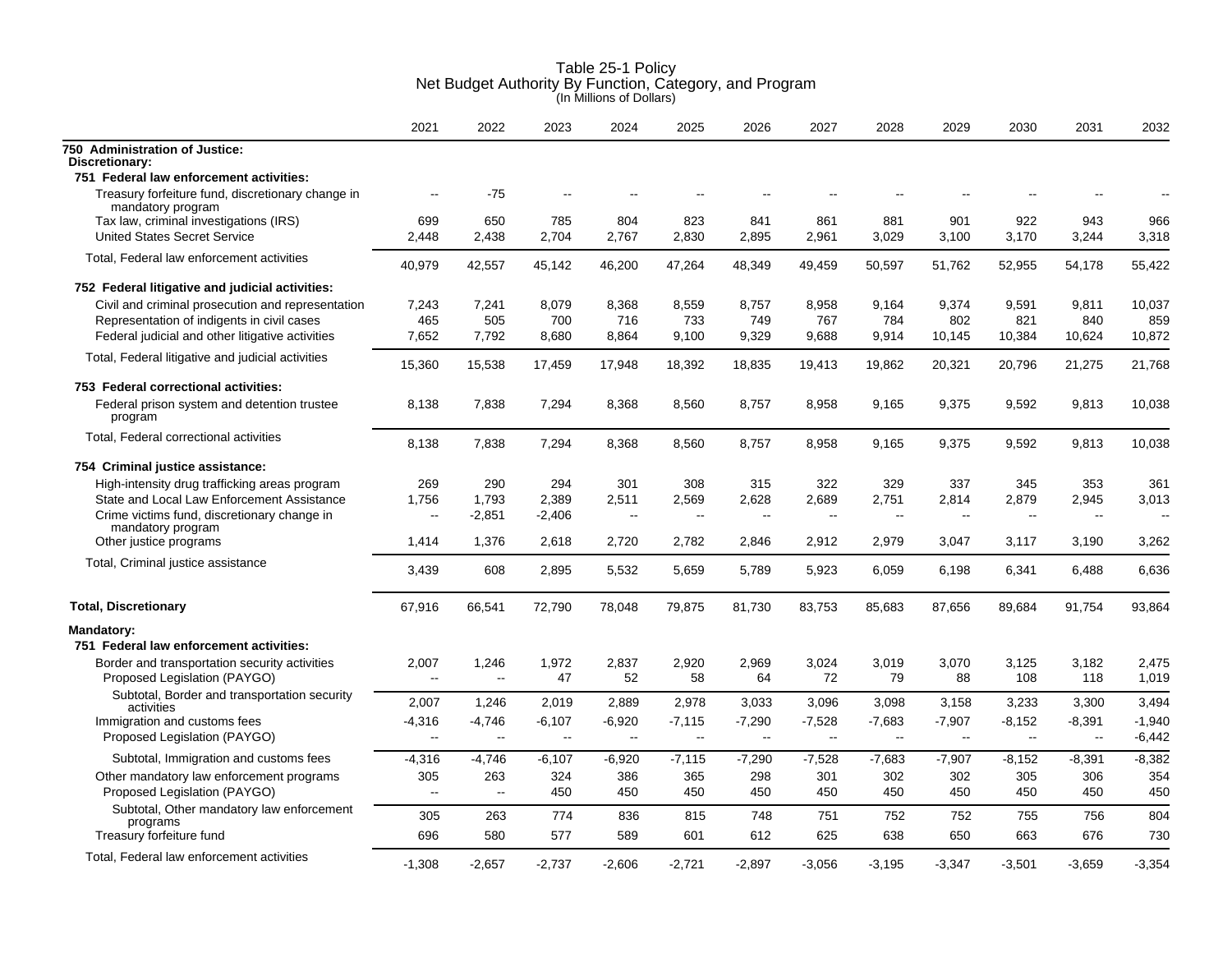|                                                     | 2021                     | 2022                     | 2023                     | 2024   | 2025                     | 2026                     | 2027                     | 2028                     | 2029                     | 2030                     | 2031                     | 2032                     |
|-----------------------------------------------------|--------------------------|--------------------------|--------------------------|--------|--------------------------|--------------------------|--------------------------|--------------------------|--------------------------|--------------------------|--------------------------|--------------------------|
| 750 Administration of Justice:<br><b>Mandatory:</b> |                          |                          |                          |        |                          |                          |                          |                          |                          |                          |                          |                          |
| 752 Federal litigative and judicial activities:     |                          |                          |                          |        |                          |                          |                          |                          |                          |                          |                          |                          |
| Federal forfeiture fund                             | 1,424                    | 980                      | 954                      | 1,034  | 1,034                    | 1,034                    | 1,034                    | 1,034                    | 1,034                    | 1,034                    | 1,034                    | 1,088                    |
| Other mandatory programs                            | 358                      | 216                      | 413                      | 449    | 463                      | 474                      | 482                      | 492                      | 499                      | 502                      | 505                      | 537                      |
| Federal judicial officers salaries and expenses     | 453                      | 489                      | 515                      | 511    | 511                      | 511                      | 511                      | 511                      | 511                      | 511                      | 511                      | 511                      |
| Salaries and Expenses, Department of Justice        | $\mathbf{u}$             | 3                        | 8                        | 8      | 8                        | $\sim$                   | $\sim$                   | $\sim$                   | $\mathbf{u}$             | $\mathbf{u}$             | $\sim$                   | $\overline{a}$           |
| Total, Federal litigative and judicial activities   | 2,235                    | 1,688                    | 1,890                    | 2,002  | 2,016                    | 2,019                    | 2.027                    | 2,037                    | 2,044                    | 2,047                    | 2.050                    | 2,136                    |
| 753 Federal correctional activities:                |                          |                          |                          |        |                          |                          |                          |                          |                          |                          |                          |                          |
| Mandatory programs                                  | -3                       | $-3$                     | $-3$                     | $-3$   | $-3$                     | -3                       | -3                       | -3                       | $-3$                     | $-3$                     | $-4$                     | $\overline{a}$           |
| Total, Federal correctional activities              | $-3$                     | $-3$                     | $-3$                     | $-3$   | $-3$                     | $-3$                     | -3                       | -3                       | $-3$                     | $-3$                     | $-4$                     | $\overline{\phantom{a}}$ |
| 754 Criminal justice assistance:                    |                          |                          |                          |        |                          |                          |                          |                          |                          |                          |                          |                          |
| Crime victims fund                                  | 1,565                    | 4,421                    | 4.146                    | 1,873  | 1,750                    | 1,750                    | 1,750                    | 1,750                    | 1,750                    | 1,750                    | 1,750                    | 1,850                    |
| Victims compensation fund                           | 1,564                    | 2,056                    | 2,028                    | 1,266  | 1,498                    | 1,498                    | 1,498                    | 1,498                    | 1,498                    | 1,498                    | 1,501                    | 1,501                    |
| Victims of state-sponsored terrorism fund           | 42                       | 172                      | 170                      | 170    | 170                      | 95                       | 89                       | 89                       | 89                       | 89                       | 90                       | 89                       |
| Public safety officers' benefits                    | 112                      | 119                      | 192                      | 192    | 192                      | 192                      | 192                      | 192                      | 192                      | 192                      | 192                      | 192                      |
| Domestic Trafficking Victims' Fund                  | $\mathbf 1$              | 2                        | 2                        | 2      | $\overline{2}$           | $\overline{2}$           | 2                        | 2                        | $\overline{2}$           | 2                        | 2                        | 2                        |
| Accelerating Justice System Reform                  | $\sim$                   | $\overline{\phantom{a}}$ | $\overline{\phantom{a}}$ | --     | $\overline{a}$           | $\overline{\phantom{a}}$ | $\overline{\phantom{a}}$ | $\overline{\phantom{a}}$ | $\overline{\phantom{a}}$ | $\sim$                   | $\overline{\phantom{a}}$ |                          |
| Proposed Legislation (PAYGO)                        | $\mathbf{u}$             | $\overline{a}$           | $\overline{\phantom{a}}$ | 1.000  | 1,500                    | 1,500                    | 1,500                    | 1,750                    | 1,750                    | 1,900                    | 1,900                    | 1,900                    |
| Subtotal, Accelerating Justice System Reform        | $\mathbf{u}$             | $\sim$                   | $\sim$                   | 1,000  | 1,500                    | 1,500                    | 1,500                    | 1,750                    | 1,750                    | 1,900                    | 1,900                    | 1,900                    |
| <b>Community Oriented Policing Services</b>         | $\sim$                   | $\overline{\phantom{a}}$ | $\overline{\phantom{a}}$ | $\sim$ | $\overline{\phantom{a}}$ | $\sim$                   | $\sim$                   | $\overline{\phantom{a}}$ | $\overline{\phantom{a}}$ | $\mathbf{u}$             | $\overline{\phantom{a}}$ | $\overline{\phantom{a}}$ |
| Proposed Legislation (PAYGO)                        | $\overline{\phantom{a}}$ | $\overline{\phantom{a}}$ | 2,175                    | 2,175  | 2,175                    | 2,176                    | 2,176                    | $\overline{\phantom{a}}$ | $\overline{\phantom{a}}$ | $\sim$                   | $\overline{\phantom{a}}$ |                          |
| Subtotal, Community Oriented Policing<br>Services   | $\ddot{\phantom{a}}$     | $\sim$                   | 2,175                    | 2,175  | 2,175                    | 2,176                    | 2,176                    | $\mathbb{L}^2$           | u.                       | $\mathbb{L}$             | $\mathbf{u}$             | $-$                      |
| <b>Gun Crime Prevention Strategic Fund</b>          | $\sim$                   | $\overline{\phantom{a}}$ | $\sim$                   | $\sim$ | ц.                       | $\sim$                   | $\sim$                   | $\sim$                   | $\sim$ $\sim$            | $\overline{\phantom{a}}$ | $\overline{\phantom{a}}$ | $-$                      |
| Proposed Legislation (PAYGO)                        | $\sim$                   | $\overline{\phantom{a}}$ | 884                      | 884    | 884                      | 884                      | 887                      | $\sim$                   | $\sim$                   | $\sim$                   | $\sim$                   | $\sim$                   |
| Subtotal, Gun Crime Prevention Strategic Fund       | $\sim$                   | $\sim$                   | 884                      | 884    | 884                      | 884                      | 887                      | щ,                       | $\overline{\phantom{a}}$ | $\sim$                   | $\overline{\phantom{a}}$ | $\overline{\phantom{a}}$ |
| Total, Criminal justice assistance                  | 3,284                    | 6,770                    | 9,597                    | 7,562  | 8,171                    | 8,097                    | 8,094                    | 5,281                    | 5,281                    | 5,431                    | 5,435                    | 5,534                    |
| <b>Total, Mandatory</b>                             | 4,208                    | 5,798                    | 8,747                    | 6,955  | 7,463                    | 7,216                    | 7,062                    | 4,120                    | 3,975                    | 3,974                    | 3,822                    | 4,316                    |
| <b>Total, Administration of Justice</b>             |                          |                          |                          |        |                          |                          |                          |                          |                          |                          |                          |                          |
|                                                     | 72,124                   | 72,339                   | 81,537                   | 85,003 | 87,338                   | 88,946                   | 90,815                   | 89,803                   | 91,631                   | 93,658                   | 95,576                   | 98,180                   |
| 800 General Government:<br>Discretionary:           |                          |                          |                          |        |                          |                          |                          |                          |                          |                          |                          |                          |
| 801 Legislative functions:                          |                          |                          |                          |        |                          |                          |                          |                          |                          |                          |                          |                          |
| Legislative branch discretionary programs           | 5,116                    | 4,661                    | 6,486                    | 6,626  | 6,781                    | 6,937                    | 7,097                    | 7,258                    | 7,427                    | 7,600                    | 7,777                    | 7,954                    |
| Total, Legislative functions                        | 5,116                    | 4,661                    | 6,486                    | 6,626  | 6,781                    | 6,937                    | 7,097                    | 7,258                    | 7,427                    | 7,600                    | 7,777                    | 7,954                    |
| 802 Executive direction and management:             |                          |                          |                          |        |                          |                          |                          |                          |                          |                          |                          |                          |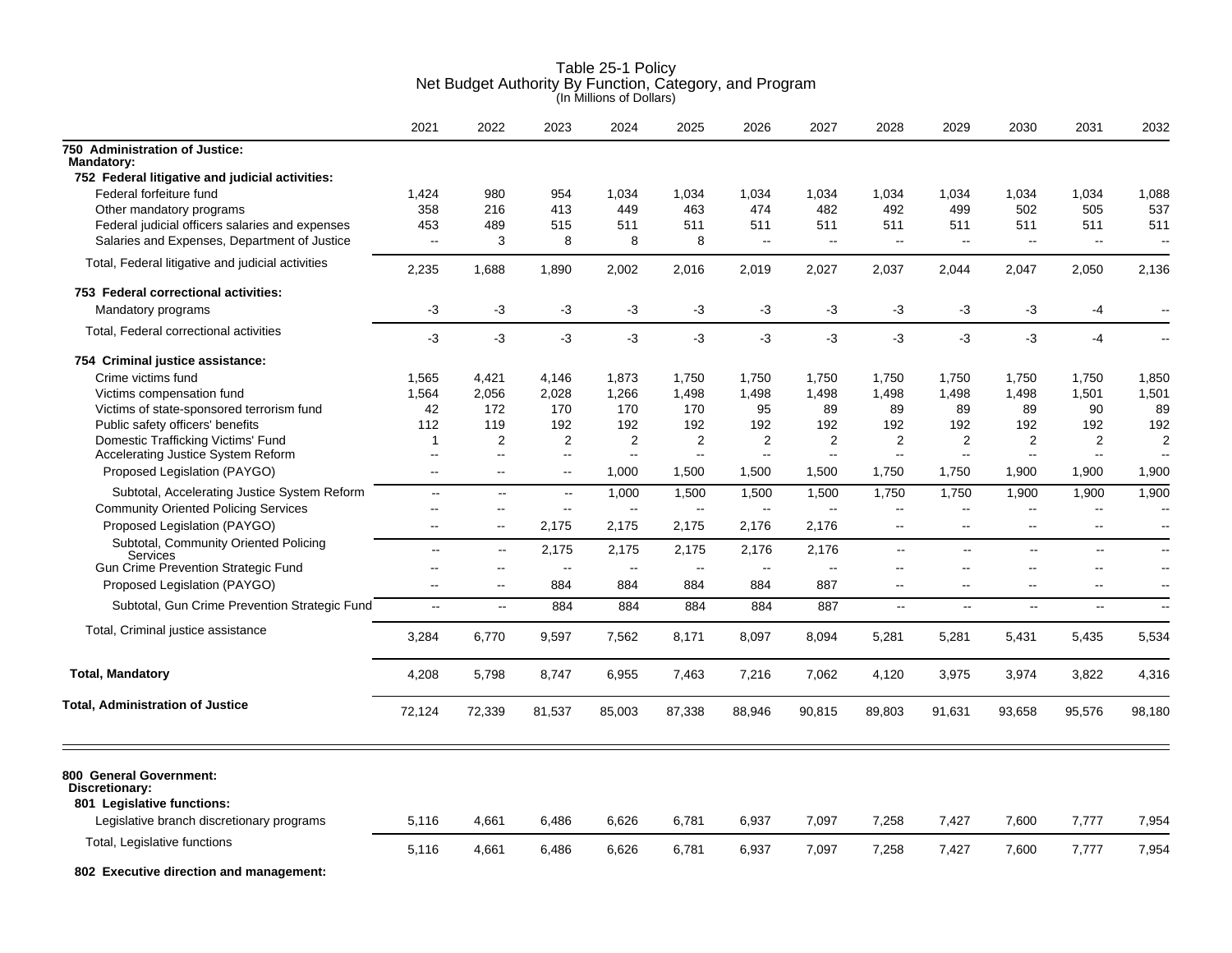|                                                                         | 2021           | 2022                     | 2023           | 2024           | 2025           | 2026           | 2027           | 2028   | 2029                     | 2030   | 2031   | 2032   |
|-------------------------------------------------------------------------|----------------|--------------------------|----------------|----------------|----------------|----------------|----------------|--------|--------------------------|--------|--------|--------|
| 800 General Government:<br>Discretionary:                               |                |                          |                |                |                |                |                |        |                          |        |        |        |
| 802 Executive direction and management:                                 |                |                          |                |                |                |                |                |        |                          |        |        |        |
| Drug control programs                                                   | 128            | 128                      | 135            | 138            | 141            | 145            | 148            | 151    | 155                      | 158    | 162    | 166    |
| Executive Office of the President                                       | 408            | 424                      | 500            | 511            | 523            | 535            | 547            | 560    | 572                      | 586    | 600    | 614    |
| Other programs                                                          | 16             | $\overline{7}$           | $\overline{7}$ | 7              | $\overline{7}$ | $\overline{7}$ | $\overline{7}$ | 8      | 8                        | 8      | 8      | 8      |
| Total, Executive direction and management                               | 552            | 559                      | 642            | 656            | 671            | 687            | 702            | 719    | 735                      | 752    | 770    | 788    |
| 803 Central fiscal operations:                                          |                |                          |                |                |                |                |                |        |                          |        |        |        |
| Tax administration                                                      | 11,729         | 11,269                   | 13,316         | 13,621         | 13,932         | 14,252         | 14,581         | 14,915 | 15,256                   | 15,609 | 15,970 | 16,337 |
| Departmental oversight                                                  | 952            | 945                      | 1,053          | 1,076          | 1,102          | 1,129          | 1,153          | 1,180  | 1,206                    | 1,234  | 1,261  | 1,291  |
| Office of Terrorism and Financial Intelligence                          | 175            | 175                      | 212            | 217            | 222            | 227            | 232            | 238    | 243                      | 249    | 254    | 260    |
| Total, Central fiscal operations                                        | 12,856         | 12,389                   | 14,581         | 14,914         | 15,256         | 15,608         | 15,966         | 16,333 | 16,705                   | 17,092 | 17,485 | 17,888 |
| 804 General property and records management:                            |                |                          |                |                |                |                |                |        |                          |        |        |        |
| <b>Federal Buildings Fund</b>                                           | $-1,185$       | 1,847                    | 309            | 316            | 323            | 330            | 339            | 346    | 352                      | 362    | 371    | 379    |
| Proposed Legislation (non-PAYGO)                                        | ш,             | $\overline{\phantom{a}}$ | 69             | 69             | 69             | 69             | 69             | 69     | 69                       | 69     | 69     | 69     |
| Subtotal, Federal Buildings Fund                                        | $-1,185$       | 1,847                    | 378            | 385            | 392            | 399            | 408            | 415    | 421                      | 431    | 440    | 448    |
| Records management                                                      | 449            | 399                      | 451            | 462            | 471            | 483            | 495            | 506    | 517                      | 529    | 543    | 554    |
| Other government-wide information technology<br>and property management | 209            | 210                      | 540            | 552            | 565            | 577            | 593            | 604    | 619                      | 635    | 648    | 662    |
| Total, General property and records management                          | -527           | 2,456                    | 1,369          | 1,399          | 1,428          | 1.459          | 1,496          | 1,525  | 1,557                    | 1,595  | 1,631  | 1,664  |
| 805 Central personnel management:                                       |                |                          |                |                |                |                |                |        |                          |        |        |        |
| Discretionary central personnel management<br>programs                  | 285            | 285                      | 368            | 377            | 383            | 394            | 403            | 413    | 422                      | 433    | 440    | 451    |
| Total, Central personnel management                                     | 285            | 285                      | 368            | 377            | 383            | 394            | 403            | 413    | 422                      | 433    | 440    | 451    |
| 806 General purpose fiscal assistance:                                  |                |                          |                |                |                |                |                |        |                          |        |        |        |
| Payments and loans to the District of Columbia                          | 362            | 328                      | 367            | 398            | 407            | 416            | 426            | 437    | 445                      | 456    | 466    | 477    |
| Payments in Lieu of Taxes                                               | Ξ.             | 525                      | 535            | 547            | 560            | 573            | 586            | 599    | 613                      | 627    | 642    | 656    |
| Other                                                                   | 13             | 13                       | $\ddotsc$      | $\sim$         | $\sim$         | $\sim$ $\sim$  | $\sim$         | $\sim$ | $\overline{\phantom{a}}$ | $\sim$ | $\sim$ | $\sim$ |
| Total, General purpose fiscal assistance                                | 375            | 866                      | 902            | 945            | 967            | 989            | 1,012          | 1,036  | 1,058                    | 1,083  | 1,108  | 1,133  |
| 808 Other general government:                                           |                |                          |                |                |                |                |                |        |                          |        |        |        |
| <b>Election Assistance Commission</b>                                   | 16             | 16                       | 280            | 287            | 293            | 300            | 307            | 314    | 321                      | 328    | 336    | 344    |
| <b>Technology Modernization Fund</b>                                    | 25             | 25                       | 300            | 307            | 314            | 321            | 329            | 336    | 344                      | 352    | 360    | 368    |
| Other discretionary programs                                            | 343            | 344                      | 577            | 590            | 603            | 616            | 629            | 646    | 660                      | 674    | 692    | 707    |
| Total, Other general government                                         | 384            | 385                      | 1,157          | 1,184          | 1,210          | 1,237          | 1,265          | 1,296  | 1,325                    | 1,354  | 1,388  | 1,419  |
| 809 Deductions for offsetting receipts:                                 |                |                          |                |                |                |                |                |        |                          |        |        |        |
| Offsetting receipts                                                     | $\overline{a}$ | $\overline{a}$           | 1              | $-$            | ۵.             | $\overline{a}$ | $\sim$         | $\sim$ |                          |        |        |        |
| Total, Deductions for offsetting receipts                               |                |                          | $\mathbf{1}$   | $\overline{a}$ |                |                |                |        |                          |        |        |        |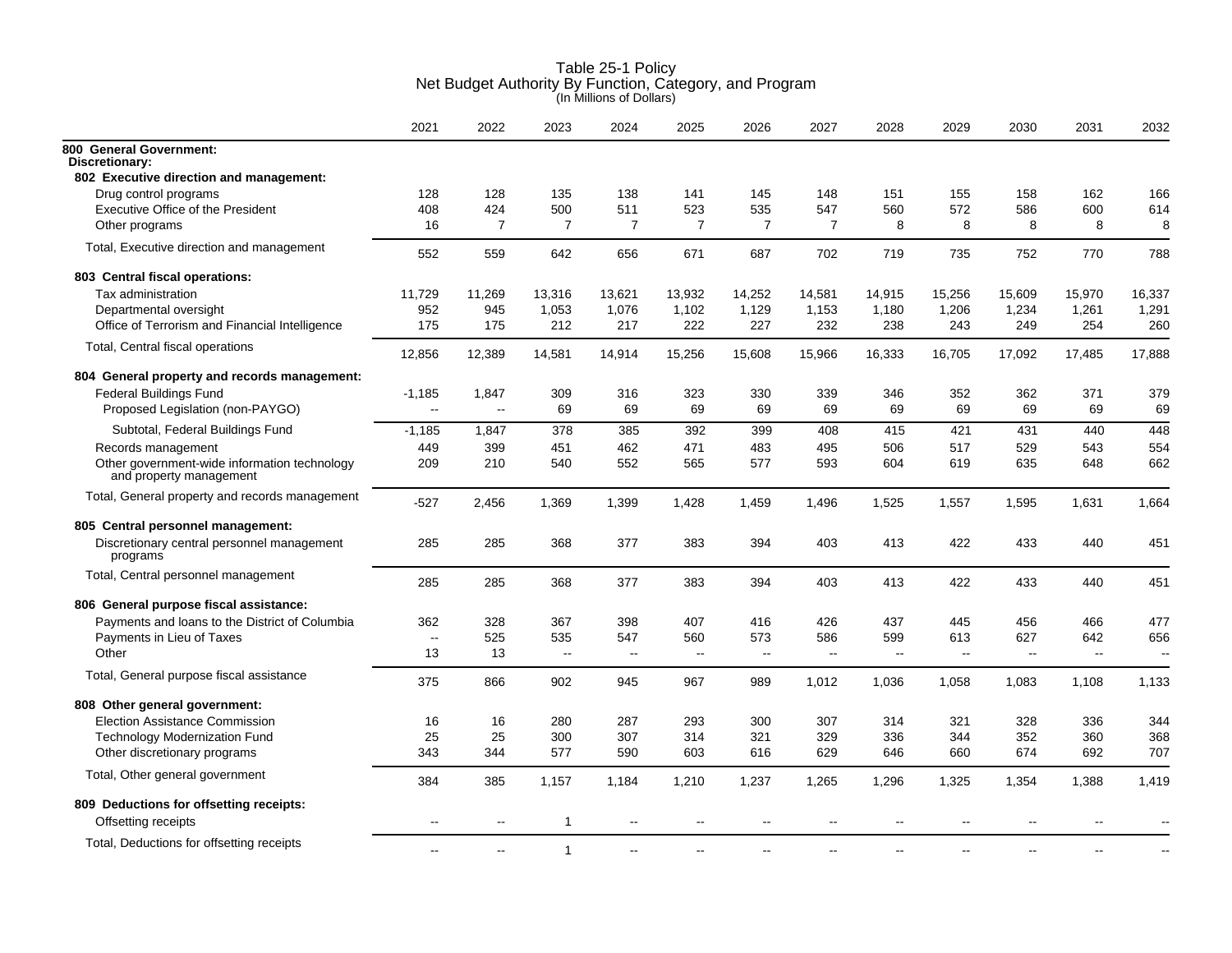|                                                                                       | 2021                     | 2022                              | 2023                               | 2024                               | 2025                              | 2026                     | 2027                              | 2028                              | 2029                              | 2030                 | 2031                              | 2032                              |
|---------------------------------------------------------------------------------------|--------------------------|-----------------------------------|------------------------------------|------------------------------------|-----------------------------------|--------------------------|-----------------------------------|-----------------------------------|-----------------------------------|----------------------|-----------------------------------|-----------------------------------|
| 800 General Government:                                                               |                          |                                   |                                    |                                    |                                   |                          |                                   |                                   |                                   |                      |                                   |                                   |
| <b>Total, Discretionary</b>                                                           | 19,041                   | 21,601                            | 25,506                             | 26,101                             | 26,696                            | 27,311                   | 27,941                            | 28,580                            | 29,229                            | 29,909               | 30,599                            | 31,297                            |
| <b>Mandatory:</b><br>801 Legislative functions:                                       |                          |                                   |                                    |                                    |                                   |                          |                                   |                                   |                                   |                      |                                   |                                   |
| Congressional members compensation and other                                          | 196                      | 137                               | 148                                | 161                                | 145                               | 145                      | 145                               | 146                               | 146                               | 146                  | 146                               | 147                               |
| Total, Legislative functions                                                          | 196                      | 137                               | 148                                | 161                                | 145                               | 145                      | 145                               | 146                               | 146                               | 146                  | 146                               | 147                               |
| 802 Executive direction and management:                                               |                          |                                   |                                    |                                    |                                   |                          |                                   |                                   |                                   |                      |                                   |                                   |
| <b>Executive Office of the President</b>                                              | 213                      | $\sim$ $\sim$                     | $\mathbf{u}$                       | $\mathbf{u}$                       | $\sim$                            | $\mathbf{u}$             | $\mathbf{u}$                      | $\sim$                            |                                   | $\sim$ $\sim$        | $\mathbf{u}$                      |                                   |
| Total, Executive direction and management                                             | 213                      | $\sim$ $\sim$                     | 44                                 | $\sim$ $\sim$                      | 44                                | $\overline{a}$           | $\overline{a}$                    | $\sim$                            |                                   |                      |                                   |                                   |
| 803 Central fiscal operations:                                                        |                          |                                   |                                    |                                    |                                   |                          |                                   |                                   |                                   |                      |                                   |                                   |
| Charges for administrative expenses of the Social<br>Security Act                     | $-770$                   | $-854$                            | $-890$                             | $-912$                             | $-933$                            | $-955$                   | $-978$                            | $-1,001$                          | $-1,025$                          | $-1,049$             | $-1,074$                          | $-1,100$                          |
| Other mandatory programs<br>Proposed Legislation (PAYGO)                              | 3,826<br>-−              | 2,031<br>$\overline{\phantom{a}}$ | 2,075<br>$\mathbb{Z}^{\mathbb{Z}}$ | 2,077<br>$\mathbb{Z}^{\mathbb{Z}}$ | 2,099<br>$\overline{\phantom{a}}$ | 2,128<br>$\sim$ $\sim$   | 2,177<br>$\overline{\phantom{a}}$ | 2,228<br>$\overline{\phantom{a}}$ | 2,279<br>$\overline{\phantom{a}}$ | 2,331<br>$\sim$      | 2,387<br>$\overline{\phantom{a}}$ | 2,458<br>$\overline{\phantom{a}}$ |
| Subtotal, Other mandatory programs                                                    | 3,826                    | 2,031                             | 2,075                              | 2,077                              | 2,099                             | 2,128                    | 2,177                             | 2,228                             | 2,279                             | 2,331                | 2,387                             | 2,458                             |
| Total, Central fiscal operations                                                      | 3,056                    | 1,177                             | 1,185                              | 1,165                              | 1,166                             | 1,173                    | 1,199                             | 1,227                             | 1,254                             | 1,282                | 1,313                             | 1,358                             |
| 804 General property and records management:                                          |                          |                                   |                                    |                                    |                                   |                          |                                   |                                   |                                   |                      |                                   |                                   |
| Mandatory programs<br>Proposed Legislation (PAYGO)                                    | 25<br>$\mathbf{u}$       | 39<br>$\sim$                      | 33<br>5,001                        | 33<br>$\mathbf{1}$                 | 33<br>$\mathbf{1}$                | 33<br>$\mathbf{1}$       | 33<br>1                           | 33<br>$\mathbf{1}$                | 33<br>1                           | 33<br>$\overline{1}$ | 32<br>$\mathbf{1}$                | 35<br>$\mathbf{1}$                |
| Subtotal, Mandatory programs                                                          | 25                       | 39                                | 5,034                              | 34                                 | 34                                | 34                       | 34                                | 34                                | 34                                | 34                   | 33                                | 36                                |
| Offsetting receipts                                                                   | $-39$                    | $-292$                            | $-270$                             | -29                                | $-29$                             | $-29$                    | $-30$                             | $-30$                             | $-30$                             | $-30$                | $-30$                             | $-31$                             |
| Total, General property and records management                                        | $-14$                    | $-253$                            | 4,764                              | $\sqrt{5}$                         | 5                                 | 5                        | 4                                 | 4                                 | 4                                 | 4                    | 3                                 | 5                                 |
| 805 Central personnel management:                                                     |                          |                                   |                                    |                                    |                                   |                          |                                   |                                   |                                   |                      |                                   |                                   |
| Interfunds                                                                            | $\overline{\phantom{a}}$ | $\overline{\phantom{a}}$          |                                    |                                    |                                   | $\overline{\phantom{a}}$ |                                   | $\overline{\phantom{a}}$          |                                   | $-$                  |                                   |                                   |
| Flexible Benefits Plan Reserve                                                        | $-1$                     | $-1$                              | $-1$                               | $\overline{\phantom{a}}$           | $\overline{\phantom{a}}$          | -2                       | $-1$                              | $-1$                              | -2                                | $-1$                 | $-1$                              | $\overline{a}$                    |
| Total, Central personnel management                                                   | $-1$                     | $-1$                              | $-1$                               | $\overline{\phantom{a}}$           | Ξ.                                | $-2$                     | $-1$                              | $-1$                              | $-2$                              | $-1$                 | $-1$                              | $\overline{\phantom{a}}$          |
| 806 General purpose fiscal assistance:                                                |                          |                                   |                                    |                                    |                                   |                          |                                   |                                   |                                   |                      |                                   |                                   |
| Payments and loans to the District of Columbia                                        | 5                        | 6                                 | 6                                  | 6                                  | 6                                 | 6                        | 6                                 | 6                                 | 6                                 | 6                    | 6                                 | 6                                 |
| Payments to States and counties                                                       | 257                      | 266                               | 274                                | 269                                | 12                                | 12                       | 12                                | 12                                | 12                                | 12                   | 12                                | 12                                |
| Tax revenues for Puerto Rico (Treasury)                                               | 817                      | 753                               | 676                                | 660                                | 671                               | 679                      | 685                               | 690                               | 695                               | 700                  | 704                               | 720                               |
| Other general purpose fiscal assistance<br>Build American Bond Payments, Recovery Act | 364,944<br>3,012         | 3,103<br>2,614                    | 2,960<br>2,587                     | 2,889<br>2,558                     | 3,091<br>2,530                    | 3,233<br>2,501           | 3,285<br>2,471                    | 3,346<br>2,443                    | 3,380<br>2,413                    | 3,417<br>2,382       | 3,455<br>2,351                    | 3,699<br>2,460                    |
| Total, General purpose fiscal assistance                                              | 369,035                  | 6,742                             | 6,503                              | 6,382                              | 6,310                             | 6,431                    | 6,459                             | 6,497                             | 6,506                             | 6,517                | 6,528                             | 6,897                             |
| 808 Other general government:                                                         |                          |                                   |                                    |                                    |                                   |                          |                                   |                                   |                                   |                      |                                   |                                   |
| Territories                                                                           | 255                      | 254                               | 257                                | 263                                | 268                               | 271                      | 274                               | 278                               | 281                               | 283                  | 286                               | 288                               |
| Presidential election campaign fund                                                   | 24                       | 25                                | 25                                 | 25                                 | 25                                | 25                       | 25                                | 25                                | 25                                | 25                   | 25                                | 26                                |
| Other mandatory programs                                                              | 9.462                    | 2.400                             | 2.689                              | 2.689                              | 2.689                             | 2.689                    | 2.689                             | 2.689                             | 2.689                             | 2.689                | 2.689                             | 2,689                             |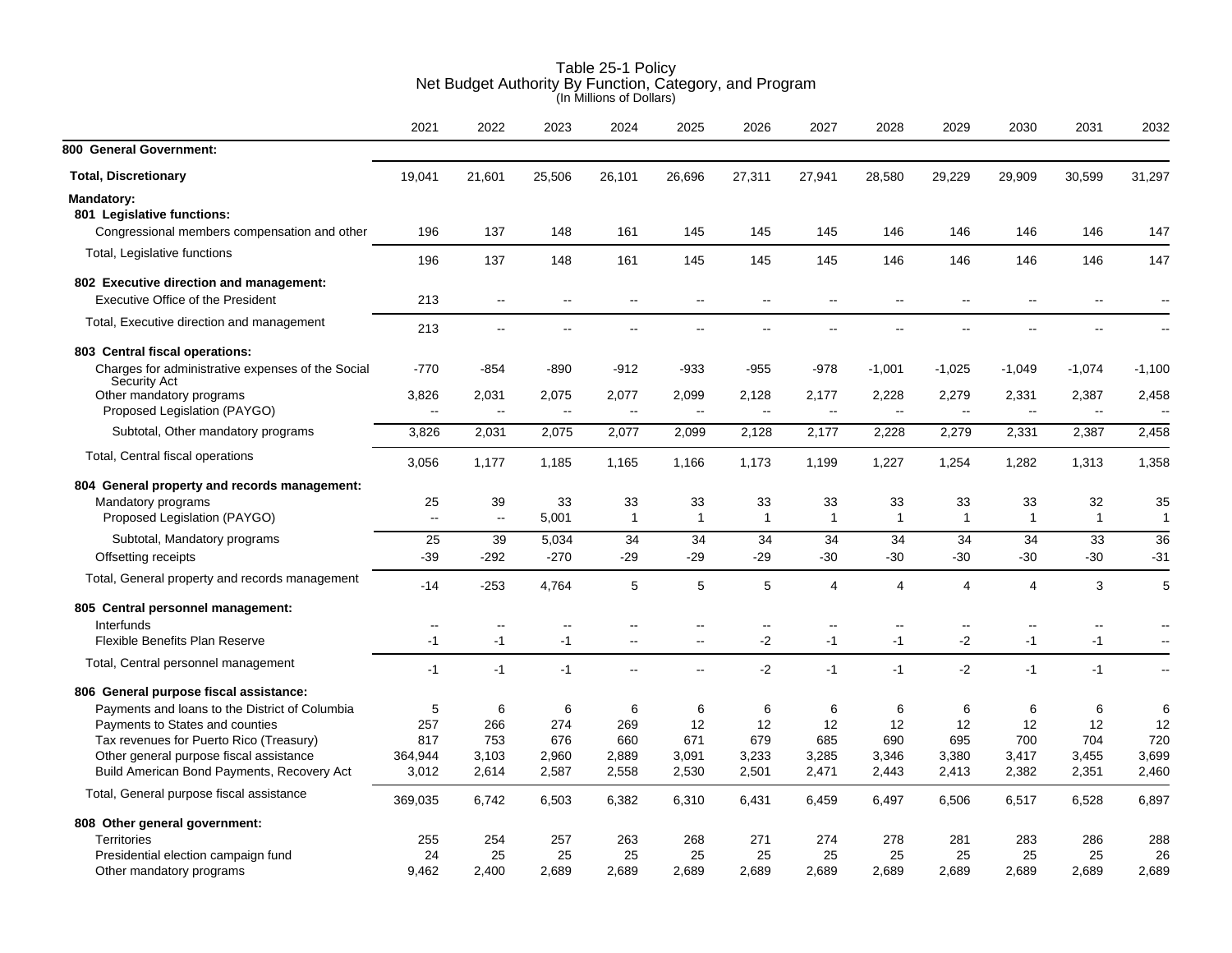|                                                                                                | 2021                                 | 2022                     | 2023                       | 2024                     | 2025                     | 2026                       | 2027                       | 2028           | 2029                     | 2030                       | 2031                                            | 2032          |
|------------------------------------------------------------------------------------------------|--------------------------------------|--------------------------|----------------------------|--------------------------|--------------------------|----------------------------|----------------------------|----------------|--------------------------|----------------------------|-------------------------------------------------|---------------|
| 800 General Government:<br><b>Mandatory:</b>                                                   |                                      |                          |                            |                          |                          |                            |                            |                |                          |                            |                                                 |               |
| 808 Other general government:                                                                  |                                      |                          |                            |                          |                          |                            |                            |                |                          |                            |                                                 |               |
| Proposed Legislation (PAYGO)                                                                   | $\overline{\phantom{a}}$             | $\overline{\phantom{a}}$ | 10,000                     | $\overline{\phantom{a}}$ | Ξ.                       | Ξ.                         | --                         | $\overline{a}$ | --                       | $\overline{\phantom{a}}$   |                                                 |               |
| Subtotal, Other mandatory programs                                                             | 9,462                                | 2,400                    | 12,689                     | 2,689                    | 2,689                    | 2,689                      | 2,689                      | 2,689          | 2,689                    | 2,689                      | 2,689                                           | 2,689         |
| Total, Other general government                                                                | 9,741                                | 2,679                    | 12,971                     | 2,977                    | 2,982                    | 2,985                      | 2,988                      | 2,992          | 2,995                    | 2,997                      | 3,000                                           | 3,003         |
| 809 Deductions for offsetting receipts:<br>Offsetting receipts<br>Proposed Legislation (PAYGO) | $-3,366$<br>$\overline{\phantom{a}}$ | $-1,805$<br>ц.           | $-1,806$<br>$\overline{4}$ | $-1,739$<br>2            | $-1,739$<br>$\mathbf{1}$ | $-1,742$<br>$\overline{2}$ | $-1,746$<br>$\overline{2}$ | $-1,733$<br>3  | $-1,724$<br>3            | $-1,723$<br>$\overline{4}$ | $-1,726$<br>$\overline{4}$                      | $-1,729$<br>5 |
| Subtotal, Offsetting receipts                                                                  | $-3,366$                             | $-1,805$                 | $-1,802$                   | $-1,737$                 | $-1,738$                 | $-1,740$                   | $-1,744$                   | $-1,730$       | $-1,721$                 | $-1,719$                   | $-1,722$                                        | $-1,724$      |
| Total, Deductions for offsetting receipts                                                      | $-3,366$                             | $-1,805$                 | $-1,802$                   | $-1,737$                 | $-1,738$                 | $-1,740$                   | $-1,744$                   | $-1,730$       | $-1,721$                 | $-1,719$                   | $-1,722$                                        | $-1,724$      |
| <b>Total, Mandatory</b>                                                                        | 378,860                              | 8,676                    | 23,768                     | 8,953                    | 8,870                    | 8,997                      | 9,050                      | 9,135          | 9,182                    | 9,226                      | 9,267                                           | 9,686         |
| <b>Total, General Government</b>                                                               | 397,901                              | 30,277                   | 49,274                     | 35,054                   | 35,566                   | 36,308                     | 36,991                     | 37,715         | 38,411                   | 39,135                     | 39,866                                          | 40,983        |
| 900 Net Interest:<br><b>Mandatory:</b><br>901 Interest on Treasury debt securities (gross):    |                                      |                          |                            |                          |                          |                            |                            |                |                          |                            |                                                 |               |
| Interest paid on Treasury debt securities (gross)                                              | 392,275                              | 391,815                  | 423,178                    | 511,692                  | 598,703                  | 681,881                    | 762,165                    | 840,294        | 910,396                  | 979,562                    | 1,051,402 1,123,788                             |               |
| Interest paid to trust funds                                                                   | 149,377                              | 145,949                  | 131,479                    | 133,016                  | 134,344                  | 129,659                    | 139,194                    | 139,360        | 131,855                  | 129,683                    | 125,636                                         | 118,065       |
| Interest paid to expenditure accounts                                                          | 1,228                                | 7,054                    | 7,095                      | 8,972                    | 10,247                   | 11,086                     | 12,393                     | 13,599         | 14,480                   | 15,310                     | 16,118                                          | 17,353        |
| Proposed Legislation (PAYGO)                                                                   | $\sim$                               | $\sim$                   | $\sim$                     | $\sim$ $\sim$            | $-63$                    | $-12$                      | $-2$                       | $-2$           | $-2$                     | $-2$                       | $-2$                                            | $-2$          |
| Subtotal, Interest paid to expenditure accounts                                                | 1,228                                | 7,054                    | 7,095                      | 8,972                    | 10,184                   | 11,074                     | 12,391                     | 13,597         | 14,478                   | 15,308                     | 16,116                                          | 17,351        |
| Interest paid to offsetting receipt accounts in<br>subfunction 908                             | 19,500                               | 16,999                   | 15,024                     | 15,784                   | 15,681                   | 13,418                     | 16,191                     | 17,282         | 16,919                   | 17,398                     | 17,898                                          | 21,225        |
| Proposed Legislation (non-PAYGO)                                                               | $\overline{\phantom{a}}$             | $\overline{\phantom{a}}$ | -5                         | $-1,239$                 | $-3,727$                 | 1,285                      | -643                       | $-1,053$       | $-116$                   | 329                        | 654                                             | $-11,519$     |
| Subtotal, Interest paid to offsetting receipt<br>accounts in subfunction 908                   | 19,500                               | 16,999                   | 15,019                     | 14,545                   | 11,954                   | 14,703                     | 15,548                     | 16,229         | 16,803                   | 17,727                     | 18,552                                          | 9.706         |
| Total, Interest on Treasury debt securities (gross)                                            | 562,380                              | 561,817                  | 576,771                    | 668,225                  | 755,185                  | 837,317                    |                            |                |                          |                            | 929,298 1,009,480 1,073,532 1,142,280 1,211,706 | 1,268,910     |
| 902 Interest received by on-budget trust funds:                                                |                                      |                          |                            |                          |                          |                            |                            |                |                          |                            |                                                 |               |
| Civil Service Retirement and Disability Fund                                                   | $-22,996$                            | $-20,939$                | $-18,910$                  | $-18,825$                | $-19,683$                | $-20,775$                  | $-22,722$                  | $-24,452$      | $-25,109$                | $-26,720$                  | $-28,179$                                       | $-29,638$     |
| Military retirement                                                                            | $-45,976$                            | $-48,724$                | $-40,384$                  | $-44,667$                | $-47,408$                | $-45,167$                  | $-53,933$                  | $-54,926$      | $-51,225$                | $-52,400$                  | $-53,821$                                       | $-53,205$     |
| Supplemental Medical Insurance fund                                                            | $-2,099$                             | $-3,188$                 | $-3,805$                   | $-4,328$                 | $-4,657$                 | -4,986                     | $-5,430$                   | $-5,963$       | $-6,566$                 | $-7,256$                   | $-8,047$                                        | $-8,910$      |
| Hospital Insurance fund                                                                        | $-2,454$                             | $-2,921$                 | $-3,327$                   | $-3,540$                 | $-3,344$                 | $-2,862$                   | $-2,052$                   | $-1,061$       | $-95$                    | 1,125                      | 3,418                                           | 5,951         |
| Unemployment trust fund                                                                        | $-1,281$                             | $-1,241$                 | $-1,026$                   | $-1,347$                 | $-1,577$                 | $-1,935$                   | $-2,198$                   | $-2,567$       | $-2,925$                 | $-3,379$                   | $-3,673$                                        | $-4,227$      |
| Foreign service retirement and disability trust fund                                           | $-480$                               | $-458$                   | $-413$                     | $-494$                   | $-544$                   | $-563$                     | $-600$                     | $-625$         | -635                     | $-650$                     | $-650$                                          | $-650$        |
| Airport and airway trust fund                                                                  | $-268$                               | $-222$                   | $-169$                     | $-205$                   | $-249$                   | -309                       | $-383$                     | $-484$         | -599                     | $-749$                     | -936                                            | $-1,099$      |
| <b>Highway Trust Fund</b>                                                                      | -10                                  | -181                     | -688                       | -889                     | -670                     | $-250$                     | $\overline{a}$             | $\overline{a}$ | $\overline{\phantom{a}}$ | $\sim$                     | $\sim$                                          |               |
| Interest not offset in subfunction 901                                                         | $-203$                               | $-191$                   | $-136$                     | $-100$                   | $-73$                    | $-73$                      | $-64$                      | $-45$          | $-25$                    | $-10$                      | -9                                              | -8            |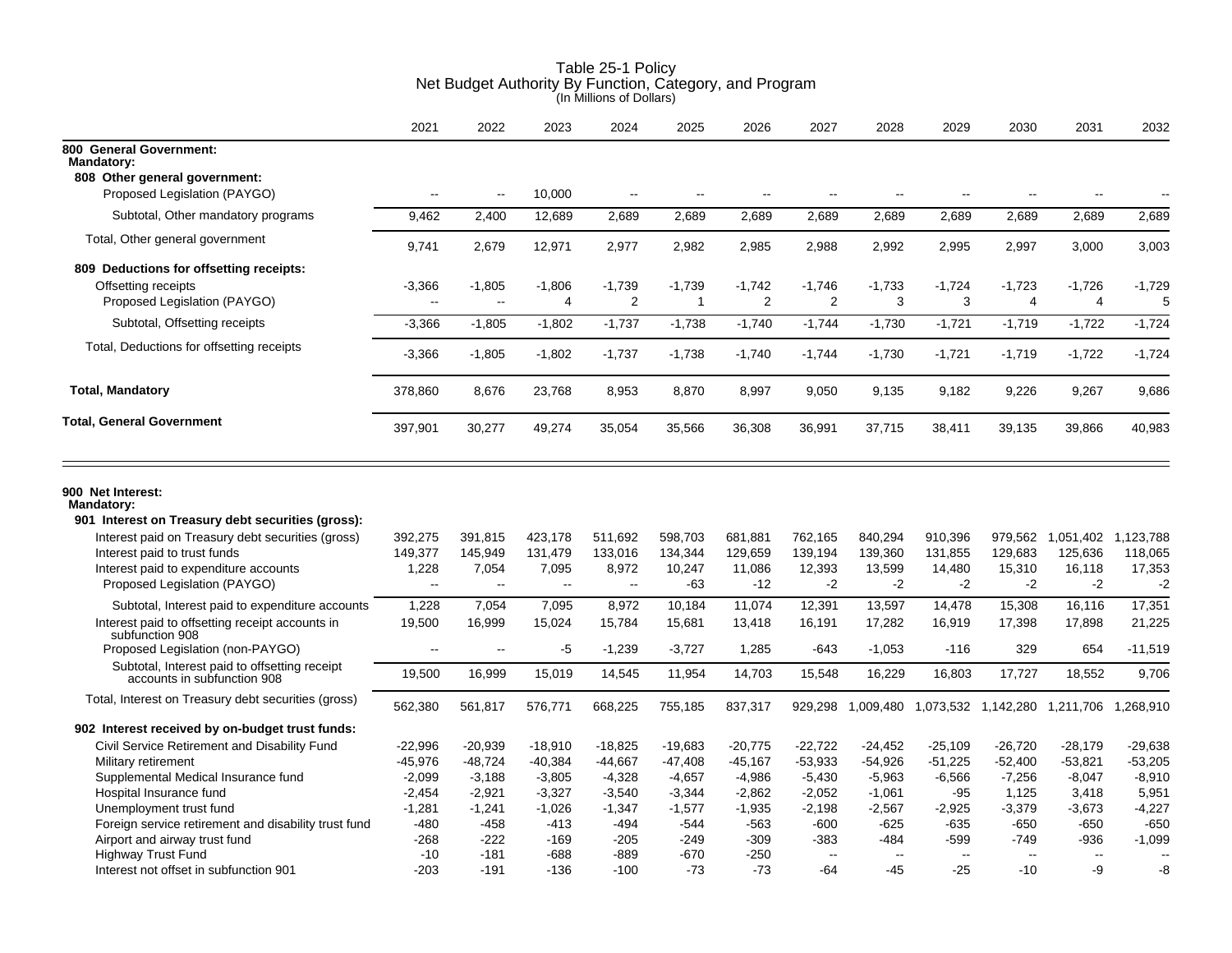|                                                                                  | 2021                     | 2022          | 2023                     | 2024                     | 2025                     | 2026          | 2027      | 2028                     | 2029           | 2030                     | 2031           | 2032           |
|----------------------------------------------------------------------------------|--------------------------|---------------|--------------------------|--------------------------|--------------------------|---------------|-----------|--------------------------|----------------|--------------------------|----------------|----------------|
| 900 Net Interest:<br><b>Mandatory:</b>                                           |                          |               |                          |                          |                          |               |           |                          |                |                          |                |                |
| 902 Interest received by on-budget trust funds:                                  |                          |               |                          |                          |                          |               |           |                          |                |                          |                |                |
| Other on-budget trust funds                                                      | $-560$                   | $-687$        | $-685$                   | $-704$                   | $-709$                   | $-729$        | $-758$    | $-779$                   | $-800$         | $-816$                   | $-844$         | $-869$         |
| Total, Interest received by on-budget trust funds                                | $-76,327$                | $-78,752$     | $-69,543$                | $-75,099$                | $-78,914$                | $-77,649$     | $-88,140$ | $-90,902$                | $-87,979$      | $-90,855$                | $-92,741$      | $-92,655$      |
| 903 Interest received by off-budget trust funds:                                 |                          |               |                          |                          |                          |               |           |                          |                |                          |                |                |
| Interest received by social security trust funds                                 | $-73,253$                | $-67,388$     | $-62,072$                | -58,017                  | $-55,503$                | $-52,083$     | $-51,118$ | $-48,503$                | $-43,901$      | $-38,838$                | $-32,904$      | $-25,418$      |
| Total, Interest received by off-budget trust funds                               | $-73,253$                | $-67,388$     | $-62,072$                | $-58,017$                | $-55,503$                | $-52,083$     | $-51,118$ | $-48,503$                | $-43.901$      | $-38,838$                | $-32,904$      | $-25,418$      |
| 908 Other interest:                                                              |                          |               |                          |                          |                          |               |           |                          |                |                          |                |                |
| Interest on loans to Federal Financing Bank                                      | $-1,810$                 | $-2,045$      | $-2,168$                 | $-2,957$                 | $-3,425$                 | $-3,411$      | $-3,476$  | $-3,602$                 | $-4,060$       | $-4,607$                 | $-4,578$       | $-4,681$       |
| Interest on refunds of tax collections                                           | 3,033                    | 3,022         | 2,169                    | 1,960                    | 2,038                    | 2,159         | 2,380     | 2,486                    | 2,573          | 2,683                    | 2,802          | 2,922          |
| Interest paid to credit financing accounts                                       | 12,762                   | 10,813        | 13,320                   | 15,984                   | 15,659                   | 15,507        | 15,566    | 15,504                   | 15,537         | 15,613                   | 15,776         | 15,960         |
| Interest received from credit financing accounts                                 | $-47,401$                | $-51,726$     | $-45,903$                | -56,892                  | -56,832                  | -56,803       | -57,095   | $-57,344$                | $-57,676$      | $-58,080$                | $-58,620$      | $-59,328$      |
| Payment to the Resolution Funding Corporation                                    | 1,367                    | 920           | 920                      | 920                      | 920                      | 920           | 920       | 920                      | 920            | 920                      | $\sim$         |                |
| Interest, DoD retiree health care fund                                           | $-16,580$                | $-14,211$     | $-12,124$                | $-12,743$                | $-12,552$                | $-10,263$     | $-13,037$ | $-14,102$                | $-13,736$      | $-14,449$                | $-14,868$      | $-18,107$      |
| Proposed Legislation (non-PAYGO)                                                 | $\sim$                   | L.            | 4                        | 1,237                    | 3,724                    | $-1,288$      | 639       | 1,048                    | 108            | $-329$                   | $-654$         | 11,519         |
| Subtotal, Interest, DoD retiree health care fund                                 | $-16,580$                | $-14,211$     | $-12,120$                | $-11,506$                | $-8,828$                 | $-11,551$     | $-12,398$ | -13,054                  | $-13,628$      | $-14,778$                | $-15,522$      | $-6,588$       |
| Interest, Nuclear waste disposal fund                                            | $-1,687$                 | $-1,695$      | $-1,773$                 | $-1,855$                 | $-1,939$                 | $-2,027$      | $-2,116$  | $-2,209$                 | $-2,305$       | $-2,405$                 | $-2,508$       | $-2,615$       |
| Interest, other special and revolving funds                                      | $-889$                   | $-906$        | -989                     | $-1,147$                 | $-1,224$                 | $-1,234$      | $-1,193$  | $-1.168$                 | $-1,145$       | $-1,133$                 | -1,112         | $-1,096$       |
| Proposed Legislation (non-PAYGO)                                                 | $\ddot{\phantom{a}}$     | $\sim$ $\sim$ | $\mathbf{u}$             | $\sim$                   | $\sim$ $\sim$            | $-1$          | $-1$      | $-2$                     | $\mathbf{L}$   | $\mathbf{u}$             | $\mathbf{u}$   | $\sim$         |
| Subtotal, Interest, other special and revolving<br>funds                         | -889                     | $-906$        | -989                     | $-1,147$                 | $-1,224$                 | $-1,235$      | $-1,194$  | $-1,170$                 | $-1,145$       | $-1,133$                 | $-1,112$       | $-1,096$       |
| Interest on loans to Federal Deposit Insurance<br>Corporation                    | $\overline{a}$           | -9            | $-51$                    | $-149$                   | $-300$                   | $-489$        | $-705$    | $-907$                   | $-1,058$       | $-1,161$                 | $-1,233$       | $-1,291$       |
| Interest on Loans to Commodity Credit<br>Corporation                             | $-13$                    | $-49$         | $-104$                   | $-192$                   | $-247$                   | $-285$        | $-323$    | $-358$                   | $-359$         | $-346$                   | $-342$         | $-342$         |
| Restitution of forgone interest                                                  | $\overline{\phantom{a}}$ | 1,135         | $\sim$                   | $\overline{\phantom{a}}$ | $\sim$                   | $\sim$        | $\sim$    | $\overline{\phantom{a}}$ | $\sim$         | $\sim$                   | $\sim$         |                |
| Interest on loans to the national flood insurance<br>fund                        | -357                     | $-289$        | $-322$                   | $-353$                   | $-373$                   | $-437$        | $-483$    | $-535$                   | -572           | $-624$                   | -648           | $-668$         |
| Proposed Legislation (non-PAYGO)                                                 | $\sim$                   | $\sim$        | $\overline{\phantom{a}}$ | $\overline{\phantom{a}}$ | $\overline{\phantom{a}}$ | $\sim$ $\sim$ | $\sim$    | $\sim$                   | $\overline{2}$ | 3                        | $\overline{4}$ | 5              |
| Subtotal, Interest on loans to the national flood<br>insurance fund              | $-357$                   | $-289$        | $-322$                   | $-353$                   | $-373$                   | $-437$        | -483      | $-535$                   | $-570$         | $-621$                   | $-644$         | $-663$         |
| Interest, Postal retiree health fund                                             | $-1,021$                 | $-910$        | $-809$                   | -691                     | $-600$                   | $-508$        | $-426$    | $-376$                   | $-315$         | $\mathbf{u}$             | $\sim$         | $-$            |
| Proposed Legislation (non-PAYGO)                                                 | $\sim$                   | $\sim$ $\sim$ | $\mathbf 1$              | 2                        | 3                        | 4             | 5         | $\overline{7}$           | 8              | $\mathbf{u}$             | $\mathbf{u}$   | $\overline{a}$ |
| Subtotal, Interest, Postal retiree health fund                                   | $-1,021$                 | $-910$        | $-808$                   | $-689$                   | $-597$                   | $-504$        | $-421$    | $-369$                   | $-307$         | $\sim$                   | $\sim$         | $-$            |
| Interest on Unemployment Insurance Loans to<br>States, Federal Unem              | $-57$                    | $-623$        | $-577$                   | $-536$                   | -498                     | $-438$        | $-385$    | $-347$                   | $-280$         | $-180$                   | -86            | $-26$          |
| Interest on Loans and Repayable Advances to the<br><b>Federal Unemploy</b>       | $-981$                   | $-810$        | $-520$                   | $-500$                   | $-480$                   | $-430$        | $-310$    | $-170$                   | $-50$          | $\overline{\phantom{a}}$ |                |                |
| Interest, SIPC                                                                   | $-72$                    | $-83$         | $-89$                    | $-90$                    | $-108$                   | $-131$        | $-146$    | $-152$                   | $-178$         | $-209$                   | $-243$         | $-265$         |
| Total, Other interest                                                            | $-53,706$                | $-57,466$     | $-49,015$                | $-58,002$                | $-56,234$                | $-59,155$     | $-60,186$ | $-61,307$                | $-62,586$      | $-64,304$                | $-66,310$      | $-58,013$      |
| 909 Other investment income:                                                     |                          |               |                          |                          |                          |               |           |                          |                |                          |                |                |
| Private sector holdings, National Railroad<br><b>Retirement Investment Trust</b> | $-6,760$                 | $-1,108$      | $-621$                   | $-651$                   | $-633$                   | $-614$        | $-601$    | $-564$                   | $-524$         | $-481$                   | -437           | -399           |
| Other                                                                            | $-1$                     | $-2$          | $-2$                     | $-2$                     | $-2$                     | $-2$          | $-2$      | $-2$                     | $-2$           | $-2$                     | $-2$           | $-2$           |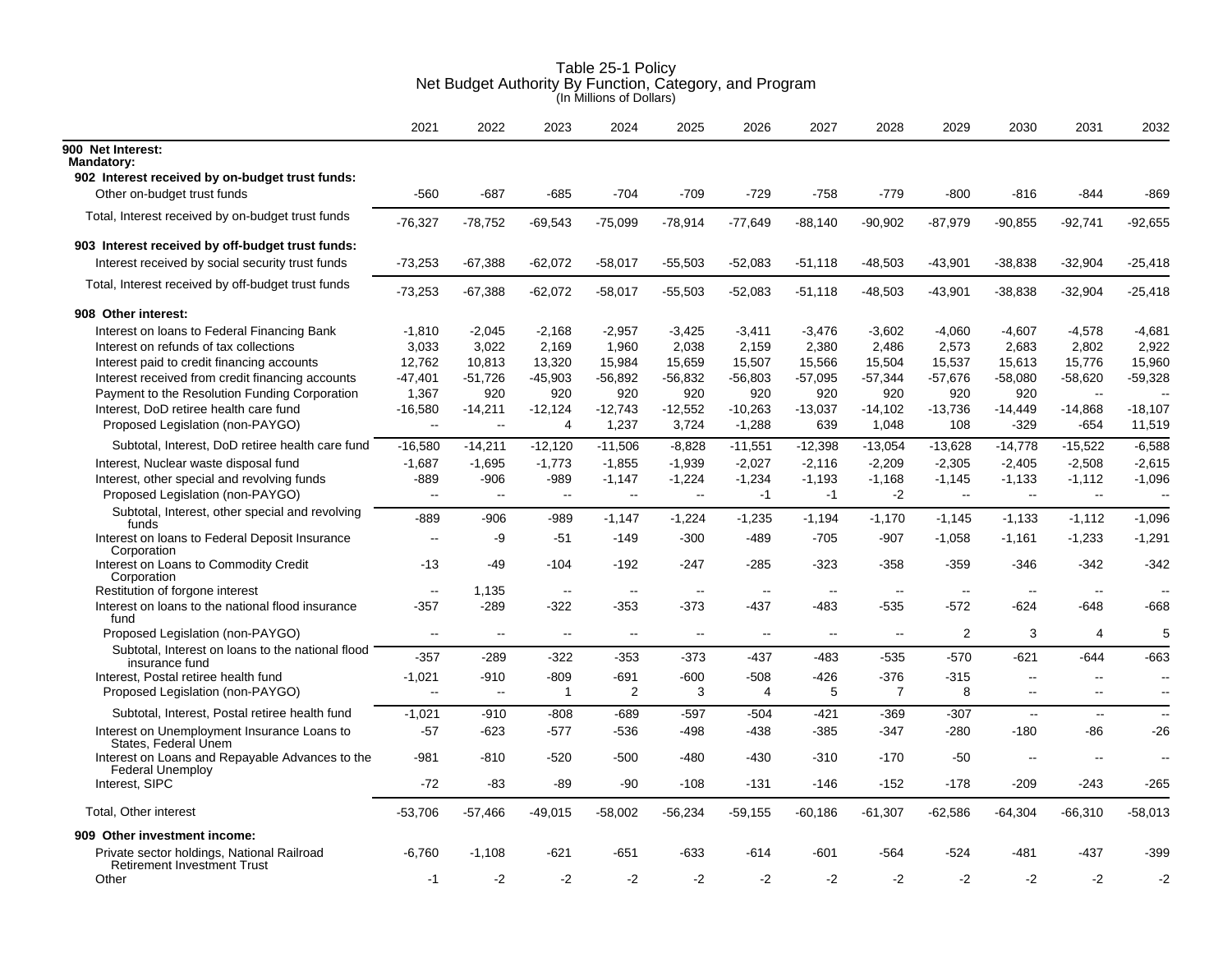|                                                                                                                          | Net Budget Authority By Function, Category, and Program<br>(In Millions of Dollars) |               |                          |                |                          |                          |                          |                          |               |                          |                             |           |  |
|--------------------------------------------------------------------------------------------------------------------------|-------------------------------------------------------------------------------------|---------------|--------------------------|----------------|--------------------------|--------------------------|--------------------------|--------------------------|---------------|--------------------------|-----------------------------|-----------|--|
|                                                                                                                          | 2021                                                                                | 2022          | 2023                     | 2024           | 2025                     | 2026                     | 2027                     | 2028                     | 2029          | 2030                     | 2031                        | 2032      |  |
| 900 Net Interest:<br><b>Mandatory:</b>                                                                                   |                                                                                     |               |                          |                |                          |                          |                          |                          |               |                          |                             |           |  |
| Total, Other investment income                                                                                           | $-6,761$                                                                            | $-1,110$      | $-623$                   | $-653$         | $-635$                   | $-616$                   | $-603$                   | $-566$                   | -526          | $-483$                   | $-439$                      | $-401$    |  |
| <b>Total, Mandatory</b>                                                                                                  | 352,333                                                                             | 357,101       | 395,518                  | 476,454        | 563,899                  | 647,814                  | 729,251                  | 808,202                  | 878,540       |                          | 947,800 1,019,312 1,092,423 |           |  |
| <b>Total, Net Interest</b>                                                                                               | 352,333                                                                             | 357,101       | 395,518                  | 476,454        | 563,899                  | 647,814                  | 729,251                  | 808,202                  | 878,540       |                          | 947,800 1,019,312 1,092,423 |           |  |
| 920 Allowances:<br>Discretionary:<br>924 Allowance for Discretionary Programs (Non-Defense):                             |                                                                                     |               |                          |                |                          |                          |                          |                          |               |                          |                             |           |  |
| Adjustment to meet discretionary non-security<br>spending                                                                |                                                                                     |               |                          | $-36,252$      | $-36,598$                | $-36,958$                | -37,431                  | $-39,632$                | $-42,064$     | $-45,882$                | $-40,298$                   | $-39,947$ |  |
| Total, Allowance for Discretionary Programs<br>(Non-Defense)                                                             | $\overline{\phantom{a}}$                                                            |               |                          | $-36,252$      | $-36,598$                | $-36,958$                | $-37,431$                | $-39,632$                | $-42,064$     | $-45,882$                | $-40,298$                   | $-39,947$ |  |
| <b>Total, Discretionary</b>                                                                                              | ш.                                                                                  |               |                          | $-36,252$      | $-36,598$                | $-36,958$                | $-37,431$                | $-39,632$                | $-42,064$     | $-45,882$                | $-40,298$                   | $-39,947$ |  |
| Mandatory:<br>922 Reductions for Joint Committee Enforcement (Nondefense):<br>Reductions for Joint Committee Enforcement |                                                                                     |               |                          |                |                          |                          |                          |                          |               |                          |                             |           |  |
| (Nondefense)<br>Proposed Legislation (PAYGO)                                                                             | $\overline{\phantom{a}}$                                                            | $\sim$        | $\overline{a}$           | $\overline{a}$ | ۵.                       | $-$                      | --                       |                          | $\sim$ $\sim$ | $-$                      |                             | $-7,985$  |  |
| Subtotal, Reductions for Joint Committee<br>Enforcement (Nondefense)                                                     | $\overline{\phantom{a}}$                                                            | $\sim$        | $\sim$                   | $\sim$         | $\overline{\phantom{a}}$ | $\mathbf{L}$             | $\overline{\phantom{a}}$ | $\overline{\phantom{a}}$ | Ξ.            | $\overline{\phantom{a}}$ | $\sim$                      | $-7,985$  |  |
| Total, Reductions for Joint Committee Enforcement<br>(Nondefense)                                                        | $\overline{\phantom{a}}$                                                            | $\sim$ $\sim$ | $\overline{\phantom{a}}$ | Ξ.             | ۵.                       | $-$                      | --                       | $\overline{\phantom{a}}$ |               | $-$                      |                             | $-7,985$  |  |
| 926 Spectrum relocation:                                                                                                 |                                                                                     |               |                          |                |                          |                          |                          |                          |               |                          |                             |           |  |
| Transfers from spectrum relocation fund                                                                                  | $\sim$                                                                              | 267           | $\sim$                   | 97             | 75                       | $\overline{\phantom{a}}$ | --                       | $\sim$                   |               | $-$                      |                             |           |  |
| Total, Spectrum relocation                                                                                               | $\sim$                                                                              | 267           | $\sim$                   | 97             | 75                       | $\overline{a}$           |                          |                          |               |                          |                             |           |  |
| <b>Total, Mandatory</b>                                                                                                  | $\sim$                                                                              | 267           | $\sim$                   | 97             | 75                       | $\overline{a}$           | $\overline{a}$           | $\overline{a}$           | $\sim$        |                          | $\overline{a}$              | $-7,985$  |  |
| <b>Total, Allowances</b>                                                                                                 | $\sim$                                                                              | 267           | $\overline{\phantom{a}}$ | $-36,155$      | $-36,523$                | $-36,958$                | $-37,431$                | $-39,632$                | -42,064       | $-45,882$                | $-40,298$                   | $-47,932$ |  |
| 950 Undistributed Offsetting Receipts:<br>Mandatory:<br>951 Employer share, employee retirement (on-budget):             |                                                                                     |               |                          |                |                          |                          |                          |                          |               |                          |                             |           |  |

-35,081 -36,208 -39,086 -39,427 -39,943 -40,513 -40,861 -41,599 -42,357 -43,055 -43,913 -45,962

-8,622 -9,614 -10,036 -10,461 -11,006 -11,571 -12,124 -12,501 -13,098 -13,723 -14,379 -15,064

Employing agency contributions, military

Employing agency contributions, DoD Retiree

retirement fund

Health Care Fund

# Table 25-1 Policy Net Budget Authority By Function, Category, and Program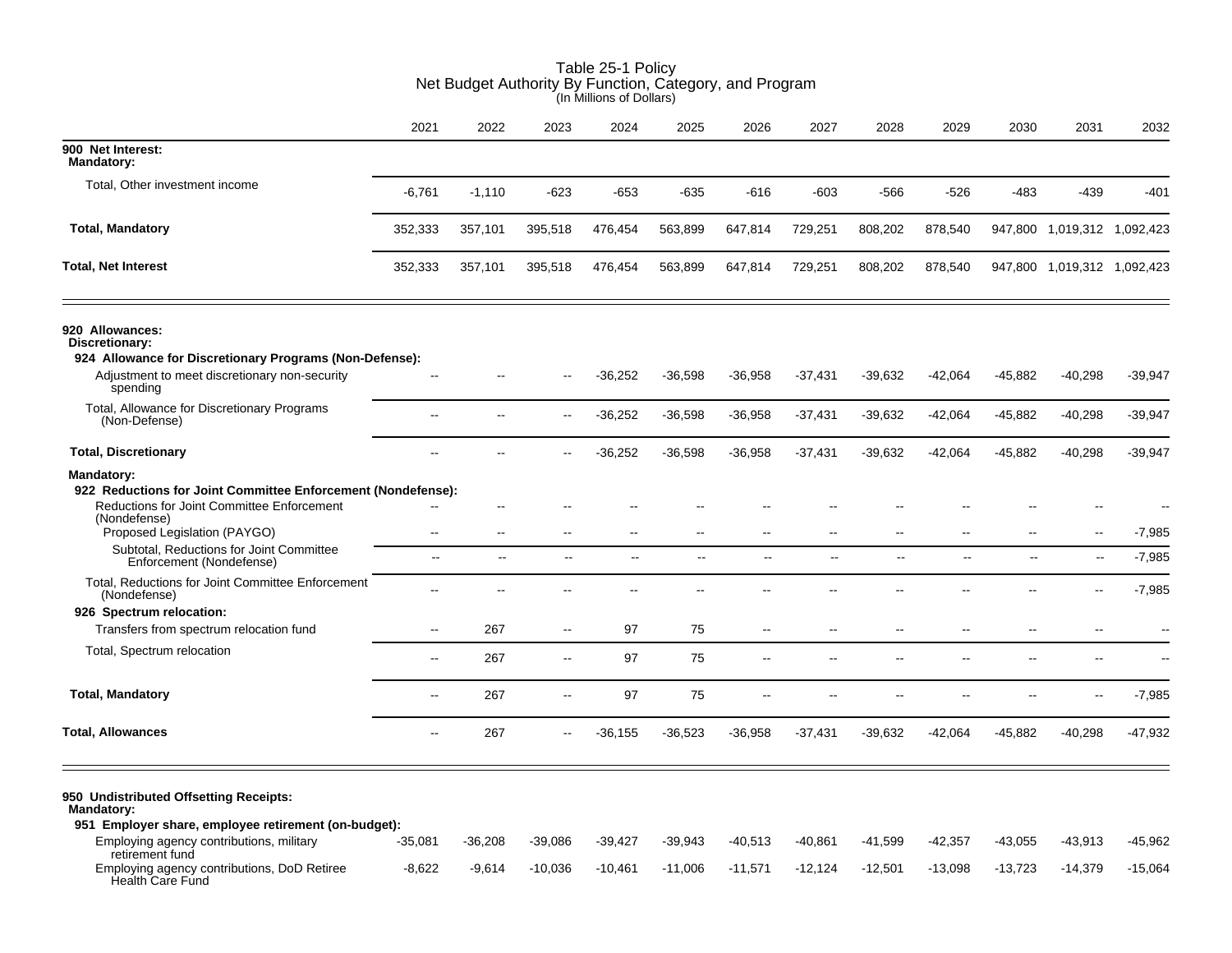|                                                                                 | 2021                     | 2022       | 2023           | 2024       | 2025           | 2026       | 2027       | 2028       | 2029       | 2030        | 2031       | 2032       |
|---------------------------------------------------------------------------------|--------------------------|------------|----------------|------------|----------------|------------|------------|------------|------------|-------------|------------|------------|
| 950 Undistributed Offsetting Receipts:<br><b>Mandatory:</b>                     |                          |            |                |            |                |            |            |            |            |             |            |            |
| Employer share, employee retirement (on-budget):<br>951                         |                          |            |                |            |                |            |            |            |            |             |            |            |
| Proposed Legislation (PAYGO)                                                    | $\overline{\phantom{a}}$ |            |                | $-11,850$  | $-12,342$      | $-12,863$  | $-13,415$  | $-14,057$  | $-14,730$  | $-15,433$   | $-16,172$  | $-16,945$  |
| Subtotal, Employing agency contributions, DoD<br>Retiree Health Care Fund       | $-8,622$                 | $-9,614$   | $-10,036$      | $-22,311$  | $-23,348$      | $-24,434$  | $-25,539$  | $-26,558$  | $-27,828$  | $-29,156$   | $-30,551$  | $-32,009$  |
| Employing agency contributions, Civil Service<br>Retirement and Disability Fund | $-37.764$                | $-41.556$  | $-43,295$      | $-44,805$  | $-45.830$      | $-46,847$  | $-47,842$  | $-48,828$  | $-49.808$  | $-50,779$   | $-51,745$  | $-52,339$  |
| Postal Service contributions, Civil Service<br>Retirement and Disability Fund   | $-4.060$                 | $-4,315$   | 9              | $-42$      | $-42$          | $-40$      | $-40$      | $-42$      | $-42$      | $-42$       | $-43$      | $-51$      |
| Contributions to HI trust fund                                                  | $-4,880$                 | $-5.062$   | $-5,263$       | $-5.408$   | $-5,587$       | $-5,739$   | $-5,895$   | $-6.091$   | $-6,185$   | $-6,391$    | $-6,565$   | $-6,746$   |
| Other contributions to employee retirement and<br>disability funds              | $-390$                   | $-393$     | $-399$         | $-406$     | $-415$         | $-425$     | $-434$     | $-444$     | $-454$     | $-454$      | $-459$     | $-465$     |
| Total, Employer share, employee retirement<br>(on-budget)                       | $-90,797$                | $-97,148$  | $-98,070$      | $-112,399$ | $-115,165$     | $-117,998$ | $-120,611$ | $-123,562$ | $-126,674$ | $-129,877$  | $-133,276$ | $-137,572$ |
| 952 Employer share, employee retirement (off-budget):                           |                          |            |                |            |                |            |            |            |            |             |            |            |
| Contributions to social security trust funds                                    | $-19,890$                | $-20,741$  | $-21,482$      | $-22,134$  | $-22,959$      | $-23,641$  | $-24,333$  | $-25,185$  | $-25,598$  | $-26,495$   | $-27,253$  | $-28,045$  |
| Total, Employer share, employee retirement<br>(off-budget)                      | $-19,890$                | $-20,741$  | $-21,482$      | $-22,134$  | $-22,959$      | $-23,641$  | $-24,333$  | $-25,185$  | $-25,598$  | $-26,495$   | $-27,253$  | $-28,045$  |
| 953 Rents and royalties on the Outer Continental Shelf:                         |                          |            |                |            |                |            |            |            |            |             |            |            |
| <b>OCS</b> receipts                                                             | $-4,223$                 | $-10,713$  | $-6,368$       | $-6,372$   | $-6,552$       | $-6,831$   | $-7,814$   | $-7,811$   | $-7,642$   | $-7,787$    | $-7,988$   | $-8,190$   |
| Total, Rents and royalties on the Outer Continental<br>Shelf                    | $-4,223$                 | $-10,713$  | $-6,368$       | $-6,372$   | $-6,552$       | $-6,831$   | $-7,814$   | $-7,811$   | $-7,642$   | $-7,787$    | $-7,988$   | $-8,190$   |
| 959 Other undistributed offsetting receipts:                                    |                          |            |                |            |                |            |            |            |            |             |            |            |
| National Wireless Initiative                                                    | $\overline{a}$           | $-81.089$  | $\overline{a}$ | --         | --             |            |            |            |            |             |            |            |
| Spectrum relocation receipts                                                    | $-8.942$                 | $-22.418$  | $-$            | --         | $\overline{a}$ | $-$        | $-10.000$  |            |            |             |            |            |
| Arctic National Wildlife Refuge, rent, royalties, and<br>bonuses                | -8                       | $-2$       | $-11$          | -4         | -4             | -4         | -4         | -4         | -4         | -4          | -4         | -4         |
| Total, Other undistributed offsetting receipts                                  | $-8,950$                 | $-103,509$ | $-11$          | -4         | -4             | -4         | $-10,004$  | -4         | -4         | -4          | -4         |            |
| <b>Total, Mandatory</b>                                                         | $-123.860$               | $-232,111$ | $-125,931$     | $-140,909$ | $-144,680$     | $-148,474$ | $-162,762$ | $-156,562$ | $-159,918$ | $-164.163$  | $-168,521$ | $-173,811$ |
|                                                                                 |                          |            |                |            |                |            |            |            |            |             |            |            |
| <b>Total, Undistributed Offsetting Receipts</b>                                 | $-123,860$               | $-232,111$ | $-125,931$     | $-140,909$ | $-144,680$     | $-148,474$ | $-162,762$ | $-156,562$ | $-159,918$ | $-164, 163$ | $-168,521$ | $-173,811$ |

**Total, Net Budget Authority** 7,141,642 5,590,258 5,935,265 5,988,343 6,398,881 6,760,525 7,048,451 7,493,212 7,723,044 8,166,347 8,544,026 8,942,888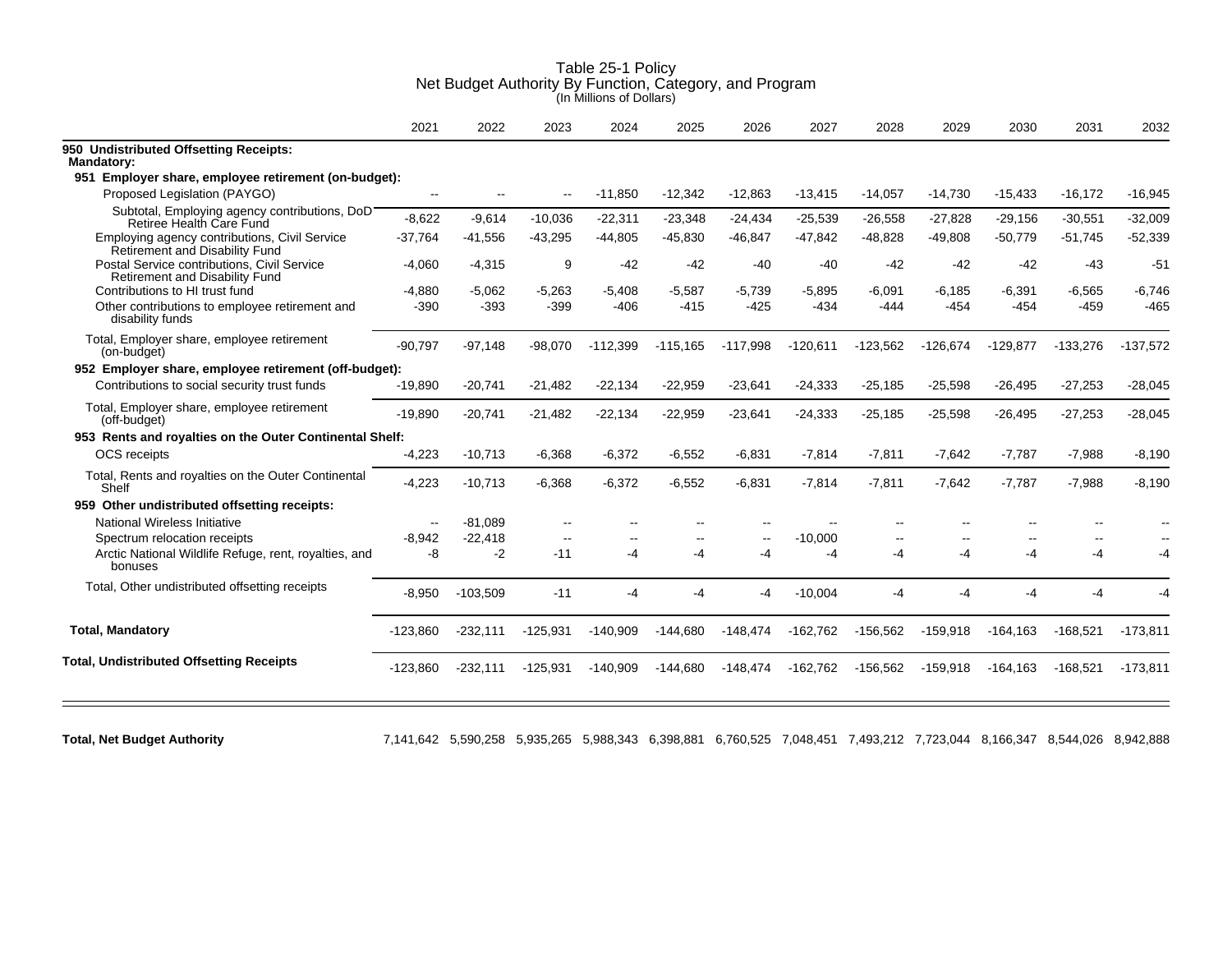| Table 25-1 Policy<br>Net Outlays By Function, Category, and Program<br>(In Millions of Dollars) |  |
|-------------------------------------------------------------------------------------------------|--|
|                                                                                                 |  |

|                                                                  | 2021                     | 2022              | 2023                 | 2024              | 2025              | 2026                     | 2027                     | 2028                     | 2029              | 2030                     | 2031              | 2032              |
|------------------------------------------------------------------|--------------------------|-------------------|----------------------|-------------------|-------------------|--------------------------|--------------------------|--------------------------|-------------------|--------------------------|-------------------|-------------------|
| 050 National Defense:<br>Discretionary:                          |                          |                   |                      |                   |                   |                          |                          |                          |                   |                          |                   |                   |
| 051 Department of Defense-Military:                              |                          |                   |                      |                   |                   |                          |                          |                          |                   |                          |                   |                   |
| Military personnel<br>Proposed Legislation (non-PAYGO)           | 162,735<br>$\sim$        | 167,201<br>$\sim$ | 172,678<br>$\ddotsc$ | 176,045<br>11,040 | 179,938<br>11,451 | 184,396<br>11,933        | 188,295<br>12,445        | 190,012<br>13,047        | 191,833<br>13,676 | 193,689<br>14,333        | 195,588<br>15,021 | 197,521<br>15,740 |
| Subtotal, Military personnel                                     | 162,735                  | 167,201           | 172,678              | 187,085           | 191,389           | 196,329                  | 200,740                  | 203,059                  | 205,509           | 208,022                  | 210,609           | 213,261           |
| Operation and maintenance                                        | 284,901                  | 301,758           | 303,771              | 310,062           | 312,733           | 314,269                  | 317,715                  | 320,044                  | 321,765           | 323,431                  | 325,096           | 326,717           |
| Proposed Legislation (non-PAYGO)                                 | $\sim$                   | $\sim$            | $\sim$               | $-8,134$          | $-10,699$         | $-11,777$                | $-12,441$                | $-12,982$                | $-13,459$         | $-13,952$                | $-14,483$         | $-15,061$         |
| Subtotal, Operation and maintenance                              | 284,901                  | 301,758           | 303,771              | 301,928           | 302,034           | 302,492                  | 305,274                  | 307,062                  | 308,306           | 309,479                  | 310,613           | 311,656           |
| Procurement                                                      | 141,242                  | 134,266           | 137,893              | 144,041           | 151,833           | 154,646                  | 161,487                  | 167,281                  | 170,989           | 173,392                  | 175,158           | 176,523           |
| Research, development, test and evaluation                       | 105,514                  | 111,385           | 126,243              | 132,651           | 134,841           | 132,850                  | 128,156                  | 128,828                  | 129,784           | 130,582                  | 131,464           | 132,365           |
| Military construction                                            | 9,146                    | 11.359            | 10,950               | 11,575            | 12,878            | 13,021                   | 12,954                   | 12,536                   | 11,978            | 11,756                   | 10,902            | 10,852            |
| Family housing                                                   | 1,380                    | 1,587             | 1,565                | 1,590             | 1,659             | 1,682                    | 1,744                    | 1,752                    | 1,756             | 1,740                    | 1,749             | 1,759             |
| Revolving, management, and trust funds and<br>other              | 2,843                    | 2,855             | 3,203                | 3,530             | 450               | $-259$                   | $-350$                   | 353                      | 698               | 831                      | 834               | 839               |
| Proposed Legislation (non-PAYGO)                                 | $\sim$                   | $\sim$ $\sim$     | $\mathbf{u}$         | 464               | 462               | 406                      | 351                      | $\sim$                   | $\sim$            | $\sim$                   | $\sim$            | $\sim$            |
| Subtotal, Revolving, management, and trust<br>funds and other    | 2,843                    | 2,855             | 3,203                | 3,994             | 912               | 147                      | $\mathbf{1}$             | 353                      | 698               | 831                      | 834               | 839               |
| Operations and Support Department of<br><b>Homeland Security</b> | $\overline{a}$           | $\sim$ $\sim$     | 6                    | 8                 | 9                 | 10                       | 10                       | 10                       | 10                | 10                       | 10                | 10                |
| Total, Department of Defense-Military                            | 707,761                  | 730,411           | 756,309              | 782,872           | 795,555           | 801,177                  | 810,366                  | 820,881                  | 829,030           | 835,812                  | 841,339           | 847,265           |
| 053 Atomic energy defense activities:                            |                          |                   |                      |                   |                   |                          |                          |                          |                   |                          |                   |                   |
| Department of Energy                                             | 23.697                   | 26,553            | 28,596               | 29,571            | 30,838            | 31,251                   | 31,477                   | 31,584                   | 31.740            | 31,956                   | 32,184            | 32,408            |
| Formerly utilized sites remedial action                          | 168                      | 301               | 216                  | 224               | 228               | 232                      | 238                      | 241                      | 243               | 245                      | 247               | 249               |
| Defense nuclear facilities safety board                          | 30                       | 32                | 39                   | 42                | 42                | 44                       | 45                       | 45                       | 45                | 46                       | 46                | 46                |
| Total, Atomic energy defense activities                          | 23,895                   | 26,886            | 28,851               | 29,837            | 31,108            | 31,527                   | 31,760                   | 31,870                   | 32,028            | 32,247                   | 32,477            | 32,703            |
| 054 Defense-related activities:                                  |                          |                   |                      |                   |                   |                          |                          |                          |                   |                          |                   |                   |
| Federal Bureau of Investigation                                  | 6,362                    | 5,982             | 6,267                | 6,472             | 6,638             | 6,790                    | 6,947                    | 7,019                    | 7,076             | 7,125                    | 7,175             | 7,225             |
| Other discretionary programs                                     | 3,588                    | 2,929             | 3.163                | 3,274             | 3,780             | 4,268                    | 4,419                    | 4,520                    | 4,600             | 4,671                    | 4,738             | 4,775             |
| Adjustments for Revised BCA Caps                                 | $\overline{\phantom{a}}$ | $\sim$            | $\sim$               | $-307$            | $-524$            | $-383$                   | $-583$                   | $-674$                   | $-715$            | $-734$                   | $-746$            | $-753$            |
| Total, Defense-related activities                                | 9,950                    | 8,911             | 9,430                | 9,439             | 9,894             | 10,675                   | 10,783                   | 10,865                   | 10,961            | 11,062                   | 11,167            | 11,247            |
| <b>Total, Discretionary</b>                                      | 741,606                  | 766,208           | 794,590              | 822,148           | 836,557           | 843,379                  | 852,909                  | 863,616                  | 872,019           | 879,121                  | 884,983           | 891,215           |
| Mandatory:<br>051 Department of Defense-Military:                |                          |                   |                      |                   |                   |                          |                          |                          |                   |                          |                   |                   |
| Concurrent receipt accrual payments to the                       | 9,845                    | 10,569            | 10,897               | 11,068            | 11,261            | 11,431                   | 11,583                   | 11,883                   | 12,120            | 12,361                   | 12,606            | 14,104            |
| Military Retirement Fund                                         |                          |                   |                      |                   |                   |                          |                          |                          |                   |                          |                   |                   |
| Operation and maintenance                                        | 1,273                    | 782               | 850                  | 818               | 810               | 820                      | 834                      | 851                      | 868               | 884                      | 904               | 921               |
| Proposed Legislation (PAYGO)                                     | $\overline{\phantom{a}}$ | $\sim$            | -1                   | $\overline{1}$    | $\mathbf 1$       | $\overline{\phantom{a}}$ | $\overline{\phantom{a}}$ | $\overline{\phantom{a}}$ | $\sim$            | $\overline{\phantom{a}}$ | $\overline{a}$    |                   |
| Subtotal, Operation and maintenance                              | 1,273                    | 782               | 851                  | 819               | 811               | 820                      | 834                      | 851                      | 868               | 884                      | 904               | 921               |
| Procurement                                                      | 176                      | 76                | 80                   | 68                | 31                | 14                       | 6                        | 2                        | 1                 |                          |                   |                   |
| Research, development, test and evaluation                       | 149                      | 181               | 278                  | 168               | 47                | 14                       | 5                        | 3                        | 1                 | $\overline{\phantom{a}}$ |                   | $-$               |
| Revolving, trust and other DoD mandatory                         | 469                      | 875               | 1.103                | 1,463             | 1,144             | 704                      | 789                      | 672                      | 714               | 771                      | 1.064             | 1.064             |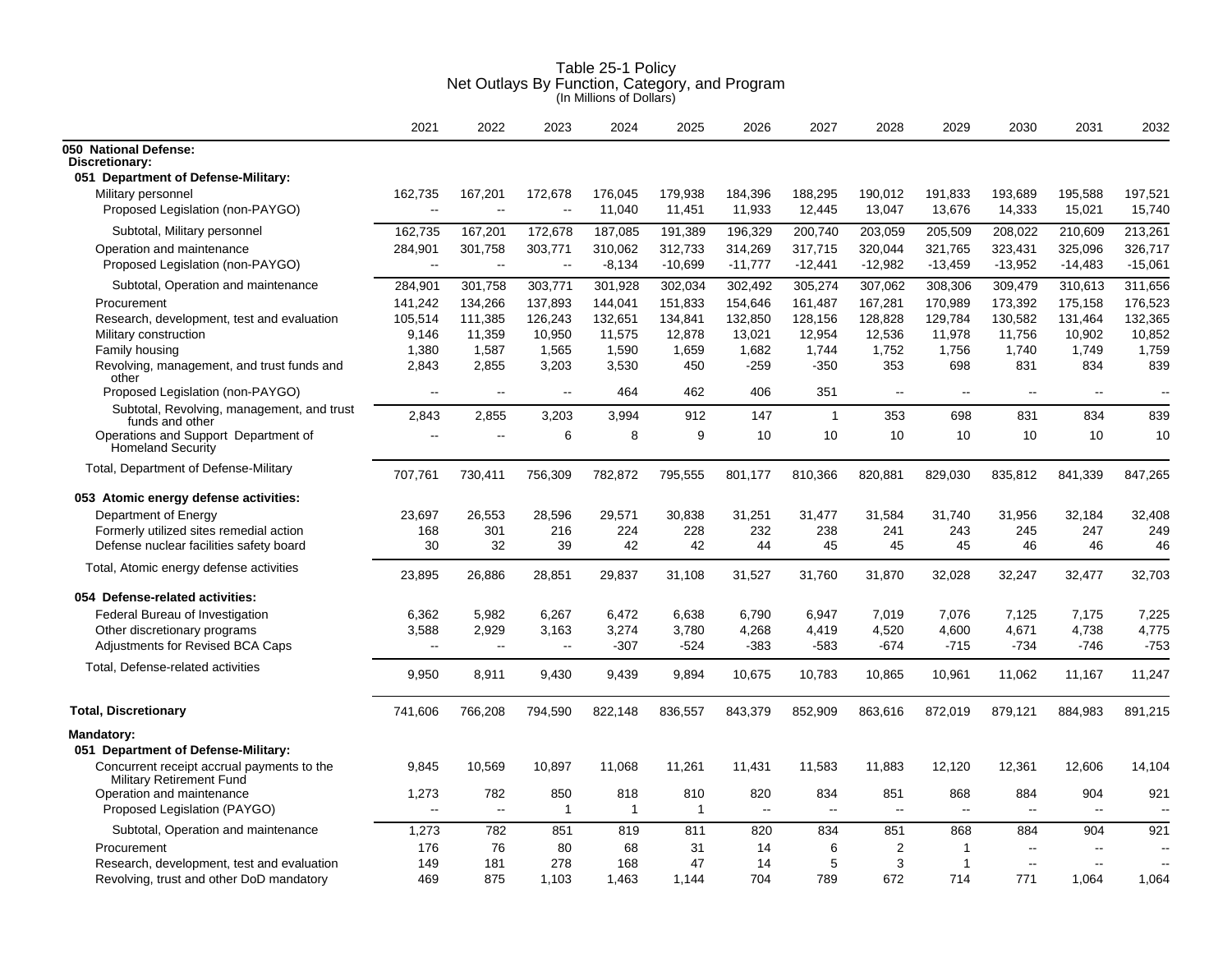|                                                                                                                                      | 2021                     | 2022                  | 2023             | 2024                     | 2025           | 2026                     | 2027                                     | 2028                                                 | 2029                           | 2030                           | 2031                                                 | 2032                           |
|--------------------------------------------------------------------------------------------------------------------------------------|--------------------------|-----------------------|------------------|--------------------------|----------------|--------------------------|------------------------------------------|------------------------------------------------------|--------------------------------|--------------------------------|------------------------------------------------------|--------------------------------|
| 050 National Defense:<br><b>Mandatory:</b>                                                                                           |                          |                       |                  |                          |                |                          |                                          |                                                      |                                |                                |                                                      |                                |
| 051 Department of Defense-Military:                                                                                                  |                          |                       |                  |                          |                |                          |                                          |                                                      |                                |                                |                                                      |                                |
| Offsetting receipts<br><b>Reductions for Joint Committee Enforcement</b><br>(Defense)                                                | $-2,092$                 | -1,919                | $-1,909$         | $-1,929$                 | $-1,950$       | $-1,969$                 | $-1,873$                                 | $-1,895$                                             | $-1,916$                       | $-1,939$                       | $-1,962$                                             | $-1,985$                       |
| Proposed Legislation (PAYGO)                                                                                                         | $-$                      | $-$                   | $\overline{a}$   | $\sim$                   | $\sim$         | $\sim$ $\sim$            | $\overline{a}$                           | $\overline{\phantom{a}}$                             | $\overline{a}$                 | $\overline{a}$                 | $\sim$                                               | $-1,280$                       |
| Subtotal, Reductions for Joint Committee<br>Enforcement (Defense)<br>Impact of Popup on Joint Committee Enforcement                  | $\overline{a}$<br>--     | $\sim$ $\sim$         | $-$              | --                       | $-$            | $\sim$<br>$\sim$         | $\mathbf{L}$<br>$\overline{\phantom{a}}$ | $\overline{\phantom{a}}$<br>$\overline{\phantom{a}}$ | $\overline{\phantom{a}}$<br>ц, | $\overline{a}$<br>--           | $\overline{\phantom{a}}$<br>$\overline{\phantom{a}}$ | $-1,280$                       |
| Proposed Legislation (PAYGO)                                                                                                         | $\overline{a}$           | $\sim$                | $\sim$           | $\sim$                   | $\sim$         | $\overline{a}$           | $\sim$                                   | $\overline{a}$                                       | $\overline{\phantom{a}}$       | $-$                            | $\overline{\phantom{a}}$                             | 1,171                          |
| Subtotal, Impact of Popup on Joint Committee<br>Enforcement                                                                          | $\sim$                   | $\sim$                | $-$              | $\sim$ $\sim$            | $\sim$         | $\sim$                   | $\sim$ $\sim$                            | $\sim$                                               | $\sim$                         | $\sim$                         | $\overline{\phantom{a}}$                             | 1,171                          |
| Operation and Maintenance                                                                                                            | $\overline{\phantom{a}}$ | $\overline{2}$        | 2                | $\sim$ $\sim$            | $\overline{a}$ | $\sim$                   | $\overline{\phantom{a}}$                 | $\overline{\phantom{a}}$                             | ц,                             | $-$                            | $\overline{\phantom{a}}$                             | $\overline{\phantom{a}}$       |
| Total, Department of Defense-Military                                                                                                | 9,820                    | 10,566                | 11,302           | 11,657                   | 11,344         | 11,014                   | 11,344                                   | 11,516                                               | 11,788                         | 12,077                         | 12,612                                               | 13,995                         |
| 053 Atomic energy defense activities:                                                                                                |                          |                       |                  |                          |                |                          |                                          |                                                      |                                |                                |                                                      |                                |
| <b>Energy Employees Occupational Illness</b><br>Compensation Program Act (EEOICPA)                                                   | 1,856                    | 1,946                 | 2,033            | 2,105                    | 2,163          | 2,209                    | 2,227                                    | 2,234                                                | 2,233                          | 2,225                          | 2,208                                                | 2,200                          |
| Other<br><b>Reductions for Joint Committee Enforcement</b><br>(Defense)                                                              | 49<br>$-$                | 50<br>$\sim$          | 51<br>$\sim$     | 51<br>$\sim$             | 51<br>$\sim$   | 51<br>$\sim$             | 51<br>$\sim$                             | 51<br>$\sim$                                         | 51<br>Ξ.                       | 51<br>$\overline{\phantom{a}}$ | 51<br>$\sim$                                         | 55<br>$\overline{\phantom{a}}$ |
| Proposed Legislation (PAYGO)                                                                                                         | $\overline{a}$           | $\overline{a}$        | $\sim$           | $\sim$ $\sim$            | $\sim$         | $\overline{\phantom{a}}$ | $\overline{\phantom{a}}$                 | $\overline{a}$                                       | $\overline{a}$                 | $-$                            | $\overline{\phantom{a}}$                             | -54                            |
| Subtotal, Reductions for Joint Committee<br>Enforcement (Defense)                                                                    | $\overline{\phantom{a}}$ | н.                    | .,               | $\overline{\phantom{a}}$ | --             | $\sim$                   | $\sim$                                   | $\sim$                                               | $\overline{\phantom{a}}$       | Ξ.                             | $\overline{\phantom{a}}$                             | $-54$                          |
| Total, Atomic energy defense activities                                                                                              | 1,905                    | 1,996                 | 2,084            | 2,156                    | 2,214          | 2,260                    | 2,278                                    | 2,285                                                | 2,284                          | 2,276                          | 2,259                                                | 2,201                          |
| 054 Defense-related activities:                                                                                                      |                          |                       |                  |                          |                |                          |                                          |                                                      |                                |                                |                                                      |                                |
| Radiation exposure compensation trust fund                                                                                           | 48                       | 98                    | 20               |                          |                |                          |                                          |                                                      |                                |                                | $-$                                                  | $\overline{\phantom{a}}$       |
| Interfunds<br>Proposed Legislation (PAYGO)                                                                                           | --<br>Ξ.                 | $\overline{a}$<br>$-$ | $\sim$<br>$\sim$ | $\sim$                   | $\sim$         | $\overline{\phantom{a}}$ | $\overline{\phantom{a}}$                 | $\overline{\phantom{a}}$                             | ц,                             | $-$                            | $\overline{a}$<br>$\overline{\phantom{a}}$           |                                |
| Subtotal, Interfunds                                                                                                                 | $\sim$                   | $-$                   | $\sim$ $\sim$    | $\overline{\phantom{a}}$ | $\sim$         | $\sim$                   | $\sim$ $\sim$                            | $\sim$                                               | $\sim$                         | $\overline{\phantom{a}}$       | $\overline{\phantom{a}}$                             | $\sim$                         |
| Payment to CIA retirement fund and other                                                                                             | 522                      | 795                   | 569              | 555                      | 542            | 528                      | 528                                      | 528                                                  | 528                            | 528                            | 528                                                  | $\overline{\phantom{a}}$       |
| Total, Defense-related activities                                                                                                    | 570                      | 893                   | 589              | 555                      | 542            | 528                      | 528                                      | 528                                                  | 528                            | 528                            | 528                                                  | $\overline{\phantom{a}}$       |
| <b>Total, Mandatory</b>                                                                                                              | 12,295                   | 13,455                | 13,975           | 14,368                   | 14,100         | 13,802                   | 14,150                                   | 14,329                                               | 14,600                         | 14,881                         | 15,399                                               | 16,196                         |
| <b>Total, National Defense</b>                                                                                                       | 753,901                  | 779,663               | 808,565          | 836,516                  | 850,657        | 857,181                  | 867,059                                  | 877,945                                              | 886,619                        | 894,002                        | 900,382                                              | 907,411                        |
| 150 International Affairs:<br>Discretionary:<br>151 International development and humanitarian assistance:<br>Development assistance | 2,495                    | 2,892                 | 3,383            | 3,539                    | 3,967          | 4,331                    | 4,531                                    | 4,724                                                | 4,940                          | 5,067                          | 5,242                                                | 5,432                          |
| Humanitarian assistance and refugee programs                                                                                         | 11,093                   | 10,937                | 8,524            | 8,424                    | 9,033          | 9,840                    | 10,264                                   | 10,703                                               | 11,160                         | 11,528                         | 11,958                                               | 12,379                         |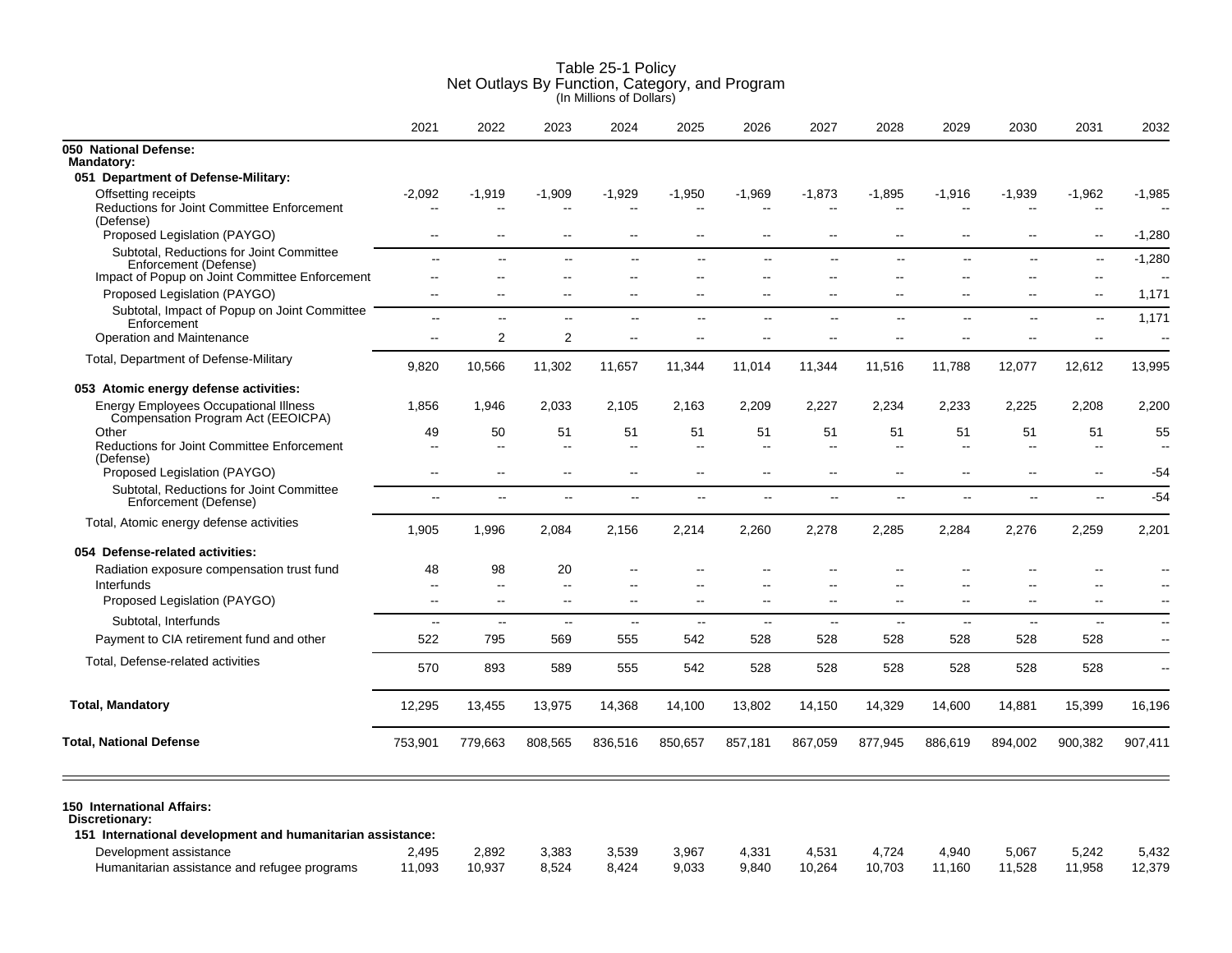|                                                                 | 2021                     | 2022                     | 2023          | 2024          | 2025           | 2026          | 2027   | 2028   | 2029   | 2030          | 2031                     | 2032   |
|-----------------------------------------------------------------|--------------------------|--------------------------|---------------|---------------|----------------|---------------|--------|--------|--------|---------------|--------------------------|--------|
| <b>150 International Affairs:</b><br>Discretionary:             |                          |                          |               |               |                |               |        |        |        |               |                          |        |
| 151 International development and humanitarian assistance:      |                          |                          |               |               |                |               |        |        |        |               |                          |        |
| Other development assistance                                    | 1,742                    | 3,138                    | 4,049         | 4,508         | 4,400          | 4,305         | 4,364  | 4,412  | 4,510  | 4,602         | 4,689                    | 4,782  |
| Millennium challenge corporation                                | 724                      | 765                      | 931           | 970           | 1,123          | 947           | 959    | 976    | 999    | 1,021         | 1,047                    | 1,069  |
| Global health                                                   | 13,146                   | 8,106                    | 8,244         | 9,171         | 10,220         | 10,586        | 10,902 | 11,196 | 11,492 | 11,780        | 12,051                   | 12,337 |
| Multilateral development banks (MDBs)                           | 1,723                    | 1,967                    | 2,226         | 2,403         | 2,587          | 2,684         | 2,777  | 2,876  | 2,974  | 3,076         | 3,147                    | 3,219  |
| Peace Corps                                                     | 354                      | 378                      | 407           | 433           | 448            | 458           | 468    | 480    | 491    | 502           | 514                      | 525    |
| International narcotics control and law<br>enforcement          | 1,243                    | 1,849                    | 1,914         | 1,578         | 1,595          | 1,598         | 1,578  | 1,580  | 1,617  | 1,654         | 1,692                    | 1,731  |
| <b>USAID</b> operations                                         | 1,742                    | 1,743                    | 1,976         | 2,082         | 2,162          | 2,224         | 2,283  | 2,340  | 2,392  | 2,448         | 2,505                    | 2,560  |
| Iraq relief and reconstruction fund                             | $\overline{1}$           | $\overline{\phantom{a}}$ | $\sim$ $\sim$ | $\sim$ $\sim$ | $\overline{a}$ | $\sim$        | $\sim$ | $\sim$ | $\sim$ | $\mathbf{u}$  | $\overline{\phantom{a}}$ | $\sim$ |
| Overseas Private Investment Corporation                         | $\overline{4}$           | $\sim$ $\sim$            | $\mathbf{u}$  | $\sim$        | $\overline{a}$ | $\sim$ $\sim$ | $\sim$ | $\sim$ | $\sim$ | $\sim$ $\sim$ | $\mathbf{u}$             | $\sim$ |
| Development Finance Institution                                 | $-214$                   | 320                      | 400           | 521           | 594            | 602           | 616    | 625    | 635    | 650           | 663                      | 678    |
| Total, International development and humanitarian<br>assistance | 34,053                   | 32,095                   | 32,054        | 33,629        | 36,129         | 37,575        | 38,742 | 39,912 | 41,210 | 42,328        | 43,508                   | 44,712 |
| 152 International security assistance:                          |                          |                          |               |               |                |               |        |        |        |               |                          |        |
| Foreign military financing grants and loans                     | 5,036                    | 7,636                    | 6,844         | 5,952         | 6,256          | 6,367         | 6,523  | 6,677  | 6,832  | 6,989         | 7,150                    | 7,314  |
| Economic support and development fund                           | 1,813                    | 4,955                    | 4,181         | 3,806         | 3,486          | 3,808         | 4,020  | 4,205  | 4,360  | 4,508         | 4,657                    | 4,717  |
| Nonproliferation, antiterrorism, demining, and                  | 760                      | 1.002                    | 1,021         | 1.038         | 1,063          | 1.092         | 1.112  | 1,109  | 1,107  | 1.030         | 1.053                    | 1,078  |
| related programs<br>Other security assistance                   | 539                      | 647                      | 718           | 692           | 661            | 652           | 627    | 641    | 656    | 670           | 686                      | 703    |
| Total, International security assistance                        | 8,148                    | 14,240                   | 12,764        | 11,488        | 11,466         | 11,919        | 12,282 | 12,632 | 12,955 | 13,197        | 13,546                   | 13,812 |
| 153 Conduct of foreign affairs:                                 |                          |                          |               |               |                |               |        |        |        |               |                          |        |
| <b>State Department operations</b>                              | 9,514                    | 9,317                    | 9,525         | 10,202        | 10,320         | 10,690        | 10,934 | 11,188 | 11,445 | 11,708        | 11,978                   | 12,252 |
| Embassy security, construction, and maintenance                 | 1,308                    | 1,910                    | 2,046         | 2,248         | 2,307          | 2,336         | 2,031  | 2,077  | 2,125  | 2,174         | 2,225                    | 2,276  |
| Assessed contributions to international<br>organizations        | 1,745                    | 1,441                    | 1,611         | 1,684         | 1,730          | 1,770         | 1,810  | 1,852  | 1,895  | 1,939         | 1,983                    | 2,030  |
| Assessed contributions for international<br>peacekeeping        | 1,381                    | 1,845                    | 2,312         | 2,373         | 2,427          | 2,482         | 2,541  | 2,598  | 2,658  | 2,720         | 2,781                    | 2,846  |
| Other conduct of foreign affairs                                | 1,162                    | 955                      | $-36$         | 187           | 255            | 260           | 293    | 297    | 304    | 308           | 308                      | 318    |
| Total, Conduct of foreign affairs                               | 15,110                   | 15,468                   | 15,458        | 16,694        | 17,039         | 17,538        | 17,609 | 18,012 | 18,427 | 18,849        | 19,275                   | 19,722 |
| 154 Foreign information and exchange activities:                |                          |                          |               |               |                |               |        |        |        |               |                          |        |
| Educational and cultural exchanges                              | 542                      | 846                      | 748           | 854           | 757            | 774           | 792    | 810    | 827    | 846           | 866                      | 886    |
| International broadcasting                                      | 797                      | 830                      | 831           | 850           | 871            | 892           | 911    | 933    | 955    | 977           | 1,000                    | 1,021  |
| Other information and exchange activities                       | 292                      | 433                      | 462           | 366           | 360            | 366           | 378    | 385    | 394    | 403           | 412                      | 422    |
| Total, Foreign information and exchange activities              | 1,631                    | 2,109                    | 2,041         | 2,070         | 1,988          | 2,032         | 2,081  | 2,128  | 2,176  | 2,226         | 2,278                    | 2,329  |
| 155 International financial programs:                           |                          |                          |               |               |                |               |        |        |        |               |                          |        |
| Export-Import Bank                                              | 32                       | -159                     | $-196$        | $-212$        | $-214$         | $-220$        | $-224$ | -227   | $-234$ | $-241$        | -245                     | $-249$ |
| <b>International Monetary Fund</b>                              | $\overline{\phantom{a}}$ | $\overline{\phantom{a}}$ | 3             | 6             | 9              | 12            | 14     | 16     | 17     | 19            | 21                       | 23     |
| Special defense acquisition fund                                | $-108$                   | 16                       | 69            | 74            | 73             | $-1$          | $-1$   | $-1$   | $-1$   | $-1$          | $-1$                     | $-1$   |
| Total, International financial programs                         | $-76$                    | $-143$                   | $-124$        | $-132$        | $-132$         | $-209$        | $-211$ | $-212$ | $-218$ | $-223$        | $-225$                   | $-227$ |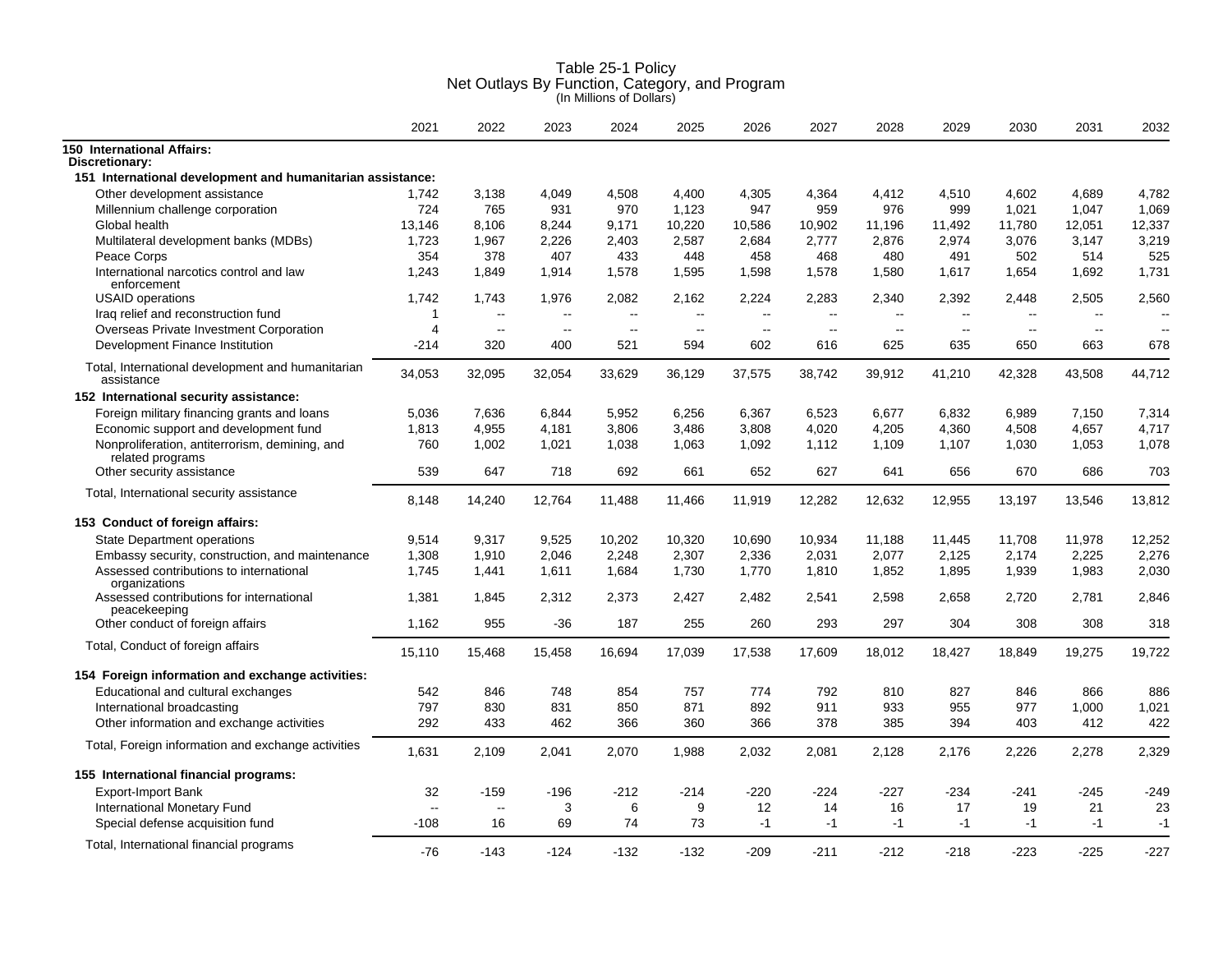| 62,193<br>$-267$<br>$\sim$<br>65<br>2,275<br>2,340<br>2,073<br>$\mathbf{u}$<br>$-18$<br>2,169<br>2,151<br>110<br>110 | 63,749<br>-156<br>$\sim$<br>$-174$<br>1,950<br>1,776<br>1,620<br>$\sim$<br>-25<br>1,735<br>1,710<br>95<br>95 | 66,490<br>-146<br>$\mathord{\hspace{1pt}\text{--}\hspace{1pt}}$<br>$-205$<br>1,625<br>1,420<br>1,274<br>$\mathbf{u}$<br>$-20$<br>434<br>414<br>108<br>108 | 68,855<br>-98<br>$\mathord{\hspace{1pt}\text{--}\hspace{1pt}}$<br>-201<br>325<br>124<br>26<br>$\overline{\phantom{a}}$<br>$-20$<br>347<br>327<br>54<br>54 | 70,503<br>$-91$<br>$\overline{a}$<br>$-200$<br>325<br>125<br>34<br>$\overline{\phantom{a}}$<br>$-10$<br>260<br>250<br>54<br>54 | 72,472<br>$-84$<br>$\sim$ $\sim$<br>$-198$<br>$\overline{\phantom{a}}$<br>$-198$<br>$-282$<br>--<br>$\sim$<br>260<br>260<br>56<br>56 | 74,550<br>$-72$<br>$\sim$<br>$-197$<br>$\sim$<br>$-197$<br>$-269$<br>$\overline{\phantom{a}}$<br>$\overline{\phantom{a}}$<br>174<br>174<br>49<br>49 | 76,377<br>$-70$<br>$\sim$<br>$-196$<br>$\sim$<br>$-196$<br>$-266$<br>$\sim$<br>87<br>87<br>49<br>49 | 78,382<br>-69<br>$\sim$<br>$-195$<br>$\sim$<br>$-195$<br>$-264$<br>$\overline{\phantom{a}}$<br>$\overline{\phantom{a}}$<br>87<br>87<br>49<br>49 | 80,348<br>$\sim$<br>$-195$<br>$-261$<br>$\overline{a}$ |
|----------------------------------------------------------------------------------------------------------------------|--------------------------------------------------------------------------------------------------------------|-----------------------------------------------------------------------------------------------------------------------------------------------------------|-----------------------------------------------------------------------------------------------------------------------------------------------------------|--------------------------------------------------------------------------------------------------------------------------------|--------------------------------------------------------------------------------------------------------------------------------------|-----------------------------------------------------------------------------------------------------------------------------------------------------|-----------------------------------------------------------------------------------------------------|-------------------------------------------------------------------------------------------------------------------------------------------------|--------------------------------------------------------|
|                                                                                                                      |                                                                                                              |                                                                                                                                                           |                                                                                                                                                           |                                                                                                                                |                                                                                                                                      |                                                                                                                                                     |                                                                                                     |                                                                                                                                                 | -66<br>$-195$<br>49<br>49                              |
|                                                                                                                      |                                                                                                              |                                                                                                                                                           |                                                                                                                                                           |                                                                                                                                |                                                                                                                                      |                                                                                                                                                     |                                                                                                     |                                                                                                                                                 |                                                        |
|                                                                                                                      |                                                                                                              |                                                                                                                                                           |                                                                                                                                                           |                                                                                                                                |                                                                                                                                      |                                                                                                                                                     |                                                                                                     |                                                                                                                                                 |                                                        |
|                                                                                                                      |                                                                                                              |                                                                                                                                                           |                                                                                                                                                           |                                                                                                                                |                                                                                                                                      |                                                                                                                                                     |                                                                                                     |                                                                                                                                                 |                                                        |
|                                                                                                                      |                                                                                                              |                                                                                                                                                           |                                                                                                                                                           |                                                                                                                                |                                                                                                                                      |                                                                                                                                                     |                                                                                                     |                                                                                                                                                 |                                                        |
|                                                                                                                      |                                                                                                              |                                                                                                                                                           |                                                                                                                                                           |                                                                                                                                |                                                                                                                                      |                                                                                                                                                     |                                                                                                     |                                                                                                                                                 |                                                        |
|                                                                                                                      |                                                                                                              |                                                                                                                                                           |                                                                                                                                                           |                                                                                                                                |                                                                                                                                      |                                                                                                                                                     |                                                                                                     |                                                                                                                                                 |                                                        |
|                                                                                                                      |                                                                                                              |                                                                                                                                                           |                                                                                                                                                           |                                                                                                                                |                                                                                                                                      |                                                                                                                                                     |                                                                                                     |                                                                                                                                                 |                                                        |
|                                                                                                                      |                                                                                                              |                                                                                                                                                           |                                                                                                                                                           |                                                                                                                                |                                                                                                                                      |                                                                                                                                                     |                                                                                                     |                                                                                                                                                 |                                                        |
|                                                                                                                      |                                                                                                              |                                                                                                                                                           |                                                                                                                                                           |                                                                                                                                |                                                                                                                                      |                                                                                                                                                     |                                                                                                     |                                                                                                                                                 |                                                        |
|                                                                                                                      |                                                                                                              |                                                                                                                                                           |                                                                                                                                                           |                                                                                                                                |                                                                                                                                      |                                                                                                                                                     |                                                                                                     |                                                                                                                                                 |                                                        |
|                                                                                                                      |                                                                                                              |                                                                                                                                                           |                                                                                                                                                           |                                                                                                                                |                                                                                                                                      |                                                                                                                                                     |                                                                                                     |                                                                                                                                                 |                                                        |
|                                                                                                                      |                                                                                                              |                                                                                                                                                           |                                                                                                                                                           |                                                                                                                                |                                                                                                                                      |                                                                                                                                                     |                                                                                                     |                                                                                                                                                 |                                                        |
|                                                                                                                      |                                                                                                              |                                                                                                                                                           |                                                                                                                                                           |                                                                                                                                |                                                                                                                                      |                                                                                                                                                     |                                                                                                     |                                                                                                                                                 |                                                        |
|                                                                                                                      |                                                                                                              |                                                                                                                                                           |                                                                                                                                                           |                                                                                                                                |                                                                                                                                      |                                                                                                                                                     |                                                                                                     |                                                                                                                                                 |                                                        |
|                                                                                                                      |                                                                                                              |                                                                                                                                                           |                                                                                                                                                           |                                                                                                                                |                                                                                                                                      |                                                                                                                                                     |                                                                                                     |                                                                                                                                                 |                                                        |
|                                                                                                                      |                                                                                                              |                                                                                                                                                           |                                                                                                                                                           |                                                                                                                                |                                                                                                                                      |                                                                                                                                                     |                                                                                                     |                                                                                                                                                 |                                                        |
|                                                                                                                      |                                                                                                              |                                                                                                                                                           |                                                                                                                                                           |                                                                                                                                |                                                                                                                                      |                                                                                                                                                     |                                                                                                     |                                                                                                                                                 |                                                        |
|                                                                                                                      |                                                                                                              |                                                                                                                                                           |                                                                                                                                                           |                                                                                                                                |                                                                                                                                      |                                                                                                                                                     |                                                                                                     |                                                                                                                                                 |                                                        |
| 2                                                                                                                    | $\sim$                                                                                                       | $\overline{\phantom{a}}$                                                                                                                                  | $\sim$                                                                                                                                                    |                                                                                                                                | --                                                                                                                                   | $\overline{\phantom{a}}$                                                                                                                            | $\overline{\phantom{a}}$                                                                            | $\overline{\phantom{a}}$                                                                                                                        |                                                        |
|                                                                                                                      |                                                                                                              |                                                                                                                                                           |                                                                                                                                                           |                                                                                                                                |                                                                                                                                      |                                                                                                                                                     |                                                                                                     |                                                                                                                                                 |                                                        |
| $\overline{2}$                                                                                                       | $\sim$                                                                                                       |                                                                                                                                                           |                                                                                                                                                           |                                                                                                                                |                                                                                                                                      |                                                                                                                                                     |                                                                                                     |                                                                                                                                                 |                                                        |
|                                                                                                                      |                                                                                                              |                                                                                                                                                           |                                                                                                                                                           |                                                                                                                                |                                                                                                                                      |                                                                                                                                                     |                                                                                                     |                                                                                                                                                 |                                                        |
| $-2,763$                                                                                                             | $-2,142$                                                                                                     | $-2,703$                                                                                                                                                  | $-1,701$                                                                                                                                                  | -1,473                                                                                                                         | $-1,508$                                                                                                                             | $-1,583$                                                                                                                                            | $-1,638$                                                                                            | $-2,434$                                                                                                                                        | $-2,413$                                               |
| $-353$                                                                                                               | $-741$                                                                                                       | $-979$                                                                                                                                                    | $-1,109$                                                                                                                                                  | $-1,168$                                                                                                                       | $-1,200$                                                                                                                             | $-1,217$                                                                                                                                            | $-1,233$                                                                                            | $-1,233$                                                                                                                                        | $-1,233$                                               |
| $-7$                                                                                                                 | $-1$                                                                                                         | $-1$                                                                                                                                                      | $-1$                                                                                                                                                      | $-1$                                                                                                                           | $-1$                                                                                                                                 | $-1$                                                                                                                                                | $-1$                                                                                                | $-1$                                                                                                                                            | $-1$                                                   |
| $\mathbf{u}$                                                                                                         | $\sim$                                                                                                       | $\mathbf{u}$                                                                                                                                              | $\sim$                                                                                                                                                    | $\sim$                                                                                                                         | $\sim$                                                                                                                               | $\sim$                                                                                                                                              | $\mathbf{u}$                                                                                        | $\sim$                                                                                                                                          | $\sim$                                                 |
| $-3,123$                                                                                                             | $-2,884$                                                                                                     | $-3,683$                                                                                                                                                  | $-2,811$                                                                                                                                                  | -2,642                                                                                                                         | $-2,709$                                                                                                                             | $-2,801$                                                                                                                                            | $-2,872$                                                                                            | $-3,668$                                                                                                                                        | $-3,647$                                               |
| 1,213                                                                                                                | 541                                                                                                          | $-1,887$                                                                                                                                                  | $-2,404$                                                                                                                                                  | $-2,304$                                                                                                                       | $-2,675$                                                                                                                             | $-2,847$                                                                                                                                            | $-3,002$                                                                                            | $-3,796$                                                                                                                                        | $-3,859$                                               |
|                                                                                                                      |                                                                                                              |                                                                                                                                                           |                                                                                                                                                           |                                                                                                                                |                                                                                                                                      |                                                                                                                                                     |                                                                                                     |                                                                                                                                                 | 76,489                                                 |
|                                                                                                                      | 63,406                                                                                                       | 64,290                                                                                                                                                    | 64,603                                                                                                                                                    | 66,451                                                                                                                         | 68,199                                                                                                                               | 69,797                                                                                                                                              | 71,703                                                                                              | 73,375                                                                                                                                          | 74,586                                                 |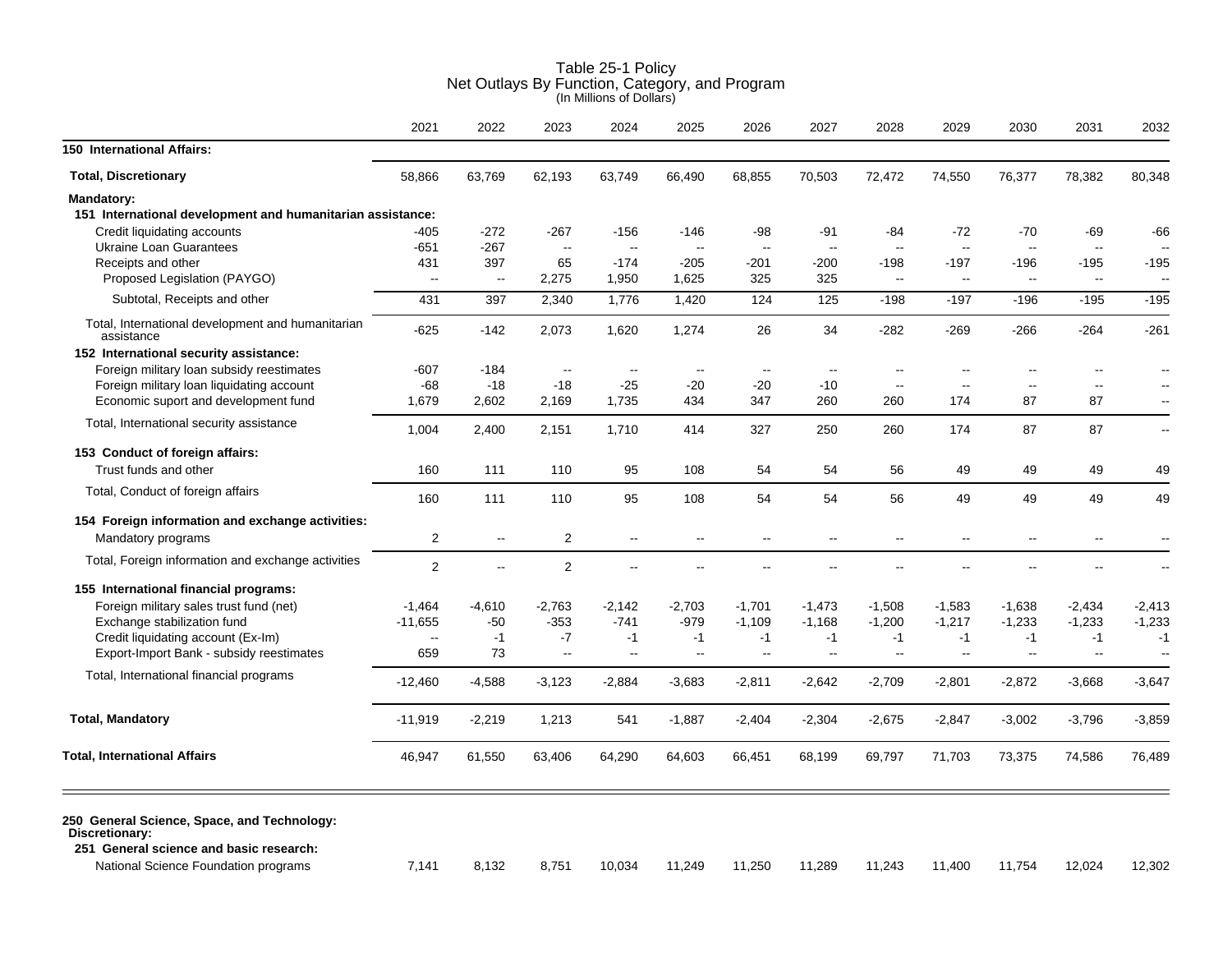|                                                             | 2021   | 2022   | 2023   | 2024   | 2025   | 2026   | 2027   | 2028   | 2029   | 2030   | 2031   | 2032   |
|-------------------------------------------------------------|--------|--------|--------|--------|--------|--------|--------|--------|--------|--------|--------|--------|
| 250 General Science, Space, and Technology:                 |        |        |        |        |        |        |        |        |        |        |        |        |
| Discretionary:                                              |        |        |        |        |        |        |        |        |        |        |        |        |
| 251 General science and basic research:                     |        |        |        |        |        |        |        |        |        |        |        |        |
| Department of Energy science programs                       | 6,729  | 7,969  | 8,134  | 8,116  | 8,648  | 8,182  | 8,377  | 8,571  | 8,769  | 8,971  | 9,177  | 9,387  |
| Total, General science and basic research                   | 13,870 | 16,101 | 16,885 | 18,150 | 19,897 | 19,432 | 19,666 | 19,814 | 20,169 | 20,725 | 21,201 | 21,689 |
| 252 Space flight, research, and supporting activities:      |        |        |        |        |        |        |        |        |        |        |        |        |
| Science, exploration, and NASA supporting<br>activities     | 17,464 | 18,475 | 19,655 | 20,473 | 21,229 | 21,686 | 22,171 | 22,681 | 23,202 | 23,736 | 24,282 | 24,840 |
| Space operations                                            | 3,901  | 3,915  | 4,143  | 4,264  | 4,480  | 4,509  | 4,613  | 4,719  | 4,827  | 4,938  | 5,052  | 5.168  |
| NASA Inspector General, education, and other                | 124    | 204    | 233    | 186    | 193    | 202    | 208    | 213    | 216    | 222    | 227    | 233    |
| Total, Space flight, research, and supporting<br>activities | 21,489 | 22,594 | 24,031 | 24,923 | 25,902 | 26,397 | 26,992 | 27,613 | 28,245 | 28,896 | 29,561 | 30,241 |
| <b>Total, Discretionary</b>                                 | 35,359 | 38,695 | 40,916 | 43,073 | 45,799 | 45,829 | 46,658 | 47,427 | 48,414 | 49,621 | 50,762 | 51,930 |
| <b>Mandatory:</b>                                           |        |        |        |        |        |        |        |        |        |        |        |        |
| 251 General science and basic research:                     |        |        |        |        |        |        |        |        |        |        |        |        |
| National Science Foundation and other                       | 153    | 408    | 374    | 308    | 244    | 244    | 193    | 188    | 159    | 159    | 159    | 168    |
| Total, General science and basic research                   | 153    | 408    | 374    | 308    | 244    | 244    | 193    | 188    | 159    | 159    | 159    | 168    |
| <b>Total, Mandatory</b>                                     | 153    | 408    | 374    | 308    | 244    | 244    | 193    | 188    | 159    | 159    | 159    | 168    |
| Total, General Science, Space, and Technology               | 35,512 | 39,103 | 41,290 | 43,381 | 46,043 | 46,073 | 46,851 | 47,615 | 48,573 | 49,780 | 50,921 | 52,098 |
| 270 Energy:<br>Discretionary:                               |        |        |        |        |        |        |        |        |        |        |        |        |
| 271 Energy supply:                                          |        |        |        |        |        |        |        |        |        |        |        |        |
| Fossil energy R&D                                           | 696    | 1,603  | 1,065  | 2,183  | 2,347  | 2,656  | 2,314  | 1,797  | 1,267  | 1,027  | 1,050  | 1,074  |
| Naval petroleum reserves operations                         | 16     | 19     | 15     | 15     | 14     | 14     | 14     | 14     | 15     | 15     | 16     | 16     |
| Uranium enrichment decontamination                          | 812    | 934    | 411    | 119    | -3     | -3     | -3     | -3     | -3     | $-4$   | $-3$   | $-4$   |
| Nuclear waste program                                       | 9      | 24     | 17     | 14     | 10     | 10     | 10     | 11     | 11     | 12     | 12     | 12     |
| Federal power marketing                                     | 207    | 17     | $-3$   | -98    | $-100$ | $-7$   | 84     | 77     | 84     | 87     | 83     | 82     |
| Title 17 Innovative Technology Loan Guarantee<br>Program    | $-16$  | 14     | 184    | 125    | 172    | 176    | 180    | 184    | 188    | 192    | 197    | 202    |
| Electricity delivery and energy reliability                 | 198    | 436    | 2,072  | 2,058  | 1,904  | 1,919  | 1,122  | 647    | 333    | 340    | 348    | 356    |
| Energy efficiency and renewable energy                      | 908    | 951    | 1,671  | 2,288  | 2,834  | 3,076  | 3,177  | 3,109  | 2,874  | 2,640  | 2,602  | 2,661  |
| Nuclear energy R&D                                          | 1,180  | 1,066  | 2,258  | 2,021  | 2,658  | 2,740  | 2,303  | 1,860  | 1,658  | 1,696  | 1,735  | 1,774  |
| Non-defense environmental management and<br>other           | 594    | 1,309  | 2,827  | 4,004  | 5,114  | 5,396  | 5,638  | 4,961  | 4,336  | 3,912  | 3,558  | 3,110  |
| Total, Energy supply                                        | 4,604  | 6.373  | 10,517 | 12,729 | 14.950 | 15,977 | 14,839 | 12,657 | 10,763 | 9.917  | 9.598  | 9.283  |
| 272 Energy conservation:                                    |        |        |        |        |        |        |        |        |        |        |        |        |
| Advanced Technology Vehicles Manufacturing<br>Loan Program  | 5      | 52     | 211    | 6      | 9      | 10     | 10     | 11     | 11     | 11     | 11     | 12     |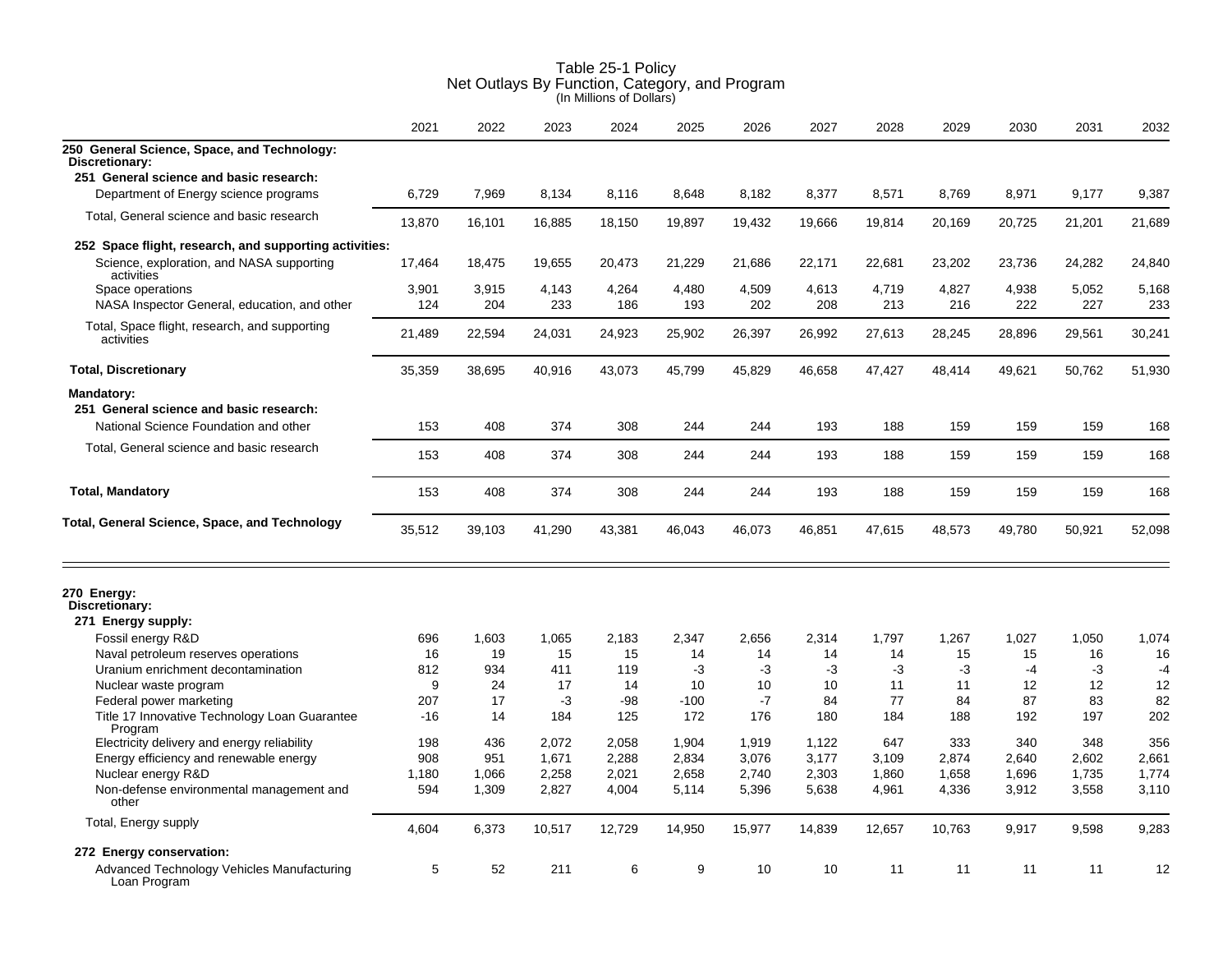|                                                                                             | 2021                     | 2022                    | 2023          | 2024                     | 2025                     | 2026           | 2027                     | 2028         | 2029                     | 2030                     | 2031                     | 2032                     |
|---------------------------------------------------------------------------------------------|--------------------------|-------------------------|---------------|--------------------------|--------------------------|----------------|--------------------------|--------------|--------------------------|--------------------------|--------------------------|--------------------------|
| 270 Energy:<br>Discretionary:                                                               |                          |                         |               |                          |                          |                |                          |              |                          |                          |                          |                          |
| 272 Energy conservation:                                                                    |                          |                         |               |                          |                          |                |                          |              |                          |                          |                          |                          |
| Energy efficiency and renewable energy<br>Non-defense environmental management and<br>other | 1,290<br>$\overline{a}$  | 1,762<br>$\overline{2}$ | 6,286<br>259  | 4,022<br>499             | 4,563<br>675             | 3,558<br>818   | 2,820<br>835             | 2,608<br>838 | 2,362<br>844             | 2,116<br>855             | 2,065<br>858             | 2,113<br>865             |
| Total, Energy conservation                                                                  | 1,295                    | 1,816                   | 6,756         | 4,527                    | 5,247                    | 4,386          | 3,665                    | 3,457        | 3,217                    | 2,982                    | 2,934                    | 2,990                    |
| 274 Emergency energy preparedness:                                                          |                          |                         |               |                          |                          |                |                          |              |                          |                          |                          |                          |
| Energy preparedness                                                                         | -106                     | 713                     | 648           | 462                      | 266                      | 244            | 248                      | 254          | 259                      | 265                      | 271                      | 279                      |
| Total, Emergency energy preparedness                                                        | $-106$                   | 713                     | 648           | 462                      | 266                      | 244            | 248                      | 254          | 259                      | 265                      | 271                      | 279                      |
| 276 Energy information, policy, and regulation:                                             |                          |                         |               |                          |                          |                |                          |              |                          |                          |                          |                          |
| Department of Energy departmental<br>management, OIG, EIA administration                    | 394                      | 506                     | 575           | 676                      | 702                      | 721            | 726                      | 742          | 757                      | 775                      | 793                      | 811                      |
| <b>Nuclear Regulatory Commission (NRC)</b>                                                  | 143                      | 210                     | 116           | 135                      | 139                      | 141            | 145                      | 146          | 153                      | 154                      | 159                      | 162                      |
| Federal Energy Regulatory Commission fees and<br>recoveries, and other                      | $-31$                    | -9                      | -9            | -9                       | -9                       | $-10$          | $-10$                    | $-10$        | $-10$                    | $-11$                    | $-11$                    | $-11$                    |
| Total, Energy information, policy, and regulation                                           | 506                      | 707                     | 682           | 802                      | 832                      | 852            | 861                      | 878          | 900                      | 918                      | 941                      | 962                      |
| <b>Total, Discretionary</b>                                                                 | 6,299                    | 9,609                   | 18,603        | 18,520                   | 21,295                   | 21,459         | 19,613                   | 17,246       | 15,139                   | 14,082                   | 13,744                   | 13,514                   |
| <b>Mandatory:</b>                                                                           |                          |                         |               |                          |                          |                |                          |              |                          |                          |                          |                          |
| 271 Energy supply:                                                                          |                          |                         |               |                          |                          |                |                          |              |                          |                          |                          |                          |
| Federal power marketing                                                                     | $-954$                   | $-764$                  | $-377$        | $-389$                   | -319                     | $-178$         | $-1,174$                 | $-490$       | $-466$                   | $-390$                   | $-472$                   | $-482$                   |
| <b>Tennessee Valley Authority</b>                                                           | $-883$                   | 403                     | 425           | 59                       | 266                      | 220            | -64                      | 121          | 305                      | 899                      | 1,052                    | 1,165                    |
| United States Enrichment Corporation                                                        | -4                       | $-21$                   | $-1$          | $\mathbf{u}$             | $\sim$ $\sim$            | $\sim$         | $\overline{a}$           | $\sim$       | $\overline{\phantom{a}}$ | $\overline{\phantom{a}}$ | $\sim$                   | $\sim$                   |
| Nuclear waste fund fee receipts                                                             | $\sim$                   | $-371$                  | $-371$        | $-381$                   | $-375$                   | -353           | -331                     | -326         | $-321$                   | $-321$                   | $-317$                   | -317                     |
| Research and development                                                                    | $-1$                     | $\overline{1}$          | 3             | $\overline{1}$           | $\sim$                   | $\sim$         | $\sim$                   | $\sim$       | $\sim$                   | $\sim$                   | $\overline{a}$           | $\overline{\phantom{a}}$ |
| Title 17 Innovative Technology Loan Guarantee<br>Program                                    | 296                      | 22                      | $\sim$        | $\sim$                   | $\sim$                   | $\overline{a}$ | $\overline{a}$           | $\sim$       | $\overline{a}$           | $\overline{a}$           | $\sim$                   | $\sim$                   |
| Rural electric and telephone liquidating accounts                                           | 582                      | 115                     | 15            | 7                        | 9                        | 9              | 9                        | 9            | 8                        | 8                        | 8                        | $\overline{7}$           |
| Rural electric and telephone loan subsidy<br>reestimates                                    | 1,082                    | -537                    | $\sim$ $\sim$ | $\mathbf{u}$             | $\sim$ $\sim$            | $\overline{a}$ | $\overline{a}$           | $\sim$       | $\ddot{\phantom{a}}$     | $\mathbf{u}$             | $\sim$                   | $\sim$                   |
| Other                                                                                       | 57                       | 41                      | 540           | 540                      | 789                      | 789            | 38                       | 38           | 37                       | 37                       | 36                       | 37                       |
| Proposed Legislation (PAYGO)                                                                | $\overline{\phantom{a}}$ | $\sim$                  | 20            | 50                       | 80                       | 90             | 95                       | 80           | 50                       | 20                       | 10                       | 5                        |
| Subtotal, Other                                                                             | 57                       | 41                      | 560           | 590                      | 869                      | 879            | 133                      | 118          | 87                       | 57                       | 46                       | 42                       |
| Total, Energy supply                                                                        | 175                      | $-1,111$                | 254           | $-113$                   | 450                      | 577            | $-1,427$                 | $-568$       | $-387$                   | 253                      | 317                      | 415                      |
| 272 Energy conservation:                                                                    |                          |                         |               |                          |                          |                |                          |              |                          |                          |                          |                          |
| Advanced Technology Vehicles Ioan reestimate                                                | 14                       | -11                     | $\sim$        | $\overline{\phantom{a}}$ | $\overline{\phantom{a}}$ | $\overline{a}$ | $\overline{\phantom{a}}$ | --           | $\overline{\phantom{a}}$ | $\overline{\phantom{a}}$ | $\overline{\phantom{a}}$ |                          |
| Other                                                                                       | 43                       | 35                      | 35            | 34                       | 34                       | 34             | 33                       | 33           | 33                       | 32                       | 32                       | 33                       |
| Proposed Legislation (PAYGO)                                                                | $\overline{\phantom{a}}$ | $\sim$                  | 20            | 50                       | 80                       | 90             | 95                       | 80           | 50                       | 20                       | 10                       | 5                        |
| Subtotal, Other                                                                             | 43                       | 35                      | 55            | 84                       | 114                      | 124            | 128                      | 113          | 83                       | 52                       | 42                       | 38                       |
| Total, Energy conservation                                                                  | 57                       | 24                      | 55            | 84                       | 114                      | 124            | 128                      | 113          | 83                       | 52                       | 42                       | 38                       |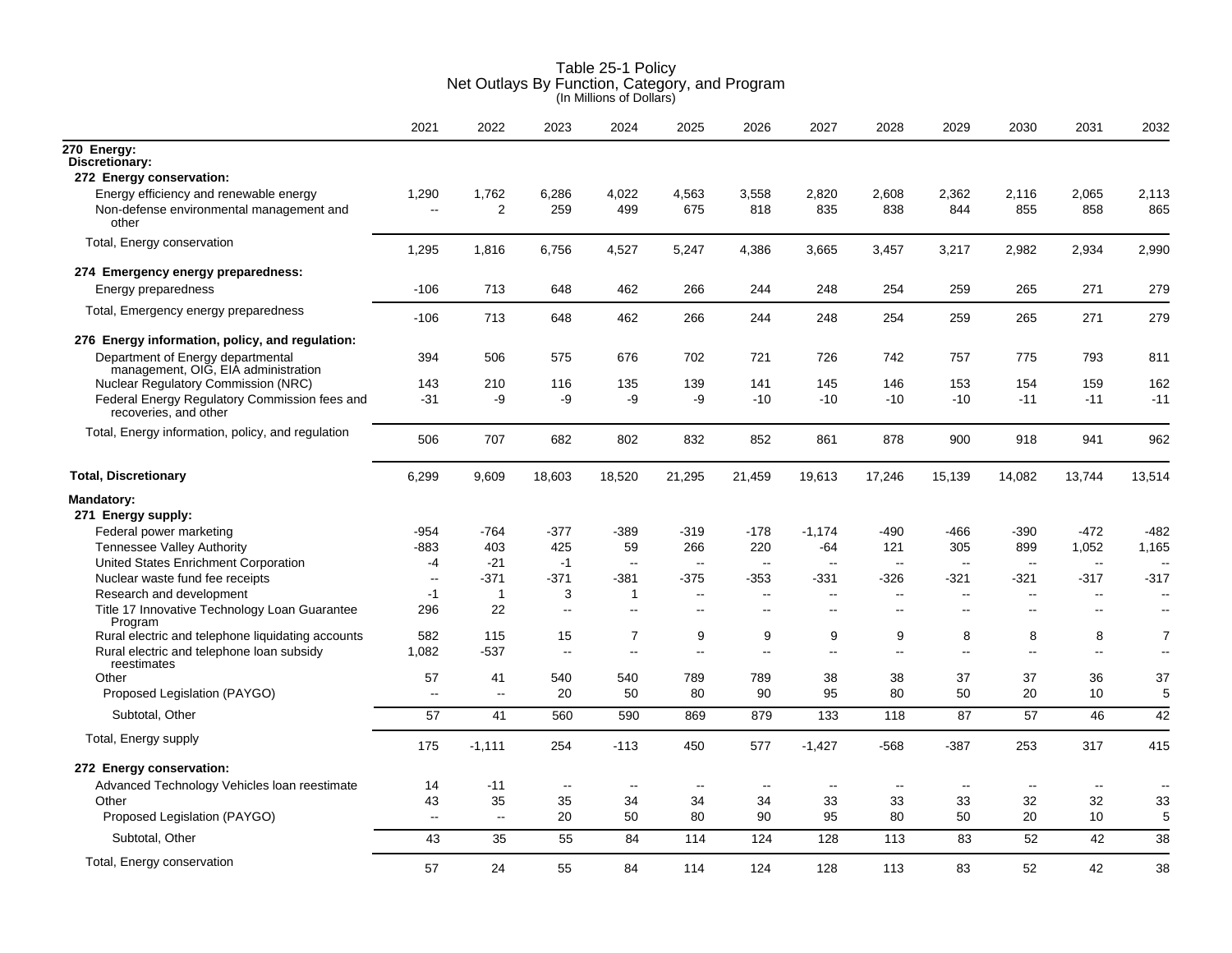|                                                                                         | 2021        | 2022     | 2023     | 2024     | 2025     | 2026     | 2027     | 2028     | 2029     | 2030     | 2031     | 2032     |
|-----------------------------------------------------------------------------------------|-------------|----------|----------|----------|----------|----------|----------|----------|----------|----------|----------|----------|
| 270 Energy:<br><b>Mandatory:</b>                                                        |             |          |          |          |          |          |          |          |          |          |          |          |
| 274 Emergency energy preparedness:                                                      |             |          |          |          |          |          |          |          |          |          |          |          |
| Purchase and sale of strategic petroleum reserve<br>oil                                 | -644        | $-2,930$ | $-2,049$ | $-2,759$ | $-2,759$ | $-3,035$ | $-3,035$ | $-2,120$ | $-1,726$ | $-1,726$ | $-1,726$ | $-1,726$ |
| Total, Emergency energy preparedness                                                    | $-644$      | $-2,930$ | $-2,049$ | $-2,759$ | $-2,759$ | $-3,035$ | $-3,035$ | $-2,120$ | $-1,726$ | $-1,726$ | $-1,726$ | $-1,726$ |
| 276 Energy information, policy, and regulation:                                         |             |          |          |          |          |          |          |          |          |          |          |          |
| Electric Reliability Organization and National<br>Oilheat Research Alliance             | 90          | 99       | 99       | 98       | 98       | 98       | 98       | 102      | 92       | 92       | 92       | 100      |
| Total, Energy information, policy, and regulation                                       | 90          | 99       | 99       | 98       | 98       | 98       | 98       | 102      | 92       | 92       | 92       | 100      |
| <b>Total, Mandatory</b>                                                                 | -322        | $-3,918$ | $-1,641$ | $-2,690$ | $-2,097$ | $-2,236$ | $-4,236$ | $-2,473$ | $-1,938$ | $-1,329$ | $-1,275$ | $-1,173$ |
| <b>Total, Energy</b>                                                                    | 5,977       | 5,691    | 16,962   | 15,830   | 19,198   | 19,223   | 15,377   | 14,773   | 13,201   | 12,753   | 12,469   | 12,341   |
| <b>300 Natural Resources and Environment:</b><br>Discretionary:<br>301 Water resources: |             |          |          |          |          |          |          |          |          |          |          |          |
| Corps of Engineers - Civil Works                                                        | 8,635       | 7,123    | 7,327    | 11,035   | 10,010   | 10,336   | 11,573   | 9,863    | 8,104    | 6,652    | 5,501    | 5,551    |
| <b>Bureau of Reclamation</b>                                                            | 1,197       | 3,467    | 3,222    | 3,075    | 3,211    | 3,242    | 2,268    | 1,634    | 1,689    | 1,720    | 1,745    | 1,770    |
| Watershed, flood prevention, and other                                                  | 401         | 696      | 999      | 733      | 551      | 535      | 442      | 390      | 367      | 372      | 369      | 341      |
| Water infrastructure finance                                                            | 29          | 37       | 53       | 49       | 64       | 80       | 85       | 86       | 88       | 90       | 92       | 95       |
| Total, Water resources                                                                  | 10,262      | 11,323   | 11,601   | 14,892   | 13,836   | 14,193   | 14,368   | 11,973   | 10,248   | 8,834    | 7,707    | 7,757    |
| 302 Conservation and land management:                                                   |             |          |          |          |          |          |          |          |          |          |          |          |
| <b>Forest Service</b>                                                                   | 7,968       | 8,624    | 7,393    | 8,274    | 8,238    | 8,365    | 8,063    | 7,950    | 7,934    | 8,104    | 8,283    | 8,468    |
| Management of public lands (BLM)                                                        | 1,281       | 1,358    | 1,325    | 1,427    | 1,488    | 1,551    | 1,584    | 1,648    | 1,712    | 1,778    | 1,834    | 1,879    |
| Conservation operations                                                                 | 827         | 825      | 924      | 1.044    | 1,075    | 1,108    | 1,176    | 1,190    | 1,218    | 1,244    | 1,271    | 1,301    |
| Farm security and rural investment, discretionary                                       | $\mathbf 1$ | $-32$    | $-43$    | $-53$    | -56      | $-59$    | $-59$    | $-59$    | -59      | $-59$    | -60      | $-60$    |
| change in mandatory program<br><b>Fish and Wildlife Service</b>                         | 1,496       | 1,801    | 1,981    | 2,168    | 2,142    | 2,172    | 2,182    | 2,184    | 2,225    | 2,264    | 2,312    | 2,339    |
| Other conservation and land management<br>programs                                      | 1,975       | 2,225    | 3,270    | 3,410    | 3,576    | 3,881    | 4,022    | 4,127    | 4,119    | 4,125    | 4,164    | 4,179    |
| Total, Conservation and land management                                                 | 13,548      | 14,801   | 14,850   | 16,270   | 16,463   | 17,018   | 16,968   | 17,040   | 17,149   | 17,456   | 17,804   | 18,106   |
| 303 Recreational resources:                                                             |             |          |          |          |          |          |          |          |          |          |          |          |
| Operation of recreational resources                                                     | 3,079       | 3,695    | 3,971    | 4,210    | 4,044    | 3,894    | 3,951    | 4,028    | 4,099    | 4,175    | 4,255    | 4,351    |
| Other recreational resources activities                                                 | $-1$        | 58       | 12       | 13       | 14       | 14       | 14       | 15       | 16       | 15       | 16       | 17       |
| Total, Recreational resources                                                           | 3,078       | 3,753    | 3,983    | 4,223    | 4,058    | 3,908    | 3,965    | 4,043    | 4,115    | 4,190    | 4,271    | 4,368    |
| 304 Pollution control and abatement:                                                    |             |          |          |          |          |          |          |          |          |          |          |          |
| Regulatory, enforcement, and research programs                                          | 3,420       | 3,695    | 4,554    | 5,052    | 5,334    | 5.557    | 5,553    | 5,593    | 5,639    | 5,686    | 5,739    | 5,873    |
| State and tribal assistance grants                                                      | 3.714       | 3.680    | 8.277    | 12,063   | 14,288   | 15,646   | 16,046   | 12,425   | 9,487    | 8,187    | 7,671    | 7,373    |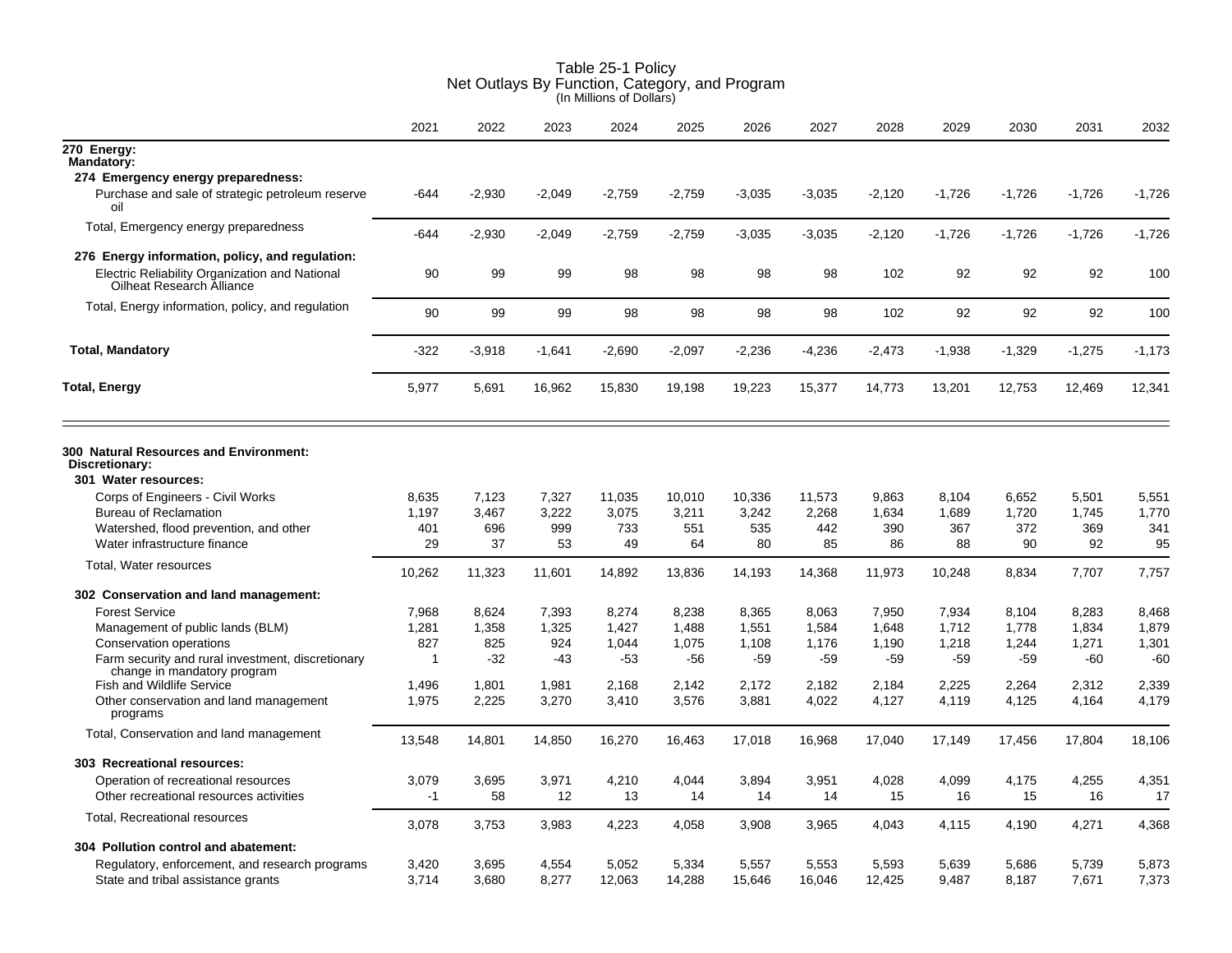|                                                                              | 2021                     | 2022                     | 2023           | 2024             | 2025           | 2026           | 2027           | 2028           | 2029           | 2030     | 2031                     | 2032                     |
|------------------------------------------------------------------------------|--------------------------|--------------------------|----------------|------------------|----------------|----------------|----------------|----------------|----------------|----------|--------------------------|--------------------------|
| 300 Natural Resources and Environment:<br>Discretionary:                     |                          |                          |                |                  |                |                |                |                |                |          |                          |                          |
| 304 Pollution control and abatement:                                         |                          |                          |                |                  |                |                |                |                |                |          |                          |                          |
| Hazardous substance superfund                                                | 1,054                    | 1,138                    | 2,167          | 2,579            | 2,712          | 2,529          | 2,799          | 2,959          | 3,051          | 3,138    | 3,255                    | 3,367                    |
| Other control and abatement activities                                       | 185                      | 169                      | 177            | 180              | 190            | 198            | 203            | 209            | 214            | 219      | 224                      | 231                      |
| Offsetting receipts                                                          | $-49$                    | $-27$                    | $-26$          | $-26$            | $-27$          | $-27$          | $-29$          | $-29$          | $-30$          | $-30$    | $-31$                    | $-32$                    |
| Total, Pollution control and abatement                                       | 8,324                    | 8,655                    | 15,149         | 19,848           | 22,497         | 23,903         | 24,572         | 21,157         | 18,361         | 17,200   | 16,858                   | 16,812                   |
| 306 Other natural resources:                                                 |                          |                          |                |                  |                |                |                |                |                |          |                          |                          |
| National Oceanic and Atmospheric Administration                              | 5,453                    | 6.688                    | 6,830          | 7,547            | 7,890          | 8,158          | 8,270          | 8,310          | 8,359          | 8,435    | 8,521                    | 8,715                    |
| United States Geological Survey                                              | 1,192                    | 1,149                    | 1,729          | 1,948            | 2,031          | 1,927          | 1,923          | 1,947          | 1,974          | 2,003    | 2,036                    | 2,083                    |
| Department-wide programs, Interior                                           | 390                      | 408                      | 572            | 569              | 605            | 656            | 616            | 606            | 578            | 558      | 537                      | 555                      |
| Other                                                                        | 3                        | 3                        | 4              | 4                | 4              | 4              | 4              | 4              | 5              | 5        | 5                        | 5                        |
| Fees and discretionary programs                                              | 2                        | цü                       | $\overline{a}$ | $\overline{a}$   | $\overline{a}$ | Ξ.             | $\overline{a}$ | $\overline{a}$ | $\overline{a}$ | $\sim$   | $\sim$                   | $\overline{\phantom{a}}$ |
| Total, Other natural resources                                               | 7.040                    | 8,248                    | 9,135          | 10,068           | 10,530         | 10,745         | 10,813         | 10,867         | 10,916         | 11,001   | 11,099                   | 11,358                   |
| <b>Total, Discretionary</b>                                                  | 42,252                   | 46,780                   | 54,718         | 65,301           | 67,384         | 69,767         | 70,686         | 65,080         | 60,789         | 58,681   | 57,739                   | 58,401                   |
| <b>Mandatory:</b>                                                            |                          |                          |                |                  |                |                |                |                |                |          |                          |                          |
| 301 Water resources:                                                         |                          |                          |                |                  |                |                |                |                |                |          |                          |                          |
| Offsetting receipts and other mandatory water<br>resource programs           | $-610$                   | 229                      | $-149$         | 176              | 69             | 30             | 15             | 17             | 14             | 15       | 24                       | -40                      |
| Proposed Legislation (PAYGO)                                                 | $\overline{\phantom{a}}$ | $\overline{\phantom{a}}$ | 20             | 34               | 34             | 34             | 34             | 34             | 34             | 34       | 34                       | 34                       |
| Subtotal, Offsetting receipts and other<br>mandatory water resource programs | -610                     | 229                      | $-129$         | 210              | 103            | 64             | 49             | 51             | 48             | 49       | 58                       | -6                       |
| Total, Water resources                                                       | $-610$                   | 229                      | $-129$         | 210              | 103            | 64             | 49             | 51             | 48             | 49       | 58                       | -6                       |
| 302 Conservation and land management:                                        |                          |                          |                |                  |                |                |                |                |                |          |                          |                          |
| <b>Fish and Wildlife Service</b>                                             | 16                       | 45                       | 91             | 112              | 124            | 125            | 126            | 126            | 128            | 130      | 130                      | 137                      |
| Conservation programs                                                        | 6,540                    | 9,109                    | 9,966          | 10,614           | 11,116         | 11,146         | 10,225         | 9,201          | 8,929          | 8,850    | 8,979                    | 9,037                    |
| Offsetting receipts                                                          | $-5,293$                 | $-7,303$                 | $-6,934$       | $-6,542$         | $-6,985$       | $-7,282$       | $-7,513$       | $-7,646$       | $-7,721$       | $-7,797$ | $-7,873$                 | $-8,004$                 |
| Total, Conservation and land management                                      | 1,263                    | 1,851                    | 3,123          | 4,184            | 4,255          | 3,989          | 2,838          | 1,681          | 1,336          | 1,183    | 1,236                    | 1,170                    |
| 303 Recreational resources:                                                  |                          |                          |                |                  |                |                |                |                |                |          |                          |                          |
| Operation of recreational resources                                          | 1,868                    | 2,144                    | 2,409          | 2,784            | 3,069          | 3.171          | 3,149          | 3,111          | 3,096          | 3,083    | 3,086                    | 3,218                    |
| Offsetting receipts                                                          | $-676$                   | $-685$                   | $-701$         | $-716$           | $-731$         | $-735$         | $-740$         | $-745$         | $-736$         | $-739$   | $-741$                   | $-745$                   |
| Special recreation user fees                                                 | $-66$                    | $-51$                    | $-52$          | $-51$            | $-51$          | $-51$          | $-51$          | $-51$          | $-51$          | $-51$    | $-51$                    | $-52$                    |
| <b>Total, Recreational resources</b>                                         | 1,126                    | 1,408                    | 1,656          | 2,017            | 2,287          | 2,385          | 2,358          | 2,315          | 2,309          | 2,293    | 2,294                    | 2,421                    |
| 304 Pollution control and abatement:                                         |                          |                          |                |                  |                |                |                |                |                |          |                          |                          |
| Superfund resources and other mandatory                                      | 59                       | 28                       | 25             | 93               | 87             | 90             | 98             | 107            | 108            | 114      | 116                      | 131                      |
| Proposed Legislation (PAYGO)                                                 | $\overline{\phantom{a}}$ | $\overline{\phantom{a}}$ | $\overline{2}$ | $\boldsymbol{2}$ | $\overline{2}$ | $\overline{2}$ | $\mathbf{1}$   | 1              | $\mathbf{1}$   | $\sim$   | $\overline{\phantom{a}}$ | $\overline{\phantom{a}}$ |
| Subtotal, Superfund resources and other<br>mandatory                         | 59                       | 28                       | 27             | 95               | 89             | 92             | 99             | 108            | 109            | 114      | 116                      | 131                      |
| Total, Pollution control and abatement                                       | 59                       | 28                       | 27             | 95               | 89             | 92             | 99             | 108            | 109            | 114      | 116                      | 131                      |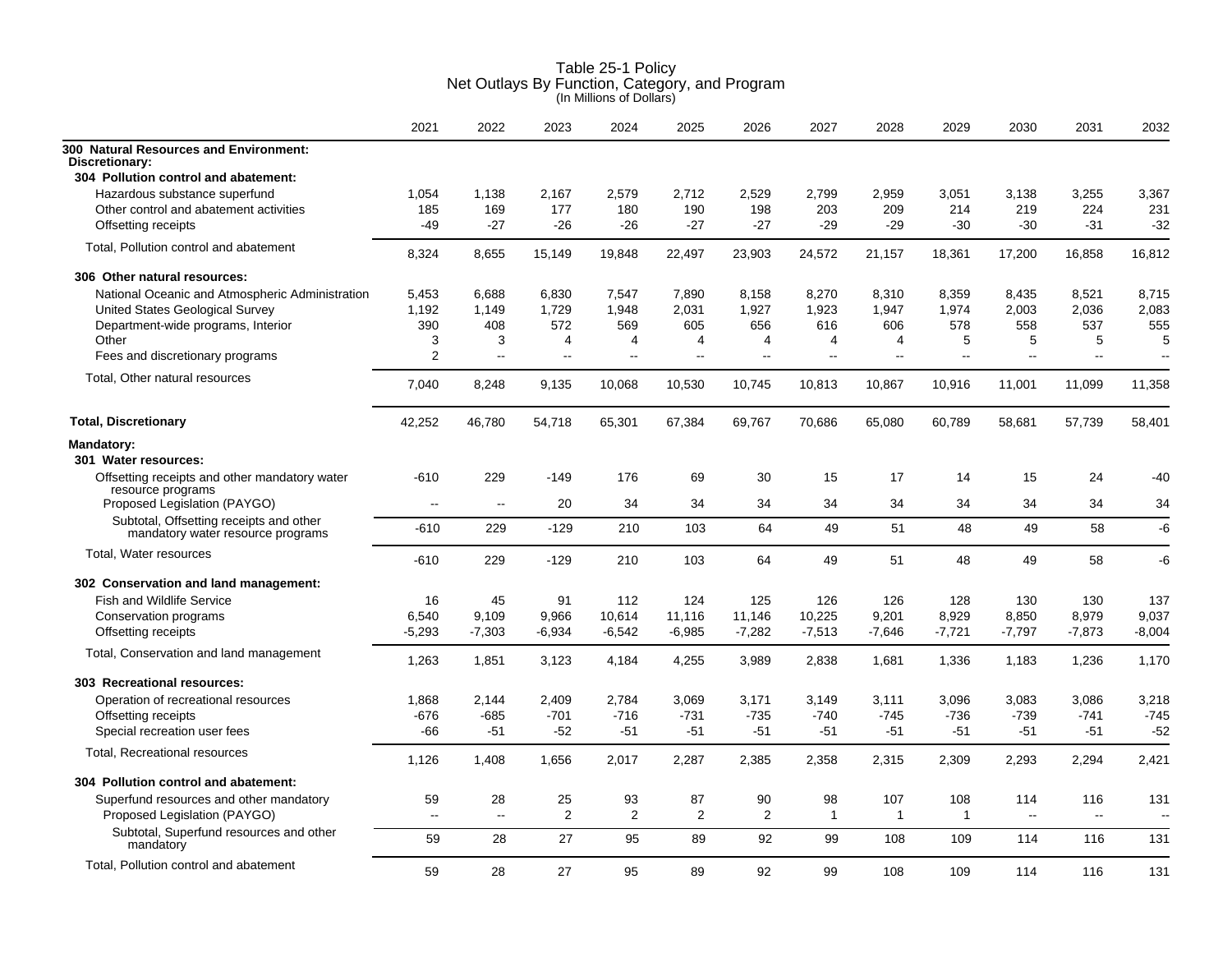|                                                                                                                  | 2021              | 2022              | 2023                                     | 2024                           | 2025                     | 2026                                     | 2027                                     | 2028                           | 2029                     | 2030                   | 2031                     | 2032                     |
|------------------------------------------------------------------------------------------------------------------|-------------------|-------------------|------------------------------------------|--------------------------------|--------------------------|------------------------------------------|------------------------------------------|--------------------------------|--------------------------|------------------------|--------------------------|--------------------------|
| 300 Natural Resources and Environment:<br><b>Mandatory:</b><br>306 Other natural resources:                      |                   |                   |                                          |                                |                          |                                          |                                          |                                |                          |                        |                          |                          |
| Fees and other mandatory programs                                                                                | 70                | 189               | 157                                      | 149                            | 141                      | 116                                      | 101                                      | 85                             | 79                       | 80                     | 80                       | 82                       |
| Total, Other natural resources                                                                                   | 70                | 189               | 157                                      | 149                            | 141                      | 116                                      | 101                                      | 85                             | 79                       | 80                     | 80                       | 82                       |
| <b>Total, Mandatory</b>                                                                                          | 1,908             | 3,705             | 4,834                                    | 6,655                          | 6,875                    | 6,646                                    | 5,445                                    | 4,240                          | 3,881                    | 3,719                  | 3,784                    | 3,798                    |
| <b>Total, Natural Resources and Environment</b>                                                                  | 44,160            | 50,485            | 59,552                                   | 71,956                         | 74,259                   | 76,413                                   | 76,131                                   | 69,320                         | 64,670                   | 62,400                 | 61,523                   | 62,199                   |
| 350 Agriculture:<br>Discretionary:<br>351 Farm income stabilization:                                             |                   |                   |                                          |                                |                          |                                          |                                          |                                |                          |                        |                          |                          |
| Agriculture credit loan program<br><b>Commodity Credit Corporation Fund</b><br>Administrative expenses and other | 231<br>3<br>1,429 | 280<br>9<br>1,563 | 286<br>$\overline{\phantom{a}}$<br>1,604 | 277<br>$\overline{a}$<br>1,669 | 280<br>--<br>1,705       | 287<br>$\overline{\phantom{a}}$<br>1,744 | 292<br>$\overline{\phantom{a}}$<br>1,785 | 298<br>$\overline{a}$<br>1,824 | 306<br>--<br>1,865       | 313<br>$\sim$<br>1,906 | 320<br>1,948             | 327<br>1,994             |
| Total, Farm income stabilization                                                                                 |                   |                   |                                          |                                |                          |                                          |                                          |                                |                          |                        |                          |                          |
|                                                                                                                  | 1,663             | 1,852             | 1,890                                    | 1,946                          | 1,985                    | 2,031                                    | 2,077                                    | 2,122                          | 2,171                    | 2,219                  | 2,268                    | 2,321                    |
| 352 Agricultural research and services:                                                                          |                   |                   |                                          |                                |                          |                                          |                                          |                                |                          |                        |                          |                          |
| Research and education programs                                                                                  | 2,242             | 2,910             | 4,144                                    | 4,361                          | 4,183                    | 4,195                                    | 4,141                                    | 4,186                          | 4,267                    | 4,342                  | 4,436                    | 4,539                    |
| Integrated research, education, and extension<br>programs                                                        | 35                | 38                | 39                                       | 24                             | 5                        | $\overline{2}$                           | $\mathbf{1}$                             | $\sim$                         | $\overline{a}$           | $\sim$                 |                          |                          |
| <b>Extension programs</b>                                                                                        | 468               | 549               | 525                                      | 212                            | 44                       | 11                                       | 11                                       | 5                              | $\overline{\phantom{a}}$ | $\sim$                 | $\sim$                   |                          |
| Marketing programs                                                                                               | 237               | 238               | 228                                      | 260                            | 260                      | 265                                      | 251                                      | 258                            | 264                      | 270                    | 275                      | 283                      |
| Animal and plant inspection programs                                                                             | 1,072             | 1,217             | 1,241                                    | 1,185                          | 1,201                    | 1,229                                    | 1,256                                    | 1,286                          | 1,315                    | 1,346                  | 1,377                    | 1,409                    |
| Research and statistical analysis                                                                                | 260               | 322               | 324                                      | 324                            | 331                      | 337                                      | 345                                      | 353                            | 363                      | 369                    | 377                      | 387                      |
| Foreign agricultural service                                                                                     | 188               | 288               | 318                                      | 233                            | 239                      | 243                                      | 249                                      | 257                            | 261                      | 267                    | 274                      | 279                      |
| Other programs and unallocated overhead                                                                          | 4,602             | 3,115             | 6.763                                    | 5,335                          | 1,125                    | 714                                      | 731                                      | 771                            | 759                      | 774                    | 794                      | 810                      |
| Total, Agricultural research and services                                                                        | 9,104             | 8,677             | 13,582                                   | 11,934                         | 7,388                    | 6,996                                    | 6,985                                    | 7,116                          | 7,229                    | 7,368                  | 7,533                    | 7,707                    |
| <b>Total, Discretionary</b>                                                                                      | 10,767            | 10,529            | 15,472                                   | 13,880                         | 9,373                    | 9,027                                    | 9,062                                    | 9,238                          | 9,400                    | 9,587                  | 9,801                    | 10,028                   |
| Mandatory:<br>351 Farm income stabilization:                                                                     |                   |                   |                                          |                                |                          |                                          |                                          |                                |                          |                        |                          |                          |
| <b>Commodity Credit Corporation</b>                                                                              | 8,444             | 6,068             | 3,246                                    | 3,567                          | 1,684                    | 1,898                                    | 2,016                                    | 2,474                          | 3,043                    | 3,965                  | 3,812                    | 3,430                    |
| Crop insurance                                                                                                   | 6,678             | 12,841            | 13,034                                   | 12,741                         | 12,477                   | 12,396                                   | 12,334                                   | 12,470                         | 12,620                   | 12,681                 | 12,786                   | 12,895                   |
| <b>Tobacco Trust Fund</b>                                                                                        | 2                 | $\sim$            | $-1$                                     | $\overline{a}$                 | --                       | $\overline{a}$                           | $\overline{a}$                           | $\overline{a}$                 | $\overline{a}$           | $\sim$                 | $\overline{\phantom{a}}$ | $\overline{\phantom{a}}$ |
| Credit insurance and PL480 credit subsidy<br>reestimates                                                         | $-228$            | -468              | $\overline{\phantom{a}}$                 | --                             | $\overline{\phantom{a}}$ | $\overline{\phantom{a}}$                 | $\overline{\phantom{a}}$                 | --                             | $\overline{a}$           | $\sim$ $\sim$          | $\sim$                   | $\sim$                   |
| Credit liquidating accounts (ACIF) and other                                                                     | 44                | $-232$            | -422                                     | 5,557                          | $-125$                   | -443                                     | $-447$                                   | -450                           | $-454$                   | -459                   | -464                     | -464                     |
| Credit liquidating accounts and other                                                                            | 60                | 1,418             | 1,759                                    | 415                            | 6                        | $\overline{2}$                           | $\overline{\phantom{a}}$                 | --                             | Ξ.                       | Ξ.                     | $\overline{a}$           | $\overline{\phantom{a}}$ |
| Total, Farm income stabilization                                                                                 | 15.000            | 19.627            | 17.616                                   | 22.280                         | 14.042                   | 13,853                                   | 13,903                                   | 14.494                         | 15,209                   | 16.187                 | 16,134                   | 15,861                   |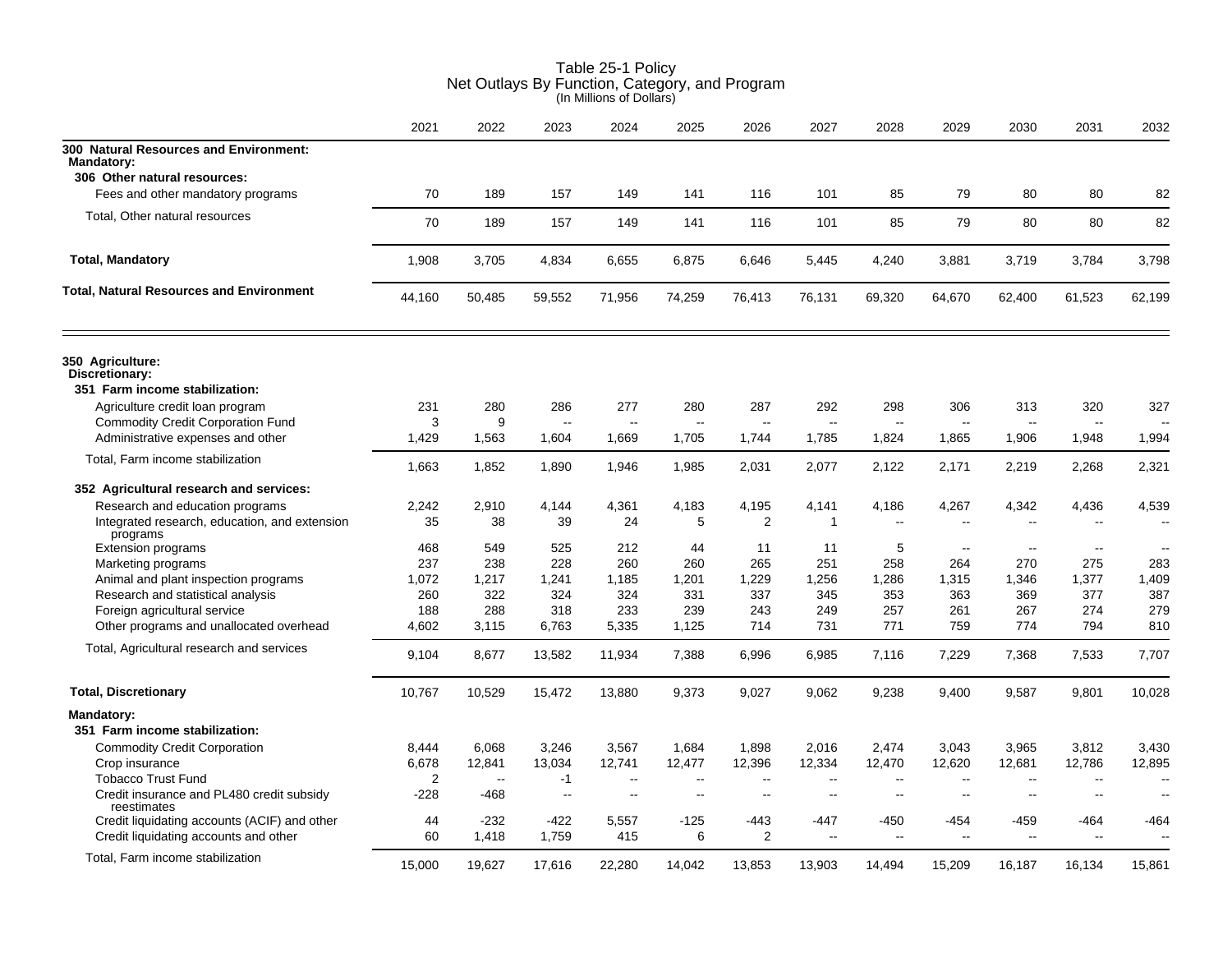|                                                       | 2021                     | 2022           | 2023           | 2024           | 2025           | 2026           | 2027                     | 2028                     | 2029           | 2030                     | 2031                     | 2032                     |
|-------------------------------------------------------|--------------------------|----------------|----------------|----------------|----------------|----------------|--------------------------|--------------------------|----------------|--------------------------|--------------------------|--------------------------|
| 350 Agriculture:<br><b>Mandatory:</b>                 |                          |                |                |                |                |                |                          |                          |                |                          |                          |                          |
| 352 Agricultural research and services:               |                          |                |                |                |                |                |                          |                          |                |                          |                          |                          |
| Agricultural research and services                    | 9                        | 10             | 28             | 36             | 25             | 8              | $\overline{\phantom{a}}$ | $\overline{\phantom{a}}$ | $\sim$         | $\overline{\phantom{a}}$ | $\overline{\phantom{a}}$ | $\overline{\phantom{a}}$ |
| Miscellaneous mandatory programs                      | 21,890                   | 5,329          | 2,593          | 1,827          | 1,574          | 1,399          | 955                      | 895                      | 894            | 899                      | 903                      | 983                      |
| Offsetting receipts                                   | $-268$                   | $-240$         | $-245$         | $-201$         | $-201$         | $-201$         | -201                     | -201                     | $-201$         | $-201$                   | $-201$                   | $-215$                   |
| Total, Agricultural research and services             | 21,631                   | 5,099          | 2,376          | 1,662          | 1,398          | 1,206          | 754                      | 694                      | 693            | 698                      | 702                      | 768                      |
| <b>Total, Mandatory</b>                               | 36,631                   | 24,726         | 19,992         | 23,942         | 15,440         | 15,059         | 14,657                   | 15,188                   | 15,902         | 16,885                   | 16,836                   | 16,629                   |
| <b>Total, Agriculture</b>                             | 47,398                   | 35,255         | 35,464         | 37,822         | 24,813         | 24,086         | 23,719                   | 24,426                   | 25,302         | 26,472                   | 26,637                   | 26,657                   |
| 370 Commerce and Housing Credit:<br>Discretionary:    |                          |                |                |                |                |                |                          |                          |                |                          |                          |                          |
| 371 Mortgage credit:                                  |                          |                |                |                |                |                |                          |                          |                |                          |                          |                          |
| Federal Housing Administration (FHA) loan<br>programs | $-12,816$                | $-10,044$      | $-8,629$       | $-8,785$       | $-8,977$       | $-9,206$       | -9,417                   | $-9,634$                 | $-9,855$       | $-10,082$                | $-10,313$                | $-10,551$                |
| Government National Mortgage Association<br>(GNMA)    | $-3,132$                 | $-2,877$       | $-2,286$       | $-2,342$       | $-2,395$       | $-2,451$       | $-2,507$                 | $-2,565$                 | $-2,624$       | $-2,685$                 | $-2,746$                 | $-2,809$                 |
| Rural housing insurance fund                          | 317                      | 301            | 331            | 390            | 439            | 468            | 480                      | 494                      | 506            | 520                      | 536                      | 545                      |
| Other mortgage credit                                 | 2                        | 4              | 4              | 6              | $\overline{7}$ | 6              | 6                        | $\overline{7}$           | $\overline{7}$ | $\overline{7}$           | 7                        | 7                        |
| Proposed Legislation (non-PAYGO)                      | $\mathbf{u}$             | $\sim$         | $\overline{1}$ | $\sim$ $\sim$  | $\sim$ $\sim$  | $\overline{a}$ | $\overline{a}$           | $-$                      | ц.             | $\overline{a}$           | $\mathbf{u}$             | --                       |
| Subtotal, Other mortgage credit                       | $\overline{2}$           | 4              | 5              | 6              | $\overline{7}$ | 6              | 6                        | $\overline{7}$           | $\overline{7}$ | $\overline{7}$           | $\overline{7}$           | 7                        |
| Total, Mortgage credit                                | $-15,629$                | $-12,616$      | $-10,579$      | $-10,731$      | $-10,926$      | $-11,183$      | $-11,438$                | $-11,698$                | $-11,966$      | $-12,240$                | $-12,516$                | $-12,808$                |
| 372 Postal service:                                   |                          |                |                |                |                |                |                          |                          |                |                          |                          |                          |
| Payments to the Postal Service fund (on-budget)       | 55                       | 55             | 50             | 51             | 52             | 54             | 55                       | 56                       | 57             | 59                       | 60                       | 61                       |
| Postal Service fund (off-budget)                      | 267                      | 267            | 291            | 297            | 305            | 311            | 319                      | 326                      | 334            | 341                      | 349                      | 358                      |
| Total, Postal service                                 | 322                      | 322            | 341            | 348            | 357            | 365            | 374                      | 382                      | 391            | 400                      | 409                      | 419                      |
| 373 Deposit insurance:                                |                          |                |                |                |                |                |                          |                          |                |                          |                          |                          |
| National Credit Union Administration                  | 2                        | 2              | 4              | 4              | 4              | 4              | 4                        | 4                        | 5              | 5                        | 5                        | 5                        |
| FDIC Office of the Inspector General                  | 42                       | $\sim$         | $\sim$         | $\overline{1}$ | 2              | 3              | 5                        | 6                        | $\overline{7}$ | 8                        | 10                       | 11                       |
| Total, Deposit insurance                              | 44                       | $\overline{c}$ | $\overline{4}$ | 5              | 6              | $\overline{7}$ | 9                        | 10                       | 12             | 13                       | 15                       | 16                       |
| 376 Other advancement of commerce:                    |                          |                |                |                |                |                |                          |                          |                |                          |                          |                          |
| Small and minority business assistance                | 3,149                    | 1,466          | 1,323          | 994            | 1,015          | 1,038          | 1,079                    | 1,090                    | 1,112          | 1,143                    | 1,165                    | 1,194                    |
| Science and technology                                | 1,059                    | 3,072          | 4,414          | 35,016         | 9,915          | 2,202          | 2,200                    | 2,235                    | 1,736          | 1,775                    | 1,817                    | 1,856                    |
| Economic and demographic statistics                   | 3,113                    | 1,965          | 1,703          | 1,801          | 1,771          | 1,980          | 2,148                    | 2,458                    | 4,365          | 7,703                    | 3,336                    | 2,252                    |
| Regulatory agencies                                   | 498                      | 1,987          | 4,150          | 4,036          | 3,988          | 3,185          | 520                      | 531                      | 545            | 556                      | 568                      | 582                      |
| Proposed Legislation (non-PAYGO)                      | $\overline{\phantom{a}}$ |                | -61            | $-50$          | $-50$          | $-50$          | $-50$                    | $-50$                    | $-51$          | $-51$                    | $-51$                    | $-51$                    |
| Subtotal, Regulatory agencies                         | 498                      | 1.987          | 4.089          | 3.986          | 3.938          | 3,135          | 470                      | 481                      | 494            | 505                      | 517                      | 531                      |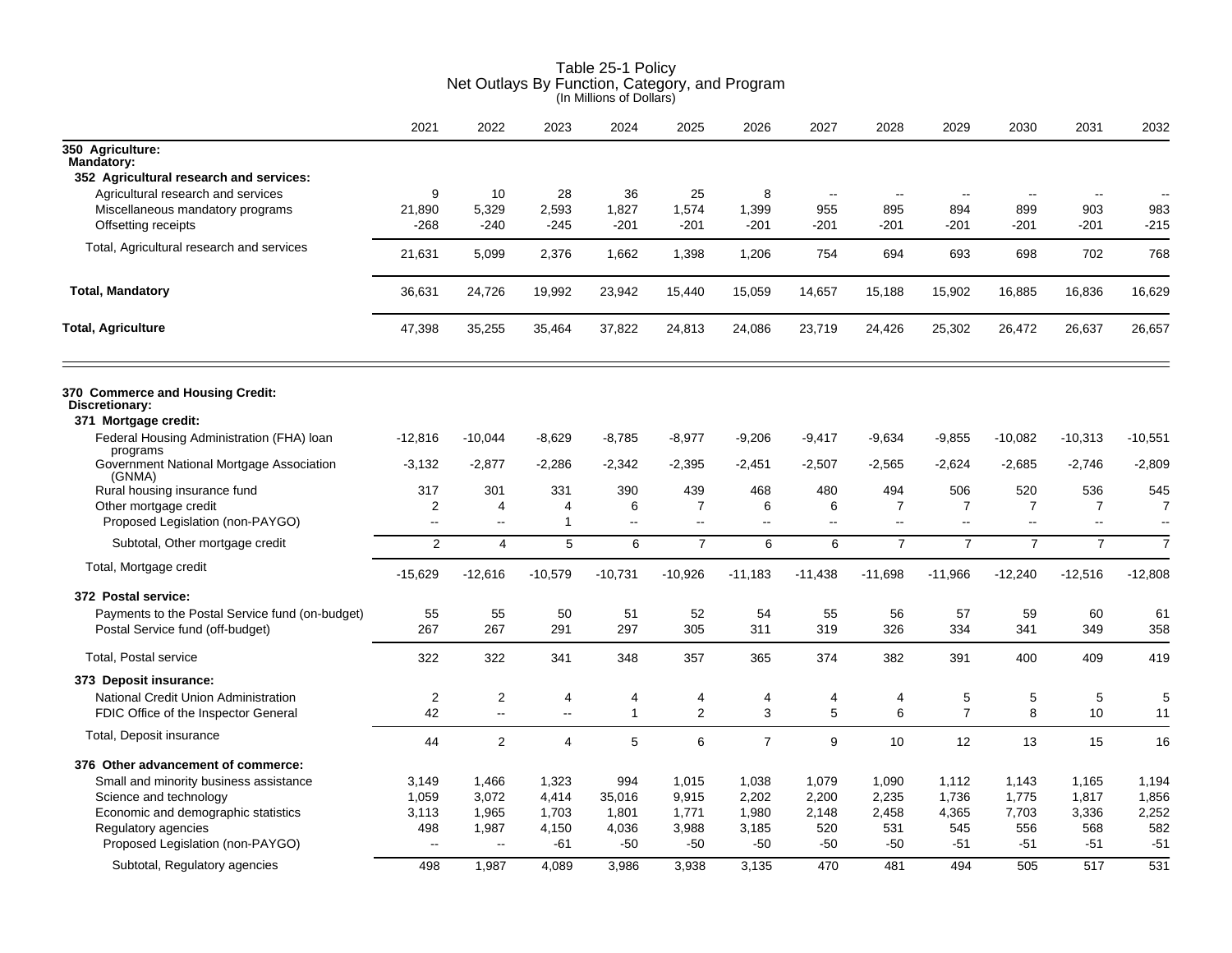|                                                             | 2021                                 | 2022            | 2023           | 2024         | 2025           | 2026                     | 2027           | 2028          | 2029                     | 2030          | 2031                     | 2032                     |
|-------------------------------------------------------------|--------------------------------------|-----------------|----------------|--------------|----------------|--------------------------|----------------|---------------|--------------------------|---------------|--------------------------|--------------------------|
| 370 Commerce and Housing Credit:<br>Discretionary:          |                                      |                 |                |              |                |                          |                |               |                          |               |                          |                          |
| 376 Other advancement of commerce:                          |                                      |                 |                |              |                |                          |                |               |                          |               |                          |                          |
| International Trade Administration<br>Other discretionary   | 525<br>531                           | 522<br>401      | 576<br>285     | 633<br>224   | 656<br>220     | 672<br>144               | 688<br>151     | 704<br>165    | 718<br>174               | 736<br>188    | 753<br>198               | 769<br>211               |
| Total, Other advancement of commerce                        | 8,875                                | 9,413           | 12,390         | 42,654       | 17,515         | 9,171                    | 6,736          | 7,133         | 8,599                    | 12,050        | 7,786                    | 6,813                    |
| <b>Total, Discretionary</b>                                 | $-6,388$                             | $-2,879$        | 2,156          | 32,276       | 6,952          | $-1,640$                 | $-4,319$       | $-4,173$      | $-2,964$                 | 223           | $-4,306$                 | $-5,560$                 |
| <b>Mandatory:</b>                                           |                                      |                 |                |              |                |                          |                |               |                          |               |                          |                          |
| 371 Mortgage credit:                                        |                                      |                 |                |              |                |                          |                |               |                          |               |                          |                          |
| Federal Housing Administration (FHA) loan<br>programs       | $-11,810$                            | $-24,353$       | $-1,040$       | $-1,160$     | $-1,363$       | $-1,566$                 | $-2,145$       | $-2,559$      | $-2,991$                 | $-3,369$      | $-3,683$                 | $-4,433$                 |
| Government National Mortgage Association                    | 1,744                                | -844            | 229            | 175          | 174            | $-225$                   | $-228$         | $-231$        | $-233$                   | $-237$        | $-240$                   | $-244$                   |
| GSE purchase programs                                       | $-5,102$                             | $-5,745$        | $-5,905$       | $-6,169$     | $-6,351$       | $-6,484$                 | $-6,597$       | $-6,693$      | $-6,781$                 | $-6,863$      | $-6,942$                 | $-7,020$                 |
| Other HUD mortgage credit                                   | $-142$                               | $-185$          | -92            | -77          | $-65$          | $-54$                    | $-44$          | $-38$         | $-32$                    | $-26$         | $-22$                    | $-18$                    |
| Other mortgage credit activities                            | $-819$                               | $-2,034$        | 61             | 83           | 104            | 126                      | 152            | 177           | 201                      | 223           | 246                      | 269                      |
| Total, Mortgage credit                                      | $-16,129$                            | $-33,161$       | $-6,747$       | $-7,148$     | $-7,501$       | $-8,203$                 | $-8,862$       | $-9,344$      | $-9,836$                 | $-10,272$     | $-10,641$                | $-11,446$                |
| 372 Postal service:                                         |                                      |                 |                |              |                |                          |                |               |                          |               |                          |                          |
| Postal Service (off-budget)<br>Proposed Legislation (PAYGO) | $-3,001$<br>$\overline{\phantom{a}}$ | 4,790<br>$\sim$ | 1,722<br>500   | 3,824<br>500 | 3,876<br>500   | 8,802<br>500             | $\sim$<br>500  | $\sim$<br>500 | $\sim$<br>500            | $\sim$<br>500 | $\sim$<br>500            | 500                      |
| Subtotal, Postal Service (off-budget)                       |                                      | 4,790           | 2,222          |              | 4,376          |                          | 500            |               |                          | 500           | 500                      | 500                      |
|                                                             | $-3,001$                             |                 |                | 4,324        |                | 9,302                    |                | 500           | 500                      |               |                          |                          |
| Total, Postal service                                       | $-3,001$                             | 4,790           | 2,222          | 4,324        | 4,376          | 9,302                    | 500            | 500           | 500                      | 500           | 500                      | 500                      |
| 373 Deposit insurance:                                      |                                      |                 |                |              |                |                          |                |               |                          |               |                          |                          |
| Federal Deposit Insurance Fund                              | $-6,817$                             | $-7,071$        | $-8,751$       | $-7,697$     | $-8,275$       | $-8,512$                 | $-6,721$       | $-5,924$      | $-6,410$                 | $-7,737$      | $-8,280$                 | $-8,717$                 |
| <b>Orderly Liquidation Fund</b>                             | $\overline{\phantom{a}}$             | 1,792           | 4,341          | 7,052        | 9,920          | 12,933                   | 16,091         | 17,569        | 18,402                   | 19,219        | 20,043                   | 22,157                   |
| National Credit Union Administration                        | -2,137                               | $-1,754$        | $-232$         | $-824$       | $-906$         | $-1,046$                 | $-1,503$       | $-1,774$      | $-1,918$                 | $-2,072$      | $-2,230$                 | $-2,388$                 |
| Other deposit insurance activities                          | $-115$                               | $-12$           | $-5$           | $-38$        | $-38$          | $-39$                    | $-39$          | $-40$         | $-41$                    | $-42$         | $-42$                    | $-43$                    |
| Total, Deposit insurance                                    | $-9,069$                             | $-7,045$        | $-4,647$       | $-1,507$     | 701            | 3,336                    | 7,828          | 9,831         | 10,033                   | 9,368         | 9,491                    | 11,009                   |
| 376 Other advancement of commerce:                          |                                      |                 |                |              |                |                          |                |               |                          |               |                          |                          |
| Universal service fund                                      | 8,697                                | 8,531           | 8,290          | 9,445        | 9,900          | 9,903                    | 9,883          | 9,883         | 9,905                    | 9,937         | 9,972                    | 10,008                   |
| <b>Telecommunications Relay Service</b>                     | 1,444                                | 1,358           | 1,371          | 1,385        | 1,399          | 1,413                    | 1,427          | 1,441         | 1,456                    | 1,470         | 1,485                    | 1,500                    |
| Terrorism Insurance Program                                 | 3                                    | 22              | 67             | 114          | 148            | 171                      | 186            | 177           | 137                      | 94            | 66                       | 52                       |
| Payments to copyright owners                                | 6                                    | $\overline{7}$  | $\overline{7}$ | 8            | 8              | 9                        | 9              | 10            | 10                       | 10            | 10                       | 11                       |
| Digital television transition and public safety fund        | 3                                    | $\overline{2}$  | $\sim$         | $\sim$       | $\sim$         | $\sim$                   | $\sim$         | $\sim$        | $\sim$                   | $\sim$        | $\overline{\phantom{a}}$ | $\overline{\phantom{a}}$ |
| <b>Regulatory fees</b>                                      | $-29$                                | $-23$           | -23            | -23          | -23            | -23                      | -23            | $-23$         | -23                      | -23           | $-23$                    | $-23$                    |
| Small and Minority Business Assistance                      | 338,976                              | 18,719          | 131            | 25           | 22             | $\sim$ $\sim$            | $\sim$         | $\sim$        | $\mathbf{u}$             | $\mathbf{u}$  | $\sim$                   | $\sim$                   |
| Proposed Legislation (PAYGO)                                | Ξ.                                   | $\ddotsc$       | $\ddotsc$      | $\mathbf{L}$ | $\Box$         | $\overline{\phantom{a}}$ | --             | $\sim$        | $\overline{\phantom{a}}$ | $\sim$        | $\overline{\phantom{a}}$ | $\overline{\phantom{a}}$ |
| Subtotal, Small and Minority Business<br>Assistance         | 338,976                              | 18,719          | 131            | 25           | 22             | $\overline{a}$           | $\overline{a}$ | $\sim$        | L.                       | $\sim$        | Ξ.                       | $\overline{\phantom{a}}$ |
| SBA business loan program and subsidy<br>reestimate         | $-7,280$                             | $-7,175$        | $\sim$         | $-$          | $\overline{a}$ |                          |                |               |                          |               | $\sim$                   | $\overline{\phantom{a}}$ |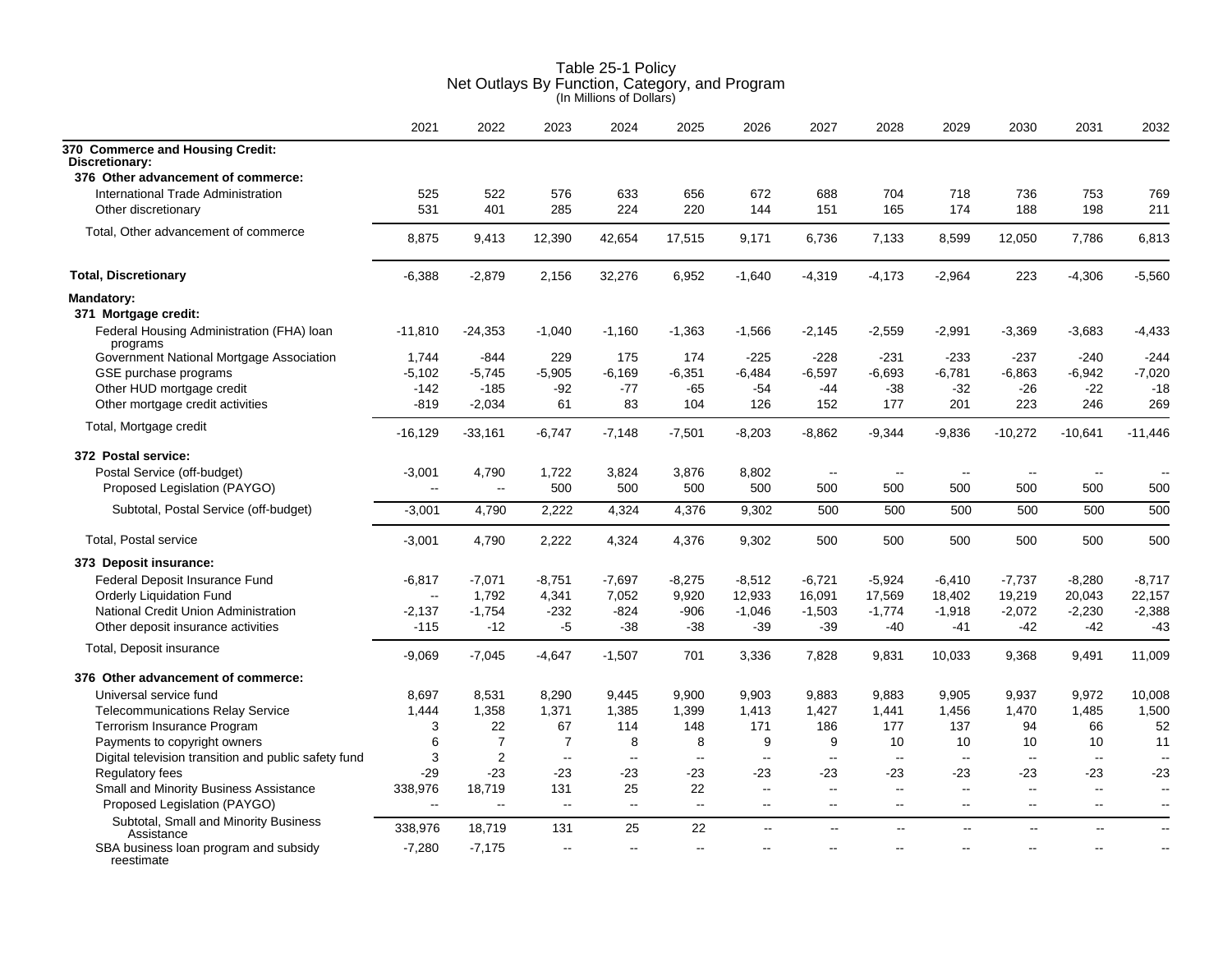|                                                                                      | 2021                     | 2022       | 2023       | 2024       | 2025           | 2026         | 2027                     | 2028           | 2029                     | 2030           | 2031         | 2032           |
|--------------------------------------------------------------------------------------|--------------------------|------------|------------|------------|----------------|--------------|--------------------------|----------------|--------------------------|----------------|--------------|----------------|
| 370 Commerce and Housing Credit:<br>Mandatory:                                       |                          |            |            |            |                |              |                          |                |                          |                |              |                |
| 376 Other advancement of commerce:                                                   |                          |            |            |            |                |              |                          |                |                          |                |              |                |
| Troubled Asset Relief Program equity purchases,<br>direct loans, and loan guarantees | $\mathbf{1}$             | 8          |            |            |                |              |                          |                |                          |                |              |                |
| Troubled Asset Relief Program administrative<br>expenses                             | 33                       | 33         | 30         | 26         |                |              |                          |                |                          |                |              |                |
| Small Business Lending Fund Program Account                                          | 1                        | 5          | 4          | 4          | $\overline{4}$ | 2            | 2                        | 2              | 2                        | $\overline{2}$ | 2            | $\overline{2}$ |
| National Wireless Initiative                                                         | 1,559                    | 1,876      | 716        | 347        | 187            | $-103$       | $-173$                   | $-173$         | $-173$                   | $-173$         | $-156$       | $-40$          |
| <b>State Small Business Credit Initiative</b>                                        | 2                        | 2,928      | 1,327      | 1,527      | 528            | 1,019        | 519                      | 615            | 615                      | 615            | 255          | 50             |
| Refundable portion of certain corporate tax credits                                  | 9,160                    | 1,294      | 10         | $\sim$     | $\sim$         | $\sim$       | $\overline{\phantom{a}}$ | $\overline{a}$ | $\overline{\phantom{a}}$ | $\sim$         | $\sim$       | $\sim$         |
| <b>Bureau of Consumer Financial Protection</b>                                       | 660                      | 752        | 804        | 774        | 784            | 800          | 815                      | 829            | 844                      | 858            | 872          | 938            |
| Other                                                                                | 2,078                    | 11,989     | 3,066      | 2,013      | 1,515          | 1,486        | 1,487                    | 1,400          | 1,397                    | 1,415          | 1,436        | 1,529          |
| <b>Economic Stabilization Program</b>                                                | $-12,880$                | $-4,402$   | 39         | 22         | $\overline{1}$ | $\mathbf{1}$ | $\overline{a}$           | $\sim$         | $\sim$                   | $\sim$         | $\sim$       | $\sim$         |
| Total, Other advancement of commerce                                                 | 342,434                  | 35,924     | 15,839     | 15,667     | 14,473         | 14,678       | 14,132                   | 14,161         | 14,170                   | 14,205         | 13,919       | 14,027         |
| <b>Total, Mandatory</b>                                                              | 314,235                  | 508        | 6,667      | 11,336     | 12,049         | 19,113       | 13,598                   | 15,148         | 14,867                   | 13,801         | 13,269       | 14,090         |
| <b>Total, Commerce and Housing Credit</b>                                            | 307,847                  | $-2,371$   | 8,823      | 43,612     | 19,001         | 17,473       | 9,279                    | 10,975         | 11,903                   | 14,024         | 8,963        | 8,530          |
| 400 Transportation:<br>Discretionary:<br>401 Ground transportation:                  |                          |            |            |            |                |              |                          |                |                          |                |              |                |
| Highways                                                                             | 47,586                   | 51,976     | 60,611     | 64,339     | 66,470         | 68,359       | 69,213                   | 67,118         | 67,622                   | 68,293         | 68,778       | 69,764         |
| Highway safety                                                                       | 1,666                    | 2,145      | 2,581      | 2,673      | 2,688          | 2,702        | 2,588                    | 2,439          | 2,440                    | 2,466          | 2,507        | 2,565          |
| Mass transit                                                                         | 23.565                   | 22.442     | 17,903     | 17,489     | 18,303         | 18,823       | 19,604                   | 19,351         | 19,369                   | 19,072         | 19,190       | 19,042         |
| Railroads                                                                            | 3,380                    | 7,056      | 8,209      | 8,522      | 10,439         | 12,356       | 10,218                   | 12,497         | 13,892                   | 12,694         | 11,053       | 8,986          |
| Other                                                                                | 224                      | 206        | 433        | 929        | 1,107          | 1,266        | 1,374                    | 1,239          | 843                      | 709            | 590          | 509            |
| National Infrastructure Investments                                                  | 703                      | 1,157      | 1,201      | 1,677      | 2,768          | 2,636        | 3,187                    | 3,444          | 3,477                    | 2,987          | 2,554        | 2,295          |
| Total, Ground transportation                                                         | 77,124                   | 84,982     | 90,938     | 95,629     | 101,775        | 106,142      | 106,184                  | 106,088        | 107,643                  | 106,221        | 104,672      | 103,161        |
| 402 Air transportation:                                                              |                          |            |            |            |                |              |                          |                |                          |                |              |                |
| Airports and airways (FAA)                                                           | 22,695                   | 21,094     | 23,799     | 24,167     | 24,638         | 24,780       | 24,581                   | 22,598         | 21,956                   | 21,992         | 22,214       | 22,514         |
| Air transportation security                                                          | 6,496                    | 4,932      | 7,405      | 7,517      | 7,341          | 7,515        | 7,686                    | 7,298          | 8,066                    | 8,250          | 8,441        | 8,616          |
| Proposed Legislation (non-PAYGO)                                                     | $\overline{\phantom{a}}$ | $\sim$     | $-1,520$   | $-1,560$   | $-1,600$       | $-1,640$     | $-1,680$                 | $\sim$         | $\overline{\phantom{a}}$ | $\sim$         | $\sim$       | $\sim$         |
|                                                                                      |                          |            |            |            |                |              |                          |                |                          |                |              |                |
| Subtotal, Air transportation security                                                | 6,496                    | 4,932      | 5,885      | 5,957      | 5,741          | 5,875        | 6,006                    | 7,298          | 8,066                    | 8,250          | 8,441        | 8,616          |
| Aeronautical research and technology<br>Payments to air carriers and other           | 763<br>143               | 808<br>173 | 873<br>404 | 987<br>572 | 1,010<br>723   | 1,028<br>829 | 1,052<br>759             | 1,076<br>660   | 1,101<br>561             | 1,126<br>464   | 1,152<br>439 | 1.178<br>449   |
| Total, Air transportation                                                            | 30,097                   | 27,007     | 30,961     | 31,683     | 32,112         | 32,512       | 32,398                   | 31,632         | 31,684                   | 31,832         | 32,246       | 32,757         |
| 403 Water transportation:                                                            |                          |            |            |            |                |              |                          |                |                          |                |              |                |
| <b>Water Transportation</b>                                                          | 393                      | 470        | 553        | 779        | 1,010          | 1,052        | 1,023                    | 948            | 796                      | 612            | 452          | 353            |
| Marine safety and transportation                                                     | 9.659                    | 10,809     | 11.043     | 11,520     | 11.605         | 11.692       | 11,923                   | 12.170         | 12.448                   | 12.747         | 13,054       | 13,368         |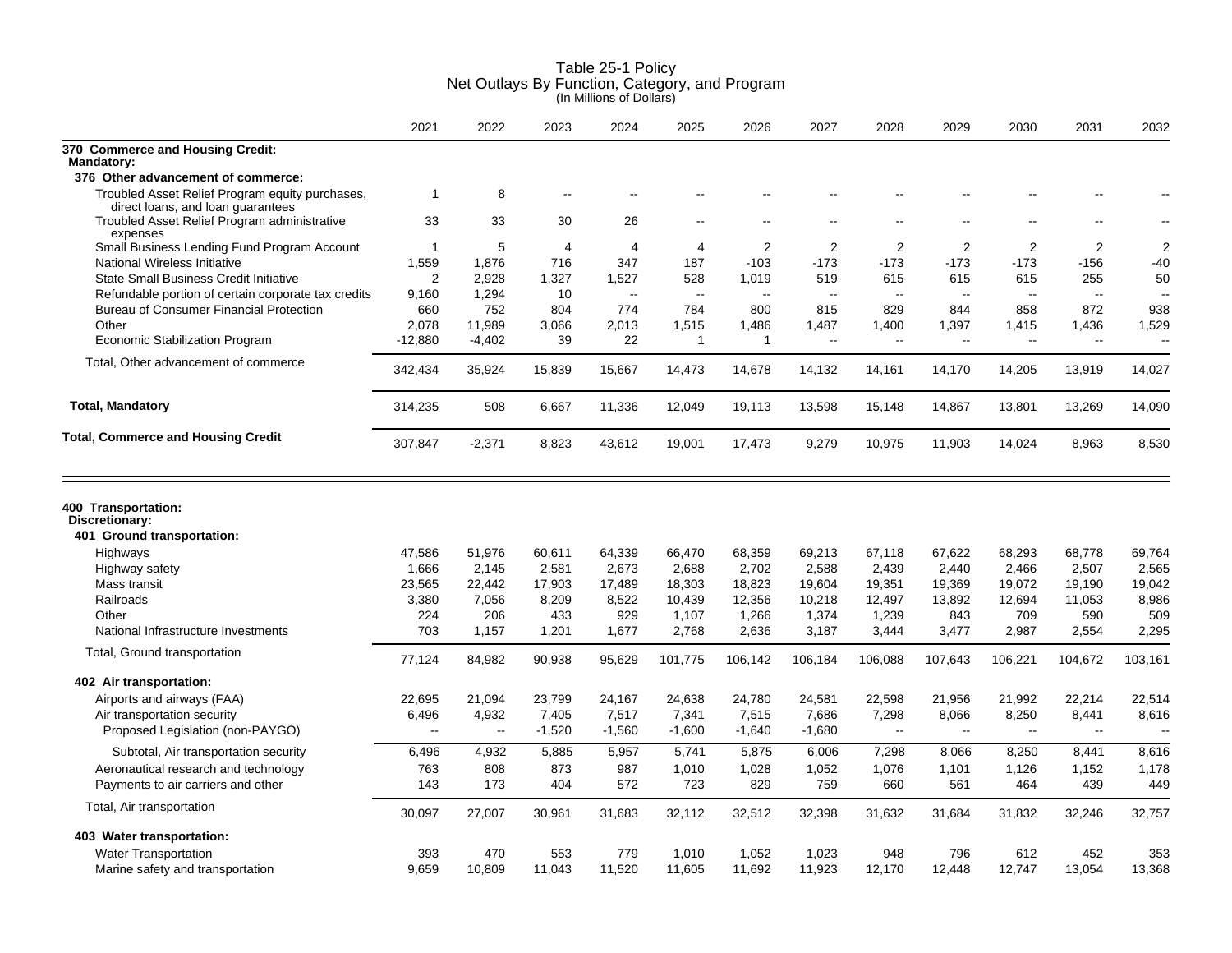|                                                               | 2021                     | 2022         | 2023     | 2024         | 2025     | 2026     | 2027     | 2028                     | 2029                     | 2030                     | 2031                     | 2032                     |
|---------------------------------------------------------------|--------------------------|--------------|----------|--------------|----------|----------|----------|--------------------------|--------------------------|--------------------------|--------------------------|--------------------------|
| 400 Transportation:<br>Discretionary:                         |                          |              |          |              |          |          |          |                          |                          |                          |                          |                          |
| 403 Water transportation:                                     |                          |              |          |              |          |          |          |                          |                          |                          |                          |                          |
| Ocean shipping                                                | 257                      | 290          | 310      | 303          | 318      | 327      | 333      | 331                      | 337                      | 345                      | 352                      | 360                      |
| Total, Water transportation                                   | 10,309                   | 11,569       | 11,906   | 12,602       | 12,933   | 13,071   | 13,279   | 13,449                   | 13,581                   | 13,704                   | 13,858                   | 14,081                   |
| 407 Other transportation:                                     |                          |              |          |              |          |          |          |                          |                          |                          |                          |                          |
| Transportation departmental administration and<br>other       | 493                      | 433          | 783      | 864          | 943      | 1,034    | 1,041    | 986                      | 944                      | 902                      | 860                      | 864                      |
| Total, Other transportation                                   | 493                      | 433          | 783      | 864          | 943      | 1,034    | 1,041    | 986                      | 944                      | 902                      | 860                      | 864                      |
| <b>Total, Discretionary</b>                                   | 118,023                  | 123,991      | 134,588  | 140,778      | 147,763  | 152,759  | 152,902  | 152,155                  | 153,852                  | 152,659                  | 151,636                  | 150,863                  |
| <b>Mandatory:</b><br>401 Ground transportation:               |                          |              |          |              |          |          |          |                          |                          |                          |                          |                          |
| Mass transit                                                  | 806                      | 11,862       | 8,304    | 4,448        | 2,669    | 1,186    | 593      | 297                      | 283                      | $\overline{\phantom{a}}$ |                          |                          |
| Highways                                                      | 1,092                    | 867          | 756      | 780          | 784      | 768      | 758      | 749                      | 747                      | 754                      | 739                      | 746                      |
| Highway safety                                                | -47                      | 49           | 38       | 40           | 40       | 40       | 40       | 40                       | 40                       | 40                       | 40                       | 42                       |
| Offsetting receipts, credit subsidy reestimates,<br>and other | 2,656                    | -457         | 26       | 19           | 18       | 18       | 18       | 18                       | 18                       | 18                       | 18                       | 18                       |
| Total, Ground transportation                                  | 4,507                    | 12,321       | 9,124    | 5,287        | 3,511    | 2,012    | 1,409    | 1,104                    | 1,088                    | 812                      | 797                      | 806                      |
| 402 Air transportation:                                       |                          |              |          |              |          |          |          |                          |                          |                          |                          |                          |
| Airports and airways (FAA)                                    | 319                      | 4,219        | 2,137    | 695          | 291      | 195      | $-34$    | -36                      | $-37$                    | -38                      | -40                      | -41                      |
| Payments to air carriers and other                            | 30,922                   | 417          | -16      | $-34$        | $-665$   | -633     | -465     | $-477$                   | -481                     | $-6,714$                 | $-6,400$                 | 137                      |
| Air transportation security                                   | $-1,448$                 | $-1,465$     | $-1,526$ | $-1,563$     | $-1,603$ | $-1,640$ | $-1,680$ | $\overline{\phantom{a}}$ | $\overline{\phantom{a}}$ | $\overline{\phantom{a}}$ | $\overline{\phantom{a}}$ | 14                       |
| Proposed Legislation (PAYGO)                                  | $\overline{\phantom{a}}$ | $\mathbf{H}$ | 1,520    | 1,560        | 1,600    | 1,640    | 1,680    | $\sim$                   | $\overline{\phantom{a}}$ | $\overline{\phantom{a}}$ | $\overline{\phantom{a}}$ | $\overline{\phantom{a}}$ |
| Subtotal, Air transportation security                         | $-1,448$                 | $-1,465$     | -6       | $-3$         | $-3$     | $\sim$   | $\sim$   | $\overline{\phantom{a}}$ | $\sim$                   | $\sim$                   | $\sim$                   | 14                       |
| Total, Air transportation                                     | 29,793                   | 3,171        | 2,115    | 658          | $-377$   | -438     | -499     | $-513$                   | $-518$                   | $-6,752$                 | $-6,440$                 | 110                      |
| 403 Water transportation:                                     |                          |              |          |              |          |          |          |                          |                          |                          |                          |                          |
| Coast Guard retired pay                                       | 1,855                    | 1,871        | 2,027    | 2,120        | 2,206    | 2,296    | 2,390    | 2,491                    | 2,597                    | 2,682                    | 2,758                    | 2,749                    |
| Other water transportation programs                           | 91                       | 61           | 85       | 73           | 69       | 66       | 67       | 68                       | 67                       | 68                       | 70                       | 76                       |
| Total, Water transportation                                   | 1,946                    | 1,932        | 2,112    | 2,193        | 2,275    | 2,362    | 2,457    | 2,559                    | 2,664                    | 2,750                    | 2,828                    | 2,825                    |
| 407 Other transportation:                                     |                          |              |          |              |          |          |          |                          |                          |                          |                          |                          |
| Other mandatory transportation programs                       | 22                       | 68           | 9        | $\mathbf{1}$ | -3       | -10      | $-17$    | $-22$                    | -22                      | -22                      | -22                      | $-20$                    |
| Total, Other transportation                                   | 22                       | 68           | 9        | $\mathbf{1}$ | $-3$     | -10      | $-17$    | $-22$                    | $-22$                    | $-22$                    | $-22$                    | $-20$                    |
| <b>Total, Mandatory</b>                                       | 36,268                   | 17,492       | 13,360   | 8,139        | 5,406    | 3,926    | 3,350    | 3,128                    | 3,212                    | $-3,212$                 | $-2,837$                 | 3,721                    |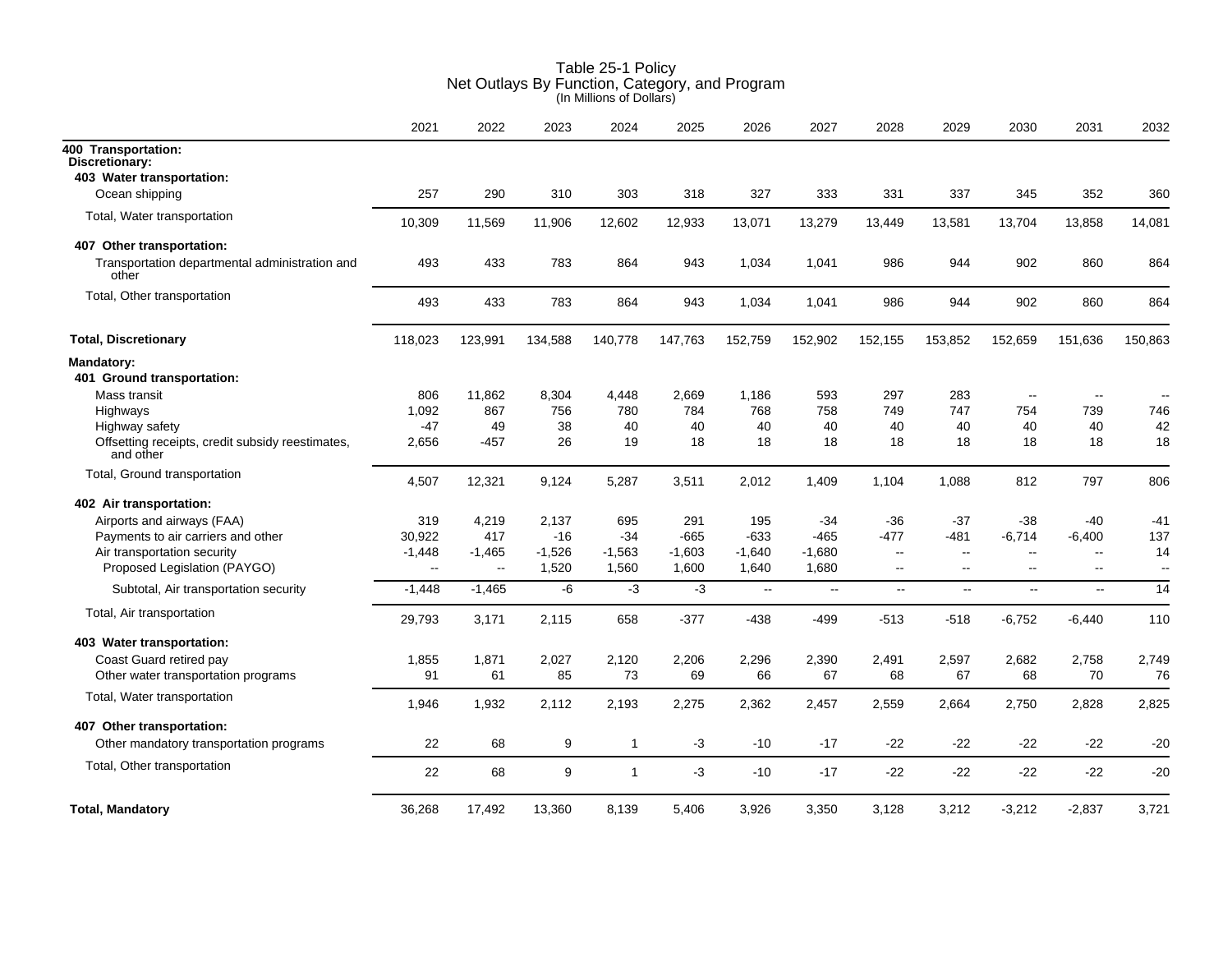|                                                           |              |             |             | (In Millions of Dollars) |                |                          |          |          |          |           |                          |         |
|-----------------------------------------------------------|--------------|-------------|-------------|--------------------------|----------------|--------------------------|----------|----------|----------|-----------|--------------------------|---------|
|                                                           | 2021         | 2022        | 2023        | 2024                     | 2025           | 2026                     | 2027     | 2028     | 2029     | 2030      | 2031                     | 2032    |
| <b>Total, Transportation</b>                              | 154,291      | 141,483     | 147,948     | 148,917                  | 153,169        | 156,685                  | 156,252  | 155,283  | 157,064  | 149,447   | 148,799                  | 154,584 |
| 450 Community and Regional Development:<br>Discretionary: |              |             |             |                          |                |                          |          |          |          |           |                          |         |
| 451 Community development:                                |              |             |             |                          |                |                          |          |          |          |           |                          |         |
| Community development fund                                | 6,759        | 10,768      | 10,942      | 10,799                   | 11,310         | 11,006                   | 9,794    | 9,502    | 6,040    | 5,141     | 4,303                    | 4,402   |
| Other community development programs                      | 1,255        | 1,503       | 1,695       | 1,800                    | 1,936          | 1,965                    | 1,992    | 2,035    | 2,074    | 2,109     | 2,158                    | 2,208   |
| Total, Community development                              | 8,014        | 12,271      | 12,637      | 12,599                   | 13,246         | 12,971                   | 11,786   | 11,537   | 8,114    | 7,250     | 6,461                    | 6,610   |
| 452 Area and regional development:                        |              |             |             |                          |                |                          |          |          |          |           |                          |         |
| Rural development                                         | 1,000        | 1,756       | 3,044       | 3,089                    | 2,867          | 2,541                    | 2,469    | 2,342    | 2,289    | 2,303     | 2,366                    | 2,415   |
| Economic Development Administration                       | 790          | 954         | 1,193       | 545                      | 479            | 499                      | 527      | 540      | 553      | 565       | 578                      | 592     |
| Indian programs                                           | 1,818        | 2,162       | 2,561       | 2,836                    | 2,952          | 3,087                    | 3,172    | 3,226    | 3,270    | 3,327     | 3,372                    | 3,448   |
| Proposed Legislation (non-PAYGO)                          | $\mathbf{u}$ | $\sim$      | $-292$      | $-453$                   | -467           | $-480$                   | $-494$   | $-508$   | $-518$   | $-529$    | $-539$                   | $-550$  |
| Subtotal, Indian programs                                 | 1,818        | 2,162       | 2,269       | 2,383                    | 2,485          | 2,607                    | 2,678    | 2,718    | 2,752    | 2,798     | 2,833                    | 2,898   |
| Regional authorities and commissions                      | 172          | 339         | 540         | 650                      | 706            | 626                      | 510      | 446      | 403      | 391       | 390                      | 393     |
| Total, Area and regional development                      | 3,780        | 5,211       | 7,046       | 6,667                    | 6,537          | 6,273                    | 6,184    | 6,046    | 5,997    | 6,057     | 6,167                    | 6,298   |
| 453 Disaster relief and insurance:                        |              |             |             |                          |                |                          |          |          |          |           |                          |         |
| Disaster relief                                           | 32,683       | 20,703      | 17,864      | 20,056                   | 12,336         | 14,546                   | 13,348   | 11,585   | 11,557   | 10,966    | 10,934                   | 10,894  |
| Small Business Administration disaster loans              | 6,838        | 14,496      | 370         | 178                      | 179            | 179                      | 180      | 181      | 182      | 183       | 184                      | 185     |
| National flood insurance fund                             | $-12$        | 3           | 73          | 286                      | 565            | 698                      | 691      | 621      | 412      | 133       | $\sim$                   |         |
| Other FEMA state and local grants                         | 62           | 50          | $\sim$      |                          | $\overline{a}$ | $\overline{\phantom{a}}$ |          |          | Ξ.       | $\ddotsc$ | $\overline{\phantom{a}}$ |         |
| Other disaster assistance programs                        | 3,987        | 5,041       | 4,868       | 5,234                    | 5,582          | 5,553                    | 5,469    | 5,424    | 5,417    | 5,474     | 5,585                    | 5,711   |
| Total, Disaster relief and insurance                      | 43,558       | 40,293      | 23,175      | 25,754                   | 18,662         | 20,976                   | 19,688   | 17,811   | 17,568   | 16,756    | 16,703                   | 16,790  |
| <b>Total, Discretionary</b>                               | 55,352       | 57,775      | 42,858      | 45,020                   | 38,445         | 40,220                   | 37,658   | 35,394   | 31,679   | 30,063    | 29,331                   | 29,698  |
| Mandatory:                                                |              |             |             |                          |                |                          |          |          |          |           |                          |         |
| 451 Community development:                                |              |             |             |                          |                |                          |          |          |          |           |                          |         |
| Neighborhood Stabilization Program                        | 15           | 17<br>8,912 | 16<br>1,126 | 14<br>1,038              | 14<br>60       | 13<br>73                 | 13<br>80 | 12<br>61 | 11<br>58 | 8<br>58   | 8<br>74                  | $\sim$  |
| Other mandatory programs                                  | 1,010        |             |             |                          |                |                          |          |          |          |           |                          | 60      |
| Total, Community development                              | 1,025        | 8,929       | 1,142       | 1,052                    | 74             | 86                       | 93       | 73       | 69       | 66        | 82                       | 60      |
| 452 Area and regional development:                        |              |             |             |                          |                |                          |          |          |          |           |                          |         |
| Indian programs                                           | 1,025        | 979         | 823         | 779                      | 737            | 745                      | 755      | 763      | 775      | 660       | 673                      | 809     |
| Proposed Legislation (non-PAYGO)                          | $\sim$       | $\ddotsc$   | 292         | 453                      | 467            | 480                      | 494      | 508      | 518      | 529       | 538                      | 550     |
| Subtotal, Indian programs                                 | 1,025        | 979         | 1,115       | 1,232                    | 1,204          | 1,225                    | 1,249    | 1,271    | 1,293    | 1,189     | 1,211                    | 1,359   |
| <b>Gulf Coast Restoration Trust Fund</b>                  | 144          | 186         | 231         | 236                      | 234            | 237                      | 237      | 234      | 232      | 232       | 235                      | 236     |
| Rural development programs and other                      | 78           | 1,512       | 843         | 256                      | 164            | $-198$                   | 98       | 27       | $-155$   | $-155$    | $-155$                   | $-154$  |
| Rural development programs                                | $-27$        | 513         | 554         | 609                      | 726            | 30                       | 3        | 3        | 3        | 3         | 3                        | 3       |
| Credit liquidating accounts                               | $-51$        | $-39$       | $-39$       | $-26$                    | $-22$          | $-18$                    | $-15$    | $-12$    | $-10$    | $-1$      | $-1$                     | $-1$    |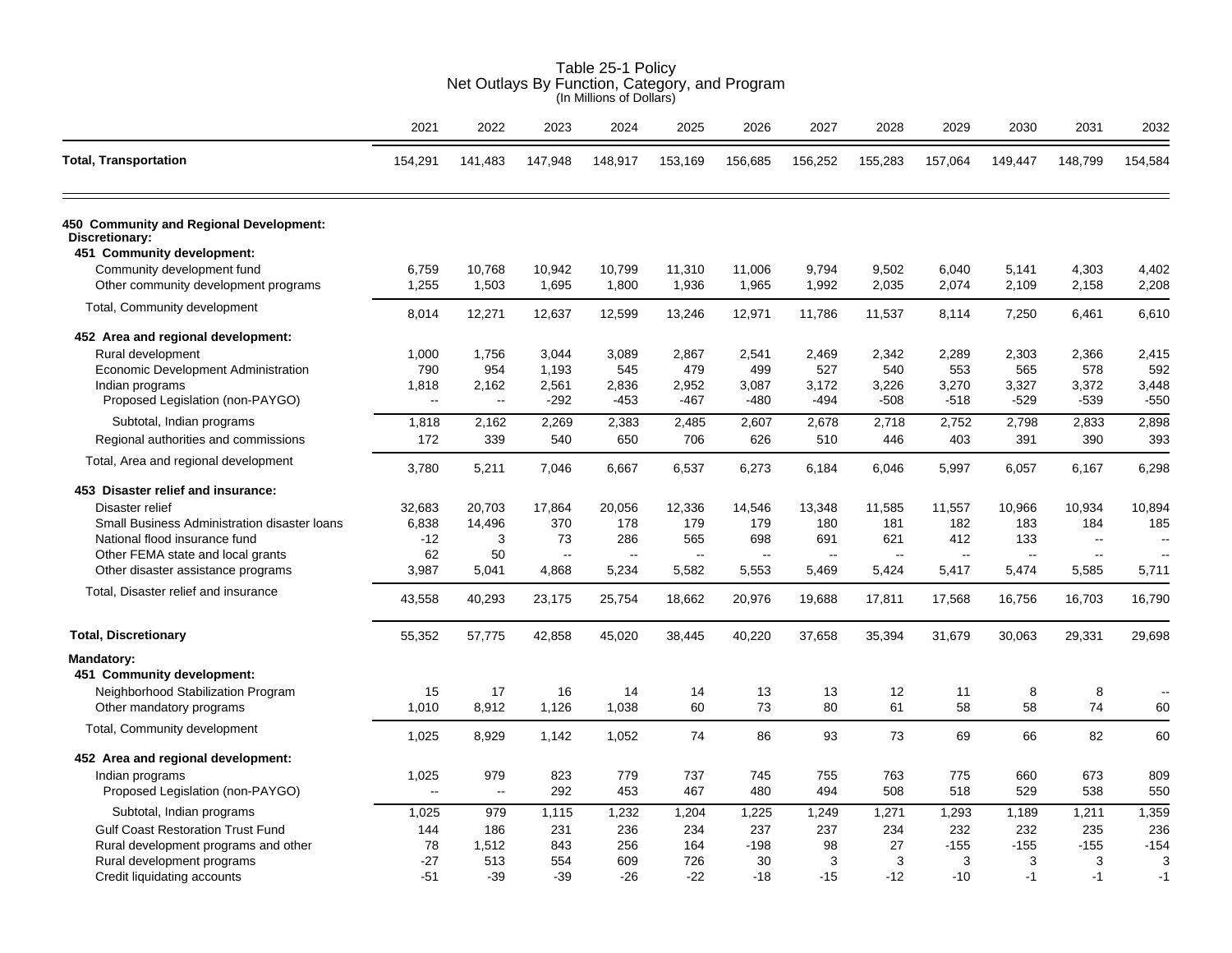|                                                                                                                                     | 2021                     | 2022                 | 2023           | 2024                     | 2025                     | 2026           | 2027           | 2028                     | 2029           | 2030                     | 2031         | 2032                     |
|-------------------------------------------------------------------------------------------------------------------------------------|--------------------------|----------------------|----------------|--------------------------|--------------------------|----------------|----------------|--------------------------|----------------|--------------------------|--------------|--------------------------|
| 450 Community and Regional Development:<br><b>Mandatory:</b>                                                                        |                          |                      |                |                          |                          |                |                |                          |                |                          |              |                          |
| 452 Area and regional development:                                                                                                  |                          |                      |                |                          |                          |                |                |                          |                |                          |              |                          |
| Offsetting receipts                                                                                                                 | $-1,595$                 | $-620$               | $-369$         | $-377$                   | $-386$                   | $-397$         | $-406$         | $-418$                   | $-429$         | -441                     | $-452$       | $-463$                   |
| Total, Area and regional development                                                                                                | -426                     | 2,531                | 2,335          | 1,930                    | 1,920                    | 879            | 1,166          | 1,105                    | 934            | 827                      | 841          | 980                      |
| 453 Disaster relief and insurance:                                                                                                  |                          |                      |                |                          |                          |                |                |                          |                |                          |              |                          |
| National flood insurance fund                                                                                                       | $-1,092$                 | $-188$               | 145            | 38                       | 1,412                    | 1,229          | 1,060          | 886                      | 746            | 634                      | 517          | 485                      |
| Proposed Legislation (non-PAYGO)                                                                                                    | --                       | ÷.                   | Ξ.             | $\overline{\phantom{a}}$ | $\overline{\phantom{a}}$ | $\overline{a}$ | $\overline{a}$ | $\overline{\phantom{a}}$ | $-2$           | $-3$                     | $-4$         | $-5$                     |
| Proposed Legislation (PAYGO)                                                                                                        | $\overline{a}$           | $-$                  | 43             | 328                      | 375                      | 427            | 480            | 534                      | 580            | 630                      | 676          | 720                      |
| Subtotal, National flood insurance fund                                                                                             | $-1,092$                 | $-188$               | 188            | 366                      | 1,787                    | 1,656          | 1,540          | 1,420                    | 1,324          | 1,261                    | 1,189        | 1,200                    |
| SBA disaster loan subsidy reestimates                                                                                               | $-18,859$                | $-3,366$             | $\overline{a}$ | $-$                      | ۵۵                       | $\overline{a}$ | $\overline{a}$ | $\overline{a}$           | $\overline{a}$ | $\sim$                   | $\sim$       | $\overline{\phantom{a}}$ |
| DHS disaster assistance, credit reestimates                                                                                         | 5                        | 16                   | $-$            | $\overline{a}$           | $\sim$                   | $\sim$         | $\overline{a}$ | $\overline{a}$           | $\overline{a}$ | $\overline{a}$           | $\sim$       | $\overline{\phantom{a}}$ |
| Credit liquidating accounts and other                                                                                               | 8,650                    | 15,509               | 11,208         | 6,477                    | 5,329                    | 2,665          | 167            | $\mathbf{1}$             | $\mathbf{1}$   | 1                        | $\mathbf{1}$ | $\overline{\phantom{a}}$ |
| Other mandatory programs                                                                                                            | $\overline{a}$           | 69                   | 156            | 171                      | $\overline{a}$           | $\sim$         | $\sim$         | ц.                       | ц.             | $\overline{\phantom{a}}$ | $\sim$       | $\sim$                   |
| Total, Disaster relief and insurance                                                                                                | -11,296                  | 12,040               | 11,552         | 7,014                    | 7,116                    | 4,321          | 1,707          | 1,421                    | 1,325          | 1,262                    | 1,190        | 1,200                    |
| <b>Total, Mandatory</b>                                                                                                             | $-10,697$                | 23,500               | 15,029         | 9,996                    | 9,110                    | 5,286          | 2,966          | 2,599                    | 2,328          | 2,155                    | 2,113        | 2,240                    |
| <b>Total, Community and Regional Development</b>                                                                                    | 44,655                   | 81,275               | 57,887         | 55,016                   | 47,555                   | 45,506         | 40,624         | 37,993                   | 34,007         | 32,218                   | 31,444       | 31,938                   |
| 500 Education, Training, Employment, and Social Services:<br>Discretionary:<br>501 Elementary, secondary, and vocational education: |                          |                      |                |                          |                          |                |                |                          |                |                          |              |                          |
| Education for the disadvantaged                                                                                                     | 16,137                   | 19,683               | 17,299         | 20,549                   | 21,212                   | 21,639         | 21,965         | 22,220                   | 22,482         | 22,750                   | 23,024       | 23,305                   |
| Impact aid                                                                                                                          | 1,490                    | 1,533                | 1,434          | 1,573                    | 1,606                    | 1,642          | 1,681          | 1,718                    | 1,758          | 1,799                    | 1,841        | 1,883                    |
| School improvement                                                                                                                  | 4,816                    | 6,925                | 5,234          | 5,554                    | 5,627                    | 5,718          | 5,811          | 5,906                    | 6,004          | 6,103                    | 6,205        | 6,308                    |
| Proposed Legislation (non-PAYGO)                                                                                                    | --                       | $\ddot{\phantom{1}}$ | 20             | 600                      | 914                      | 1,035          | 1,060          | 1,083                    | 1,108          | 1,133                    | 1,160        | 1,187                    |
| Subtotal, School improvement                                                                                                        | 4,816                    | 6,925                | 5,254          | 6,154                    | 6,541                    | 6,753          | 6,871          | 6,989                    | 7,112          | 7,236                    | 7,365        | 7,495                    |
| English language acquisition                                                                                                        | 672                      | 886                  | 804            | 1,096                    | 1,082                    | 1.116          | 1,141          | 1,167                    | 1,193          | 1.222                    | 1,249        | 1.278                    |
| Special education                                                                                                                   | 12,756                   | 15,868               | 14,299         | 17,663                   | 18,223                   | 18,521         | 18,735         | 18,953                   | 19,175         | 19,402                   | 19,633       | 19,872                   |
| Vocational and adult education                                                                                                      | 1,827                    | 2,343                | 2,036          | 2,230                    | 2,321                    | 2,369          | 2,405          | 2,443                    | 2,481          | 2,519                    | 2,559        | 2,600                    |
| Indian education                                                                                                                    | 1,433                    | 1,098                | 1,394          | 1,421                    | 1,481                    | 1,515          | 1,547          | 1,583                    | 1,618          | 1,656                    | 1,695        | 1,735                    |
| Hurricane education recovery                                                                                                        | 295                      | 550                  | 493            | 233                      | 95                       | 16             | $\sim$         | $\overline{\phantom{a}}$ | $\ddotsc$      | $\sim$                   | $\sim$       |                          |
| Innovation and improvement                                                                                                          | 893                      | 1,376                | 1,254          | 1,326                    | 1,548                    | 1,500          | 1,543          | 1,579                    | 1,616          | 1,653                    | 1,690        | 1,729                    |
| Proposed Legislation (non-PAYGO)                                                                                                    | $\overline{\phantom{a}}$ | $\ddotsc$            | $\overline{2}$ | 37                       | 73                       | 99             | 105            | 107                      | 110            | 112                      | 114          | 117                      |
| Subtotal, Innovation and improvement                                                                                                | 893                      | 1,376                | 1,256          | 1,363                    | 1,621                    | 1,599          | 1,648          | 1,686                    | 1,726          | 1,765                    | 1,804        | 1,846                    |
| Other                                                                                                                               | 39,480                   | 34,495               | 11,172         | 15,627                   | 695                      | 757            | 775            | 792                      | 810            | 827                      | 848          | 867                      |
| Total, Elementary, secondary, and vocational<br>education                                                                           | 79,799                   | 84,757               | 55,441         | 67,909                   | 54,877                   | 55,927         | 56,768         | 57,551                   | 58,355         | 59,176                   | 60,018       | 60,881                   |
| 502 Higher education:                                                                                                               |                          |                      |                |                          |                          |                |                |                          |                |                          |              |                          |
| Student financial assistance                                                                                                        | 22,028                   | 22,500               | 21,024         | 23,352                   | 27,178                   | 27,322         | 27,949         | 28,594                   | 29,251         | 29,924                   | 30,613       | 31,316                   |
|                                                                                                                                     |                          |                      |                |                          |                          |                |                |                          |                |                          |              |                          |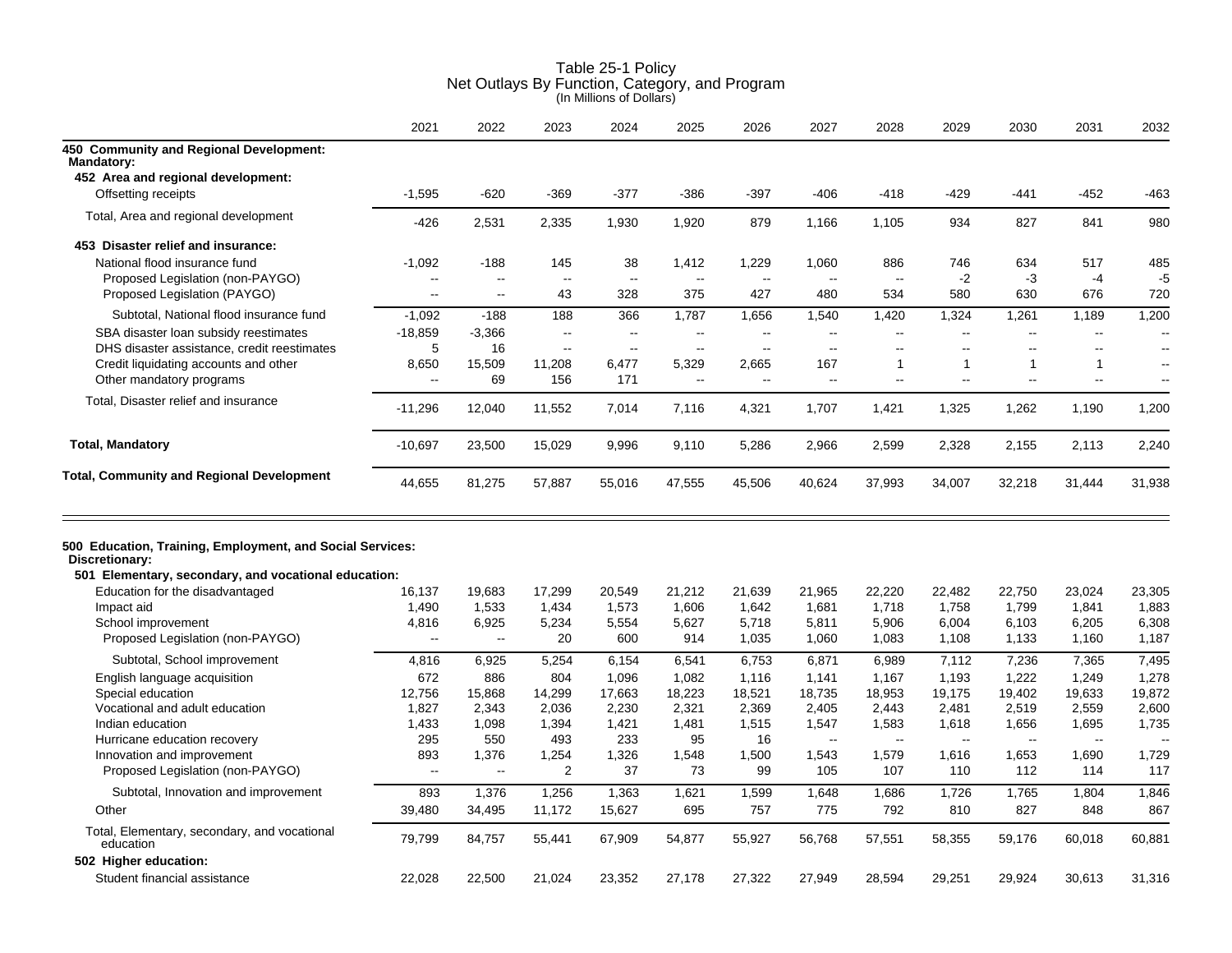|                                                                    | 2021                     | 2022                     | 2023           | 2024    | 2025                     | 2026    | 2027    | 2028    | 2029           | 2030         | 2031                     | 2032                     |
|--------------------------------------------------------------------|--------------------------|--------------------------|----------------|---------|--------------------------|---------|---------|---------|----------------|--------------|--------------------------|--------------------------|
| 500 Education, Training, Employment, and Social Services:          |                          |                          |                |         |                          |         |         |         |                |              |                          |                          |
| Discretionary:<br>502 Higher education:                            |                          |                          |                |         |                          |         |         |         |                |              |                          |                          |
| Higher education                                                   | 2,185                    | 2,511                    | 2,585          | 3,369   | 3,778                    | 3,899   | 4,025   | 4,118   | 4,212          | 4,308        | 4,407                    | 4,510                    |
| Student aid administration                                         | 1,803                    | 1,559                    | 2,168          | 2,553   | 2,700                    | 2,800   | 2,864   | 2,929   | 2,998          | 3,067        | 3,137                    | 3,208                    |
| Other higher education programs                                    | 595                      | 593                      | 585            | 599     | 616                      | 635     | 649     | 662     | 678            | 696          | 711                      | 727                      |
| Total, Higher education                                            | 26,611                   | 27,163                   | 26,362         | 29,873  | 34,272                   | 34,656  | 35,487  | 36,303  | 37,139         | 37,995       | 38,868                   | 39,761                   |
| 503 Research and general education aids:                           |                          |                          |                |         |                          |         |         |         |                |              |                          |                          |
| <b>Library of Congress</b>                                         | 531                      | 588                      | 576            | 617     | 632                      | 648     | 662     | 677     | 694            | 709          | 725                      | 742                      |
| Corporation for Public broadcasting                                | 465                      | 485                      | 535            | 536     | 628                      | 629     | 631     | 632     | 634            | 635          | 637                      | 639                      |
| Smithsonian Institution and related agencies                       | 1,213                    | 1,485                    | 1,390          | 1,479   | 1,497                    | 1,532   | 1,569   | 1,606   | 1,641          | 1,678        | 1,720                    | 1,760                    |
| Institute of Education Sciences                                    | 545                      | 611                      | 523            | 635     | 677                      | 685     | 701     | 718     | 734            | 751          | 768                      | 786                      |
| Other                                                              | 1,121                    | 1,332                    | 1,354          | 1,304   | 1,340                    | 1,373   | 1,406   | 1,440   | 1,471          | 1,508        | 1,540                    | 1,576                    |
| Total, Research and general education aids                         | 3,875                    | 4,501                    | 4,378          | 4,571   | 4,774                    | 4,867   | 4,969   | 5,073   | 5,174          | 5,281        | 5,390                    | 5,503                    |
| 504 Training and employment:                                       |                          |                          |                |         |                          |         |         |         |                |              |                          |                          |
| Training and employment services                                   | 3,253                    | 4,690                    | 3,652          | 4,014   | 4,402                    | 4,507   | 4,577   | 4,642   | 4,706          | 4,773        | 4,843                    | 4,914                    |
| Older Americans employment                                         | 391                      | 447                      | 405            | 407     | 416                      | 425     | 435     | 446     | 456            | 466          | 477                      | 488                      |
| State employment services and national activities                  | 1,654                    | 1,150                    | 1,210          | 1,280   | 1,322                    | 1,354   | 1,384   | 1,415   | 1,449          | 1,479        | 1,518                    | 1,553                    |
| Other employment and training                                      | 1,697                    | 1,795                    | 1,868          | 1,924   | 1,966                    | 2,022   | 2,069   | 2,115   | 2,164          | 2,213        | 2,265                    | 2,319                    |
| Total, Training and employment                                     | 6,995                    | 8,082                    | 7,135          | 7,625   | 8,106                    | 8,308   | 8,465   | 8,618   | 8,775          | 8,931        | 9,103                    | 9,274                    |
| 505 Other labor services:                                          |                          |                          |                |         |                          |         |         |         |                |              |                          |                          |
| Labor law, statistics, and other administration                    | 1,819                    | 2,000                    | 2,392          | 2,503   | 2,575                    | 2,630   | 2,675   | 2,733   | 2,794          | 2,864        | 2,930                    | 2,994                    |
| Total, Other labor services                                        | 1,819                    | 2,000                    | 2,392          | 2,503   | 2,575                    | 2,630   | 2,675   | 2,733   | 2,794          | 2,864        | 2,930                    | 2,994                    |
| 506 Social services:                                               |                          |                          |                |         |                          |         |         |         |                |              |                          |                          |
| Rehabilitation services - Department of Education                  | 160                      | 236                      | 159            | 176     | 182                      | 186     | 190     | 194     | 199            | 204          | 209                      | 213                      |
| Corporation for National and Community Service                     | 952                      | 1,497                    | 1,362          | 1,385   | 1,365                    | 1,404   | 1,439   | 1,472   | 1,506          | 1,542        | 1,576                    | 1,612                    |
| Children and families services programs                            | 13,147                   | 14,219                   | 14,685         | 15,561  | 15,641                   | 16,069  | 16,462  | 16,841  | 17,227         | 17,623       | 18,030                   | 18,444                   |
| Aging services program                                             | 2,605                    | 2,294                    | 2,647          | 2,934   | 3,019                    | 3,096   | 3,173   | 3,247   | 3,321          | 3,398        | 3,475                    | 3,556                    |
| Other                                                              | 90                       | 89                       | 103            | 119     | 112                      | 105     | 114     | 119     | 122            | 124          | 127                      | 130                      |
| <b>Total, Social services</b>                                      | 16,954                   | 18,335                   | 18,956         | 20,175  | 20,319                   | 20,860  | 21,378  | 21,873  | 22,375         | 22,891       | 23,417                   | 23,955                   |
| <b>Total, Discretionary</b>                                        | 136,053                  | 144,838                  | 114,664        | 132,656 | 124,923                  | 127,248 | 129,742 | 132,151 | 134,612        | 137,138      | 139,726                  | 142,368                  |
| Mandatory:<br>501 Elementary, secondary, and vocational education: |                          |                          |                |         |                          |         |         |         |                |              |                          |                          |
| Payments to issuers of education construction                      | 850                      | 602                      | 598            | 594     | 590                      | 586     | 584     | 580     | 575            | 572          | 567                      | 596                      |
| bonds and other<br>Other                                           | 9,881                    | 66,833                   | 76,322         | 17,061  | 44                       | 1       | -1      | 1       | 1              | $\mathbf{1}$ | 1                        | 1                        |
| Education for the disadvantaged                                    | $\overline{\phantom{a}}$ | $\overline{\phantom{a}}$ | $\overline{a}$ |         | $\overline{\phantom{a}}$ | --      | --      | --      | $\overline{a}$ | $\sim$       | $\overline{\phantom{a}}$ | $\overline{\phantom{a}}$ |
| Proposed Legislation (PAYGO)                                       |                          | $-$                      | 640            | 13,455  | 15,205                   | 16,354  | 17,050  | 17,442  | 17,844         | 18,252       | 18,674                   | 19,102                   |
| Subtotal, Education for the disadvantaged                          | $\mathbf{u}$             | $\sim$ $\sim$            | 640            | 13,455  | 15.205                   | 16.354  | 17.050  | 17,442  | 17.844         | 18.252       | 18.674                   | 19.102                   |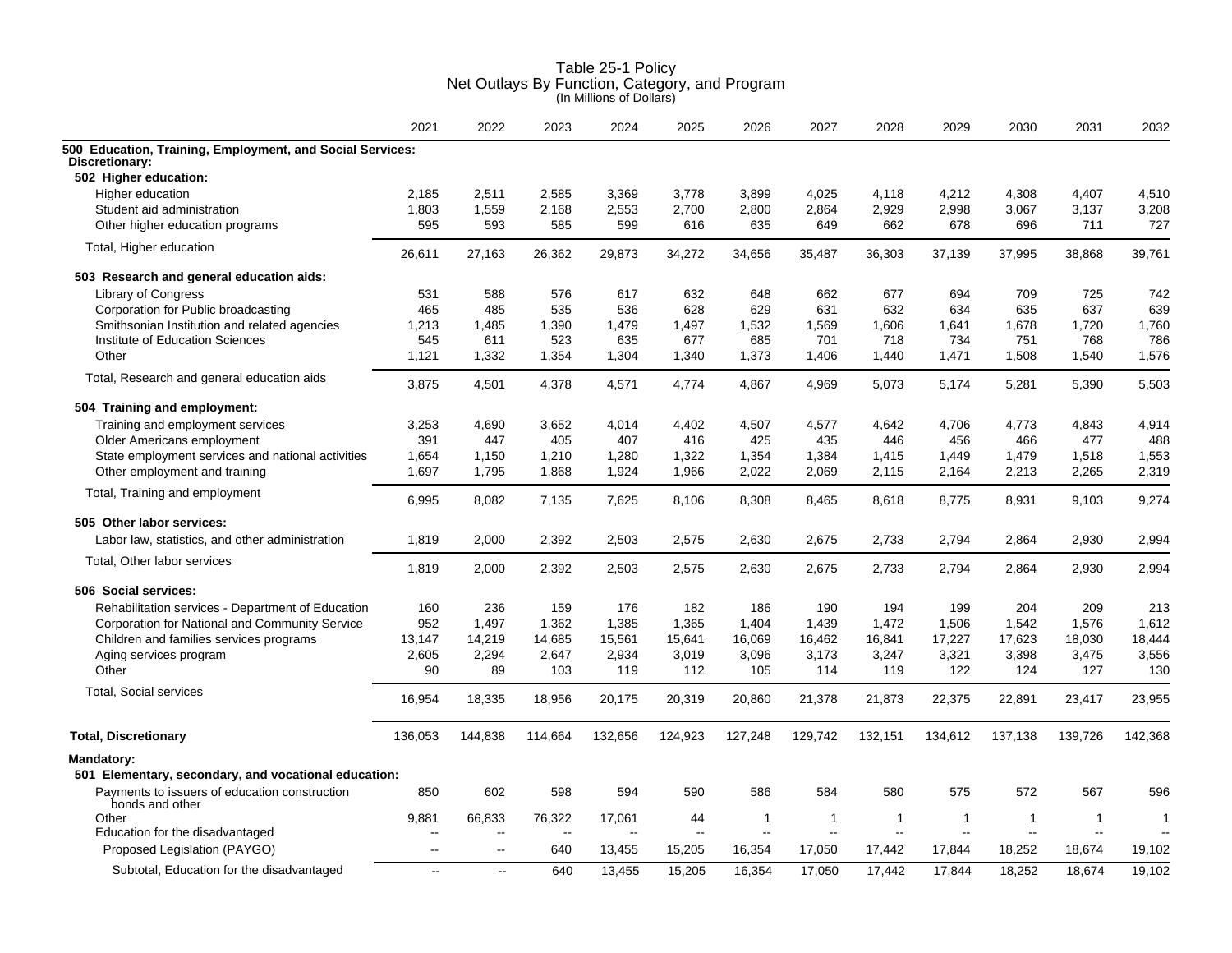|                                                                                | 2021                     | 2022                     | 2023           | 2024            | 2025            | 2026            | 2027                     | 2028                     | 2029            | 2030            | 2031                     | 2032                     |
|--------------------------------------------------------------------------------|--------------------------|--------------------------|----------------|-----------------|-----------------|-----------------|--------------------------|--------------------------|-----------------|-----------------|--------------------------|--------------------------|
| 500 Education, Training, Employment, and Social Services:<br><b>Mandatory:</b> |                          |                          |                |                 |                 |                 |                          |                          |                 |                 |                          |                          |
| Total, Elementary, secondary, and vocational<br>education                      | 10,731                   | 67,435                   | 77,560         | 31,110          | 15,839          | 16,941          | 17,635                   | 18,023                   | 18,420          | 18,825          | 19,242                   | 19,699                   |
| 502 Higher education:                                                          |                          |                          |                |                 |                 |                 |                          |                          |                 |                 |                          |                          |
| Student financial assistance<br>Proposed Legislation (PAYGO)                   | 6,605<br>ц.              | 6,419<br>$\sim$          | 9,577<br>2,847 | 6,992<br>8,442  | 7,184<br>12,710 | 7,174<br>16,988 | 7,289<br>21,428          | 7,493<br>26,563          | 7,626<br>32,148 | 7,744<br>35,348 | 7,868<br>36,010          | 4,020<br>36,671          |
| Subtotal, Student financial assistance                                         | 6,605                    | 6,419                    | 12,424         | 15,434          | 19,894          | 24,162          | 28,717                   | 34,056                   | 39,774          | 43,092          | 43,878                   | 40,691                   |
| Federal family education loan program                                          | 9,304                    | 11,955                   | $\sim$         | $\sim$          | --              | $\sim$          | $\sim$                   | $\sim$                   | $\sim$          | $\sim$          | $\sim$                   |                          |
| Federal direct loan program                                                    | 125,235                  | 20,374                   | 11,112         | 17,074          | 18,826          | 19,584          | 21,070                   | 21,851                   | 22,332          | 22,327          | 22,712                   | 22,490                   |
| American Opportunity Tax Credit                                                | 3,967                    | 3,250                    | 3,105          | 3,065           | 3,051           | 3,030           | 3,000                    | 2,963                    | 2,918           | 2,867           | 2,812                    | 2,747                    |
| Proposed Legislation (PAYGO)                                                   | --                       | $\ddotsc$                | 3              | 5               | 5               | 4               | $\overline{4}$           | 4                        | 4               | 4               | 4                        | 4                        |
| Subtotal, American Opportunity Tax Credit                                      | 3,967                    | 3,250                    | 3,108          | 3,070           | 3,056           | 3,034           | 3,004                    | 2,967                    | 2,922           | 2,871           | 2,816                    | 2,751                    |
| Credit liquidating account (Family education loan<br>program)                  | $-73$                    | $-143$                   | $-213$         | $-194$          | $-177$          | $-162$          | $-148$                   | $-135$                   | $-123$          | $-112$          | $-103$                   | -94                      |
| Other higher education programs                                                | 1,030                    | 641                      | $-142$         | 49              | 103             | 220             | 258                      | 277                      | 287             | 292             | 293                      | 295                      |
| Total, Higher education                                                        | 146,068                  | 42,496                   | 26,289         | 35,433          | 41,702          | 46,838          | 52,901                   | 59,016                   | 65,192          | 68,470          | 69,596                   | 66,133                   |
| 503 Research and general education aids:                                       |                          |                          |                |                 |                 |                 |                          |                          |                 |                 |                          |                          |
| Mandatory programs                                                             | 223                      | 265                      | 78             | 24              | 13              | -3              | $-10$                    | -17                      | -18             | $-20$           | $-22$                    | $-23$                    |
| Proposed Legislation (PAYGO)                                                   | ц.                       | $\overline{\phantom{a}}$ | 16             | $\ddotsc$       | --              | --              | $\overline{\phantom{a}}$ | $\overline{\phantom{a}}$ | Ξ.              | $\mathbf{L}$    | $\overline{\phantom{a}}$ | $\overline{\phantom{a}}$ |
| Subtotal, Mandatory programs                                                   | 223                      | 265                      | 94             | 24              | 13              | $-3$            | $-10$                    | $-17$                    | $-18$           | $-20$           | $-22$                    | $-23$                    |
| Total, Research and general education aids                                     | 223                      | 265                      | 94             | 24              | 13              | -3              | $-10$                    | $-17$                    | $-18$           | $-20$           | -22                      | $-23$                    |
| 504 Training and employment:                                                   |                          |                          |                |                 |                 |                 |                          |                          |                 |                 |                          |                          |
| Trade adjustment assistance, training                                          | 174                      | 151                      | 143            | 115             | 112             | 121             | 131                      | 142                      | 152             | 162             | 171                      | 207                      |
| H-1B fee financed activities                                                   | 124                      | 213                      | 261            | 133             | 200             | 219             | 219                      | 219                      | 219             | 219             | 219                      | 220                      |
| Total, Training and employment                                                 | 298                      | 364                      | 404            | 248             | 312             | 340             | 350                      | 361                      | 371             | 381             | 390                      | 427                      |
| 505 Other labor services:                                                      |                          |                          |                |                 |                 |                 |                          |                          |                 |                 |                          |                          |
| Foreign Labor Certification processing fees                                    | $-$                      | ۵.                       | --             | $-$             | $-$             | $-$             | $\overline{a}$           | $\overline{a}$           |                 | $\overline{a}$  | $\overline{a}$           | $\overline{\phantom{a}}$ |
| Proposed Legislation (PAYGO)                                                   | $\overline{\phantom{a}}$ | $\overline{\phantom{a}}$ | --             | --              | -45             | -8              | $-2$                     | -3                       | $-2$            | $-2$            | -2                       | $-2$                     |
| Subtotal, Foreign Labor Certification<br>processing fees                       | $\sim$                   | $\sim$                   | $\mathbf{u}$   | $\mathbf{u}$    | $-45$           | -8              | $-2$                     | $-3$                     | $-2$            | $-2$            | $-2$                     | $-2$                     |
| H-1B enforcement                                                               | 39                       | 48                       | 48             | 51              | 51              | 51              | 51                       | 51                       | 51              | 51              | 51                       | 54                       |
| Labor law, statistics, and other administration                                | 24                       | 40                       | 3              | 4               | $\overline{2}$  | 2               | 2                        | 1                        | $\overline{a}$  | $\sim$          | $\sim$                   | $\overline{\phantom{a}}$ |
| Proposed Legislation (PAYGO)                                                   | $\sim$                   | $\sim$ $\sim$            | 44             | $\mathbf{1}$    | 3               | 3               | $\overline{4}$           | 4                        | 4               | 5               | 5                        | 5                        |
| Subtotal, Labor law, statistics, and other<br>administration                   | 24                       | 40                       | $\mathbf{3}$   | $5\phantom{.0}$ | 5               | 5               | 6                        | 5                        | $\overline{4}$  | 5               | 5                        | 5                        |
| Total, Other labor services                                                    | 63                       | 88                       | 51             | 56              | 11              | 48              | 55                       | 53                       | 53              | 54              | 54                       | 57                       |
| 506 Social services:                                                           |                          |                          |                |                 |                 |                 |                          |                          |                 |                 |                          |                          |
| Social services block grant                                                    | 1,655                    | 1,636                    | 1,627          | 1,606           | 1,603           | 1,603           | 1,603                    | 1,603                    | 1,603           | 1,603           | 1,603                    | 1,700                    |
| Rehabilitation services - Department of Education                              | 2,748                    | 4,530                    | 3,660          | 3,763           | 3,864           | 3,953           | 4,045                    | 4,138                    | 4,232           | 4,329           | 4,429                    | 4,671                    |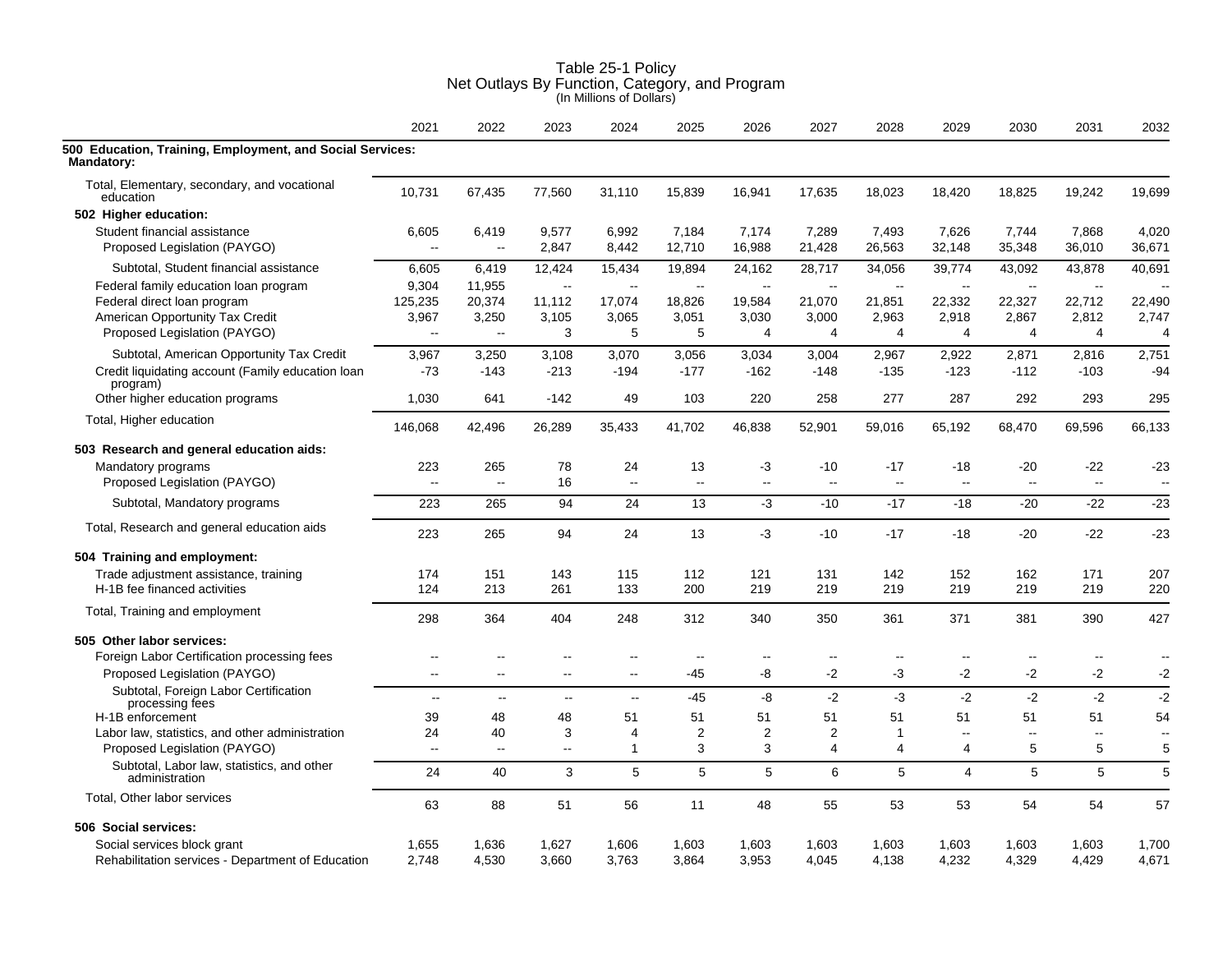|                                                                                                        | 2021                     | 2022    | 2023     | 2024           | 2025                     | 2026     | 2027           | 2028           | 2029      | 2030      | 2031           | 2032      |
|--------------------------------------------------------------------------------------------------------|--------------------------|---------|----------|----------------|--------------------------|----------|----------------|----------------|-----------|-----------|----------------|-----------|
| 500 Education, Training, Employment, and Social Services:<br><b>Mandatory:</b><br>506 Social services: |                          |         |          |                |                          |          |                |                |           |           |                |           |
| Supporting Healthy Families and Adolescent                                                             | 446                      | 689     | 704      | 657            | 403                      | 343      | 335            | 327            | 325       | 325       | 325            | 345       |
| Development<br>Proposed Legislation (PAYGO)                                                            | $\sim$                   | $\sim$  | 78       | 250            | 292                      | 295      | 300            | 300            | 300       | 300       | 300            | 300       |
| Subtotal, Supporting Healthy Families and                                                              |                          |         |          |                |                          |          |                |                |           |           |                |           |
| Adolescent Development                                                                                 | 446                      | 689     | 782      | 907            | 695                      | 638      | 635            | 627            | 625       | 625       | 625            | 645       |
| Other social services                                                                                  | 121                      | 2,656   | 1,824    | 1,020          | 358                      | 292      | 24             | 63             | 39        | 20        | 20             | 20        |
| <b>Total, Social services</b>                                                                          | 4,970                    | 9,511   | 7,893    | 7,296          | 6,520                    | 6,486    | 6,307          | 6,431          | 6,499     | 6,577     | 6,677          | 7,036     |
| <b>Total, Mandatory</b>                                                                                | 162,353                  | 120,159 | 112,291  | 74,167         | 64,397                   | 70,650   | 77,238         | 83,867         | 90,517    | 94,287    | 95,937         | 93,329    |
| Total, Education, Training, Employment, and Social<br><b>Services</b>                                  | 298,406                  | 264,997 | 226,955  | 206,823        | 189,320                  | 197,898  | 206,980        | 216,018        | 225,129   | 231,425   | 235,663        | 235,697   |
| 550 Health:<br>Discretionary:<br>551 Health care services:                                             |                          |         |          |                |                          |          |                |                |           |           |                |           |
| Department management and other                                                                        | 1,039                    | 989     | 639      | 372            | 776                      | 779      | 821            | 868            | 898       | 916       | 942            | 961       |
| Substance Abuse and Mental Health Services<br>Administration                                           | 5,894                    | 7,524   | 9,615    | 11,336         | 11,501                   | 10,718   | 10,877         | 11,125         | 11,381    | 11,644    | 11,910         | 12,184    |
| Indian Health Service                                                                                  | 6,473                    | 7,024   | 9,003    | 9,899          | 10,420                   | 10,500   | 10,357         | 10,169         | 10,402    | 10,641    | 10,886         | 11,136    |
| Proposed Legislation (non-PAYGO)                                                                       | $\overline{\phantom{a}}$ | ц.      | $-7,398$ | $-8,977$       | $-9,498$                 | $-9,716$ | $-9,939$       | $-10,169$      | $-10,402$ | $-10,641$ | $-10,886$      | $-11,136$ |
| Subtotal, Indian Health Service                                                                        | 6,473                    | 7,024   | 1,605    | 922            | 922                      | 784      | 418            | $\sim$         | $\sim$    | $\sim$    | $\sim$         |           |
| <b>Health Resources and Services Administration</b>                                                    | 6,457                    | 6,680   | 7,096    | 7,175          | 7,395                    | 7,517    | 7,694          | 7,873          | 8,054     | 8,239     | 8,426          | 8,621     |
| Centers for Disease Control and Prevention                                                             | 9,166                    | 9,255   | 9,555    | 9,581          | 10,440                   | 9,564    | 9,873          | 10,101         | 10,334    | 10,570    | 10,814         | 11,064    |
| <b>Public Health and Social Services Emergency</b><br>Fund                                             | 65,629                   | 41,664  | 7,528    | 19,822         | 15,258                   | 7,172    | 4,045          | 4,152          | 4,244     | 4,344     | 4,443          | 4,546     |
| Total, Health care services                                                                            | 94,658                   | 73,136  | 36,038   | 49,208         | 46,292                   | 36,534   | 33,728         | 34,119         | 34,911    | 35,713    | 36,535         | 37,376    |
| 552 Health research and training:                                                                      |                          |         |          |                |                          |          |                |                |           |           |                |           |
| National Institutes of Health                                                                          | 38,142                   | 40,796  | 41,945   | 43,329         | 48,211                   | 49,542   | 50,961         | 52,047         | 53,304    | 54,563    | 55,817         | 57,101    |
| Clinical training                                                                                      | 1,050                    | 1,207   | 1,283    | 1,431          | 1,440                    | 1,478    | 1,516          | 1,550          | 1,586     | 1,622     | 1,660          | 1,698     |
| Other health research and training                                                                     | 664                      | 728     | 755      | 759            | 786                      | 799      | 860            | 916            | 935       | 931       | 950            | 969       |
| NIH Innovation, CURES Act                                                                              | 168                      | 140     | 203      | 337            | 341                      | 220      | 176            | 78             | 26        | 10        | $\overline{7}$ | $\sim$    |
| Total, Health research and training                                                                    | 40,024                   | 42,871  | 44,186   | 45,856         | 50,778                   | 52,039   | 53,513         | 54,591         | 55,851    | 57,126    | 58,434         | 59,768    |
| 554 Consumer and occupational health and safety:                                                       |                          |         |          |                |                          |          |                |                |           |           |                |           |
| Food safety and inspection                                                                             | 1,060                    | 1,103   | 1,207    | 1,250          | 1,278                    | 1,306    | 1,339          | 1,369          | 1,399     | 1,432     | 1,466          | 1.499     |
| Occupational and mine safety and health                                                                | 986                      | 1,006   | 1,139    | 1,177          | 1,209                    | 1,234    | 1,263          | 1,292          | 1,323     | 1,353     | 1,384          | 1,415     |
| Food and Drug Administration                                                                           | 3,151                    | 3,706   | 3,585    | 3,732          | 3,832                    | 3,872    | 3,968          | 4,060          | 4,154     | 4,249     | 4,348          | 4,449     |
| <b>Consumer Product Safety Commission</b>                                                              | 131                      | 146     | 196      | 198            | 203                      | 209      | 214            | 219            | 224       | 229       | 234            | 239       |
| FDA Innovation, Cures Act                                                                              | 64                       | 51      |          | $\overline{a}$ | $\overline{\phantom{a}}$ | $\sim$   | $\overline{a}$ | $\overline{a}$ | $-$       | $-$       |                | $\sim$    |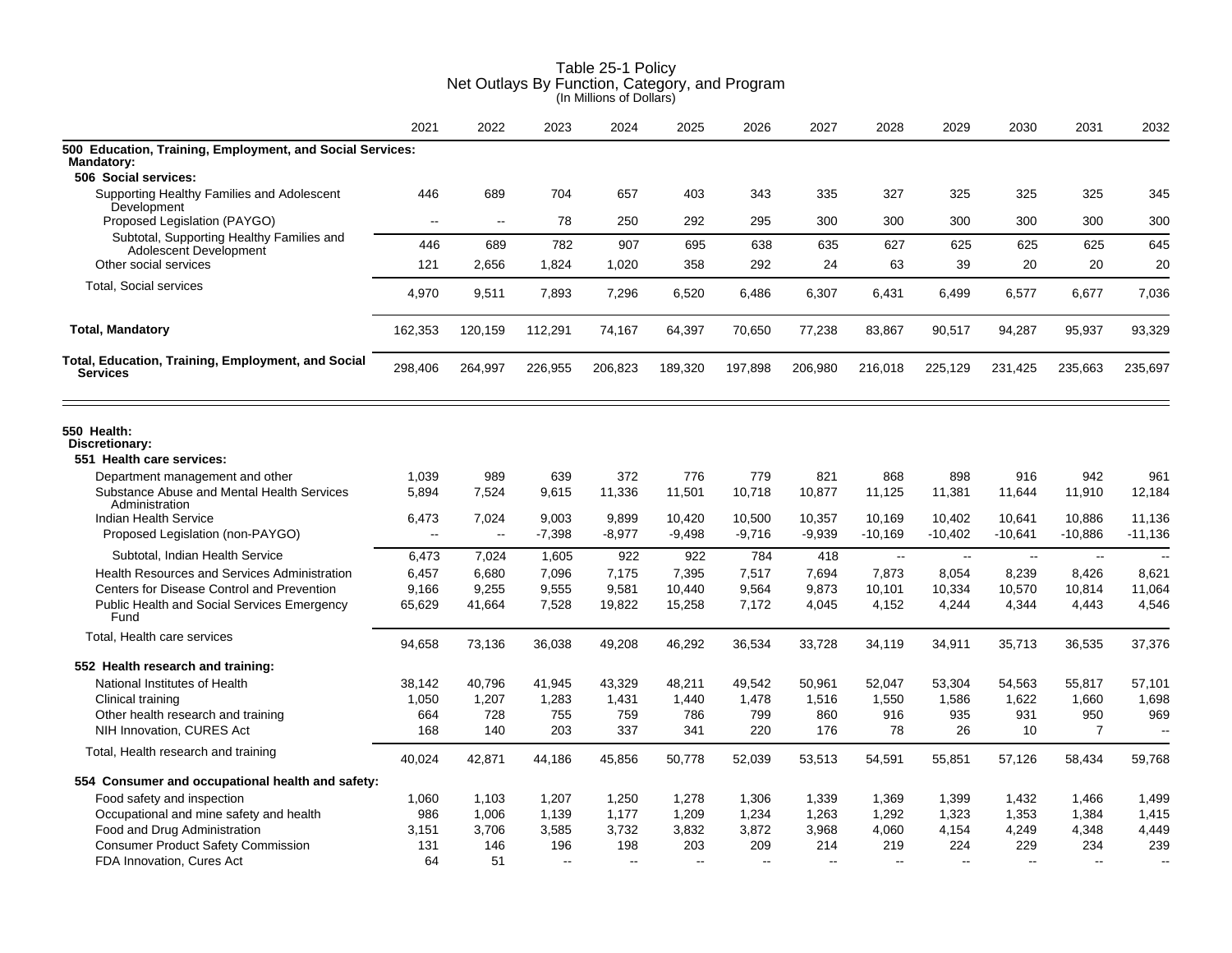| Table 25-1 Policy                              |
|------------------------------------------------|
| Net Outlays By Function, Category, and Program |
| (In Millions of Dollars)                       |

|                                                                                       | 2021                     | 2022                     | 2023    | 2024          | 2025    | 2026          | 2027                     | 2028                     | 2029                     | 2030    | 2031                     | 2032                     |
|---------------------------------------------------------------------------------------|--------------------------|--------------------------|---------|---------------|---------|---------------|--------------------------|--------------------------|--------------------------|---------|--------------------------|--------------------------|
| 550 Health:<br>Discretionary:                                                         |                          |                          |         |               |         |               |                          |                          |                          |         |                          |                          |
| Total, Consumer and occupational health and<br>safety                                 | 5,392                    | 6,012                    | 6,127   | 6,357         | 6,522   | 6,621         | 6,784                    | 6,940                    | 7,100                    | 7,263   | 7,432                    | 7,602                    |
| <b>Total, Discretionary</b>                                                           | 140,074                  | 122,019                  | 86,351  | 101,421       | 103,592 | 95,194        | 94,025                   | 95,650                   | 97,862                   | 100,102 | 102,401                  | 104,746                  |
| Mandatory:<br>551 Health care services:                                               |                          |                          |         |               |         |               |                          |                          |                          |         |                          |                          |
| <b>Grants to States for Medicaid</b>                                                  | 520,588                  | 561,838                  | 535.777 | 565,610       | 595,286 | 626,557       | 660,693                  | 703,090                  | 749,216                  | 796,275 | 844,095                  | 895,594                  |
| Proposed Legislation (non-PAYGO)                                                      |                          | $\overline{\phantom{a}}$ | $-18$   | $-71$         | $-124$  | $-169$        | $-199$                   | $-220$                   | $-289$                   | $-340$  | $-368$                   | $-395$                   |
| Proposed Legislation (PAYGO)                                                          | --                       | $\overline{\phantom{a}}$ | 134     | 1,593         | 3,639   | 4,825         | 5,220                    | 3,435                    | 2,760                    | 2,932   | 3,013                    | 3,195                    |
| Subtotal, Grants to States for Medicaid                                               | 520,588                  | 561,838                  | 535,893 | 567,132       | 598,801 | 631,213       | 665,714                  | 706,305                  | 751,687                  | 798,867 | 846,740                  | 898,394                  |
| Children's Health Insurance Program (CHIP)                                            | 16,093                   | 16,614                   | 16,169  | 17,146        | 18,169  | 19,258        | 20,411                   | 21,633                   | 17,535                   | 15,300  | 15,300                   | 15,300                   |
| Proposed Legislation (PAYGO)                                                          | $\overline{\phantom{a}}$ | $\sim$                   | $-230$  | $-230$        | $-240$  | $-250$        | $-270$                   | $-270$                   | -290                     | $-300$  | $-320$                   | $-330$                   |
| Subtotal, Children's Health Insurance Program<br>(CHIP)                               | 16,093                   | 16,614                   | 15,939  | 16,916        | 17,929  | 19,008        | 20,141                   | 21,363                   | 17,245                   | 15,000  | 14,980                   | 14,970                   |
| Health coverage tax credit                                                            | 23                       | 20                       | $\sim$  | $\sim$ $\sim$ | $\sim$  | $\sim$ $\sim$ | $\overline{\phantom{a}}$ | $\overline{\phantom{a}}$ | $\overline{\phantom{a}}$ | $\sim$  | $\overline{\phantom{a}}$ |                          |
| Refundable premium assistance tax credit and                                          | 64,634                   | 62,672                   | 45,713  | 42,361        | 43,521  | 44,706        | 46,000                   | 49,443                   | 52,953                   | 55,307  | 57,720                   | 60,305                   |
| cost sharing reductions<br>Proposed Legislation (PAYGO)                               | $\overline{\phantom{a}}$ | $\sim$                   | 522     | 759           | 804     | 649           | 609                      | 632                      | 671                      | 697     | 725                      | 762                      |
| Subtotal, Refundable premium assistance tax<br>credit and cost sharing reductions     | 64,634                   | 62,672                   | 46,235  | 43,120        | 44,325  | 45,355        | 46,609                   | 50,075                   | 53,624                   | 56,004  | 58,445                   | 61,067                   |
| Reduced cost sharing for individuals enrolling in<br>qualified health plans           | $\overline{\phantom{a}}$ | 9,763                    | 7,402   | 7,179         | 7,474   | 7,774         | 8,117                    | 8,683                    | 9,765                    | 10,584  | 11,145                   | 12,431                   |
| Proposed Legislation (PAYGO)                                                          | $\overline{\phantom{a}}$ | $\sim$                   | 9       | 57            | 94      | 94            | 94                       | 94                       | 123                      | 132     | 132                      | 141                      |
| Subtotal, Reduced cost sharing for individuals<br>enrolling in qualified health plans | $\sim$                   | 9,763                    | 7,411   | 7,236         | 7,568   | 7,868         | 8,211                    | 8,777                    | 9,888                    | 10,716  | 11,277                   | 12,572                   |
| Reinsurance and risk adjustment program<br>payments                                   | 6,969                    | 8.990                    | 6.318   | 6,041         | 6,228   | 6.564         | 6,878                    | 7,124                    | 7.519                    | 7,731   | 7,891                    | 8,466                    |
| Federal employees' and retired employees' health<br>benefits                          | 17,816                   | 18,768                   | 18,107  | 19,372        | 20,235  | 21,656        | 22,945                   | 24,565                   | 25,720                   | 24,859  | 21,999                   | 23,454                   |
| Proposed Legislation (PAYGO)                                                          | $\overline{a}$           | $\sim$                   | 73      | 150           | 164     | 173           | 183                      | 193                      | 203                      | 198     | 177                      | 187                      |
| Subtotal, Federal employees' and retired                                              | 17,816                   | 18,768                   | 18,180  | 19,522        | 20,399  | 21,829        | 23,128                   | 24,758                   | 25,923                   | 25,057  | 22,176                   | 23,641                   |
| employees' health benefits<br>DoD Medicare-eligible retiree health care fund          | 11,196                   | 11,298                   | 12,557  | 13,180        | 13,901  | 14,591        | 15,389                   | 16,211                   | 17,058                   | 17,926  | 18.802                   | 19,696                   |
| Proposed Legislation (PAYGO)                                                          | Ξ.                       | $\sim$ $\sim$            | $\sim$  | 12,314        | 12,804  | 13,269        | 13,766                   | 14,266                   | 14,782                   | 15,334  | 15.937                   | 16,590                   |
| Subtotal, DoD Medicare-eligible retiree health<br>care fund                           | 11,196                   | 11,298                   | 12,557  | 25,494        | 26,705  | 27,860        | 29,155                   | 30,477                   | 31,840                   | 33,260  | 34,739                   | 36,286                   |
| UMWA Funds (coal miner retiree health)                                                | 430                      | 358                      | 429     | 419           | 409     | 398           | 389                      | 381                      | 368                      | 358     | 346                      | 334                      |
| State grants and demonstrations                                                       | 359                      | 364                      | 531     | 567           | 499     | 311           | 195                      | 126                      | 82                       | 81      | 84                       | 77                       |
| Proposed Legislation (PAYGO)                                                          | --                       | $\sim$                   | 545     | 500           | 500     | 500           | 500                      | $\mathbb{L}^2$           | цц.                      | $\sim$  | $\overline{\phantom{a}}$ | $\sim$                   |
| Subtotal, State grants and demonstrations                                             | 359                      | 364                      | 1,076   | 1,067         | 999     | 811           | 695                      | 126                      | 82                       | 81      | 84                       | 77                       |
| Maternal, infant, and early childhood home visiting<br>programs                       | 370                      | 446                      | 450     | 289           | 65      | 11            |                          | $\overline{a}$           | $\overline{a}$           | $-$     |                          | $\overline{\phantom{a}}$ |
| Proposed Legislation (PAYGO)                                                          | $\ddotsc$                | $\sim$                   | 19      | 142           | 415     | 532           | 611                      | 646                      | 502                      | 116     | 22                       | $\overline{\phantom{a}}$ |
| Subtotal, Maternal, infant, and early childhood<br>home visiting programs             | 370                      | 446                      | 469     | 431           | 480     | 543           | 611                      | 646                      | 502                      | 116     | 22                       | $\sim$                   |
| Health Resources and Services Administration                                          | 5,929                    | 9.362                    | 6,732   | 2.865         | 444     | 329           | 284                      | 283                      | 289                      | 294     | 300                      | 306                      |
| Other mandatory health services activities                                            | 10,943                   | 43,808                   | 19,981  | 12,289        | 14,669  | 7,892         | 8,876                    | 4,322                    | 4.479                    | 4,329   | 3,883                    | 3,607                    |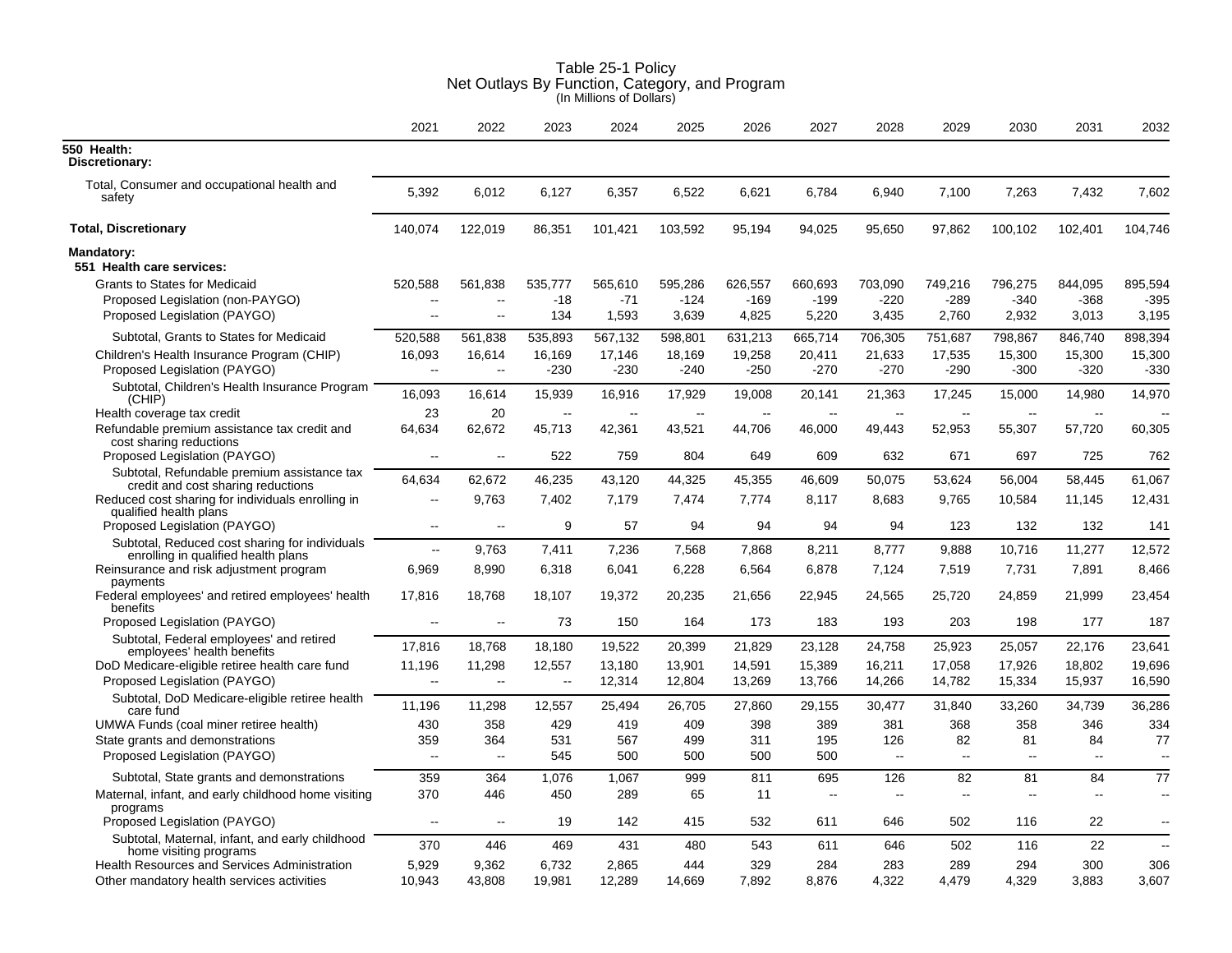|                                                                  | 2021            | 2022                | 2023           | 2024              | 2025         | 2026         | 2027           | 2028           | 2029                      | 2030           | 2031                                            | 2032           |
|------------------------------------------------------------------|-----------------|---------------------|----------------|-------------------|--------------|--------------|----------------|----------------|---------------------------|----------------|-------------------------------------------------|----------------|
| 550 Health:<br><b>Mandatory:</b><br>551 Health care services:    |                 |                     |                |                   |              |              |                |                |                           |                |                                                 |                |
| Proposed Legislation (non-PAYGO)                                 | $\sim$          |                     | 7,398          | 8,977             | 9,498        | 9,716        | 9,939          | 10,169         | 10,402                    | 10,641         | 10,886                                          | 11,136         |
| Proposed Legislation (PAYGO)                                     | $\sim$          | $\sim$              | 15,582         | 33,083            | 24,768       | 21,825       | 22,644         | 25,280         | 25,184                    | 27,030         | 28,987                                          | 31,069         |
| Subtotal, Other mandatory health services<br>activities          | 10,943          | 43,808              | 42,961         | 54,349            | 48,935       | 39,433       | 41,459         | 39,771         | 40,065                    | 42,000         | 43,756                                          | 45,812         |
| Total, Health care services                                      | 655,350         | 744,301             | 694,200        | 744,592           | 773,222      | 801,211      | 843,274        | 890,086        | 939,032                   |                | 989,484 1,040,756 1,101,925                     |                |
| 552 Health research and training:                                |                 |                     |                |                   |              |              |                |                |                           |                |                                                 |                |
| Patient-Centered Outcomes Research Trust Fund                    | 575             | 658                 | 697            | $\sim$            |              |              |                |                |                           |                |                                                 |                |
| <b>Health Resources and Services Administration</b>              | 427             | 432                 | 265            | 196               | 38           | 13           |                |                |                           |                | 1                                               |                |
| Centers for Disease Control and Prevention                       | 2               | $\overline{1}$      | $\overline{1}$ | $\mathbf{1}$      | $\mathbf{1}$ | $\mathbf{1}$ | 1              | $\mathbf{1}$   | $\mathbf{1}$              | $\overline{1}$ | $\overline{1}$                                  | -1             |
| Diabetes research and other<br>Proposed Legislation (PAYGO)      | $-21$<br>$\sim$ | 37<br>$\sim$ $\sim$ | 45<br>362      | 55<br>1,687       | 35<br>2,290  | -9<br>2,410  | $-42$<br>2,410 | $-70$<br>2,048 | -95<br>723                | -90<br>120     | -93<br>$\sim$                                   | -87            |
| Subtotal, Diabetes research and other                            | $-21$           | 37                  | 407            | 1,742             | 2,325        | 2,401        | 2,368          | 1,978          | 628                       | 30             | $-93$                                           | $-87$          |
| Total, Health research and training                              | 983             | 1,128               | 1,370          | 1,939             | 2,364        | 2,415        | 2,369          | 1,979          | 629                       | 31             | $-91$                                           | $-86$          |
| 554 Consumer and occupational health and safety:                 |                 |                     |                |                   |              |              |                |                |                           |                |                                                 |                |
| Other                                                            | 43              | 994                 | 90             | $12 \overline{ }$ | 7            | $-3$         | $-3$           | -3             | $-3$                      | -3             | $-3$                                            | $-3$           |
| Proposed Legislation (PAYGO)                                     | $\mathbf{u}$    | $\sim$ $\sim$       | 424            | 440               | 408          | 342          | 16             | $\sim$         | $\mathbb{L}^{\mathbb{L}}$ | $\mathbf{u}$   | $\mathbf{u}$                                    | $\overline{a}$ |
| Subtotal, Other                                                  | 43              | 994                 | 514            | 452               | 415          | 339          | 13             | $-3$           | $-3$                      | $-3$           | $-3$                                            | $-3$           |
| Total, Consumer and occupational health and<br>safety            | 43              | 994                 | 514            | 452               | 415          | 339          | 13             | $-3$           | $-3$                      | $-3$           | $-3$                                            | $-3$           |
| <b>Total, Mandatory</b>                                          | 656,376         | 746,423             | 696,084        | 746,983           | 776,001      | 803,965      | 845,656        | 892,062        | 939,658                   |                | 989,512 1,040,662 1,101,836                     |                |
| <b>Total, Health</b>                                             | 796,450         | 868,442             | 782,435        | 848,404           | 879,593      | 899,159      | 939,681        |                |                           |                | 987,712 1,037,520 1,089,614 1,143,063 1,206,582 |                |
| 570 Medicare:<br>Discretionary:<br>571 Medicare:                 |                 |                     |                |                   |              |              |                |                |                           |                |                                                 |                |
| Hospital insurance (HI) administrative expenses                  | 2,769           | 2,923               | 2,917          | 2,949             | 3,039        | 3,116        | 3,191          | 3,264          | 3,338                     | 3,416          | 3,495                                           | 3,575          |
| Supplementary medical insurance (SMI)<br>administrative expenses | 3,562           | 3,451               | 3,985          | 3,576             | 3,829        | 4.147        | 4,375          | 4,505          | 4,636                     | 4,748          | 4,856                                           | 4,968          |
| Medicare prescription drug (SMI) administrative<br>expenses      | 523             | 871                 | 573            | 564               | 605          | 638          | 637            | 655            | 670                       | 685            | 700                                             | 716            |
| Health care fraud and abuse control                              | 778             | 852                 | 899            | 910               | 930          | 952          | 967            | 988            | 1,011                     | 1,034          | 1,057                                           | 1,082          |
| Total, Medicare                                                  | 7,632           | 8,097               | 8,374          | 7,999             | 8,403        | 8,853        | 9,170          | 9,412          | 9,655                     | 9,883          | 10,108                                          | 10,341         |
| <b>Total, Discretionary</b>                                      | 7,632           | 8,097               | 8,374          | 7,999             | 8,403        | 8,853        | 9,170          | 9,412          | 9,655                     | 9,883          | 10,108                                          | 10,341         |
| Mandatory:                                                       |                 |                     |                |                   |              |              |                |                |                           |                |                                                 |                |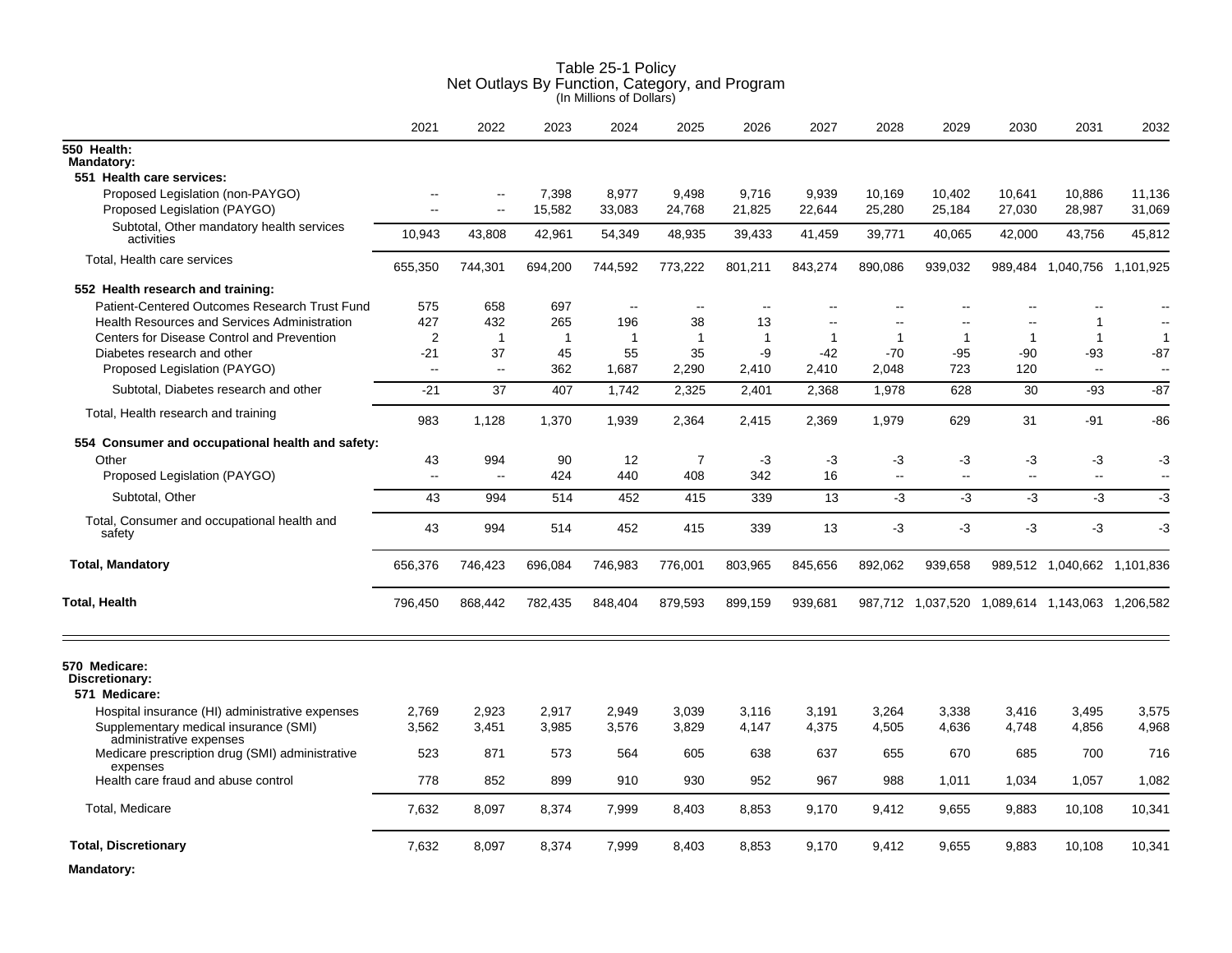|                                                                            | 2021                     | 2022                 | 2023                     | 2024                     | 2025                     | 2026                     | 2027           | 2028                     | 2029       | 2030       | 2031                                                                          | 2032                                |
|----------------------------------------------------------------------------|--------------------------|----------------------|--------------------------|--------------------------|--------------------------|--------------------------|----------------|--------------------------|------------|------------|-------------------------------------------------------------------------------|-------------------------------------|
| 570 Medicare:<br><b>Mandatory:</b>                                         |                          |                      |                          |                          |                          |                          |                |                          |            |            |                                                                               |                                     |
| 571 Medicare:                                                              |                          |                      |                          |                          |                          |                          |                |                          |            |            |                                                                               |                                     |
| Hospital insurance (HI)                                                    | 326,950                  | 344,411              | 400,764                  | 411,434                  | 456,462                  | 488,377                  | 522,286        | 580,233                  | 571,606    | 630,276    | 660,048                                                                       | 721,374                             |
| Supplementary medical insurance (SMI)                                      | 397,349                  | 454,871              | 502,474                  | 519,331                  | 588,987                  | 642,537                  | 698,568        | 792,680                  | 785,016    | 884,621    | 941,194                                                                       | .046.610<br>$\overline{\mathbf{1}}$ |
| Medicare prescription drug (SMI)                                           | 98,096                   | 106,455              | 113,534                  | 104,327                  | 122,759                  | 147,494                  | 163,122        | 185,880                  | 174,470    | 198,200    | 209,253                                                                       | 228,014                             |
| HI premiums and collections                                                | $-4,513$                 | $-5,209$             | $-5,420$                 | $-5,721$                 | $-6,103$                 | $-6,514$                 | $-6,950$       | $-7,421$                 | $-7,917$   | $-8,398$   | $-8,915$                                                                      | $-9,666$                            |
| SMI premiums and collections                                               | $-112,881$               | $-131,021$           | -146,666                 | -154,941                 | $-167,713$               | $-184,203$               | $-202,927$     | $-223,232$               | $-244,209$ | $-265,302$ | -288,426                                                                      | $-318,798$                          |
| Prescription drug premiums and collections                                 | $-17,463$                | $-18,453$            | $-19,881$                | $-23,430$                | $-24,894$                | $-19,726$                | $-18,637$      | $-19,773$                | $-21,041$  | $-22,410$  | $-23,871$                                                                     | $-25,371$                           |
| Health care fraud and abuse control                                        | 1,341                    | 1,583                | 2.362                    | 2.280                    | 2,432                    | 2.613                    | 2.678          | 2,756                    | 2.840      | 2,920      | 3,022                                                                         | 3.189                               |
| Proposed Legislation (non-PAYGO)                                           | $\mathbf{u}$             | $\overline{a}$       | $-1,141$                 | $-1,334$                 | $-1,528$                 | $-1,735$                 | $-1,944$       | $-2,137$                 | $-2,349$   | $-2,587$   | $-2,851$                                                                      | $-3,109$                            |
| Subtotal, Health care fraud and abuse control                              | 1,341                    | 1,583                | 1,221                    | 946                      | 904                      | 878                      | 734            | 619                      | 491        | 333        | 171                                                                           | 80                                  |
| Medicare interfunds and other                                              | -53                      | 206                  | 6                        | $\sim$                   | $\sim$                   | $\sim$                   | $\mathbf{u}$   | $\overline{a}$           | $\sim$     | $\sim$     | $\sim$                                                                        | . —                                 |
| Proposed Legislation (PAYGO)                                               | $\overline{\phantom{a}}$ | $\ddotsc$            | 70                       | 670                      | 1,040                    | 1,180                    | 1.220          | 1,240                    | 1,260      | 1,280      | 1.290                                                                         | 1,290                               |
| Subtotal, Medicare interfunds and other                                    | $-53$                    | 206                  | 76                       | 670                      | 1.040                    | 1,180                    | 1.220          | 1.240                    | 1,260      | 1,280      | 1.290                                                                         | 1.290                               |
| Allowance for Joint Committee enforcement                                  | $\sim$                   | $\overline{a}$       | $\overline{\phantom{a}}$ | $\overline{\phantom{a}}$ | $\overline{\phantom{a}}$ | $\overline{\phantom{a}}$ | $\sim$         | $\overline{\phantom{a}}$ | $\sim$     | $\sim$     | $\sim$                                                                        |                                     |
| Proposed Legislation (PAYGO)                                               | $\sim$                   | $\ddot{\phantom{a}}$ | ä.                       | $\sim$                   | цц.                      | ц.                       | $\overline{a}$ | $\overline{a}$           | ц.         | 1,730      | 22,450                                                                        | $-31,730$                           |
| Subtotal, Allowance for Joint Committee<br>enforcement                     | $\sim$                   | $\sim$ $\sim$        | $\sim$                   | $\overline{\phantom{a}}$ | цц.                      | $\overline{\phantom{a}}$ | $\sim$         | $\sim$ $\sim$            | $\sim$     | 1,730      | 22,450                                                                        | $-31,730$                           |
| Total, Medicare                                                            | 688,826                  | 752,843              | 846,102                  | 852,616                  |                          |                          |                |                          |            |            | 971,442 1,070,023 1,157,416 1,310,226 1,259,676 1,420,330 1,513,194 1,611,803 |                                     |
| <b>Total, Mandatory</b>                                                    | 688,826                  | 752,843              | 846,102                  | 852,616                  |                          |                          |                |                          |            |            | 971,442 1,070,023 1,157,416 1,310,226 1,259,676 1,420,330 1,513,194 1,611,803 |                                     |
| <b>Total, Medicare</b>                                                     | 696,458                  | 760,940              | 854,476                  | 860,615                  |                          |                          |                |                          |            |            | 979,845 1,078,876 1,166,586 1,319,638 1,269,331 1,430,213 1,523,302 1,622,144 |                                     |
| 600 Income Security:<br>Discretionary:                                     |                          |                      |                          |                          |                          |                          |                |                          |            |            |                                                                               |                                     |
| 601 General retirement and disability insurance (excluding social se:      |                          |                      |                          |                          |                          |                          |                |                          |            |            |                                                                               |                                     |
| Railroad retirement                                                        | 96                       | 154                  | 133                      | 136                      | 138                      | 143                      | 146            | 149                      | 151        | 155        | 159                                                                           | 163                                 |
| Employee Benefits Security Administration and<br>other                     | 188                      | 163                  | 222                      | 240                      | 245                      | 252                      | 256            | 263                      | 268        | 275        | 281                                                                           | 287                                 |
| Total, General retirement and disability insurance<br>(excluding social se | 284                      | 317                  | 355                      | 376                      | 383                      | 395                      | 402            | 412                      | 419        | 430        | 440                                                                           | 450                                 |
| 602 Federal employee retirement and disability:                            |                          |                      |                          |                          |                          |                          |                |                          |            |            |                                                                               |                                     |
| Civilian retirement and disability program<br>administrative expenses      | 132                      | 130                  | 144                      | 147                      | 150                      | 153                      | 157            | 162                      | 165        | 168        | 172                                                                           | 177                                 |
| Total, Federal employee retirement and disability                          | 132                      | 130                  | 144                      | 147                      | 150                      | 153                      | 157            | 162                      | 165        | 168        | 172                                                                           | 177                                 |
| 603 Unemployment compensation:                                             |                          |                      |                          |                          |                          |                          |                |                          |            |            |                                                                               |                                     |
| Unemployment insurance program administrative<br>expenses                  | 5,294                    | 5,467                | 3,301                    | 3,724                    | 3,814                    | 3,918                    | 4,008          | 4,102                    | 4,194      | 4,292      | 4,391                                                                         | 4,490                               |
| Total, Unemployment compensation                                           | 5.294                    | 5,467                | 3.301                    | 3.724                    | 3.814                    | 3,918                    | 4.008          | 4.102                    | 4.194      | 4.292      | 4,391                                                                         | 4.490                               |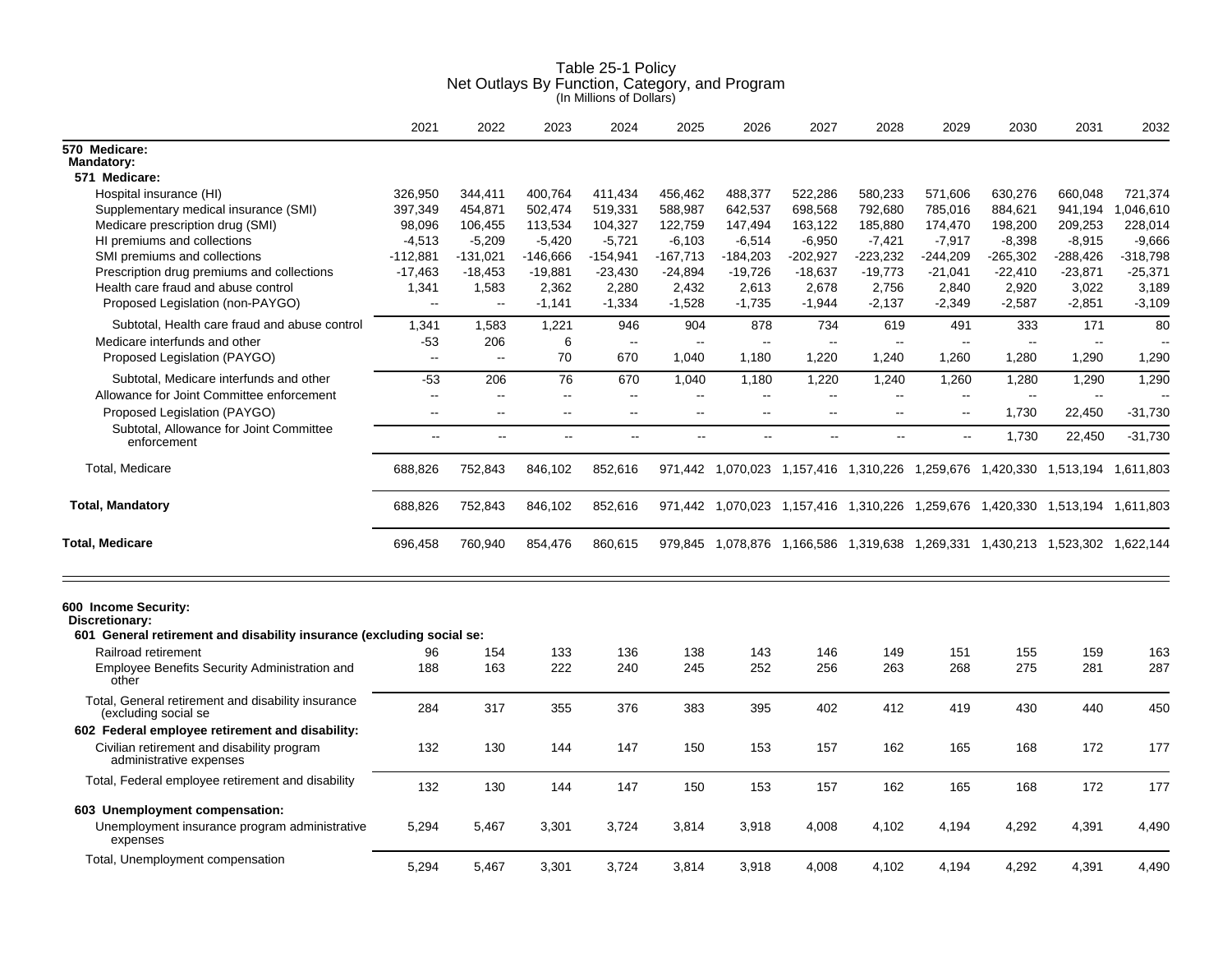|                                                                                  | 2021                     | 2022                     | 2023                     | 2024           | 2025                     | 2026                     | 2027           | 2028                     | 2029                     | 2030           | 2031           | 2032                     |
|----------------------------------------------------------------------------------|--------------------------|--------------------------|--------------------------|----------------|--------------------------|--------------------------|----------------|--------------------------|--------------------------|----------------|----------------|--------------------------|
| 600 Income Security:<br>Discretionary:                                           |                          |                          |                          |                |                          |                          |                |                          |                          |                |                |                          |
| 604 Housing assistance:                                                          |                          |                          |                          |                |                          |                          |                |                          |                          |                |                |                          |
| Other HUD programs                                                               | 7.264                    | 10.016                   | 11.898                   | 12,918         | 13.678                   | 14,202                   | 14,585         | 14,916                   | 15,245                   | 15,592         | 15,957         | 16,320                   |
| <b>Tenant-Based Rental Assistance</b>                                            | 25,043                   | 25,976                   | 31,062                   | 32,624         | 33,541                   | 34,265                   | 34,890         | 35,397                   | 36,119                   | 36,858         | 37,614         | 38,387                   |
| <b>Project-Based Rental Assistance</b>                                           | 13,542                   | 13,589                   | 14,517                   | 15,276         | 15,618                   | 15,969                   | 16,326         | 16,693                   | 17,068                   | 17,451         | 17,843         | 18,244                   |
| <b>Public Housing Operating Fund</b>                                             | 1,620                    | 207                      | 3                        | $\sim$         | $\mathbf{L}$             | $\sim$                   | $\sim$         | $\sim$                   | $\overline{\phantom{a}}$ | $\sim$ $\sim$  | $\sim$         |                          |
| <b>Public Housing Capital Fund</b>                                               | 2,085                    | 1,822                    | 942                      | 512            | 372                      | 146                      | $\sim$         | $\sim$                   | $\sim$                   | $\sim$         | $\sim$         |                          |
| HOME Investment Partnerships Program                                             | 863                      | 1,323                    | 1,438                    | 1,554          | 1,634                    | 1,794                    | 1,905          | 1,993                    | 2,062                    | 2,126          | 2,175          | 2,225                    |
| Homeless assistance                                                              | 3,215                    | 5,460                    | 3,319                    | 3,065          | 3,354                    | 3,470                    | 3,501          | 3,610                    | 3,783                    | 3,907          | 4,020          | 4,142                    |
| Rural housing assistance                                                         | 1,436                    | 1,424                    | 1,652                    | 1,974          | 2,009                    | 1,819                    | 1,859          | 1,898                    | 1,938                    | 1,983          | 2,023          | 2,067                    |
| Total, Housing assistance                                                        | 55,068                   | 59,817                   | 64,831                   | 67,923         | 70,206                   | 71,665                   | 73,066         | 74,507                   | 76,215                   | 77,917         | 79,632         | 81,385                   |
| 605 Food and nutrition assistance:                                               |                          |                          |                          |                |                          |                          |                |                          |                          |                |                |                          |
| Special supplemental nutrition program for<br>women, infants, and children (WIC) | 4,911                    | 4,617                    | 5.793                    | 6,102          | 6,241                    | 6,387                    | 6,532          | 6,683                    | 6,837                    | 6,995          | 7,155          | 7,320                    |
| Other nutrition programs                                                         | 1,499                    | 1,191                    | 929                      | 968            | 993                      | 1,019                    | 1,044          | 1,067                    | 1,092                    | 1,116          | 1,143          | 1,168                    |
| Total, Food and nutrition assistance                                             | 6,410                    | 5,808                    | 6,722                    | 7,070          | 7,234                    | 7,406                    | 7,576          | 7,750                    | 7,929                    | 8,111          | 8,298          | 8,488                    |
| 609 Other income security:                                                       |                          |                          |                          |                |                          |                          |                |                          |                          |                |                |                          |
| Refugee and Entrant Assistance                                                   | 4,927                    | 6,467                    | 5,270                    | 6,211          | 6,362                    | 6,621                    | 6,793          | 6,946                    | 7,107                    | 7,270          | 7,437          | 7.608                    |
| Low income home energy assistance                                                | 4,158                    | 4,088                    | 3,955                    | 4,107          | 4,213                    | 4,312                    | 4,348          | 4,422                    | 4,515                    | 4,615          | 4,721          | 4,829                    |
| Child care and development block grant                                           | 10,620                   | 9,541                    | 9,636                    | 6,478          | 7,886                    | 8,003                    | 8,120          | 8,300                    | 8,491                    | 8,687          | 8,886          | 9,091                    |
| Supplemental security income (SSI)<br>administrative expenses                    | 4,498                    | 4,650                    | 5,010                    | 5,218          | 5,125                    | 5,241                    | 5,476          | 5,619                    | 5,751                    | 5,892          | 6,039          | 6,172                    |
| Office of the Inspector General Social Security<br>Administration                | 40                       | 30                       | 33                       | 34             | 35                       | 35                       | 36             | 37                       | 38                       | 38             | 40             | 40                       |
| Total, Other income security                                                     | 24,243                   | 24,776                   | 23,904                   | 22,048         | 23,621                   | 24,212                   | 24,773         | 25,324                   | 25,902                   | 26,502         | 27,123         | 27,740                   |
| <b>Total, Discretionary</b>                                                      | 91,431                   | 96,315                   | 99,257                   | 101,288        | 105,408                  | 107,749                  | 109,982        | 112,257                  | 114,824                  | 117,420        | 120,056        | 122,730                  |
| <b>Mandatory:</b>                                                                |                          |                          |                          |                |                          |                          |                |                          |                          |                |                |                          |
| 601 General retirement and disability insurance (excluding social se:            |                          |                          |                          |                |                          |                          |                |                          |                          |                |                |                          |
| Railroad retirement                                                              | 8,347                    | 9,212                    | 8,450                    | 8,330          | 8,457                    | 8,510                    | 8,640          | 8,751                    | 8,852                    | 8,970          | 9,109          | 9,198                    |
| Other                                                                            | 5                        | 5                        | $\overline{\phantom{a}}$ | --             | $\overline{\phantom{a}}$ | $\overline{\phantom{a}}$ | $\overline{a}$ | $\overline{\phantom{a}}$ | $\overline{a}$           | $\sim$ $\sim$  |                | $\overline{\phantom{a}}$ |
| Proposed Legislation (PAYGO)                                                     | $\overline{\phantom{a}}$ | $\overline{\phantom{a}}$ | 2                        | 4              | 22                       | 22                       | 30             | 31                       | 32                       | 32             | 33             | 33                       |
| Subtotal, Other                                                                  | 5                        | 5                        | 2                        | $\overline{4}$ | 22                       | 22                       | 30             | 31                       | 32                       | 32             | 33             | 33                       |
| Black Lung Benefits Act and Longshore Act                                        | 254                      | 312                      | 312                      | 604            | 658                      | 692                      | 728            | 759                      | 786                      | 815            | 849            | 875                      |
| Pension Benefit Guaranty Corporation (PBGC)                                      | $-3,645$                 | 50,496                   | 17,635                   | 3,022          | $-1,588$                 | 914                      | $-3,352$       | $-4,233$                 | $-4,089$                 | $-4,270$       | $-4,352$       | $-4,487$                 |
| Proposed Legislation (PAYGO)                                                     | $\overline{\phantom{a}}$ | $\overline{\phantom{a}}$ | $\ddotsc$                | $\ddotsc$      | 3,377                    | $-3,302$                 | $\overline{2}$ | $\overline{2}$           | $\overline{2}$           | $\overline{2}$ | $\overline{2}$ | $\overline{2}$           |
| Subtotal, Pension Benefit Guaranty                                               | $-3,645$                 | 50,496                   | 17,635                   | 3,022          | 1,789                    | $-2,388$                 | $-3,350$       | $-4,231$                 | $-4,087$                 | $-4,268$       | $-4,350$       | $-4,485$                 |
| Corporation (PBGC)<br>District of Columbia pension funds                         | 550                      | 554                      | 547                      | 536            | 526                      | 517                      | 504            | 493                      | 480                      | 466            | 450            | 435                      |
| Special workers' compensation program                                            | 99                       | 97                       | 97                       | 94             | 96                       | 96                       | 95             | 96                       | 95                       | 95             | 95             | 95                       |
| United Mine Workers of America Pension Benefits                                  | 322                      | 381                      | 381                      | 463            | 505                      | 528                      | 528            | 525                      | 520                      | 515            | 509            | 499                      |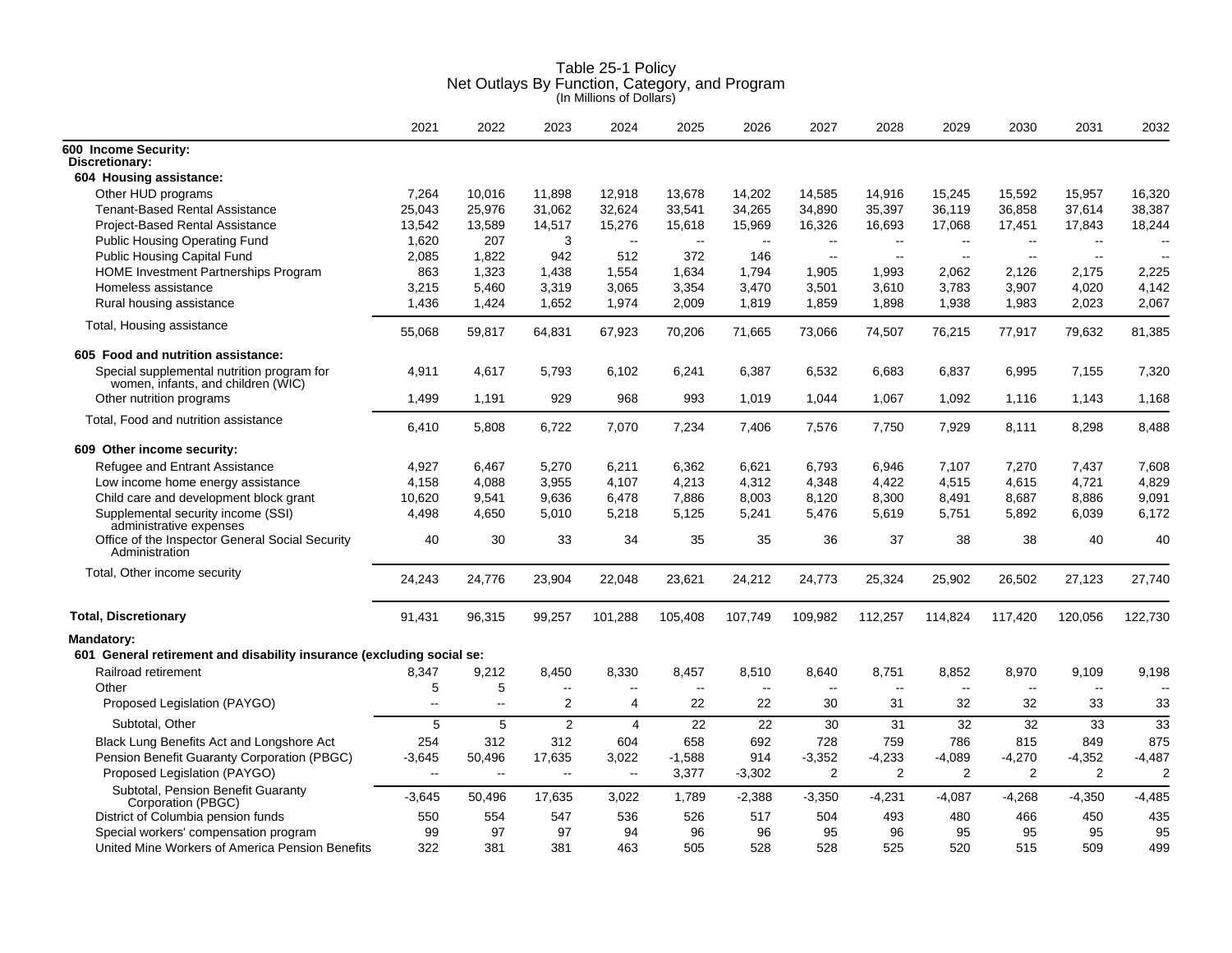|                                                                               | 2021                               | 2022                | 2023              | 2024               | 2025               | 2026                     | 2027               | 2028               | 2029               | 2030               | 2031                     | 2032                     |
|-------------------------------------------------------------------------------|------------------------------------|---------------------|-------------------|--------------------|--------------------|--------------------------|--------------------|--------------------|--------------------|--------------------|--------------------------|--------------------------|
| 600 Income Security:<br><b>Mandatory:</b>                                     |                                    |                     |                   |                    |                    |                          |                    |                    |                    |                    |                          |                          |
| Total, General retirement and disability insurance<br>(excluding social se    | 5,932                              | 61,057              | 27,424            | 13,053             | 12,053             | 7,977                    | 7,175              | 6,424              | 6,678              | 6,625              | 6,695                    | 6,650                    |
| 602 Federal employee retirement and disability:                               |                                    |                     |                   |                    |                    |                          |                    |                    |                    |                    |                          |                          |
| Federal civilian employee retirement and disability<br>Military retirement    | 93,623<br>63,054                   | 98,557<br>66,454    | 104,022<br>71,550 | 108,003<br>73,970  | 111,586<br>75,981  | 115,276<br>78,013        | 119,032<br>79,980  | 122,895<br>82,080  | 126,841<br>84,123  | 130,851<br>86,207  | 135,019<br>88,329        | 139,247<br>90,476        |
| Federal employees workers' compensation<br>(FECA)                             | 268                                | 163                 | 117               | 295                | 290                | 293                      | 271                | 277                | 283                | 290                | 296                      | 303                      |
| Federal employees life insurance fund                                         | -982                               | $-1,138$            | $-1,330$          | $-1,816$           | $-1,924$           | $-2,079$                 | $-2,365$           | $-2,719$           | $-3,034$           | $-3,413$           | $-3,898$                 | $-4,455$                 |
| Total, Federal employee retirement and disability                             | 155,963                            | 164,036             | 174,359           | 180,452            | 185,933            | 191,503                  | 196,918            | 202,533            | 208,213            | 213,935            | 219,746                  | 225,571                  |
| 603 Unemployment compensation:                                                |                                    |                     |                   |                    |                    |                          |                    |                    |                    |                    |                          |                          |
| Unemployment insurance (UI) programs<br>Proposed Legislation (non-PAYGO)      | 390,851<br>$\sim$                  | 76.431<br>$-290$    | 47,710<br>$-474$  | 37.685<br>$-708$   | 40,932<br>$-763$   | 39.028<br>$-745$         | 40,403<br>$-776$   | 41.936<br>$-792$   | 43,586<br>$-808$   | 45,435<br>$-824$   | 45,376<br>$-839$         | 47,418<br>$-857$         |
| Subtotal, Unemployment insurance (UI)<br>programs                             | 390,851                            | 76,141              | 47,236            | 36,977             | 40,169             | 38,283                   | 39,627             | 41,144             | 42,778             | 44,611             | 44,537                   | 46,561                   |
| Trade adjustment assistance, cash assistance                                  | 40                                 | 325                 | 263               | 160                | 108                | 104                      | 113                | 125                | 132                | 141                | 154                      | 165                      |
| Total, Unemployment compensation                                              | 390,891                            | 76,466              | 47,499            | 37,137             | 40,277             | 38,387                   | 39,740             | 41,269             | 42,910             | 44,752             | 44,691                   | 46,726                   |
| 604 Housing assistance:                                                       |                                    |                     |                   |                    |                    |                          |                    |                    |                    |                    |                          |                          |
| Affordable housing program                                                    | 224                                | 211                 | 211               | 211                | 211                | 211                      | 211                | 211                | 211                | 211                | 211                      | 224                      |
| <b>Housing Trust Fund</b>                                                     | -498                               | -496                | $-32$             | 164                | 301                | 258                      | 85                 | 48                 | 21                 | $-7$               | $-17$                    | $-22$                    |
| Troubled Asset Relief Program mortgage<br>modification program                | 365                                | 508                 | 456               | 250                | -−                 | $\sim$ $\sim$            | $\sim$             | $\sim$             | $\sim$             | $\mathbf{u}$       | $\sim$                   | $\overline{\phantom{a}}$ |
| Other mandatory housing assistance<br>Proposed Legislation (PAYGO)            | 34,651<br>$\overline{\phantom{a}}$ | 29,318<br>$\ddotsc$ | 2,115<br>1,200    | 2,029<br>3,300     | 1,416<br>5,400     | 905<br>6,800             | 658<br>7,500       | 608<br>6,800       | 460<br>4,700       | 345<br>2,600       | -1<br>1,200              | -1<br>500                |
| Subtotal, Other mandatory housing assistance                                  | 34,651                             | 29,318              | 3,315             | 5,329              | 6,816              | 7,705                    | 8,158              | 7,408              | 5,160              | 2,945              | 1,199                    | 499                      |
| Total, Housing assistance                                                     | 34,742                             | 29,541              | 3,950             | 5,954              | 7,328              | 8,174                    | 8,454              | 7,667              | 5,392              | 3,149              | 1,393                    | 701                      |
| 605 Food and nutrition assistance:                                            |                                    |                     |                   |                    |                    |                          |                    |                    |                    |                    |                          |                          |
| Supplemental Nutrition Assistance Program<br>(formerly Food Stamps)           | 134,524                            | 165,416             | 110,577           | 110,777            | 111,838            | 110,044                  | 111,793            | 115,209            | 119,202            | 122,683            | 125,868                  | 129,064                  |
| Proposed Legislation (PAYGO)                                                  | $\overline{\phantom{a}}$           | $\sim$              | 63                | 61                 | 60                 | 62                       | 61                 | 52                 | 24                 | 21                 | 22                       | 22                       |
| Subtotal, Supplemental Nutrition Assistance<br>Program (formerly Food Stamps) | 134,524                            | 165,416             | 110,640           | 110,838            | 111,898            | 110,106                  | 111,854            | 115,261            | 119,226            | 122,704            | 125,890                  | 129,086                  |
| <b>Child Nutrition Programs</b>                                               | 25,744                             | 30,771              | 28,265            | 29,862             | 30,929             | 31,972                   | 33,099             | 34,273             | 35,487             | 36,615             | 37,824                   | 39,055                   |
| Funds for strengthening markets, income, and<br>supply (Sec. 32)              | 1,633                              | 1,424               | 1,336             | 1,347              | 1,372              | 1,324                    | 1,347              | 1,377              | 1,408              | 1,439              | 1,447                    | 1,549                    |
| Other mandatory programs                                                      | 81                                 | 323                 | 138               | 20                 | $\overline{a}$     | $\overline{\phantom{a}}$ | ц,                 | $\overline{a}$     |                    | $-$                | $\overline{\phantom{a}}$ |                          |
| Total, Food and nutrition assistance                                          | 161,982                            | 197,934             | 140,379           | 142,067            | 144,199            | 143,402                  | 146,300            | 150,911            | 156,121            | 160,758            | 165,161                  | 169,690                  |
| 609 Other income security:                                                    |                                    |                     |                   |                    |                    |                          |                    |                    |                    |                    |                          |                          |
| Supplemental security income (SSI)<br>Proposed Legislation (non-PAYGO)        | 55,656                             | 61,289              | 59,375<br>$-19$   | 58,079<br>$-1,335$ | 65,285<br>$-2,343$ | 67,937<br>$-2,807$       | 70,632<br>$-3,272$ | 78,605<br>$-4,020$ | 70,525<br>$-3,824$ | 78,187<br>$-4,490$ | 80,569<br>$-4,788$       | 82,968<br>$-5,036$       |
| Proposed Legislation (PAYGO)                                                  | $\overline{\phantom{a}}$           | $\overline{a}$      | 16                | 19                 | 18                 | 17                       | 13                 | 10                 | 5                  | 3                  | 2                        | 1                        |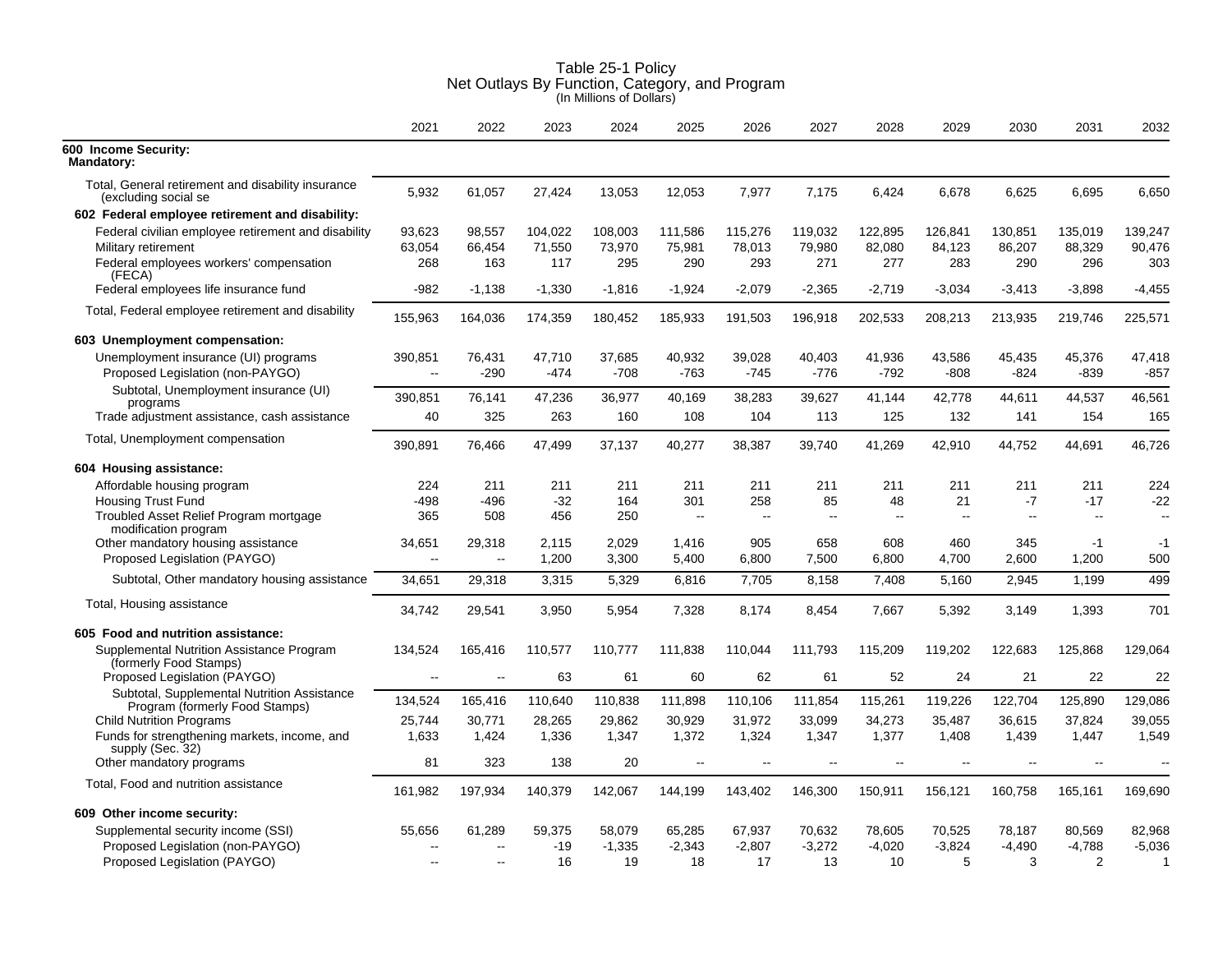|                                                                                                   | (In Millions of Dollars)            |                          |                    |                            |                                    |                                  |                                    |                                                      |                                            |                                                      |                                            |          |  |
|---------------------------------------------------------------------------------------------------|-------------------------------------|--------------------------|--------------------|----------------------------|------------------------------------|----------------------------------|------------------------------------|------------------------------------------------------|--------------------------------------------|------------------------------------------------------|--------------------------------------------|----------|--|
|                                                                                                   | 2021                                | 2022                     | 2023               | 2024                       | 2025                               | 2026                             | 2027                               | 2028                                                 | 2029                                       | 2030                                                 | 2031                                       | 2032     |  |
| 600 Income Security:<br><b>Mandatory:</b><br>609 Other income security:                           |                                     |                          |                    |                            |                                    |                                  |                                    |                                                      |                                            |                                                      |                                            |          |  |
| Subtotal, Supplemental security income (SSI)                                                      | 55,656                              | 61,289                   | 59,372             | 56,763                     | 62,960                             | 65,147                           | 67,373                             | 74,595                                               | 66,706                                     | 73,700                                               | 75,783                                     | 77,933   |  |
| Child support and family support programs                                                         | 5,659                               | 18,446                   | 18,536             | 12,196                     | 4,877                              | 4,252                            | 4,338                              | 4,398                                                | 4,460                                      | 4,523                                                | 4,592                                      | 4,659    |  |
| Refugee and Entrant Assistance                                                                    | 181                                 | 964                      | 275                | 216                        | 20                                 | 20                               | 10                                 | $\overline{\phantom{a}}$                             | Ξ.                                         | $\overline{\phantom{a}}$                             | $\overline{\phantom{a}}$                   |          |  |
| Proposed Legislation (PAYGO)                                                                      | $\mathbf{L}$                        | $\overline{\phantom{a}}$ | 816                | 1,617                      | 1,909                              | 1,433                            | 1,093                              | 1,171                                                | 1,183                                      | 1,192                                                | 1,194                                      | 1,223    |  |
| Subtotal, Refugee and Entrant Assistance                                                          | 181                                 | 964                      | 1,091              | 1,833                      | 1,929                              | 1,453                            | 1,103                              | 1,171                                                | 1,183                                      | 1,192                                                | 1,194                                      | 1,223    |  |
| Federal share of child support collections                                                        | $-887$                              | $-699$                   | $-575$             | $-564$                     | $-553$                             | $-542$                           | $-531$                             | $-520$                                               | $-510$                                     | $-499$                                               | $-490$                                     | $-480$   |  |
| Temporary assistance for needy families (TANF)<br>and related programs                            | 15,973                              | 17,643                   | 17,121             | 16,879                     | 16,859                             | 16,859                           | 16,859                             | 16,859                                               | 16,849                                     | 16,849                                               | 16,836                                     | 16,837   |  |
| <b>Child Care Entitlement to States</b>                                                           | 3,151                               | 3,238                    | 3,415              | 3,497                      | 3,545                              | 3,550                            | 3,550                              | 3,550                                                | 3,550                                      | 3,550                                                | 3,550                                      | 3,550    |  |
| Low Income Home Energy Assistance<br>Foster care and adoption assistance                          | 259<br>9,713                        | 1.572<br>10,690          | 2.362<br>10,206    | 307<br>10,756              | $\sim$<br>11,452                   | $\sim$<br>12,235                 | $\sim$<br>13,282                   | $\overline{a}$<br>14,396                             | $\overline{\phantom{a}}$<br>15,770         | $\overline{a}$<br>17,303                             | $\overline{\phantom{a}}$<br>18,778         | 20,377   |  |
| Proposed Legislation (PAYGO)                                                                      | $\sim$                              | 161                      | 444                | 494                        | 563                                | 643                              | 598                                | 677                                                  | 769                                        | 869                                                  | 949                                        | 1,022    |  |
| Subtotal, Foster care and adoption assistance                                                     | 9,713                               | 10,851                   | 10,650             | 11,250                     | 12,015                             | 12,878                           | 13,880                             | 15,073                                               | 16,539                                     | 18,172                                               | 19,727                                     | 21,399   |  |
| Earned income tax credit (EITC)                                                                   | 60,757                              | 68,453                   | 57,070             | 62,037                     | 63,844                             | 64,688                           | 64,526                             | 65,479                                               | 66,063                                     | 66,729                                               | 67,790                                     | 68,955   |  |
| Proposed Legislation (PAYGO)                                                                      | $\sim$                              | $\overline{\phantom{a}}$ | 65                 | 89                         | 85                                 | 88                               | 95                                 | 97                                                   | 115                                        | 116                                                  | 120                                        | 124      |  |
| Subtotal, Earned income tax credit (EITC)                                                         | 60,757                              | 68,453                   | 57,135             | 62,126                     | 63,929                             | 64,776                           | 64,621                             | 65,576                                               | 66,178                                     | 66,845                                               | 67,910                                     | 69,079   |  |
| U.S. Coronavirus Payments<br>Adoption tax credit                                                  | 569,508<br>$\overline{\phantom{a}}$ | 6,604<br>$\sim$ $\sim$   | 24<br>$\mathbf{u}$ | $\sim$ $\sim$<br>$\ddotsc$ | $\overline{a}$<br>ц.               | $\overline{a}$<br>$\overline{a}$ | $\overline{\phantom{a}}$<br>$\sim$ | $\overline{\phantom{a}}$<br>$\overline{\phantom{a}}$ | $\overline{a}$<br>$\overline{\phantom{a}}$ | $-$<br>$\mathord{\hspace{1pt}\text{--}\hspace{1pt}}$ | $\overline{a}$<br>$\overline{\phantom{a}}$ | --       |  |
| Proposed Legislation (PAYGO)                                                                      | $\sim$                              | $\sim$ $\sim$            | $\mathbf{u}$       | 1,995                      | 1,202                              | 973                              | 996                                | 967                                                  | 974                                        | 989                                                  | 1,001                                      | 1,008    |  |
| Subtotal, Adoption tax credit                                                                     | $\mathbf{u}$                        | $\sim$                   | $\sim$             | 1,995                      | 1,202                              | 973                              | 996                                | 967                                                  | 974                                        | 989                                                  | 1,001                                      | 1,008    |  |
| Children's research and technical assistance                                                      | 44                                  | 34                       | 33                 | 36                         | 35                                 | 34                               | 34                                 | 34                                                   | 34                                         | 34                                                   | 34                                         | 37       |  |
| SSI recoveries and receipts                                                                       | $-2,327$                            | $-2,875$                 | $-2,970$           | $-3,035$                   | $-3,137$                           | $-3,248$                         | $-3,363$                           | $-3,485$                                             | $-3,582$                                   | $-3,693$                                             | $-3,798$                                   | $-3,903$ |  |
| Payments for disaster employee retention credits                                                  | $\sim$                              | 51                       | $\sim$             | $\sim$                     | $\overline{\phantom{a}}$           |                                  | $\overline{\phantom{a}}$           |                                                      | ц,                                         | $\overline{\phantom{a}}$                             | $\overline{\phantom{a}}$                   |          |  |
| Refundable portion of child tax credit                                                            | 78,959                              | 98,501                   | 29,064             | 28,308                     | 28,545                             | 27,743                           | 17,331                             | 17,058                                               | 16,907                                     | 16,737                                               | 16,583                                     | 16,331   |  |
| Proposed Legislation (PAYGO)                                                                      | $\omega_{\rm m}$                    | $\overline{\phantom{a}}$ | 48                 | 62                         | 60                                 | 36                               | 31                                 | 30                                                   | 34                                         | 33                                                   | 32                                         | 33       |  |
| Subtotal, Refundable portion of child tax credit                                                  | 78,959                              | 98,501                   | 29,112             | 28,370                     | 28,605                             | 27,779                           | 17,362                             | 17,088                                               | 16,941                                     | 16,770                                               | 16,615                                     | 16,364   |  |
| U.S. Coronavirus Refundable Credits                                                               | 10,143<br>$\sim$                    | 9,000                    | 20                 | $\sim$                     | $\overline{\phantom{a}}$<br>$\sim$ | $\sim$<br>$\sim$                 | $\overline{a}$<br>$\sim$           | $\overline{\phantom{a}}$<br>$\overline{a}$           | ц,<br>۵.                                   | $\overline{\phantom{a}}$<br>ä.                       | --<br>$\overline{a}$                       |          |  |
| Child and Dependent Care Tax Credit                                                               |                                     | 7,630                    | 50                 | $\sim$                     |                                    |                                  |                                    |                                                      |                                            |                                                      |                                            |          |  |
| Total, Other income security                                                                      | 806,789                             | 300,702                  | 195,376            | 191,653                    | 192,266                            | 193,911                          | 186,222                            | 195,306                                              | 189,322                                    | 198,432                                              | 202,954                                    | 207,706  |  |
| <b>Total, Mandatory</b>                                                                           | 1,556,299                           | 829,736                  | 588,987            | 570,316                    | 582,056                            | 583,354                          | 584,809                            | 604,110                                              | 608,636                                    | 627,651                                              | 640,640                                    | 657,044  |  |
| <b>Total, Income Security</b>                                                                     | 1,647,730                           | 926,051                  | 688,244            | 671,604                    | 687,464                            | 691,103                          | 694,791                            | 716,367                                              | 723,460                                    | 745,071                                              | 760,696                                    | 779,774  |  |
| 650 Social Security:<br>Discretionary:<br>651 Social security:<br>Other discretionary (on-budget) | 50                                  | 27                       | 2                  |                            |                                    | $-1$                             |                                    |                                                      |                                            | $-1$                                                 |                                            |          |  |

# Table 25-1 Policy Net Outlays By Function, Category, and Program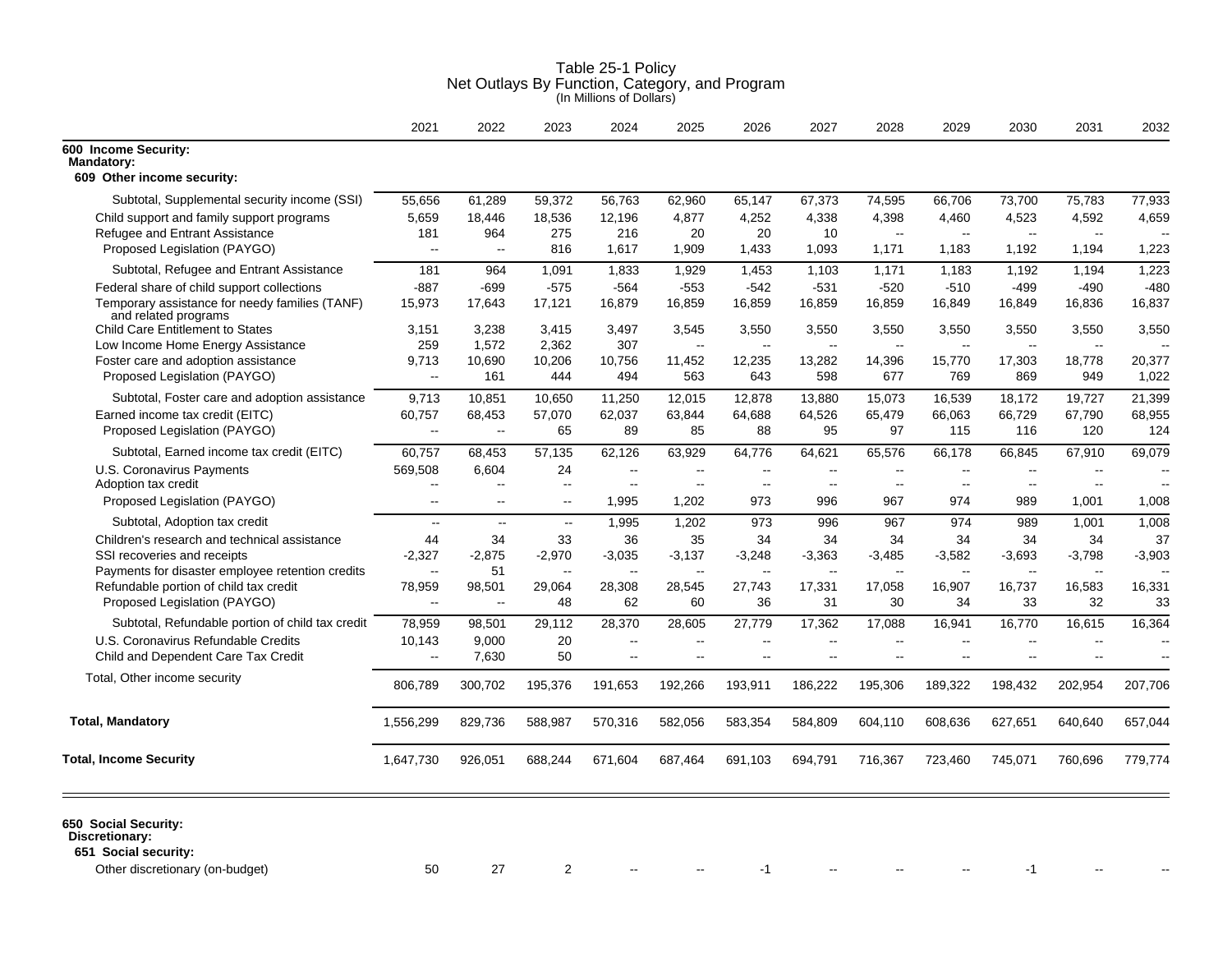|                                                                                            | 2021              | 2022                     | 2023             | 2024              | 2025              | 2026            | 2027              | 2028                | 2029                                    | 2030                | 2031                                                                                                                    | 2032                |
|--------------------------------------------------------------------------------------------|-------------------|--------------------------|------------------|-------------------|-------------------|-----------------|-------------------|---------------------|-----------------------------------------|---------------------|-------------------------------------------------------------------------------------------------------------------------|---------------------|
| 650 Social Security:                                                                       |                   |                          |                  |                   |                   |                 |                   |                     |                                         |                     |                                                                                                                         |                     |
| Discretionary:<br>651 Social security:                                                     |                   |                          |                  |                   |                   |                 |                   |                     |                                         |                     |                                                                                                                         |                     |
| Old-age and survivors insurance (OASI)                                                     | 3,389             | 3,293                    | 3,542            | 3,659             | 3,744             | 3,828           | 3,916             | 4,008               | 4,099                                   | 4,193               | 4,290                                                                                                                   | 4,389               |
| administrative expenses (off-budget)                                                       |                   |                          |                  |                   |                   |                 |                   |                     |                                         |                     |                                                                                                                         |                     |
| Disability insurance (DI) administrative expenses<br>(off-budget)                          | 2,439             | 2,647                    | 2,880            | 2,975             | 3,036             | 3,165           | 3,163             | 3,231               | 3,321                                   | 3,433               | 3,495                                                                                                                   | 3,577               |
| Limitation on administrative expenses (off-budget)                                         | $-119$            | $-180$                   | -361             | $-164$            | $-114$            | $-107$          | $-90$             | $-85$               | $-86$                                   | $-92$               | $-90$                                                                                                                   | $-91$               |
| <b>Total, Social security</b>                                                              | 5,759             | 5,787                    | 6,063            | 6,470             | 6,666             | 6,885           | 6,989             | 7,154               | 7,334                                   | 7,533               | 7,695                                                                                                                   | 7,875               |
| <b>Total, Discretionary</b>                                                                | 5,759             | 5,787                    | 6,063            | 6,470             | 6,666             | 6,885           | 6,989             | 7,154               | 7,334                                   | 7,533               | 7,695                                                                                                                   | 7,875               |
| Mandatory:                                                                                 |                   |                          |                  |                   |                   |                 |                   |                     |                                         |                     |                                                                                                                         |                     |
| 651 Social security:                                                                       |                   |                          |                  |                   |                   |                 |                   |                     |                                         |                     |                                                                                                                         |                     |
| Old-age and survivors insurance<br>(OASI)(off-budget)                                      | 987,894           | 1,073,351                | 1,164,975        | 1,243,609         | 1,319,746         |                 |                   |                     | 1,399,593 1,482,246 1,571,130 1,662,838 | 1,757,260           | 1,853,818                                                                                                               | 1,951,935           |
| Disability insurance (DI)(off-budget)<br>Proposed Legislation (non-PAYGO)                  | 140,937<br>$\sim$ | 140,381<br>$\sim$        | 147,764<br>$-53$ | 154,886<br>$-217$ | 162,323<br>$-393$ | 171,179<br>-596 | 181,021<br>$-824$ | 188,912<br>$-1,037$ | 195,129<br>$-1,262$                     | 200,784<br>$-1,502$ | 207,364<br>$-1,758$                                                                                                     | 214,949<br>$-2,010$ |
| Subtotal, Disability insurance (DI)(off-budget)                                            | 140,937           | 140,381                  | 147,711          | 154,669           | 161,930           | 170,583         | 180,197           | 187,875             | 193,867                                 | 199,282             | 205,606                                                                                                                 | 212,939             |
| Limitation on administrative expenses                                                      | -5                | $\overline{\phantom{a}}$ | -6               | -6                | -6                | -6              | -6                | -6                  | -6                                      | -6                  | -6                                                                                                                      | -6                  |
| Intragovernmental transactions (Unified-budget)                                            | $\mathbf{1}$      | $\overline{2}$           | 3                | 3                 | 3                 | 3               | 3                 | 3                   | 3                                       | 3                   | 3                                                                                                                       | 3                   |
| Total, Social security                                                                     |                   |                          |                  |                   |                   |                 |                   |                     |                                         |                     | 1,128,827 1,213,734 1,312,683 1,398,275 1,481,673 1,570,173 1,662,440 1,759,002 1,856,702 1,956,539 2,059,421 2,164,871 |                     |
| <b>Total, Mandatory</b>                                                                    |                   |                          |                  |                   |                   |                 |                   |                     |                                         |                     | 1,128,827 1,213,734 1,312,683 1,398,275 1,481,673 1,570,173 1,662,440 1,759,002 1,856,702 1,956,539 2,059,421 2,164,871 |                     |
| <b>Total, Social Security</b>                                                              |                   |                          |                  |                   |                   |                 |                   |                     |                                         |                     | 1,134,586 1,219,521 1,318,746 1,404,745 1,488,339 1,577,058 1,669,429 1,766,156 1,864,036 1,964,072 2,067,116 2,172,746 |                     |
| 700 Veterans Benefits and Services:<br>Discretionary:<br>701 Income security for veterans: |                   |                          |                  |                   |                   |                 |                   |                     |                                         |                     |                                                                                                                         |                     |
| Armed Forces Retirement Home                                                               | 66                | 72                       | 111              | 213               | 239               | 243             | 250               | 256                 | 262                                     | 270                 | 276                                                                                                                     | 282                 |
| Total, Income security for veterans                                                        | 66                | 72                       | 111              | 213               | 239               | 243             | 250               | 256                 | 262                                     | 270                 | 276                                                                                                                     | 282                 |
| 702 Veterans education, training, and rehabilitation:                                      |                   |                          |                  |                   |                   |                 |                   |                     |                                         |                     |                                                                                                                         |                     |
| Grants for veterans' employment                                                            | 23                | 123                      | 58               | 61                | 63                | 65              | 66                | 67                  | 68                                      | 70                  | 72                                                                                                                      | 74                  |
| Total, Veterans education, training, and<br>rehabilitation                                 | 23                | 123                      | 58               | 61                | 63                | 65              | 66                | 67                  | 68                                      | 70                  | 72                                                                                                                      | 74                  |
| 703 Hospital and medical care for veterans:                                                |                   |                          |                  |                   |                   |                 |                   |                     |                                         |                     |                                                                                                                         |                     |
| Medical care collections, receipts                                                         | $-3.146$          | $-3,922$                 | $-3,910$         | $-3,967$          | $-4,059$          | $-4,152$        | $-4,246$          | $-4,343$            | $-4,445$                                | $-4,547$            | $-4,651$                                                                                                                | $-4,757$            |
| Medical care and hospital services                                                         | 69,552            | 73,284                   | 85,139           | 91,383            | 94,726            | 97,538          | 100,717           | 103,941             | 107,278                                 | 110,693             | 114,188                                                                                                                 | 117,757             |
| <b>Medical facilities</b>                                                                  | 7,240             | 7,176                    | 8,429            | 9,508             | 10,313            | 10,762          | 11,009            | 11,048              | 10,685                                  | 10,726              | 10,772                                                                                                                  | 10,815              |
| Medical and prosthetic research                                                            | 767               | 886                      | 831              | 915               | 940               | 962             | 985               | 1,007               | 1,037                                   | 1,059               | 1,084                                                                                                                   | 1,097               |
| Medical community care                                                                     | 23,151            | 17,959                   | 26,179           | 35,325            | 37,487            | 38,409          | 38,534            | 38,661              | 38,792                                  | 38,924              | 39,060                                                                                                                  | 39,200              |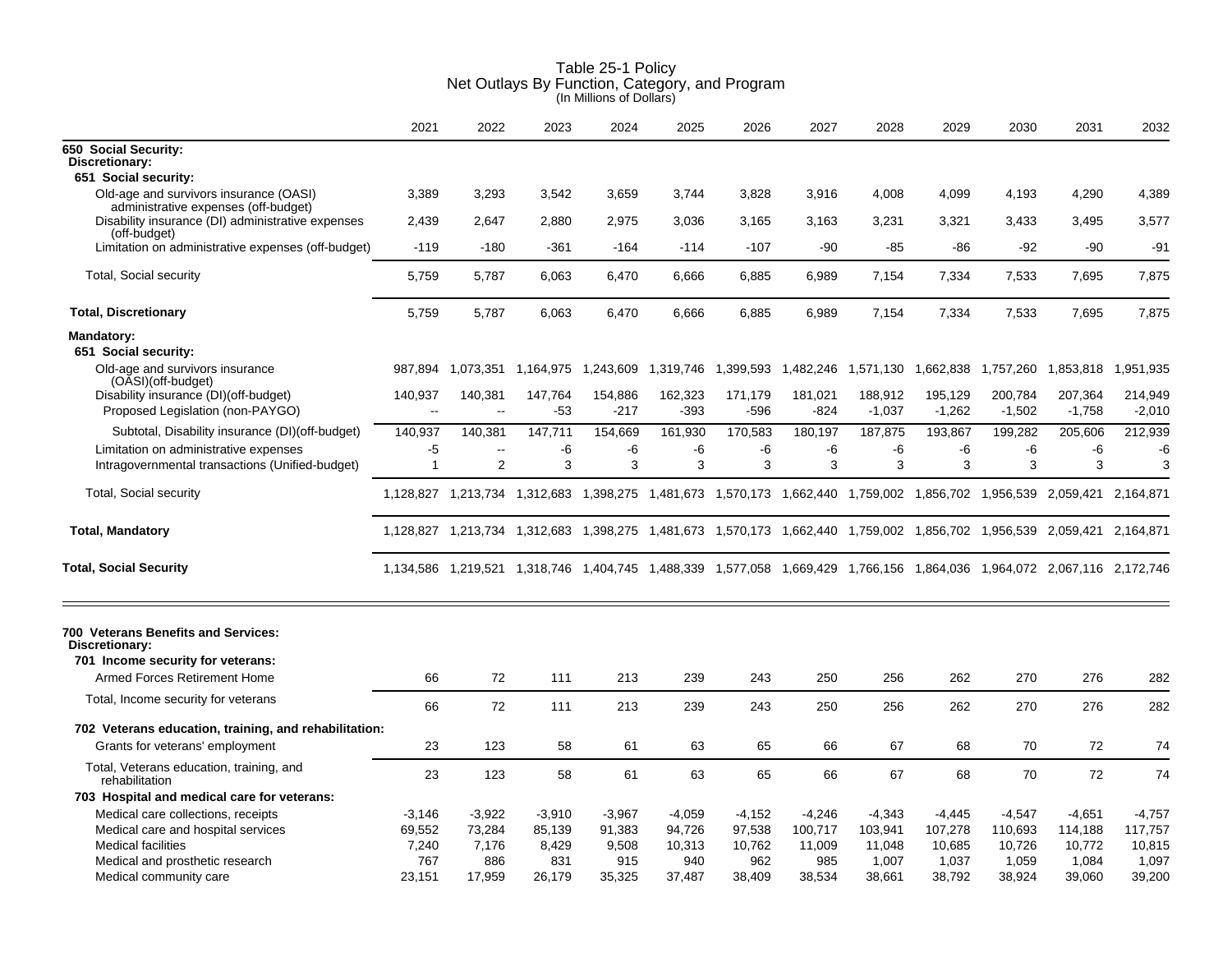|                                                                                                                                               | 2021                   | 2022                     | 2023                     | 2024              | 2025              | 2026              | 2027                     | 2028              | 2029                     | 2030              | 2031              | 2032              |
|-----------------------------------------------------------------------------------------------------------------------------------------------|------------------------|--------------------------|--------------------------|-------------------|-------------------|-------------------|--------------------------|-------------------|--------------------------|-------------------|-------------------|-------------------|
| 700 Veterans Benefits and Services:<br>Discretionary:                                                                                         |                        |                          |                          |                   |                   |                   |                          |                   |                          |                   |                   |                   |
| 703 Hospital and medical care for veterans:                                                                                                   |                        |                          |                          |                   |                   |                   |                          |                   |                          |                   |                   |                   |
| Construction                                                                                                                                  | 1.828                  | 1,694                    | 1.884                    | 1,937             | 1,937             | 1,850             | 2,036                    | 2,224             | 2,300                    | 2,341             | 2,421             | 2,505             |
| Total, Hospital and medical care for veterans                                                                                                 | 99,392                 | 97,077                   | 118,552                  | 135,101           | 141,344           | 145,369           | 149,035                  | 152,538           | 155,647                  | 159,196           | 162,874           | 166,617           |
| 704 Veterans housing:                                                                                                                         |                        |                          |                          |                   |                   |                   |                          |                   |                          |                   |                   |                   |
| Housing loan program account                                                                                                                  | 62                     | 394                      | 284                      | 290               | 297               | 304               | 311                      | 318               | 325                      | 332               | 340               | 348               |
| Total, Veterans housing                                                                                                                       | 62                     | 394                      | 284                      | 290               | 297               | 304               | 311                      | 318               | 325                      | 332               | 340               | 348               |
| 705 Other veterans benefits and services:                                                                                                     |                        |                          |                          |                   |                   |                   |                          |                   |                          |                   |                   |                   |
| National Cemetary Administration                                                                                                              | -1                     | $\overline{1}$           | $\sim$                   | $\sim$            | $\sim$            | $\sim$            | $\overline{\phantom{a}}$ | $\sim$            | $\overline{\phantom{a}}$ | $\sim$            |                   |                   |
| National Cemetery Administration                                                                                                              | 381                    | 476                      | 455                      | 476               | 492               | 504               | 516                      | 528               | 540                      | 551               | 564               | 578               |
| Departmental administration                                                                                                                   | 9,248                  | 11,959                   | 11,705                   | 11,052            | 11,102            | 11,219            | 11,273                   | 11,535            | 11,801                   | 12,070            | 12,348            | 12,634            |
| Other                                                                                                                                         | 284                    | 212                      | 240                      | 245               | 266               | 282               | 297                      | 311               | 323                      | 330               | 336               | 347               |
| Total, Other veterans benefits and services                                                                                                   | 9,912                  | 12,648                   | 12,400                   | 11,773            | 11.860            | 12,005            | 12,086                   | 12,374            | 12,664                   | 12,951            | 13,248            | 13,559            |
| <b>Total, Discretionary</b>                                                                                                                   | 109,455                | 110,314                  | 131,405                  | 147,438           | 153,803           | 157,986           | 161,748                  | 165,553           | 168,966                  | 172,819           | 176,810           | 180,880           |
| Mandatory:<br>701 Income security for veterans:<br>Disability compensation and pensions<br>Special benefits for certain World War II veterans | 116,227<br>$\mathbf 1$ | 142,592<br>$\sim$ $\sim$ | 144,047<br>$\sim$ $\sim$ | 146,002<br>$\sim$ | 169,880<br>$\sim$ | 182,653<br>$\sim$ | 195,776<br>$\sim$        | 225,350<br>$\sim$ | 206,737<br>$\sim$        | 236,750<br>$\sim$ | 250,931<br>$\sim$ | 265,391<br>$\sim$ |
| National service life insurance trust fund                                                                                                    | 548                    | 475                      | 390                      | 301               | 199               | 133               | 87                       | 53                | 23                       | 9                 | 5                 | 3                 |
| All other insurance programs                                                                                                                  | $-972$                 | $-336$                   | $-277$                   | -82               | 195               | 172               | 145                      | 101               | 82                       | 67                | 47                | 25                |
| National life insurance receipts                                                                                                              | $-24$                  | $-32$                    | $-23$                    | $-17$             | -14               | $-11$             | -8                       | -6                | $-5$                     | -3                | $-2$              | $-2$              |
| Armed Forces Retirement Home                                                                                                                  | $-18$                  | $-21$                    | $-23$                    | $-23$             | $-23$             | $-23$             | $-25$                    | $-25$             | $-25$                    | $-25$             | $-26$             | $-26$             |
| Total, Income security for veterans                                                                                                           | 115,762                | 142,678                  | 144,114                  | 146,181           | 170,237           | 182,924           | 195,975                  | 225,473           | 206,812                  | 236,798           | 250,955           | 265,391           |
| 702 Veterans education, training, and rehabilitation:                                                                                         |                        |                          |                          |                   |                   |                   |                          |                   |                          |                   |                   |                   |
| Readjustment benefits                                                                                                                         | 12,066                 | 12,627                   | 12,302                   | 12,305            | 13,656            | 14,239            | 14,666                   | 16,513            | 15,183                   | 16,931            | 17,526            | 18,229            |
| Proposed Legislation (PAYGO)                                                                                                                  | $\ddotsc$              | $\sim$                   | 2                        | $\overline{2}$    | $\overline{2}$    | 2                 | 2                        | $\mathbf{1}$      | $\mathbf{1}$             | $\overline{1}$    | $\mathbf{1}$      | $\mathbf{1}$      |
| Subtotal, Readjustment benefits                                                                                                               | 12,066                 | 12,627                   | 12,304                   | 12,307            | 13,658            | 14,241            | 14,668                   | 16,514            | 15,184                   | 16,932            | 17,527            | 18,230            |
| Post-Vietnam era education                                                                                                                    | $\mathbf{1}$           | $\mathbf{1}$             | $\mathbf{1}$             | $\overline{1}$    | $\overline{1}$    | $\mathbf{1}$      | $\overline{1}$           | $\mathbf{1}$      | $\mathbf{1}$             | $\overline{1}$    | $\overline{1}$    | $\mathbf{1}$      |
| All-volunteer force educational assistance trust<br>fund and other                                                                            | $-46$                  | $-67$                    | 77                       | 86                | 70                | 63                | 54                       | 56                | 57                       | 60                | 62                | 64                |
| Total, Veterans education, training, and<br>rehabilitation                                                                                    | 12,021                 | 12,561                   | 12,382                   | 12,394            | 13,729            | 14,305            | 14,723                   | 16,571            | 15,242                   | 16,993            | 17,590            | 18,295            |
| 703 Hospital and medical care for veterans:                                                                                                   |                        |                          |                          |                   |                   |                   |                          |                   |                          |                   |                   |                   |
| Medical care services and program<br>administration, medical community care, and<br>medical facilities                                        | 540                    | 6,195                    | 6,955                    | 1,519             | 207               | 15                | $-2$                     | $-2$              | $-1$                     | $-5$              | $-3$              | $-1$              |
| Veterans Choice Fund                                                                                                                          | $-76$                  | 15                       | 118                      | 115               |                   | $\sim$            |                          |                   |                          |                   |                   |                   |
| Construction                                                                                                                                  | 8                      | 249                      | 417                      | 186               | 108               | 16                | 2                        |                   |                          |                   |                   |                   |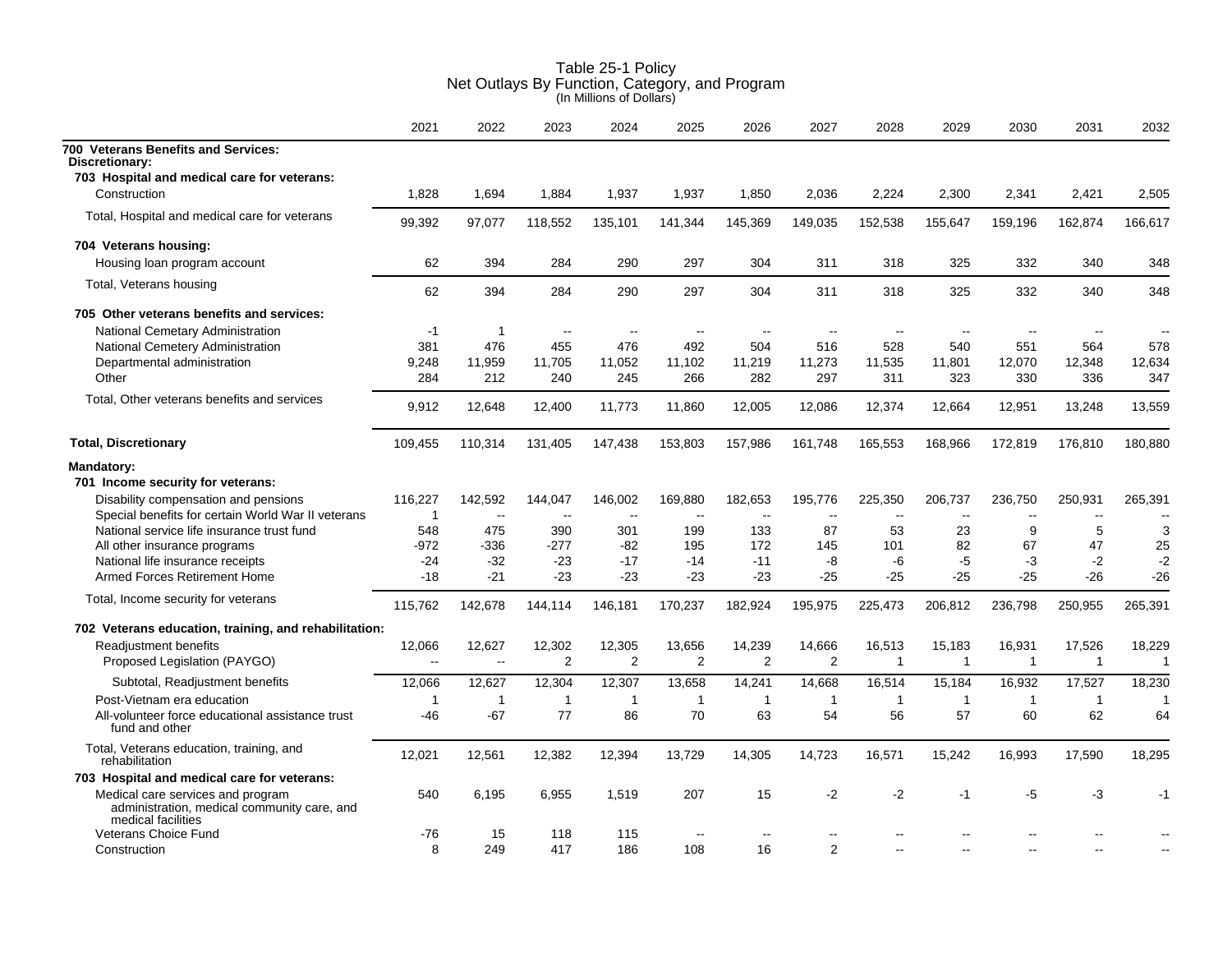|                                                                                                                          | 2021                 | 2022                 | 2023         | 2024                             | 2025                     | 2026                 | 2027           | 2028                               | 2029                | 2030                | 2031                  | 2032                              |
|--------------------------------------------------------------------------------------------------------------------------|----------------------|----------------------|--------------|----------------------------------|--------------------------|----------------------|----------------|------------------------------------|---------------------|---------------------|-----------------------|-----------------------------------|
| 700 Veterans Benefits and Services:<br><b>Mandatory:</b>                                                                 |                      |                      |              |                                  |                          |                      |                |                                    |                     |                     |                       |                                   |
| Total, Hospital and medical care for veterans                                                                            | 472                  | 6,459                | 7,490        | 1,820                            | 315                      | 31                   | $\overline{a}$ | $-2$                               | $-1$                | $-5$                | $-3$                  | $-1$                              |
| 704 Veterans housing:                                                                                                    |                      |                      |              |                                  |                          |                      |                |                                    |                     |                     |                       |                                   |
| Housing program loan subsidies<br>Housing program loan liquidating account                                               | $-3,472$<br>-6       | 1,289<br>$-4$        | 200<br>L.    | 351<br>$\mathbf{u}$              | 436<br>$\sim$ $\sim$     | 539<br>$\sim$ $\sim$ | 622<br>$\sim$  | 666<br>$\sim$                      | 700<br>$\mathbf{u}$ | 738<br>$\mathbf{L}$ | 1,463<br>$\mathbf{u}$ | 1,705<br>$\overline{\phantom{a}}$ |
| Total, Veterans housing                                                                                                  | $-3,478$             | 1,285                | 200          | 351                              | 436                      | 539                  | 622            | 666                                | 700                 | 738                 | 1,463                 | 1,705                             |
| 705 Other veterans benefits and services:                                                                                |                      |                      |              |                                  |                          |                      |                |                                    |                     |                     |                       |                                   |
| Departmental administration                                                                                              | $\mathbf 1$          | 348                  | 17           | $\mathbf{1}$                     | $\overline{\phantom{a}}$ | $\sim$               | $\sim$         | $\sim$                             | $\overline{a}$      | $\overline{a}$      |                       |                                   |
| Supply fund                                                                                                              | 51                   | 295                  | 43           | 89                               | 100                      | 100                  | 100            | 100                                | 100                 | $-$                 | $\sim$                |                                   |
| National homes, Battle Monument contributions<br>and other<br>National Cemetery Administration                           | $-3$<br>$\mathbf{1}$ | 25<br>$\overline{a}$ | $-205$<br>Ξ. | -459<br>$\overline{\phantom{a}}$ | $-194$<br>$\overline{a}$ | $-176$<br>$-$        | $-165$         | $-153$<br>$\overline{\phantom{a}}$ | $-141$              | $-135$              | -125                  | -115                              |
|                                                                                                                          |                      |                      |              |                                  |                          |                      |                |                                    |                     |                     |                       |                                   |
| Total, Other veterans benefits and services                                                                              | 50                   | 668                  | $-145$       | $-369$                           | $-94$                    | $-76$                | $-65$          | $-53$                              | -41                 | $-135$              | $-125$                | $-115$                            |
| <b>Total, Mandatory</b>                                                                                                  | 124,827              | 163,651              | 164,041      | 160,377                          | 184,623                  | 197,723              | 211,255        | 242,655                            | 222,712             | 254,389             | 269,880               | 285,275                           |
| <b>Total, Veterans Benefits and Services</b>                                                                             | 234,282              | 273,965              | 295,446      | 307,815                          | 338,426                  | 355,709              | 373,003        | 408,208                            | 391,678             | 427,208             | 446,690               | 466,155                           |
| 750 Administration of Justice:<br>Discretionary:<br>751 Federal law enforcement activities:                              |                      |                      |              |                                  |                          |                      |                |                                    |                     |                     |                       |                                   |
| Other law enforcement activities                                                                                         | 1,633                | 2,259                | 2,533        | 2,788                            | 2,878                    | 2,923                | 2,992          | 3,058                              | 3,129               | 3,201               | 3,278                 | 3,351                             |
| Criminal investigations (DEA, FBI, DHS, FinCEN,<br>ICDE)                                                                 | 6,649                | 6,834                | 7,754        | 7,977                            | 7,961                    | 7,936                | 8,118          | 8,305                              | 8,494               | 8,692               | 8,891                 | 9,098                             |
| Alcohol, tobacco, firearms, and explosives<br>investigations (ATF)                                                       | 1,432                | 1,480                | 1,700        | 1,761                            | 1,805                    | 1,848                | 1,891          | 1,935                              | 1,979               | 2,024               | 2,071                 | 2,118                             |
| Immigration processing activities                                                                                        | 27,198               | 28,921               | 28.643       | 30.046                           | 30.493                   | 31.181               | 31,828         | 32,577                             | 33,327              | 34,091              | 34,866                | 35,639                            |
| <b>Equal Employment Opportunity Commission</b><br>Treasury forfeiture fund, discretionary change in<br>mandatory program | 391<br>$\sim$        | 436<br>-8            | 458<br>$-19$ | 474<br>$-23$                     | 486<br>$-11$             | 496<br>-8            | 508<br>-8      | 519<br>$\sim$                      | 532<br>$\sim$       | 543<br>$\sim$       | 556                   | 570                               |
| Tax law, criminal investigations (IRS)                                                                                   | 642                  | 700                  | 773          | 803                              | 823                      | 839                  | 860            | 880                                | 900                 | 921                 | 942                   | 964                               |
| <b>United States Secret Service</b>                                                                                      | 2,398                | 3,090                | 2.677        | 2,760                            | 2,824                    | 2,888                | 2,954          | 3,022                              | 3,093               | 3,162               | 3,237                 | 3,310                             |
| Total, Federal law enforcement activities                                                                                | 40,343               | 43,712               | 44,519       | 46,586                           | 47,259                   | 48,103               | 49,143         | 50,296                             | 51,454              | 52,634              | 53,841                | 55,050                            |
| 752 Federal litigative and judicial activities:                                                                          |                      |                      |              |                                  |                          |                      |                |                                    |                     |                     |                       |                                   |
| Civil and criminal prosecution and representation                                                                        | 7,043                | 7,501                | 8,013        | 8,294                            | 8,508                    | 8,722                | 8,923          | 9,127                              | 9,338               | 9,553               | 9,775                 | 9,996                             |
| Proposed Legislation (non-PAYGO)                                                                                         | $\overline{a}$       | $\overline{a}$       | -8           | $-5$                             | -5                       | $-1$                 | $-1$           | $\sim$                             | $\sim$              | $\sim$              | $\sim$                |                                   |
| Subtotal, Civil and criminal prosecution and<br>representation                                                           | 7,043                | 7,501                | 8,005        | 8,289                            | 8,503                    | 8,721                | 8,922          | 9,127                              | 9,338               | 9,553               | 9,775                 | 9,996                             |
| Representation of indigents in civil cases<br>Federal judicial and other litigative activities                           | 465<br>7,401         | 465<br>8,202         | 680<br>8,870 | 715<br>9,049                     | 732<br>9,296             | 747<br>9,528         | 766<br>9,893   | 782<br>10,121                      | 801<br>10,355       | 819<br>10,599       | 839<br>10,846         | 857<br>11,101                     |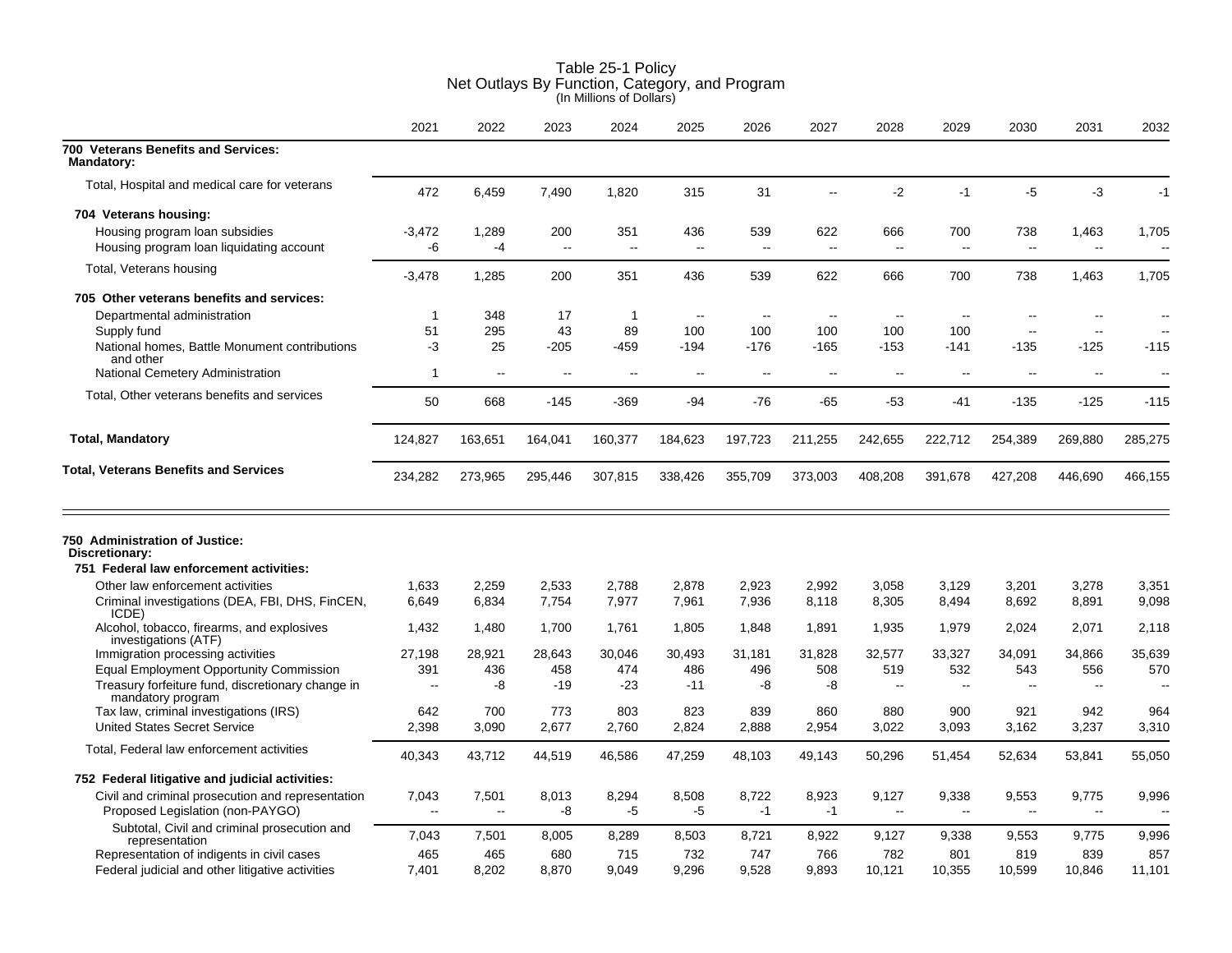|                                                                               | 2021            | 2022                             | 2023                  | 2024                  | 2025           | 2026               | 2027               | 2028                        | 2029                     | 2030                     | 2031                     | 2032                 |
|-------------------------------------------------------------------------------|-----------------|----------------------------------|-----------------------|-----------------------|----------------|--------------------|--------------------|-----------------------------|--------------------------|--------------------------|--------------------------|----------------------|
| 750 Administration of Justice:<br>Discretionary:                              |                 |                                  |                       |                       |                |                    |                    |                             |                          |                          |                          |                      |
| Total, Federal litigative and judicial activities                             | 14,909          | 16,168                           | 17,555                | 18,053                | 18,531         | 18,996             | 19,581             | 20,030                      | 20,494                   | 20,971                   | 21,460                   | 21,954               |
| 753 Federal correctional activities:                                          |                 |                                  |                       |                       |                |                    |                    |                             |                          |                          |                          |                      |
| Federal prison system and detention trustee<br>program                        | 7,737           | 7,583                            | 7,948                 | 8,128                 | 8,341          | 8,551              | 8,747              | 8,949                       | 9,154                    | 9,366                    | 9,582                    | 9,801                |
| Total, Federal correctional activities                                        | 7,737           | 7,583                            | 7,948                 | 8,128                 | 8,341          | 8,551              | 8,747              | 8,949                       | 9,154                    | 9,366                    | 9,582                    | 9,801                |
| 754 Criminal justice assistance:                                              |                 |                                  |                       |                       |                |                    |                    |                             |                          |                          |                          |                      |
| High-intensity drug trafficking areas program                                 | 252             | 307                              | 328                   | 285                   | 301            | 309                | 315                | 322                         | 329                      | 337                      | 345                      | 353                  |
| State and Local Law Enforcement Assistance                                    | 1,266           | 2,390                            | 2,485                 | 2,181                 | 2,445          | 2,553              | 2,615              | 2,675                       | 2,737                    | 2,800                    | 2,864                    | 2,930                |
| Crime victims fund, discretionary change in<br>mandatory program              | --              | $-1,144$                         | $-1,675$              | $-1,172$              | $-909$         | $-362$             | $\mathbf{u}$       | $\mathcal{L}_{\mathcal{F}}$ | $\overline{\phantom{a}}$ | $\mathbf{L}$             | $\overline{\phantom{a}}$ |                      |
| Other justice programs                                                        | 1,049           | 1,997                            | 1,783                 | 2,127                 | 2,520          | 2,672              | 2,818              | 2,882                       | 2,950                    | 3,016                    | 3,084                    | 3,156                |
| Total, Criminal justice assistance                                            | 2,567           | 3,550                            | 2,921                 | 3,421                 | 4,357          | 5,172              | 5,748              | 5,879                       | 6,016                    | 6,153                    | 6,293                    | 6,439                |
| <b>Total, Discretionary</b>                                                   | 65,556          | 71,013                           | 72,943                | 76,188                | 78,488         | 80,822             | 83,219             | 85,154                      | 87,118                   | 89,124                   | 91,176                   | 93,244               |
| Mandatory:<br>751 Federal law enforcement activities:                         |                 |                                  |                       |                       |                |                    |                    |                             |                          |                          |                          |                      |
| Border and transportation security activities<br>Proposed Legislation (PAYGO) | 2,354<br>$\sim$ | 1,435<br>$\sim$ $\sim$           | 1,738<br>47           | 2,523<br>52           | 2,821<br>58    | 2,873<br>64        | 2,924<br>72        | 2,949<br>79                 | 2,977<br>88              | 3,021<br>108             | 3,074<br>118             | 2,755<br>633         |
| Subtotal, Border and transportation security<br>activities                    | 2,354           | 1,435                            | 1,785                 | 2,575                 | 2,879          | 2,937              | 2,996              | 3,028                       | 3,065                    | 3,129                    | 3,192                    | 3,388                |
| Immigration and customs fees<br>Proposed Legislation (PAYGO)                  | $-4,930$<br>L.  | $-4,889$<br>$\ddot{\phantom{a}}$ | $-6,035$<br>$\ddotsc$ | $-6,921$<br>$\ddotsc$ | $-7,115$<br>Ξ. | $-7,290$<br>$\sim$ | $-7,528$<br>$\sim$ | $-7,683$<br>$\sim$          | $-7,907$<br>$\mathbf{u}$ | $-8,152$<br>$\mathbf{L}$ | $-8,391$<br>$\mathbf{u}$ | $-1,940$<br>$-6,442$ |
| Subtotal, Immigration and customs fees                                        | $-4,930$        | $-4,889$                         | $-6,035$              | $-6,921$              | $-7,115$       | $-7,290$           | $-7,528$           | $-7,683$                    | $-7,907$                 | $-8,152$                 | $-8,391$                 | $-8,382$             |
| Other mandatory law enforcement programs                                      | 351             | 265                              | 322                   | 384                   | 372            | 287                | 270                | 267                         | 262                      | 257                      | 259                      | 304                  |
| Proposed Legislation (PAYGO)                                                  | Ξ.              | $\ddotsc$                        | 68                    | 248                   | 428            | 450                | 450                | 450                         | 450                      | 450                      | 450                      | 450                  |
| Subtotal, Other mandatory law enforcement<br>programs                         | 351             | 265                              | 390                   | 632                   | 800            | 737                | 720                | 717                         | 712                      | 707                      | 709                      | 754                  |
| Treasury forfeiture fund                                                      | 178             | 517                              | 554                   | 615                   | 585            | 588                | 599                | 610                         | 621                      | 633                      | 646                      | 698                  |
| Total, Federal law enforcement activities                                     | $-2,047$        | $-2,672$                         | $-3,306$              | $-3,099$              | $-2,851$       | $-3,028$           | $-3,213$           | $-3,328$                    | $-3,509$                 | $-3,683$                 | $-3.844$                 | $-3,542$             |
| 752 Federal litigative and judicial activities:                               |                 |                                  |                       |                       |                |                    |                    |                             |                          |                          |                          |                      |
| Federal forfeiture fund                                                       | 2,626           | 1,234                            | 1,055                 | 1,007                 | 1,018          | 1,034              | 1,034              | 1,034                       | 1,034                    | 1,034                    | 1,034                    | 1,088                |
| Other mandatory programs                                                      | 424             | 257                              | 413                   | 501                   | 560            | 534                | 542                | 552                         | 559                      | 561                      | 564                      | 556                  |
| Federal judicial officers salaries and expenses                               | 417             | 489                              | 515                   | 511                   | 511            | 511                | 511                | 511                         | 511                      | 511                      | 511                      | 511                  |
| Salaries and Expenses, Department of Justice                                  | $\overline{4}$  | 175                              | 12                    | 8                     | 8              | $\sim$             | $\mathbf{u}$       | $\mathbf{u}$                | $\overline{\phantom{a}}$ | $\mathbf{L}$             | $\mathbf{u}$             |                      |
| Total, Federal litigative and judicial activities                             | 3,471           | 2,155                            | 1,995                 | 2,027                 | 2,097          | 2,079              | 2,087              | 2,097                       | 2,104                    | 2,106                    | 2,109                    | 2,155                |
| 753 Federal correctional activities:                                          |                 |                                  |                       |                       |                |                    |                    |                             |                          |                          |                          |                      |
| Mandatory programs                                                            | $-67$           | 174                              | $-19$                 | -3                    | -3             | $-3$               | $-3$               | -3                          | -3                       | $-3$                     | $-4$                     | -4                   |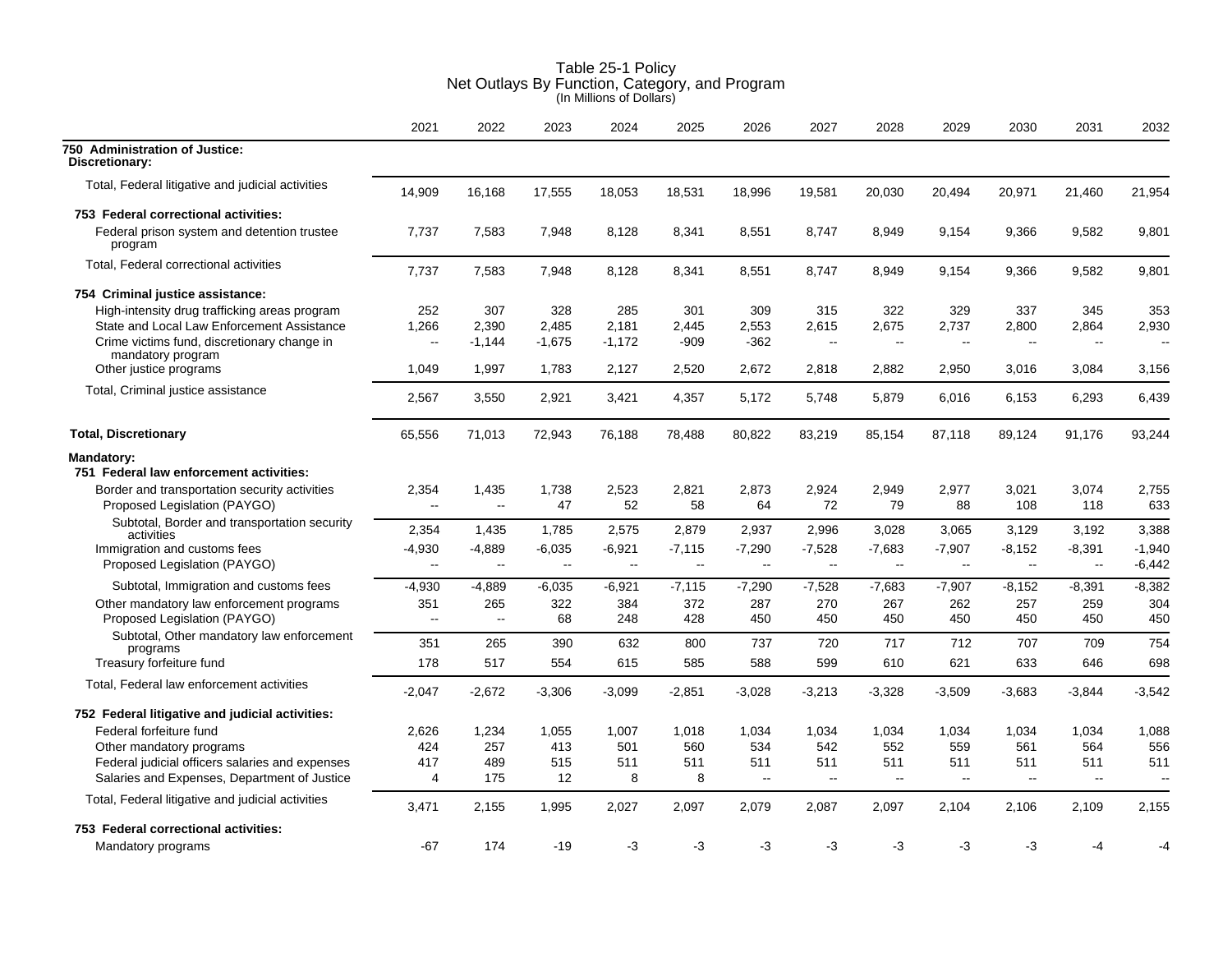|                                                                         | 2021                     | 2022                     | 2023                     | 2024           | 2025                     | 2026           | 2027           | 2028                     | 2029         | 2030                     | 2031                     | 2032                     |
|-------------------------------------------------------------------------|--------------------------|--------------------------|--------------------------|----------------|--------------------------|----------------|----------------|--------------------------|--------------|--------------------------|--------------------------|--------------------------|
| 750 Administration of Justice:<br><b>Mandatory:</b>                     |                          |                          |                          |                |                          |                |                |                          |              |                          |                          |                          |
| Total, Federal correctional activities                                  | $-67$                    | 174                      | $-19$                    | $-3$           | $-3$                     | $-3$           | -3             | -3                       | $-3$         | $-3$                     | $-4$                     | $-4$                     |
| 754 Criminal justice assistance:                                        |                          |                          |                          |                |                          |                |                |                          |              |                          |                          |                          |
| Crime victims fund                                                      | 2,587                    | 6.607                    | 3,555                    | 3,065          | 2,702                    | 2,153          | 1,768          | 1,750                    | 1,750        | 1,750                    | 1,750                    | 1,850                    |
| Victims compensation fund                                               | 1,844                    | 2.033                    | 2,026                    | 873            | 1,033                    | 1.033          | 1,033          | 1,033                    | 1,033        | 1,033                    | 1,036                    | 1,036                    |
| Victims of state-sponsored terrorism fund                               | 4                        | 10                       | 7                        | 170            | 170                      | 95             | 89             | 89                       | 89           | 89                       | 90                       | 89                       |
| Public safety officers' benefits                                        | 78                       | 198                      | 192                      | 192            | 192                      | 192            | 192            | 192                      | 192          | 192                      | 192                      | 192                      |
| Domestic Trafficking Victims' Fund                                      | 4                        | 9                        | $\overline{2}$           | $\mathbf{1}$   | $\overline{2}$           | $\overline{2}$ | $\overline{2}$ | 2                        | $\mathbf{2}$ | $\overline{2}$           | 2                        | $\overline{2}$           |
| Accelerating Justice System Reform                                      | $\sim$                   | $\sim$ $\sim$            | $\overline{a}$           | $\sim$         | ц.                       | --             | $\overline{a}$ | $\overline{\phantom{a}}$ | $\sim$       | $\overline{\phantom{a}}$ | $\overline{\phantom{a}}$ | $\overline{\phantom{a}}$ |
| Proposed Legislation (PAYGO)                                            | $\overline{\phantom{a}}$ | $\sim$ $\sim$            | $\overline{\phantom{a}}$ | 220            | 710                      | 1,250          | 1,475          | 1,555                    | 1,650        | 1,770                    | 1,840                    | 1,892                    |
| Subtotal, Accelerating Justice System Reform                            | $\overline{\phantom{a}}$ | $\overline{a}$           | $\mathbf{L}$             | 220            | 710                      | 1,250          | 1,475          | 1,555                    | 1,650        | 1,770                    | 1,840                    | 1,892                    |
| <b>Community Oriented Policing Services</b>                             | $\overline{a}$           | $\sim$ $\sim$            | $\overline{\phantom{a}}$ | $\sim$         | Ξ.                       | $\overline{a}$ | $\overline{a}$ | $\sim$                   | $\sim$       | $\overline{\phantom{a}}$ | $\overline{a}$           | $\overline{\phantom{a}}$ |
| Proposed Legislation (PAYGO)                                            | $\overline{\phantom{a}}$ | $\overline{\phantom{a}}$ | 870                      | 1,305          | 1,740                    | 2,023          | 2,175          | 1,305                    | 870          | 435                      | 152                      | $\overline{\phantom{a}}$ |
| Subtotal, Community Oriented Policing<br>Services                       | $\overline{a}$           | $\sim$                   | 870                      | 1,305          | 1,740                    | 2,023          | 2,175          | 1,305                    | 870          | 435                      | 152                      | $\overline{\phantom{a}}$ |
| <b>Gun Crime Prevention Strategic Fund</b>                              | $\sim$                   | $\sim$ $\sim$            | $\overline{\phantom{a}}$ | $\overline{a}$ | $\overline{\phantom{a}}$ | $\sim$         | $\sim$         | $\sim$                   | $\sim$       | $\sim$                   | --                       | $\overline{\phantom{a}}$ |
| Proposed Legislation (PAYGO)                                            | $\sim$                   | $\sim$                   | 194                      | 530            | 839                      | 884            | 885            | 691                      | 355          | 44                       | $\overline{a}$           | $\overline{\phantom{a}}$ |
| Subtotal, Gun Crime Prevention Strategic Fund                           | $\overline{\phantom{a}}$ | $\sim$                   | 194                      | 530            | 839                      | 884            | 885            | 691                      | 355          | 44                       | $\sim$ $\sim$            | $\overline{\phantom{a}}$ |
| Total, Criminal justice assistance                                      | 4,517                    | 8,857                    | 6,846                    | 6,356          | 7,388                    | 7,632          | 7,619          | 6,617                    | 5,941        | 5,315                    | 5,062                    | 5,061                    |
| <b>Total, Mandatory</b>                                                 | 5,874                    | 8,514                    | 5,516                    | 5,281          | 6,631                    | 6,680          | 6,490          | 5,383                    | 4,533        | 3,735                    | 3,323                    | 3,670                    |
| <b>Total, Administration of Justice</b>                                 | 71,430                   | 79,527                   | 78,459                   | 81,469         | 85,119                   | 87,502         | 89,709         | 90,537                   | 91,651       | 92,859                   | 94,499                   | 96,914                   |
| 800 General Government:<br>Discretionary:<br>801 Legislative functions: |                          |                          |                          |                |                          |                |                |                          |              |                          |                          |                          |
| Legislative branch discretionary programs                               | 4,544                    | 5,013                    | 5,679                    | 6,149          | 6,540                    | 6,883          | 7,038          | 7,201                    | 7,366        | 7,534                    | 7,714                    | 7,887                    |
| Total, Legislative functions                                            | 4,544                    | 5,013                    | 5,679                    | 6,149          | 6,540                    | 6,883          | 7,038          | 7,201                    | 7,366        | 7,534                    | 7,714                    | 7,887                    |
| 802 Executive direction and management:                                 |                          |                          |                          |                |                          |                |                |                          |              |                          |                          |                          |
| Drug control programs                                                   | 157                      | 132                      | 135                      | 138            | 141                      | 144            | 147            | 151                      | 155          | 158                      | 162                      | 165                      |
| Executive Office of the President                                       | 396                      | 443                      | 504                      | 506            | 518                      | 532            | 543            | 557                      | 569          | 583                      | 598                      | 612                      |
| Other programs                                                          | 17                       | 11                       | $\overline{7}$           | $\overline{7}$ | $\overline{7}$           | $\overline{7}$ | $\overline{7}$ | 8                        | 8            | 8                        | 8                        | 8                        |
| Total, Executive direction and management                               | 570                      | 586                      | 646                      | 651            | 666                      | 683            | 697            | 716                      | 732          | 749                      | 768                      | 785                      |
| 803 Central fiscal operations:                                          |                          |                          |                          |                |                          |                |                |                          |              |                          |                          |                          |
| Tax administration                                                      | 12,226                   | 11,839                   | 13,267                   | 13,599         | 13,942                   | 14,267         | 14,598         | 14,934                   | 15,279       | 15,634                   | 15,996                   | 16,366                   |
| Departmental oversight                                                  | 499                      | 1,418                    | 1,500                    | 2,128          | 1,092                    | 1,110          | 1,151          | 1,159                    | 1,513        | 1,237                    | 1,266                    | 1,266                    |
| Office of Terrorism and Financial Intelligence                          | 171                      | 193                      | 215                      | 216            | 221                      | 226            | 232            | 237                      | 242          | 248                      | 253                      | 259                      |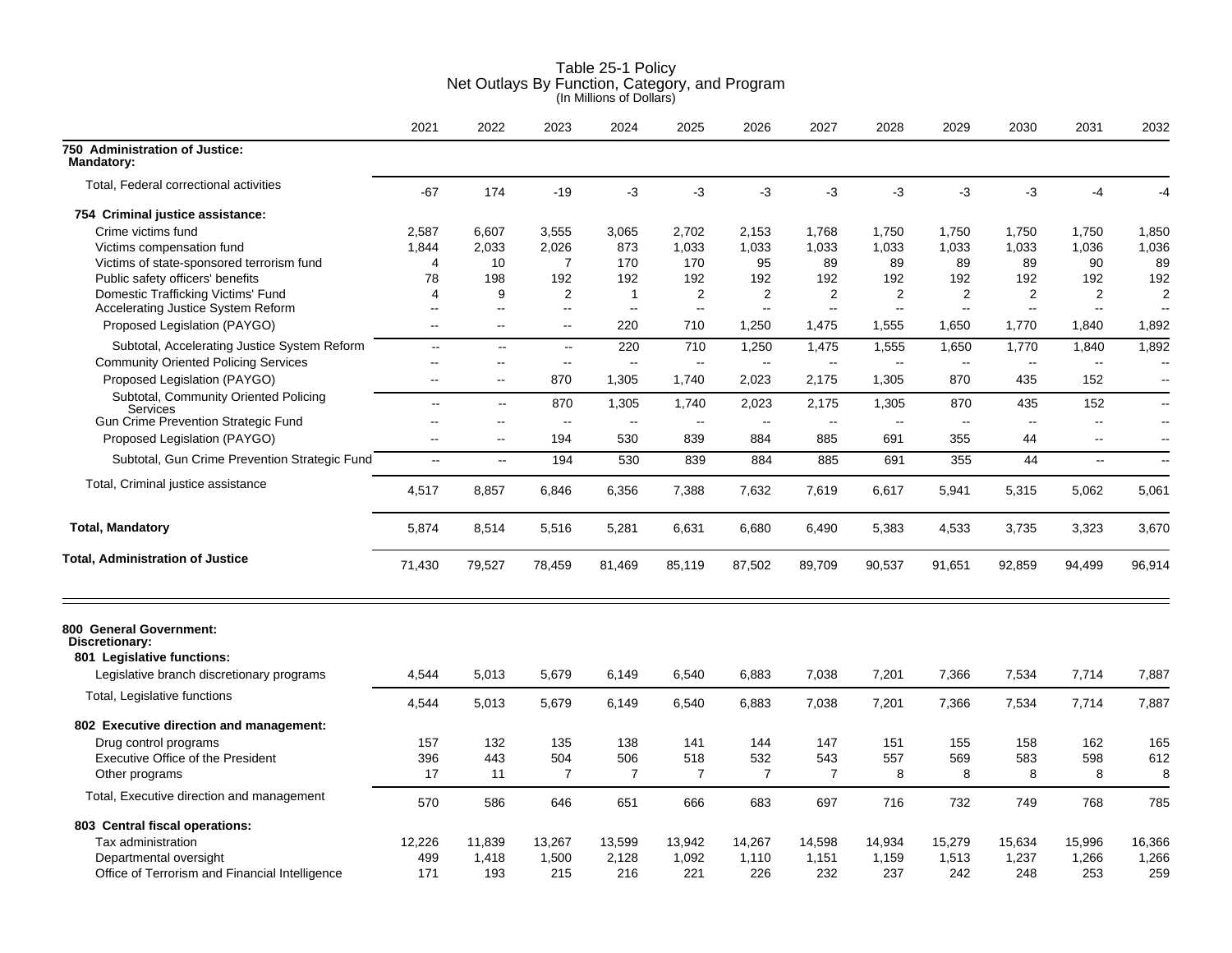|                                                                         | 2021                     | 2022         | 2023         | 2024                     | 2025                     | 2026                     | 2027                     | 2028                     | 2029   | 2030           | 2031                     | 2032                     |
|-------------------------------------------------------------------------|--------------------------|--------------|--------------|--------------------------|--------------------------|--------------------------|--------------------------|--------------------------|--------|----------------|--------------------------|--------------------------|
| 800 General Government:<br>Discretionary:                               |                          |              |              |                          |                          |                          |                          |                          |        |                |                          |                          |
| Total, Central fiscal operations                                        | 12,896                   | 13,450       | 14,982       | 15,943                   | 15,255                   | 15,603                   | 15,981                   | 16,330                   | 17,034 | 17,119         | 17,515                   | 17,891                   |
| 804 General property and records management:                            |                          |              |              |                          |                          |                          |                          |                          |        |                |                          |                          |
| <b>Federal Buildings Fund</b>                                           | -966                     | -393         | $-19$        | 564                      | 1,195                    | 1,040                    | 556                      | 231                      | 236    | 242            | 248                      | 253                      |
| Proposed Legislation (non-PAYGO)                                        | $\overline{\phantom{a}}$ | $\mathbf{L}$ | 69           | 69                       | 69                       | 69                       | 69                       | 69                       | 69     | 69             | 69                       | 69                       |
| Subtotal, Federal Buildings Fund                                        | -966                     | $-393$       | 50           | 633                      | 1,264                    | 1,109                    | 625                      | 300                      | 305    | 311            | 317                      | 322                      |
| Records management                                                      | 385                      | 408          | 407          | 454                      | 466                      | 479                      | 490                      | 502                      | 512    | 523            | 538                      | 549                      |
| Other government-wide information technology<br>and property management | -38                      | 604          | 220          | 342                      | 414                      | 484                      | 561                      | 572                      | 583    | 598            | 615                      | 622                      |
| Total, General property and records management                          | -619                     | 619          | 677          | 1,429                    | 2,144                    | 2,072                    | 1,676                    | 1,374                    | 1,400  | 1,432          | 1,470                    | 1,493                    |
| 805 Central personnel management:                                       |                          |              |              |                          |                          |                          |                          |                          |        |                |                          |                          |
| Discretionary central personnel management<br>programs                  | 223                      | 428          | 365          | 380                      | 381                      | 392                      | 401                      | 410                      | 420    | 430            | 437                      | 446                      |
| Total, Central personnel management                                     | 223                      | 428          | 365          | 380                      | 381                      | 392                      | 401                      | 410                      | 420    | 430            | 437                      | 446                      |
| 806 General purpose fiscal assistance:                                  |                          |              |              |                          |                          |                          |                          |                          |        |                |                          |                          |
| Payments and loans to the District of Columbia                          | 362                      | 336          | 376          | 388                      | 401                      | 412                      | 421                      | 432                      | 441    | 451            | 462                      | 472                      |
| Payments in Lieu of Taxes                                               | $\sim$                   | 525          | 535          | 547                      | 560                      | 573                      | 586                      | 599                      | 613    | 627            | 642                      | 656                      |
| Other                                                                   | 13                       | 13           | μ.           | $\sim$                   | $\overline{a}$           | $\overline{\phantom{a}}$ | $\overline{\phantom{a}}$ | $\overline{\phantom{a}}$ | Щ,     | $\sim$         | $\overline{\phantom{a}}$ | $\overline{\phantom{a}}$ |
| Total, General purpose fiscal assistance                                | 375                      | 874          | 911          | 935                      | 961                      | 985                      | 1,007                    | 1,031                    | 1,054  | 1,078          | 1,104                    | 1,128                    |
| 808 Other general government:                                           |                          |              |              |                          |                          |                          |                          |                          |        |                |                          |                          |
| <b>Election Assistance Commission</b>                                   | $-26$                    | 20           | 279          | 284                      | 291                      | 299                      | 306                      | 314                      | 320    | 327            | 336                      | 344                      |
| <b>Technology Modernization Fund</b>                                    | -6                       | -6           | $-25$        | 91                       | 177                      | 260                      | 321                      | 349                      | 355    | 354            | 348                      | 352                      |
| Other discretionary programs                                            | 351                      | 456          | 522          | 576                      | 613                      | 615                      | 627                      | 642                      | 656    | 670            | 685                      | 700                      |
| Total, Other general government                                         | 319                      | 470          | 776          | 951                      | 1,081                    | 1,174                    | 1,254                    | 1,305                    | 1,331  | 1,351          | 1,369                    | 1,396                    |
| 809 Deductions for offsetting receipts:                                 |                          |              |              |                          |                          |                          |                          |                          |        |                |                          |                          |
| Offsetting receipts                                                     | $\overline{\phantom{a}}$ | $-$          | $\mathbf{1}$ | Ξ.                       |                          | --                       | --                       | $\overline{\phantom{a}}$ |        | $\overline{a}$ |                          | $\sim$                   |
| Total, Deductions for offsetting receipts                               | $\overline{a}$           | $\sim$       | $\mathbf{1}$ | $\overline{\phantom{a}}$ | $\overline{\phantom{a}}$ | $-$                      | --                       | --                       |        | $-$            | $\overline{a}$           | $\sim$                   |
| <b>Total, Discretionary</b>                                             | 18,308                   | 21,440       | 24,037       | 26,438                   | 27,028                   | 27,792                   | 28,054                   | 28,367                   | 29,337 | 29,693         | 30,377                   | 31,026                   |
| Mandatory:                                                              |                          |              |              |                          |                          |                          |                          |                          |        |                |                          |                          |
| 801 Legislative functions:                                              |                          |              |              |                          |                          |                          |                          |                          |        |                |                          |                          |
| Congressional members compensation and other                            | 151                      | 217          | 148          | 163                      | 146                      | 145                      | 145                      | 146                      | 146    | 146            | 146                      | 147                      |
| Total, Legislative functions                                            |                          |              |              |                          |                          |                          |                          |                          |        |                |                          |                          |
|                                                                         | 151                      | 217          | 148          | 163                      | 146                      | 145                      | 145                      | 146                      | 146    | 146            | 146                      | 147                      |
| 802 Executive direction and management:                                 |                          |              |              |                          |                          |                          |                          |                          |        |                |                          |                          |
| <b>Executive Office of the President</b>                                | 16                       | 52           | 64           | 64                       | 10                       |                          |                          |                          |        |                |                          |                          |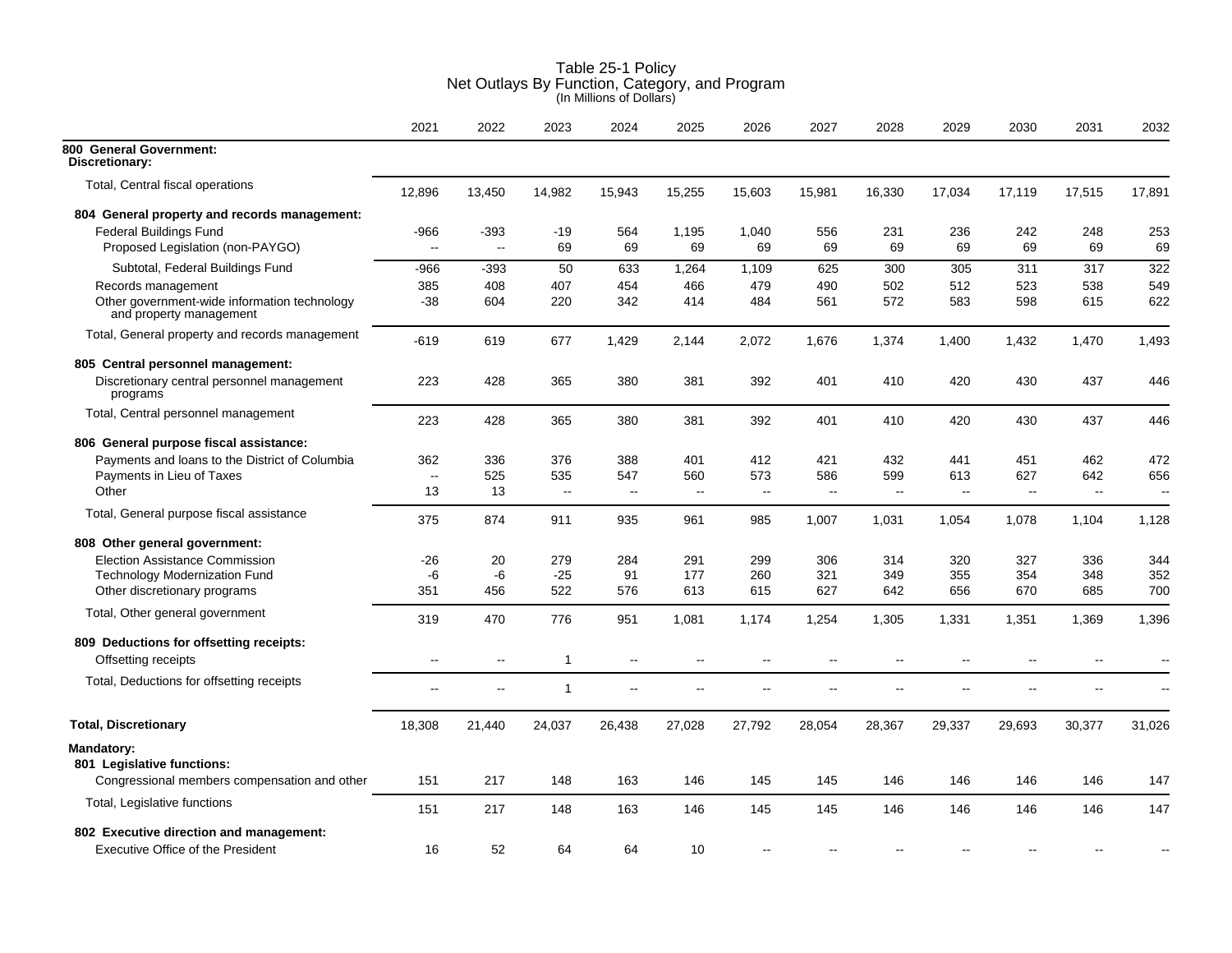|                                                          | 2021                     | 2022           | 2023                     | 2024                     | 2025                     | 2026                     | 2027                     | 2028               | 2029                              | 2030            | 2031                     | 2032                     |
|----------------------------------------------------------|--------------------------|----------------|--------------------------|--------------------------|--------------------------|--------------------------|--------------------------|--------------------|-----------------------------------|-----------------|--------------------------|--------------------------|
| 800 General Government:<br><b>Mandatory:</b>             |                          |                |                          |                          |                          |                          |                          |                    |                                   |                 |                          |                          |
| Total, Executive direction and management                | 16                       | 52             | 64                       | 64                       | 10                       | ۵.                       |                          | ۵.                 |                                   | $-$             |                          |                          |
| 803 Central fiscal operations:                           |                          |                |                          |                          |                          |                          |                          |                    |                                   |                 |                          |                          |
| Federal financing bank                                   | $-192$                   | $-346$         | $-291$                   | $-83$                    | 157                      | $-89$                    | $-197$                   | $-204$             | $-1,684$                          | 250             | 98                       | 38                       |
| Charges for administrative expenses of the Social        | $-770$                   | $-854$         | $-890$                   | $-912$                   | -933                     | $-955$                   | $-978$                   | $-1,001$           | $-1,025$                          | $-1,049$        | $-1,074$                 | $-1,100$                 |
| <b>Security Act</b>                                      |                          | 2,663          |                          | 1,773                    |                          |                          |                          |                    |                                   |                 |                          | 2,064                    |
| Other mandatory programs<br>Proposed Legislation (PAYGO) | 1,758<br>Ξ.              | --             | 2,174<br>ä.              | L.                       | 1,710<br>۵.              | 1,738<br>$\sim$ $\sim$   | 1,786<br>$\ddotsc$       | 1,835<br>$\ddotsc$ | 1,887<br>$\overline{\phantom{a}}$ | 1,939<br>$\sim$ | 1,994<br>$\mathbf{u}$    | $\sim$                   |
|                                                          |                          |                |                          |                          |                          |                          |                          |                    |                                   |                 |                          |                          |
| Subtotal, Other mandatory programs                       | 1,758                    | 2,663          | 2,174                    | 1,773                    | 1,710                    | 1,738                    | 1,786                    | 1,835              | 1,887                             | 1,939           | 1,994                    | 2,064                    |
| Total, Central fiscal operations                         | 796                      | 1,463          | 993                      | 778                      | 934                      | 694                      | 611                      | 630                | $-822$                            | 1,140           | 1,018                    | 1,002                    |
| 804 General property and records management:             |                          |                |                          |                          |                          |                          |                          |                    |                                   |                 |                          |                          |
| Mandatory programs                                       | -493                     | $-401$         | $-893$                   | $-255$                   | $-260$                   | $-266$                   | $-273$                   | $-278$             | $-285$                            | $-292$          | $-298$                   | $-303$                   |
| Proposed Legislation (non-PAYGO)                         | Ξ.                       | $\sim$         | $-1,004$                 | 104                      | 217                      | 321                      | 259                      | 103                | $\mathbf{L}$                      | $\sim$          | $\overline{\phantom{a}}$ |                          |
| Proposed Legislation (PAYGO)                             | $\sim$                   | $\overline{a}$ | 967                      | 2,265                    | 1,133                    | 134                      | $-132$                   | 84                 | $-182$                            | 34              | -46                      | $-122$                   |
| Subtotal, Mandatory programs                             | $-493$                   | $-401$         | -930                     | 2,114                    | 1,090                    | 189                      | $-146$                   | $-91$              | -467                              | $-258$          | $-344$                   | $-425$                   |
| Offsetting receipts                                      | $-39$                    | $-292$         | $-270$                   | $-29$                    | $-29$                    | $-29$                    | $-30$                    | $-30$              | $-30$                             | $-30$           | $-30$                    | $-31$                    |
| Total, General property and records management           | -532                     | $-693$         | $-1,200$                 | 2,085                    | 1,061                    | 160                      | $-176$                   | $-121$             | $-497$                            | $-288$          | $-374$                   | $-456$                   |
| 805 Central personnel management:                        |                          |                |                          |                          |                          |                          |                          |                    |                                   |                 |                          |                          |
| Interfunds                                               | $\overline{a}$           | $-$            | $\overline{\phantom{a}}$ | $-$                      | ۵.                       | $\overline{a}$           | $\overline{a}$           | $\overline{a}$     | $\overline{a}$                    | $\sim$ $\sim$   | $\mathbf{u}$             | $\sim$                   |
| OPM Revolving Fund                                       | $\overline{\phantom{a}}$ | --             | $\overline{1}$           | $\overline{\phantom{a}}$ | $\overline{\phantom{a}}$ | $\overline{\phantom{a}}$ | $\overline{\phantom{a}}$ | --                 | $\overline{\phantom{a}}$          | $\mathbf{H}$    | $\mathbf{H}$             | $\overline{\phantom{a}}$ |
| Flexible Benefits Plan Reserve                           | 8                        | 3              | $-11$                    | $-7$                     | $-1$                     | -3                       | $-2$                     | $-2$               | -3                                | -3              | -3                       | -3                       |
| Total, Central personnel management                      | 8                        | 3              | $-10$                    | $-7$                     | $-1$                     | $-3$                     | $-2$                     | $-2$               | -3                                | $-3$            | $-3$                     | -3                       |
| 806 General purpose fiscal assistance:                   |                          |                |                          |                          |                          |                          |                          |                    |                                   |                 |                          |                          |
| Payments and loans to the District of Columbia           | 6                        | 6              | 6                        | 6                        | 6                        | 6                        | 6                        | 6                  | 6                                 | 6               | 6                        | 6                        |
| Payments to States and counties                          | 247                      | 240            | 276                      | 285                      | 53                       | 26                       | 12                       | 12                 | 13                                | 13              | 13                       | 13                       |
| Tax revenues for Puerto Rico (Treasury)                  | 646                      | 844            | 670                      | 665                      | 687                      | 695                      | 685                      | 689                | 694                               | 700             | 704                      | 720                      |
| Other general purpose fiscal assistance                  | 246,407                  | 112,858        | 6,539                    | 5,922                    | 5,098                    | 4,195                    | 3,296                    | 3,352              | 3,382                             | 3,416           | 3,454                    | 3,695                    |
| Build American Bond Payments, Recovery Act               | 3,012                    | 2,614          | 2,587                    | 2,558                    | 2,530                    | 2,501                    | 2,471                    | 2,443              | 2,413                             | 2,382           | 2,351                    | 2,460                    |
| Total, General purpose fiscal assistance                 | 250,318                  | 116,562        | 10,078                   | 9,436                    | 8,374                    | 7,423                    | 6,470                    | 6,502              | 6,508                             | 6,517           | 6,528                    | 6,894                    |
| 808 Other general government:                            |                          |                |                          |                          |                          |                          |                          |                    |                                   |                 |                          |                          |
| <b>Territories</b>                                       | 213                      | 249            | 258                      | 266                      | 266                      | 269                      | 273                      | 277                | 281                               | 282             | 285                      | 288                      |
| Presidential election campaign fund                      | $\overline{a}$           | ÷.             | 41                       | 192                      | $\overline{\phantom{a}}$ | $\overline{\phantom{a}}$ | $\overline{\phantom{a}}$ | 72                 | $\overline{\phantom{a}}$          | $\mathbf{L}$    | $\overline{\phantom{a}}$ | 73                       |
| Other mandatory programs                                 | 8,029                    | 3,223          | 3,125                    | 2,739                    | 2,674                    | 2,668                    | 2,665                    | 2,662              | 2,659                             | 2,658           | 2,658                    | 2,652                    |
| Proposed Legislation (PAYGO)                             | $\overline{\phantom{a}}$ | $\sim$ $\sim$  | 2,040                    | 810                      | 830                      | 840                      | 860                      | 880                | 900                               | 920             | 950                      | 970                      |
| Subtotal, Other mandatory programs                       | 8,029                    | 3,223          | 5,165                    | 3,549                    | 3,504                    | 3,508                    | 3,525                    | 3,542              | 3,559                             | 3,578           | 3,608                    | 3,622                    |
| Total, Other general government                          | 8,242                    | 3,472          | 5,464                    | 4,007                    | 3,770                    | 3,777                    | 3,798                    | 3,891              | 3,840                             | 3,860           | 3,893                    | 3,983                    |
|                                                          |                          |                |                          |                          |                          |                          |                          |                    |                                   |                 |                          |                          |

**809 Deductions for offsetting receipts:**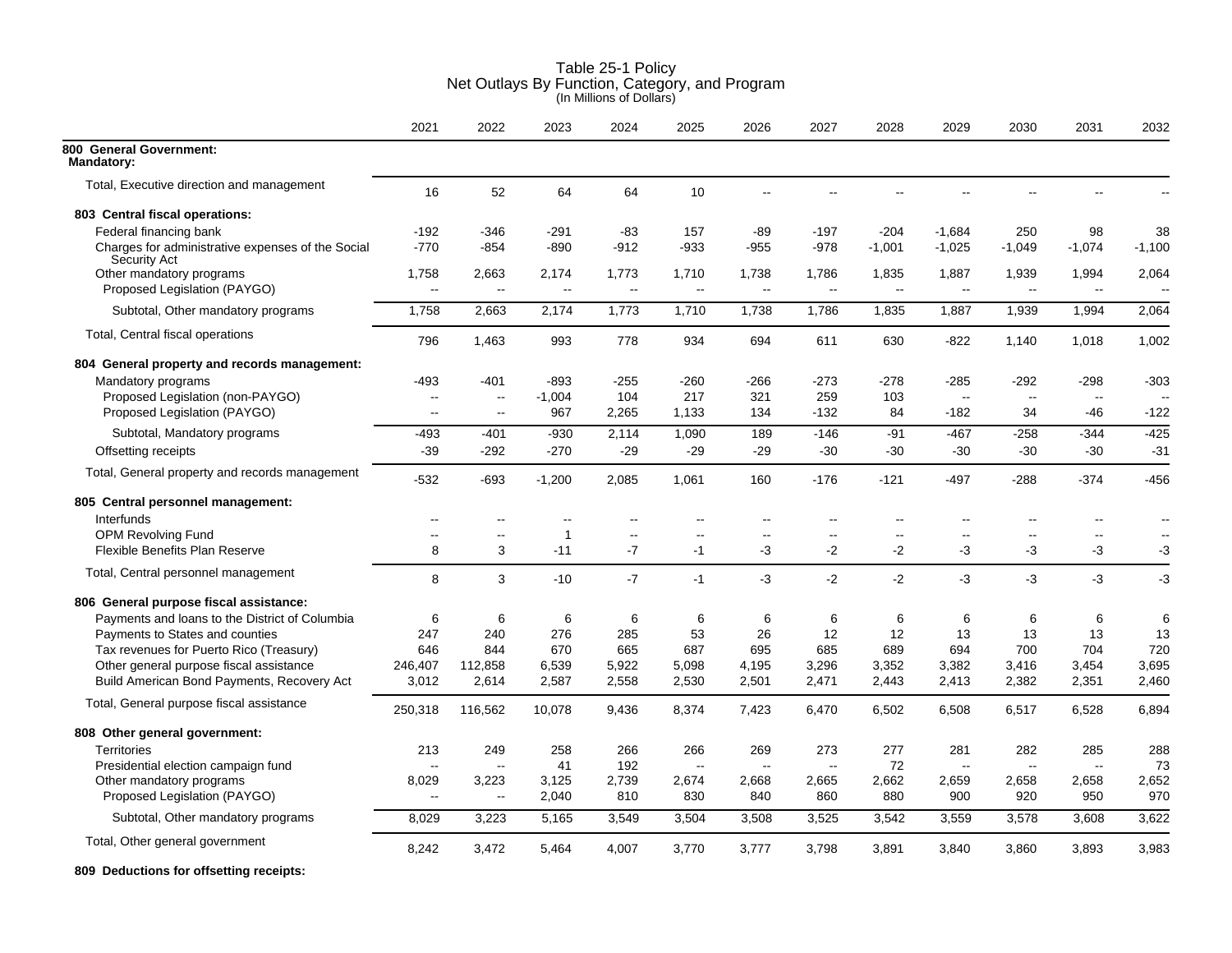|                                                                                                        | 2021             | 2022             | 2023             | 2024             | 2025            | 2026            | 2027            | 2028            | 2029          | 2030            | 2031                                                      | 2032         |
|--------------------------------------------------------------------------------------------------------|------------------|------------------|------------------|------------------|-----------------|-----------------|-----------------|-----------------|---------------|-----------------|-----------------------------------------------------------|--------------|
| 800 General Government:                                                                                |                  |                  |                  |                  |                 |                 |                 |                 |               |                 |                                                           |              |
| <b>Mandatory:</b><br>809 Deductions for offsetting receipts:                                           |                  |                  |                  |                  |                 |                 |                 |                 |               |                 |                                                           |              |
| Offsetting receipts                                                                                    | $-3,366$         | $-1,805$         | $-1,806$         | $-1,739$         | $-1,739$        | $-1,742$        | $-1,746$        | $-1,733$        | $-1,724$      | $-1,723$        | $-1,726$                                                  | $-1,729$     |
| Proposed Legislation (PAYGO)                                                                           | $\sim$           | $\sim$           | $\overline{4}$   | $\overline{2}$   | $\mathbf{1}$    | 2               | $\overline{2}$  | 3               | 3             | $\overline{4}$  | $\overline{4}$                                            | 5            |
| Subtotal, Offsetting receipts                                                                          | $-3,366$         | $-1,805$         | $-1,802$         | $-1,737$         | $-1,738$        | $-1,740$        | $-1,744$        | $-1,730$        | $-1,721$      | $-1,719$        | $-1,722$                                                  | $-1,724$     |
| Total, Deductions for offsetting receipts                                                              | $-3,366$         | $-1,805$         | $-1,802$         | $-1,737$         | $-1,738$        | $-1,740$        | $-1,744$        | $-1,730$        | $-1,721$      | $-1,719$        | $-1,722$                                                  | $-1,724$     |
| <b>Total, Mandatory</b>                                                                                | 255,633          | 119,271          | 13,735           | 14,789           | 12,556          | 10,456          | 9,102           | 9,316           | 7,451         | 9,653           | 9,486                                                     | 9,843        |
| <b>Total, General Government</b>                                                                       | 273,941          | 140,711          | 37,772           | 41,227           | 39,584          | 38,248          | 37,156          | 37,683          | 36,788        | 39,346          | 39,863                                                    | 40,869       |
| 900 Net Interest:                                                                                      |                  |                  |                  |                  |                 |                 |                 |                 |               |                 |                                                           |              |
| <b>Mandatory:</b>                                                                                      |                  |                  |                  |                  |                 |                 |                 |                 |               |                 |                                                           |              |
| 901 Interest on Treasury debt securities (gross):<br>Interest paid on Treasury debt securities (gross) | 392,275          | 391.815          | 423,178          | 511,692          | 598,703         | 681,881         | 762,165         | 840,294         | 910,396       | 979,562         | 1,051,402                                                 | 1,123,788    |
| Interest paid to trust funds                                                                           | 149,377          | 145,949          | 131,479          | 133,016          | 134,344         | 129,659         | 139,194         | 139,360         | 131,855       | 129,683         | 125,636                                                   | 118,065      |
| Interest paid to expenditure accounts                                                                  | 1,228            | 7,054            | 7,095            | 8,972            | 10,247          | 11,086          | 12,393          | 13,599          | 14,480        | 15,310          | 16,118                                                    | 17,353       |
| Proposed Legislation (PAYGO)                                                                           | $\sim$           | $\mathbf{L}$     | $\sim$           | $\sim$           | -63             | $-12$           | $-2$            | $-2$            | -2            | $-2$            | $-2$                                                      | $-2$         |
| Subtotal, Interest paid to expenditure accounts                                                        | 1,228            | 7,054            | 7,095            | 8,972            | 10,184          | 11,074          | 12,391          | 13,597          | 14,478        | 15,308          | 16,116                                                    | 17,351       |
| Interest paid to offsetting receipt accounts in                                                        | 19,500           | 16,999           | 15,024           | 15,784           | 15,681          | 13,418          | 16,191          | 17,282          | 16,919        | 17,398          | 17,898                                                    | 21,225       |
| subfunction 908<br>Proposed Legislation (non-PAYGO)                                                    | $\sim$           | $\sim$           | -5               | $-1,239$         | $-3,727$        | 1,285           | -643            | $-1,053$        | $-116$        | 329             | 654                                                       | $-11.519$    |
| Subtotal, Interest paid to offsetting receipt<br>accounts in subfunction 908                           | 19,500           | 16,999           | 15,019           | 14,545           | 11,954          | 14,703          | 15,548          | 16,229          | 16,803        | 17,727          | 18,552                                                    | 9,706        |
| Total, Interest on Treasury debt securities (gross)                                                    | 562,380          | 561,817          | 576,771          | 668,225          | 755,185         | 837,317         |                 |                 |               |                 | 929,298 1,009,480 1,073,532 1,142,280 1,211,706 1,268,910 |              |
| 902 Interest received by on-budget trust funds:                                                        |                  |                  |                  |                  |                 |                 |                 |                 |               |                 |                                                           |              |
| Civil Service Retirement and Disability Fund                                                           | $-22,996$        | $-20,939$        | $-18,910$        | $-18,825$        | $-19,683$       | $-20,775$       | $-22,722$       | -24,452         | $-25,109$     | $-26,720$       | $-28,179$                                                 | $-29,638$    |
| Military retirement                                                                                    | $-45,976$        | $-48,724$        | $-40,384$        | $-44,667$        | $-47,408$       | $-45,167$       | $-53,933$       | $-54,926$       | $-51,225$     | $-52,400$       | $-53,821$                                                 | $-53,205$    |
| Supplemental Medical Insurance fund                                                                    | $-2,099$         | $-3,188$         | $-3,805$         | $-4,328$         | $-4,657$        | $-4,986$        | $-5,430$        | $-5,963$        | $-6,566$      | $-7,256$        | $-8,047$                                                  | $-8,910$     |
| Hospital Insurance fund                                                                                | $-2,454$         | $-2,921$         | $-3,327$         | $-3,540$         | $-3,344$        | -2,862          | $-2,052$        | $-1,061$        | $-95$         | 1,125           | 3,418                                                     | 5,951        |
| Unemployment trust fund                                                                                | $-1,281$         | $-1,241$         | $-1,026$         | $-1,347$         | $-1,577$        | $-1,935$        | $-2,198$        | $-2,567$        | $-2,925$      | $-3,379$        | $-3,673$                                                  | $-4,227$     |
| Foreign service retirement and disability trust fund                                                   | $-480$           | -458             | $-413$           | $-494$           | $-544$          | $-563$          | $-600$          | $-625$          | $-635$        | $-650$          | $-650$                                                    | $-650$       |
| Airport and airway trust fund                                                                          | $-268$           | $-222$           | $-169$           | $-205$           | $-249$          | $-309$          | $-383$          | $-484$          | $-599$        | $-749$          | $-936$                                                    | $-1,099$     |
| <b>Highway Trust Fund</b>                                                                              | $-10$            | $-181$           | $-688$           | -889             | $-670$          | -250            | $\overline{a}$  | $\sim$          | $\sim$        | $\sim$ $\sim$   | $\mathbf{u}$                                              | $\sim$       |
| Interest not offset in subfunction 901<br>Other on-budget trust funds                                  | $-203$<br>$-560$ | $-191$<br>$-687$ | $-136$<br>$-685$ | $-100$<br>$-704$ | $-73$<br>$-709$ | $-73$<br>$-729$ | $-64$<br>$-758$ | $-45$<br>$-779$ | $-25$<br>-800 | $-10$<br>$-816$ | $-9$<br>$-844$                                            | -8<br>$-869$ |
| Total, Interest received by on-budget trust funds                                                      |                  |                  |                  |                  |                 |                 |                 |                 |               |                 |                                                           |              |
|                                                                                                        | $-76,327$        | $-78,752$        | $-69,543$        | $-75,099$        | $-78,914$       | $-77,649$       | $-88,140$       | $-90,902$       | $-87,979$     | $-90,855$       | $-92,741$                                                 | $-92,655$    |
| 903 Interest received by off-budget trust funds:                                                       |                  |                  |                  |                  |                 |                 |                 |                 |               |                 |                                                           |              |
| Interest received by social security trust funds                                                       | $-73,253$        | $-67,388$        | $-62,072$        | $-58,017$        | $-55,503$       | $-52,083$       | -51,118         | $-48,503$       | $-43,901$     | $-38,838$       | $-32,904$                                                 | $-25,418$    |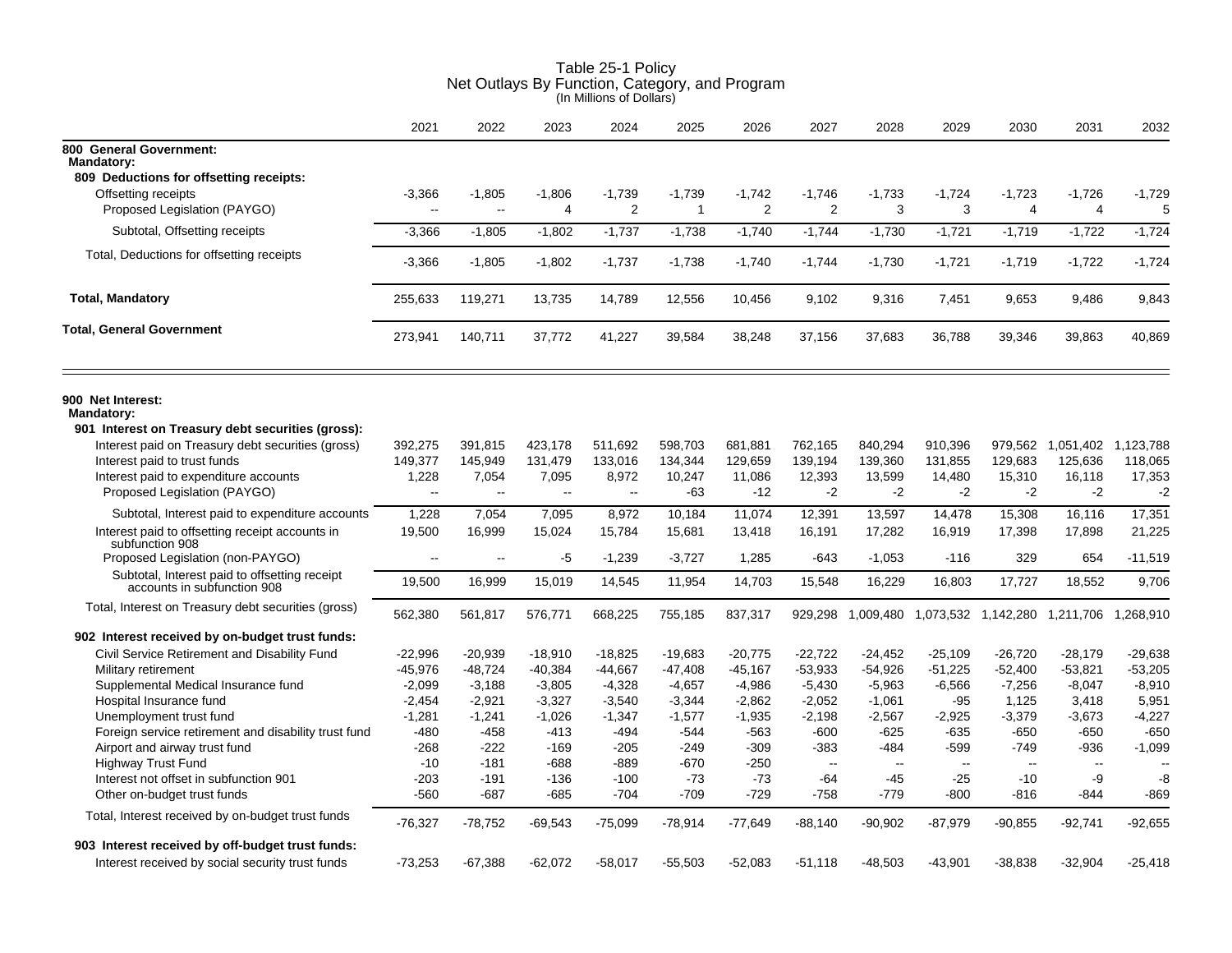|                                                                                  | 2021                         | 2022                     | 2023                     | 2024                     | 2025                     | 2026                     | 2027                     | 2028                     | 2029           | 2030                     | 2031                        | 2032                     |
|----------------------------------------------------------------------------------|------------------------------|--------------------------|--------------------------|--------------------------|--------------------------|--------------------------|--------------------------|--------------------------|----------------|--------------------------|-----------------------------|--------------------------|
| 900 Net Interest:<br><b>Mandatory:</b>                                           |                              |                          |                          |                          |                          |                          |                          |                          |                |                          |                             |                          |
| Total, Interest received by off-budget trust funds                               | $-73,253$                    | $-67,388$                | $-62,072$                | $-58,017$                | $-55,503$                | $-52,083$                | $-51,118$                | $-48,503$                | $-43,901$      | $-38,838$                | $-32,904$                   | $-25,418$                |
| 908 Other interest:                                                              |                              |                          |                          |                          |                          |                          |                          |                          |                |                          |                             |                          |
| Interest on loans to Federal Financing Bank                                      | $-1,810$                     | $-2,045$                 | $-2,168$                 | $-2,957$                 | $-3,425$                 | $-3,411$                 | $-3,476$                 | $-3,602$                 | $-4,060$       | $-4,607$                 | $-4,578$                    | $-4,681$                 |
| Interest on refunds of tax collections                                           | 3,033                        | 3,022                    | 2,169                    | 1,960                    | 2,038                    | 2,159                    | 2,380                    | 2,486                    | 2,573          | 2,683                    | 2,802                       | 2,922                    |
| Interest paid to credit financing accounts                                       | 12,762                       | 10,813                   | 13,320                   | 15,984                   | 15,659                   | 15,507                   | 15,566                   | 15,504                   | 15,537         | 15,613                   | 15,776                      | 15,960                   |
| Interest received from credit financing accounts                                 | $-47,401$                    | -51,726                  | $-45,903$                | $-56,892$                | -56,832                  | $-56,803$                | -57,095                  | $-57,344$                | $-57,676$      | $-58,080$                | $-58,620$                   | $-59,328$                |
| Payment to the Resolution Funding Corporation                                    | 1,367                        | 920                      | 920                      | 920                      | 920                      | 920                      | 920                      | 920                      | 920            | 920                      | $\sim$                      |                          |
| Interest, DoD retiree health care fund                                           | $-16,580$                    | $-14,211$                | $-12,124$                | $-12,743$                | $-12,552$                | $-10,263$                | $-13,037$                | $-14,102$                | $-13,736$      | $-14,449$                | $-14,868$                   | $-18,107$                |
| Proposed Legislation (non-PAYGO)                                                 | $\qquad \qquad \blacksquare$ | $-$                      | 4                        | 1,237                    | 3,724                    | $-1,288$                 | 639                      | 1,048                    | 108            | $-329$                   | $-654$                      | 11,519                   |
| Subtotal, Interest, DoD retiree health care fund                                 | $-16,580$                    | $-14,211$                | $-12,120$                | $-11,506$                | $-8,828$                 | $-11,551$                | $-12,398$                | $-13,054$                | $-13,628$      | $-14,778$                | $-15,522$                   | $-6,588$                 |
| Interest, Nuclear waste disposal fund                                            | $-1,687$                     | $-1,695$                 | $-1,773$                 | $-1,855$                 | $-1,939$                 | $-2,027$                 | $-2,116$                 | $-2,209$                 | $-2,305$       | $-2,405$                 | $-2,508$                    | $-2,615$                 |
| Interest, other special and revolving funds                                      | $-884$                       | $-875$                   | $-958$                   | $-1,116$                 | $-1,224$                 | $-1,234$                 | $-1,193$                 | $-1,168$                 | $-1,145$       | $-1,133$                 | $-1,112$                    | $-1,096$                 |
| Proposed Legislation (non-PAYGO)                                                 | $\overline{\phantom{a}}$     | $\sim$                   | $\sim$                   | $\ddotsc$                | $\overline{\phantom{a}}$ | $-1$                     | $-1$                     | $-2$                     | $\overline{a}$ | $\sim$                   | $\overline{\phantom{a}}$    | --                       |
| Subtotal, Interest, other special and revolving<br>funds                         | -884                         | -875                     | -958                     | $-1,116$                 | $-1,224$                 | $-1,235$                 | $-1,194$                 | $-1,170$                 | $-1,145$       | $-1,133$                 | $-1,112$                    | $-1,096$                 |
| Interest on loans to Federal Deposit Insurance<br>Corporation                    | $\overline{\phantom{a}}$     | -9                       | $-51$                    | $-149$                   | $-300$                   | $-489$                   | $-705$                   | $-907$                   | $-1,058$       | $-1,161$                 | $-1,233$                    | $-1,291$                 |
| Interest on Loans to Commodity Credit<br>Corporation                             | $-13$                        | -49                      | $-104$                   | $-192$                   | $-247$                   | $-285$                   | $-323$                   | $-358$                   | $-359$         | -346                     | -342                        | $-342$                   |
| Restitution of forgone interest                                                  | $\mathbf{u}$                 | 1,135                    | $\sim$                   | $\overline{\phantom{a}}$ | $\overline{\phantom{a}}$ | $\sim$                   | $\sim$                   | $\overline{\phantom{a}}$ | $\sim$         | $\sim$                   | $\sim$                      |                          |
| Interest on loans to the national flood insurance<br>fund                        | $-357$                       | $-289$                   | $-322$                   | $-353$                   | $-373$                   | $-437$                   | $-483$                   | $-535$                   | $-572$         | $-624$                   | $-648$                      | $-668$                   |
| Proposed Legislation (non-PAYGO)                                                 | --                           | $\sim$ $\sim$            | $\overline{\phantom{a}}$ | $\overline{\phantom{a}}$ | $\overline{\phantom{a}}$ | $\overline{\phantom{a}}$ | $\overline{\phantom{a}}$ | $\overline{\phantom{a}}$ | $\overline{2}$ | 3                        | 4                           | 5                        |
| Subtotal, Interest on loans to the national flood<br>insurance fund              | -357                         | -289                     | -322                     | -353                     | $-373$                   | -437                     | -483                     | $-535$                   | $-570$         | -621                     | $-644$                      | $-663$                   |
| Interest, Postal retiree health fund                                             | $-1,021$                     | $-910$                   | $-809$                   | $-691$                   | $-600$                   | $-508$                   | $-426$                   | $-376$                   | $-315$         | $\overline{\phantom{a}}$ | --                          | --                       |
| Proposed Legislation (non-PAYGO)                                                 | Ξ.                           | $\overline{\phantom{a}}$ | 1                        | 2                        | 3                        | 4                        | 5                        | 7                        | 8              | $\overline{\phantom{a}}$ | --                          | $\overline{\phantom{a}}$ |
| Subtotal, Interest, Postal retiree health fund                                   | $-1,021$                     | $-910$                   | $-808$                   | $-689$                   | $-597$                   | $-504$                   | $-421$                   | $-369$                   | $-307$         | $\mathbf{L}$             | $\mathbf{u}$                | $\sim$                   |
| Interest on Unemployment Insurance Loans to<br>States, Federal Unem              | $-57$                        | $-623$                   | $-577$                   | $-536$                   | -498                     | $-438$                   | $-385$                   | $-347$                   | $-280$         | $-180$                   | -86                         | $-26$                    |
| Interest on Loans and Repayable Advances to the<br><b>Federal Unemploy</b>       | $-981$                       | $-810$                   | $-520$                   | $-500$                   | $-480$                   | $-430$                   | $-310$                   | $-170$                   | $-50$          | $\overline{a}$           | $\sim$                      | $-$                      |
| Interest, SIPC                                                                   | $-72$                        | -83                      | -89                      | -90                      | $-108$                   | $-131$                   | $-146$                   | $-152$                   | $-178$         | $-209$                   | $-243$                      | $-265$                   |
| Total, Other interest                                                            | $-53,701$                    | $-57,435$                | -48,984                  | $-57,971$                | $-56,234$                | $-59,155$                | $-60,186$                | $-61,307$                | $-62,586$      | $-64,304$                | $-66,310$                   | $-58,013$                |
| 909 Other investment income:                                                     |                              |                          |                          |                          |                          |                          |                          |                          |                |                          |                             |                          |
| Private sector holdings, National Railroad<br><b>Retirement Investment Trust</b> | $-6,760$                     | $-1,108$                 | $-621$                   | $-651$                   | $-633$                   | $-614$                   | $-601$                   | $-564$                   | $-524$         | -481                     | $-437$                      | $-399$                   |
| Other                                                                            | -1                           | $-2$                     | $-2$                     | $-2$                     | $-2$                     | $-2$                     | $-2$                     | $-2$                     | $-2$           | $-2$                     | $-2$                        | $-2$                     |
| Total, Other investment income                                                   | $-6,761$                     | $-1,110$                 | $-623$                   | $-653$                   | $-635$                   | $-616$                   | $-603$                   | $-566$                   | $-526$         | $-483$                   | $-439$                      | $-401$                   |
| <b>Total, Mandatory</b>                                                          | 352,338                      | 357,132                  | 395,549                  | 476.485                  | 563,899                  | 647,814                  | 729,251                  | 808,202                  | 878,540        |                          | 947,800 1,019,312 1,092,423 |                          |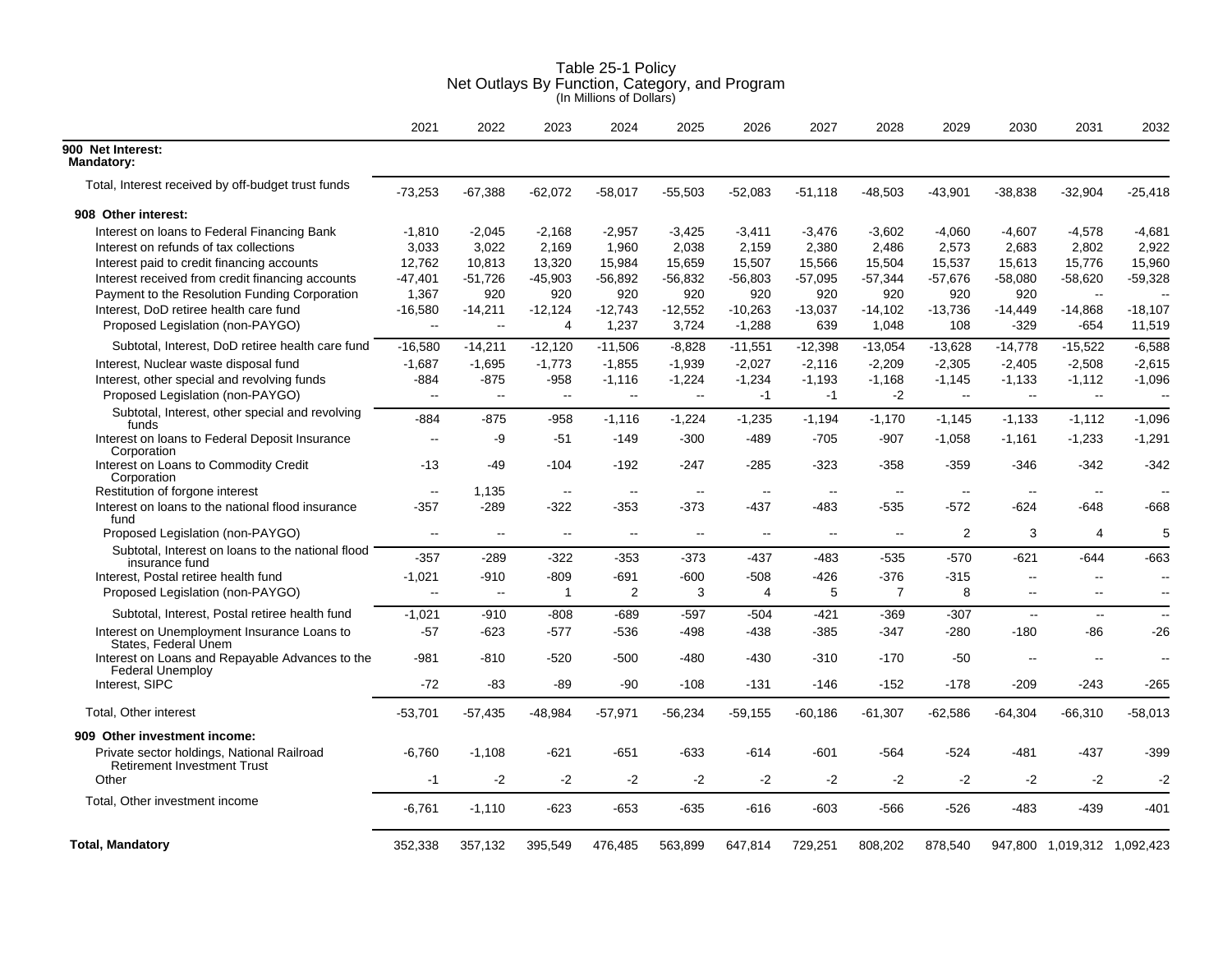| Net Outlays By Function, Category, and Program<br>(In Millions of Dollars)                                                                                               |                                                      |                         |                          |                           |                |                |                          |                          |                          |                |                             |           |  |
|--------------------------------------------------------------------------------------------------------------------------------------------------------------------------|------------------------------------------------------|-------------------------|--------------------------|---------------------------|----------------|----------------|--------------------------|--------------------------|--------------------------|----------------|-----------------------------|-----------|--|
|                                                                                                                                                                          | 2021                                                 | 2022                    | 2023                     | 2024                      | 2025           | 2026           | 2027                     | 2028                     | 2029                     | 2030           | 2031                        | 2032      |  |
| <b>Total, Net Interest</b>                                                                                                                                               | 352,338                                              | 357,132                 | 395,549                  | 476,485                   | 563,899        | 647,814        | 729,251                  | 808,202                  | 878,540                  |                | 947,800 1,019,312 1,092,423 |           |  |
| 920 Allowances:<br>Discretionary:                                                                                                                                        |                                                      |                         |                          |                           |                |                |                          |                          |                          |                |                             |           |  |
| 924 Allowance for Discretionary Programs (Non-Defense):<br>Adjustment to meet discretionary non-security<br>spending                                                     |                                                      |                         |                          | -495                      | $-248$         | $-135$         | 278                      | $-407$                   | $-1,374$                 | $-3,725$       | $-202$                      | 249       |  |
| Total, Allowance for Discretionary Programs<br>(Non-Defense)                                                                                                             | $\overline{\phantom{a}}$                             | $\sim$ $\sim$           | $\sim$                   | $-495$                    | $-248$         | $-135$         | 278                      | $-407$                   | $-1,374$                 | $-3,725$       | $-202$                      | 249       |  |
| <b>Total, Discretionary</b>                                                                                                                                              | $\overline{a}$                                       |                         |                          | -495                      | $-248$         | $-135$         | 278                      | $-407$                   | $-1,374$                 | $-3,725$       | $-202$                      | 249       |  |
| Mandatory:<br>922 Reductions for Joint Committee Enforcement (Nondefense):<br>Reductions for Joint Committee Enforcement<br>(Nondefense)<br>Proposed Legislation (PAYGO) | $\overline{\phantom{a}}$<br>$\overline{\phantom{a}}$ | $\sim$<br>$\sim$ $\sim$ | $\sim$                   | $\sim$                    | $\sim$         | ä.             | ц,                       | --                       | $\sim$                   | μ.             | $\overline{\phantom{a}}$    | $-4,644$  |  |
| Subtotal, Reductions for Joint Committee<br>Enforcement (Nondefense)                                                                                                     | $\ddot{\phantom{a}}$                                 | $\mathbf{L}$            | $\mathbb{Z}^2$           | $\mathbb{L}^{\mathbb{L}}$ | $\mathbb{L}^2$ | $\overline{a}$ | $\overline{a}$           | ă.                       | $\overline{a}$           | Ξ.             | $\Box$                      | $-4,644$  |  |
| Total, Reductions for Joint Committee Enforcement<br>(Nondefense)                                                                                                        |                                                      |                         |                          |                           |                |                |                          |                          |                          |                |                             | $-4,644$  |  |
| 926 Spectrum relocation:                                                                                                                                                 |                                                      |                         |                          |                           |                |                |                          |                          |                          |                |                             |           |  |
| Transfers from spectrum relocation fund                                                                                                                                  | $\mathbf{u}$                                         | 267                     | $\sim$                   | 97                        | 75             | --             | --                       | $\overline{\phantom{a}}$ | $\overline{\phantom{a}}$ | $\overline{a}$ | $\sim$                      |           |  |
| Total, Spectrum relocation                                                                                                                                               | $\sim$                                               | 267                     | $\sim$                   | 97                        | 75             | $-$            | $\overline{a}$           | --                       | --                       | $-$            | $\overline{\phantom{a}}$    |           |  |
| <b>Total, Mandatory</b>                                                                                                                                                  | $\sim$                                               | 267                     | $\sim$                   | 97                        | 75             | Ξ.             | $\overline{\phantom{a}}$ | --                       | --                       | $-$            | $\overline{\phantom{a}}$    | $-4,644$  |  |
| <b>Total, Allowances</b>                                                                                                                                                 | $\sim$                                               | 267                     | ä.                       | -398                      | $-173$         | $-135$         | 278                      | $-407$                   | $-1,374$                 | $-3,725$       | $-202$                      | $-4,395$  |  |
| 950 Undistributed Offsetting Receipts:<br><b>Mandatory:</b>                                                                                                              |                                                      |                         |                          |                           |                |                |                          |                          |                          |                |                             |           |  |
| 951 Employer share, employee retirement (on-budget):                                                                                                                     |                                                      |                         |                          |                           |                |                |                          |                          |                          |                |                             |           |  |
| Employing agency contributions, military<br>retirement fund                                                                                                              | $-35,081$                                            | $-36,208$               | $-39,086$                | $-39,427$                 | $-39,943$      | $-40,513$      | -40.861                  | -41,599                  | $-42,357$                | $-43,055$      | $-43,913$                   | $-45,962$ |  |
| Employing agency contributions, DoD Retiree<br><b>Health Care Fund</b>                                                                                                   | $-8,622$                                             | $-9,614$                | $-10,036$                | $-10,461$                 | $-11,006$      | $-11,571$      | $-12,124$                | $-12,501$                | $-13,098$                | $-13,723$      | $-14,379$                   | $-15,064$ |  |
| Proposed Legislation (PAYGO)                                                                                                                                             | $\overline{\phantom{a}}$                             | $\ddotsc$               | $\overline{\phantom{a}}$ | $-11,850$                 | $-12,342$      | $-12,863$      | $-13,415$                | $-14,057$                | $-14,730$                | $-15,433$      | $-16,172$                   | $-16,945$ |  |
| Subtotal, Employing agency contributions, DoD<br>Retiree Health Care Fund                                                                                                | $-8,622$                                             | $-9,614$                | $-10,036$                | $-22,311$                 | $-23,348$      | $-24,434$      | $-25,539$                | $-26,558$                | $-27,828$                | $-29,156$      | $-30,551$                   | $-32,009$ |  |
| Employing agency contributions, Civil Service<br>Retirement and Disability Fund                                                                                          | $-37,764$                                            | -41,556                 | $-43,295$                | $-44,805$                 | $-45,830$      | -46,847        | -47,842                  | -48,828                  | $-49,808$                | -50,779        | $-51,745$                   | $-52,339$ |  |
| Postal Service contributions, Civil Service<br>Retirement and Disability Fund                                                                                            | $-4,060$                                             | $-4,315$                | 9                        | -42                       | -42            | -40            | $-40$                    | $-42$                    | $-42$                    | -42            | -43                         | $-51$     |  |

Table 25-1 Policy